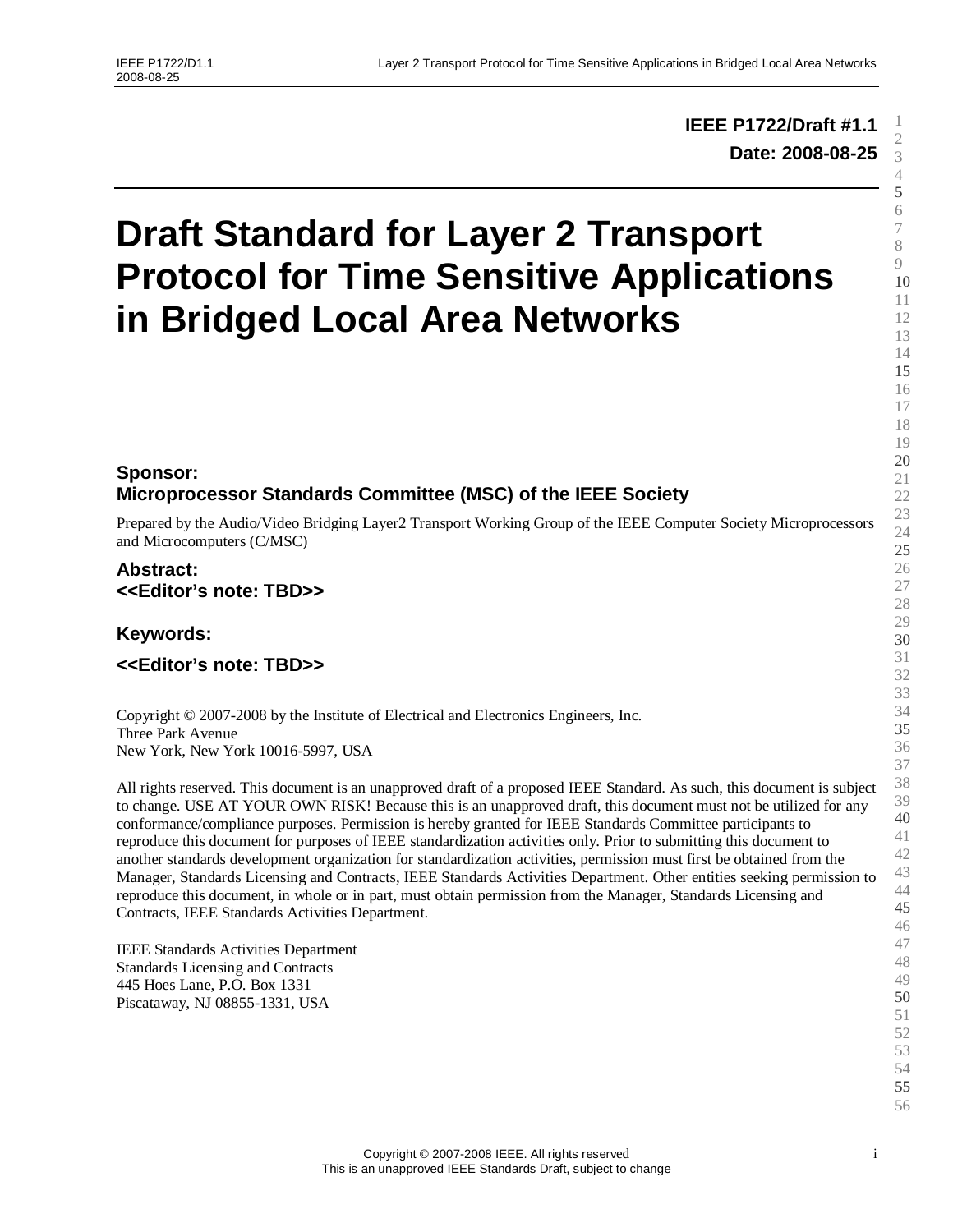# **Introduction**

> (This introduction is not part of IEEE P1722/D0.03 Draft Standard for Layer 2 Transport Protocol for Time Sensitive Applications in Bridged Local Area Networks.)

**<<Editor's note: Additional introductory text TBD>>**

Editors' Foreword

**<<Notes>>**

**<<Throughout this document, all notes such as this one, presented between angle braces, are temporary notes inserted by the Editors for a variety of purposes; these notes and the Editors'Foreword will all be removed prior to publication and are not part of the normative text.>>**

**<<Comments and participation in IEEE standards development>>**

**<<All comments on this draft are welcome and encouraged. This includes not only technical comments, but also in the areas of IEEE standards presentation style, formatting, spelling, etc. as a properly formatted and structured document will improve the understanding and implementability of all relevant technical details. It is also requested that all technical and editorial comments should not simply state what is wrong, but also what in the commenter's opinion should be done to fix the problem.**

**Full participation in the development of this draft requires individual attendance at IEEE P1722 meetings. Information on P1722 activities, working papers, and email distribution lists etc. can be currently be found on the AVBTP Website: http://grouper.ieee.org/groups/1722/**

**Use of the email distribution list is not presently restricted to IEEE MSC members, and the working group has had a policy of considering ballot comments from all who are interested and willing to contribute to the development of the draft. Individuals not attending meetings have helped to identify sources of misunderstanding and ambiguity in past projects. Non-members are advised that the email lists exist primarily to allow the members of the working group to develop standards, and are not a general forum.**

**Comments and questions on this document may be sent to the AVBTP email exploder, to the editor or to the chair (email addresses below). Information on joining the AVBTP email exploder can currently be found at: <http://grouper.ieee.org/groups/1722/reflector.html>**

**PLEASE NOTE: Comments whose distribution is restricted in any way cannot be considered, and may not be acknowledged.**

**Editor of the P1722 Working Group:**

**Alan K. Bartky SNAP networks 1871 SHARON LN SANTA ANA CA 92705-5910 USA +1 (714) 425 0967 (Tel) EMAIL: [alan@snap-networks.com](mailto:alan@snap-networks.com)** **Chair of the P1722 Working Group:**

**Robert Boatright Harman Pro email: rboatright@ieee.org +1 (801) 568-7566 office +1 (801) 859-5294 mobile**

**>>**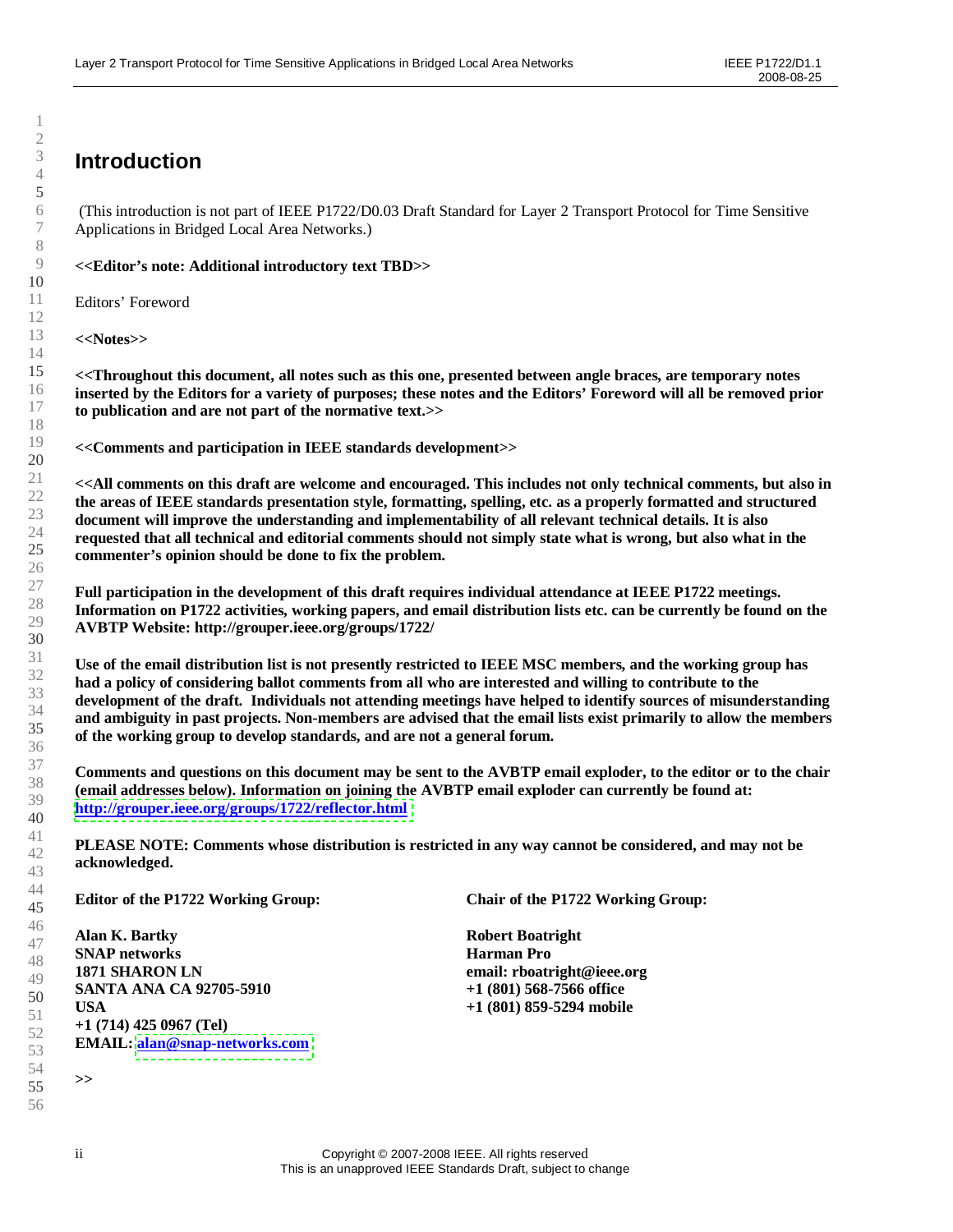**This document is being edited in Microsoft Word based on the 2007 standard MSC template and the goal of the working group is to adhere to the formats and conventions contained within the template and its associated guidelines document unless otherwise agreed to by the working group.**

**Standard MSC templates are available for Adobe Framemaker, Microsoft Word, and Open-Office. For more information and for additional web links to download the template files, please see:**

**<http://grouper.ieee.org/groups/msc/WordProcessors.html>**

**These templates are available under an open-source license; they may be used by any SDO, individual, or company. >>**

Patents

Attention is called to the possibility that implementation of this standard may require use of subject matter covered by patent rights. By publication of this standard, no position is taken with respect to the existence or validity of any patent rights in connection therewith. The IEEE shall not be responsible for identifying patents or patent applications for which a license may be required to implement an IEEE standard or for conducting inquiries into the legal validity or scope of those patents that are brought to its attention.

For further information on IEEE patent policy, please see: <http://standards.ieee.org/board/pat/pat-slideset.pdf>

#### Participants

At the time this draft standard was completed, the Audio/Video Bridging Layer2 Transport Working Group had the following membership:

<< Editor's note: This list is based on active participants within recent history either by face to face meetings or by email contributions. At some point in the future, this will be replaced with an official list>>

Robert Boatright, Chair

|                  | Alan K. Bartky, Editor     |                      | 3                                                    |
|------------------|----------------------------|----------------------|------------------------------------------------------|
| Alan K. Bartky   | Chuck Harrison             | Kevin Stanton        | 3<br>3                                               |
| Alexei Beliaev   | Raghu Kondapalli           | Michael Johas Teener | 3<br>3                                               |
| Robert Boatright | <b>Thomas Mathey</b>       | <b>Fred Tuck</b>     | 3<br>$\overline{\mathcal{A}}$                        |
| George Claseman  | Lee Minich                 | Ganesh Venkatesan    | 4<br>$\overline{\mathcal{A}}$                        |
| William Dai      | <b>Matthew Xavier Mora</b> | Niel Warren          | $\overline{\mathcal{A}}$<br>$\overline{\mathcal{A}}$ |
| Kevin Gross      | Dave Olsen                 | Andy Yanowitz        | $\overline{\mathcal{A}}$<br>$\overline{\mathcal{A}}$ |
| Craig Gunther    | Don Pannell                |                      | 4<br>4                                               |
| John Nels Fuller | Suman Sharma               |                      | 4<br>5<br>5                                          |
|                  |                            |                      |                                                      |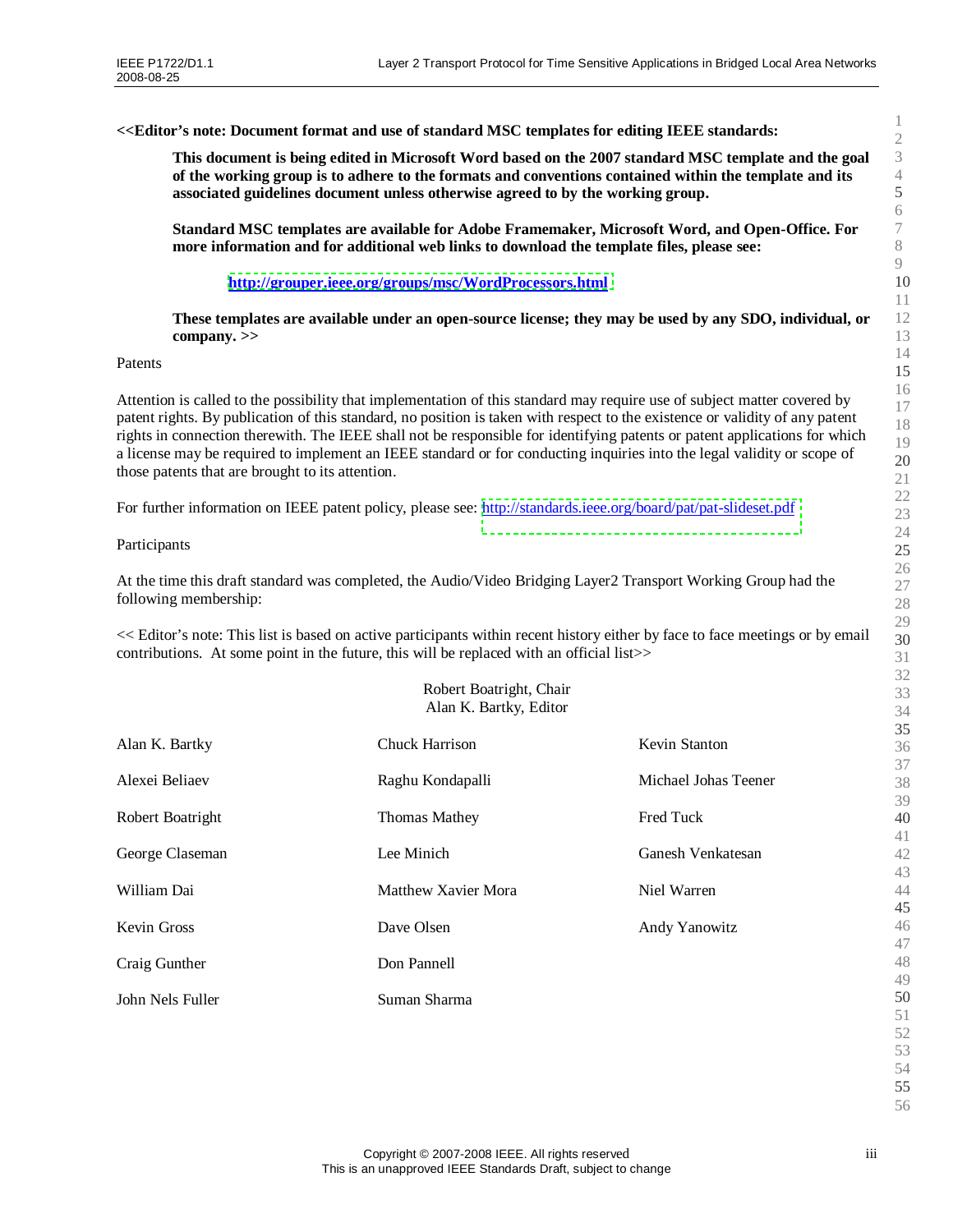The following members of the balloting committee voted on this standard. Balloters may have voted for approval, disapproval, or abstention. (to be supplied by IEEE) When the IEEE-SA Standards Board approved this standard on XX Month 200X, it had the following membership: Name, Chair name, Vice Chair name, Secretary (to be supplied by IEEE) \*Member Emeritus Also included is the following nonvoting IEEE-SA Standards Board liaisons: (To be supplied by IEEE) *Editor's name here* IEEE Standards Project Editor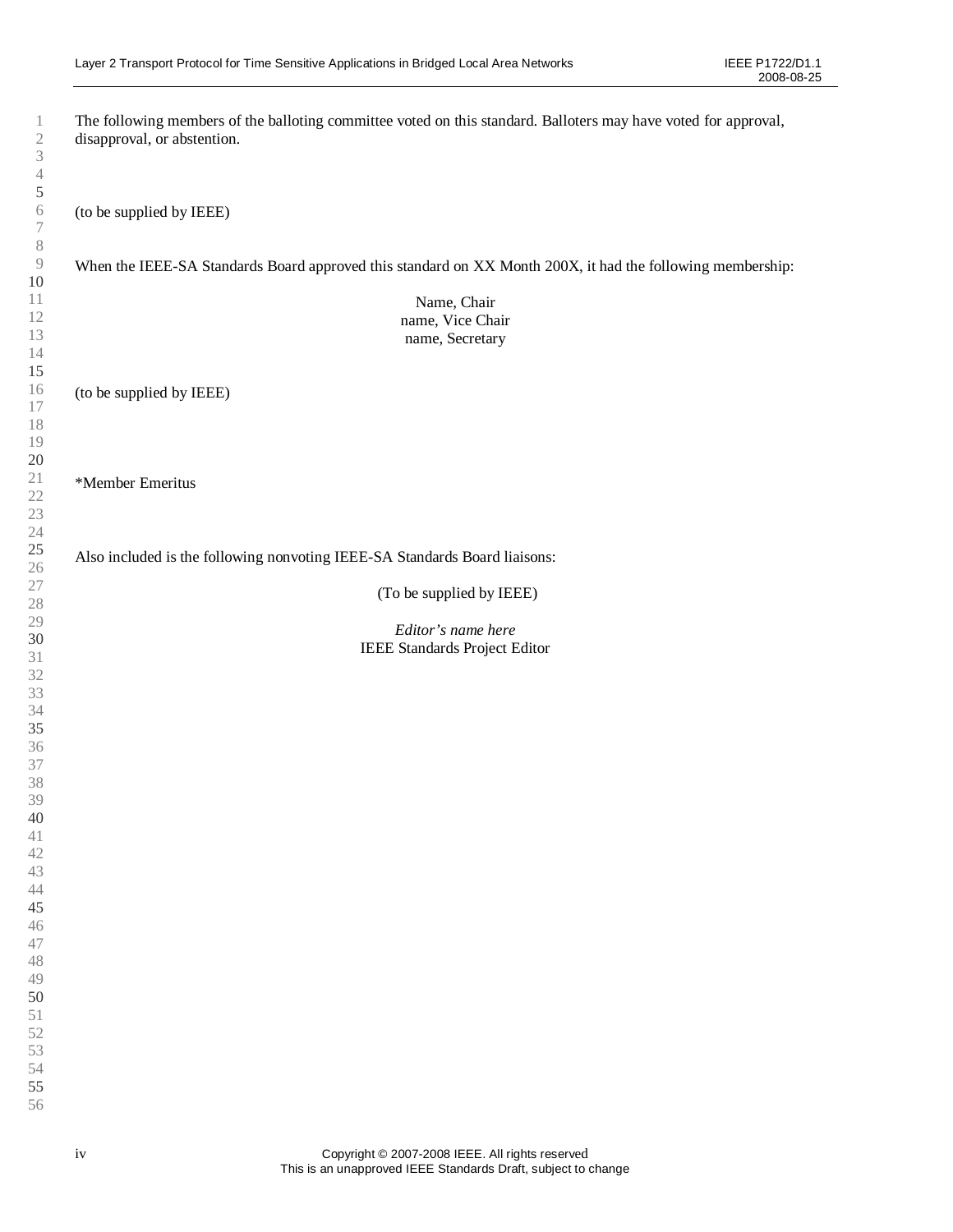# **Revision history**

| <b>Version</b> | Date       | <b>Author</b>            | <b>Comments</b>                                                                                                                                                                                                                                                                                                                                                                                                                                                                                                                                                                                                                                                                                                                                                                                                                                                                                                                                                                        |
|----------------|------------|--------------------------|----------------------------------------------------------------------------------------------------------------------------------------------------------------------------------------------------------------------------------------------------------------------------------------------------------------------------------------------------------------------------------------------------------------------------------------------------------------------------------------------------------------------------------------------------------------------------------------------------------------------------------------------------------------------------------------------------------------------------------------------------------------------------------------------------------------------------------------------------------------------------------------------------------------------------------------------------------------------------------------|
| 0.01           | 2007-07-11 | Alan K.<br><b>Bartky</b> | First version based on IEEE templates, IEEE other specifications and work<br>to date from various contributions from http://www.avbtp.org                                                                                                                                                                                                                                                                                                                                                                                                                                                                                                                                                                                                                                                                                                                                                                                                                                              |
| 0.02           | 2007-07-13 | Alan K.<br><b>Bartky</b> | Changed to MSC template. Misc. cleanup                                                                                                                                                                                                                                                                                                                                                                                                                                                                                                                                                                                                                                                                                                                                                                                                                                                                                                                                                 |
| 0.03           | 2007-08-10 | Alan K.<br><b>Bartky</b> | Summary changes:<br>Edited in initial proposals for Fragmentation/Reassembly, Cross-<br>Timestamp functions.<br>Redesigned encapsulations to accommodate Fragmentation/Reassembly<br>$\bullet$<br>with standardized fields for fragment and packet lengths<br>Added additional quadlet to all stream data packets<br>O<br>Made it so all even numbered subtypes indicate "standard<br>$\circ$<br>stream data header format, including 61883/IIDC and<br>Proprietary/Experimental; and made odd numbered subtypes<br>reserved for control<br>With that, changed reserved subtype value for AV/C<br>control data from 2 to 3.<br>Also changed proprietary control messages to be<br>٠<br>subtype $FF_{16}$ with subtype_data of zero (0).<br>Edited in changes based on comments from Cupertino face to face<br>$\bullet$<br>meeting.<br>Copied line numbering format from latest MSC template.<br>Added hyperlink, table of contents, references, etc. to output PDF file.<br>$\bullet$ |
| 0.04           | 2007-08-27 | Alan K.<br><b>Bartky</b> | Edited in changes based on discussions at Santa Clara face to face<br>$\bullet$<br>meeting, 2007-08-23.<br>Added 64 bit Stream ID for all frames. Updated diagrams and text<br>$\bullet$<br>accordingly.<br>Added Control/Data bit after Ethertype as MSB and changed subtype<br>field from 7 to 8 bits. Updated values, text and tables accordingly.<br>Edited in some of the changes for fragmentation and reassembly based<br>$\bullet$<br>on emails and teleconference discussions. Still more work to go here,<br>but should be good enough to start discussing again.<br>Created new Annex Z for holding of issues and resolutions during<br>$\bullet$<br>creation of this specification.<br>Started editing some text from initial cut and paste bullets from my<br>$\bullet$<br>PowerPoint based contributions to be more "standard like" text. Still a<br>lot more to go on this, but again hopefully still good enough to discuss at<br>our meetings.                        |

The following table shows the change history for this specification.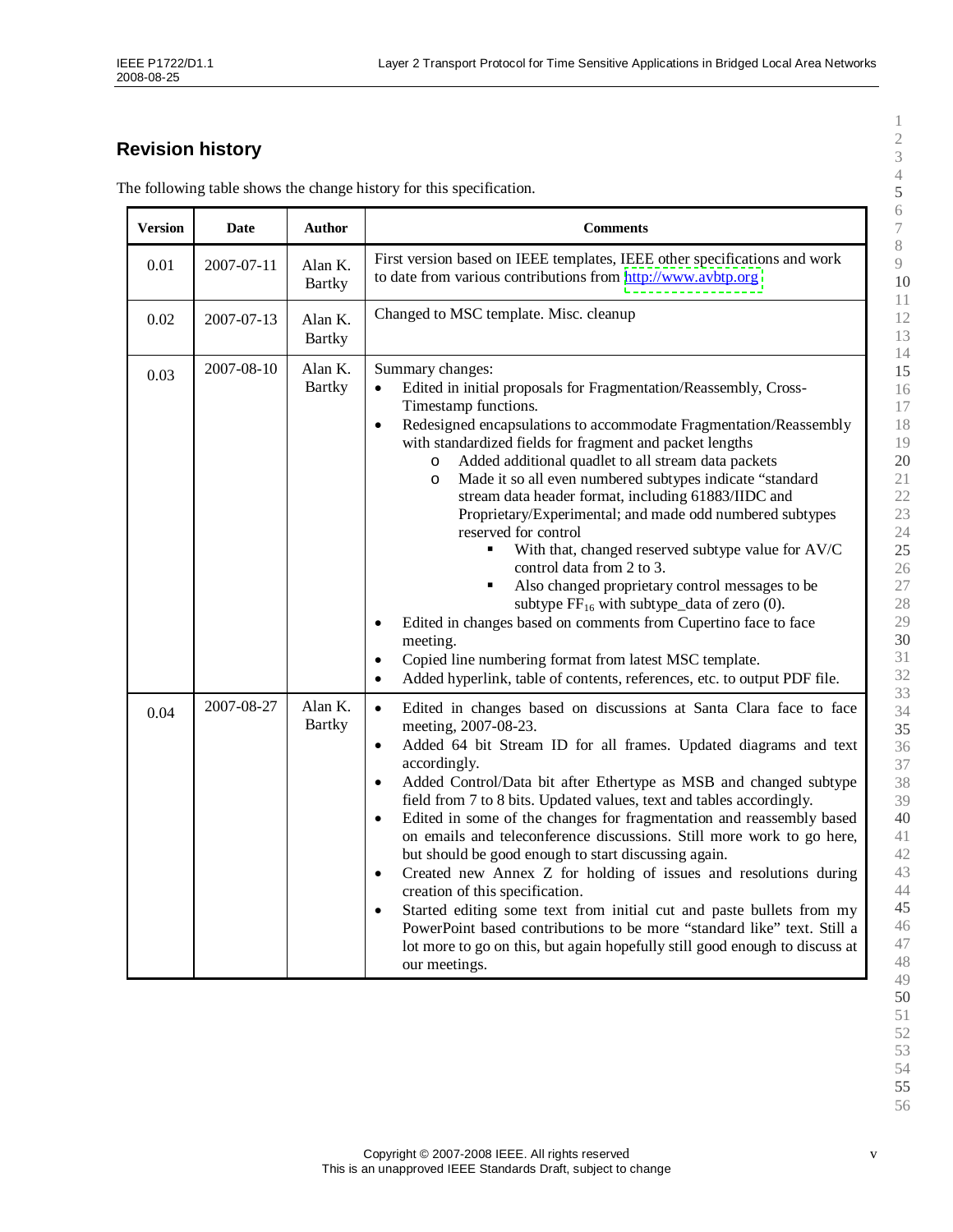| 0.05 | 2007-11-29 | Alan K.<br><b>Bartky</b> | David V. James edited in suggested style, syntax, and etc. type<br>changes. Editor reviewed all of them and chose which to accept<br>into the document (comments/question on those not accepted<br>welcome).<br>Edited multiple encapsulation changes to realign the AVBTP frame<br>to have the same quadlet alignment as IP packets (original<br>alignment was based on trying to align the AVBTP packet in the<br>same quadlet alignment as an Ethernet Frame, IP packets are<br>actually not quadlet aligned with the frame as the Ethernet header is<br>either 14 or 18 bytes long depending on if the frame is untagged<br>(14) or tagged (18) format. Basically added two additional bytes at<br>the start of each frame.<br>Changed control frame encapsulation to have a standard length and<br>status field (i.e. took advantage of the 2 new bytes added).<br>Incorporated initial cut and paste and some modifications to John<br>Nels Fuller's contribution on AV/C Command Transport Protocol.<br>Misc. cleanup, rewording and clarification of Fragmentation section<br>(still more to work here).<br>Initial incorporation of Craig Gunther's contribution on AVBTP<br>timestamp and 61883 SYT processing (mostly cut and paste, some                                                                                                                                              |
|------|------------|--------------------------|---------------------------------------------------------------------------------------------------------------------------------------------------------------------------------------------------------------------------------------------------------------------------------------------------------------------------------------------------------------------------------------------------------------------------------------------------------------------------------------------------------------------------------------------------------------------------------------------------------------------------------------------------------------------------------------------------------------------------------------------------------------------------------------------------------------------------------------------------------------------------------------------------------------------------------------------------------------------------------------------------------------------------------------------------------------------------------------------------------------------------------------------------------------------------------------------------------------------------------------------------------------------------------------------------------------------------------------------------------------------------------------------------|
| 0.06 | 2008-03-07 | Alan K.<br><b>Bartky</b> | minor edit's)<br>Edited in John's Fuller's contribution on Command Transport<br>Protocol and did some misc. editing and cleanup. Also, per group<br>consensus changed OPEN and CLOSE to OPEN and CLOSE<br>Edited in Dave Olsen's contributions on Timing/Synchronization<br>and also MAC address allocation. For MAC address Allocation,<br>created a new normative Annex (note: this may move to another<br>IEEE 802 based standard in the future, but for now, we will keep<br>working on this in P1722).<br>In process of editing the text in, did several changes from<br>O<br>"should" to "shall" based on my understanding of the text<br>and needs of the protocol as described by the text. The<br>editor kindly requests others review all uses of "should"<br>and "shall" throughout the document.<br>Updated AVBTP name list to be more reflective of those actually<br>working and contributing to the standard.<br>Moved fragmentation/reassembly details from main text to Annex B<br>as native AVBTP end stations will use CIP to do the breaking up of<br>source data into AVBTP packets and will not support CIP packets<br>that do not fit in a maximum size Ethernet frame. This work may<br>still be useful for IEEE 1394 to AVBTP interworking units, so<br>moving the text and diagrams there as a placeholder.<br>Added some placeholder text from some new assumptions as |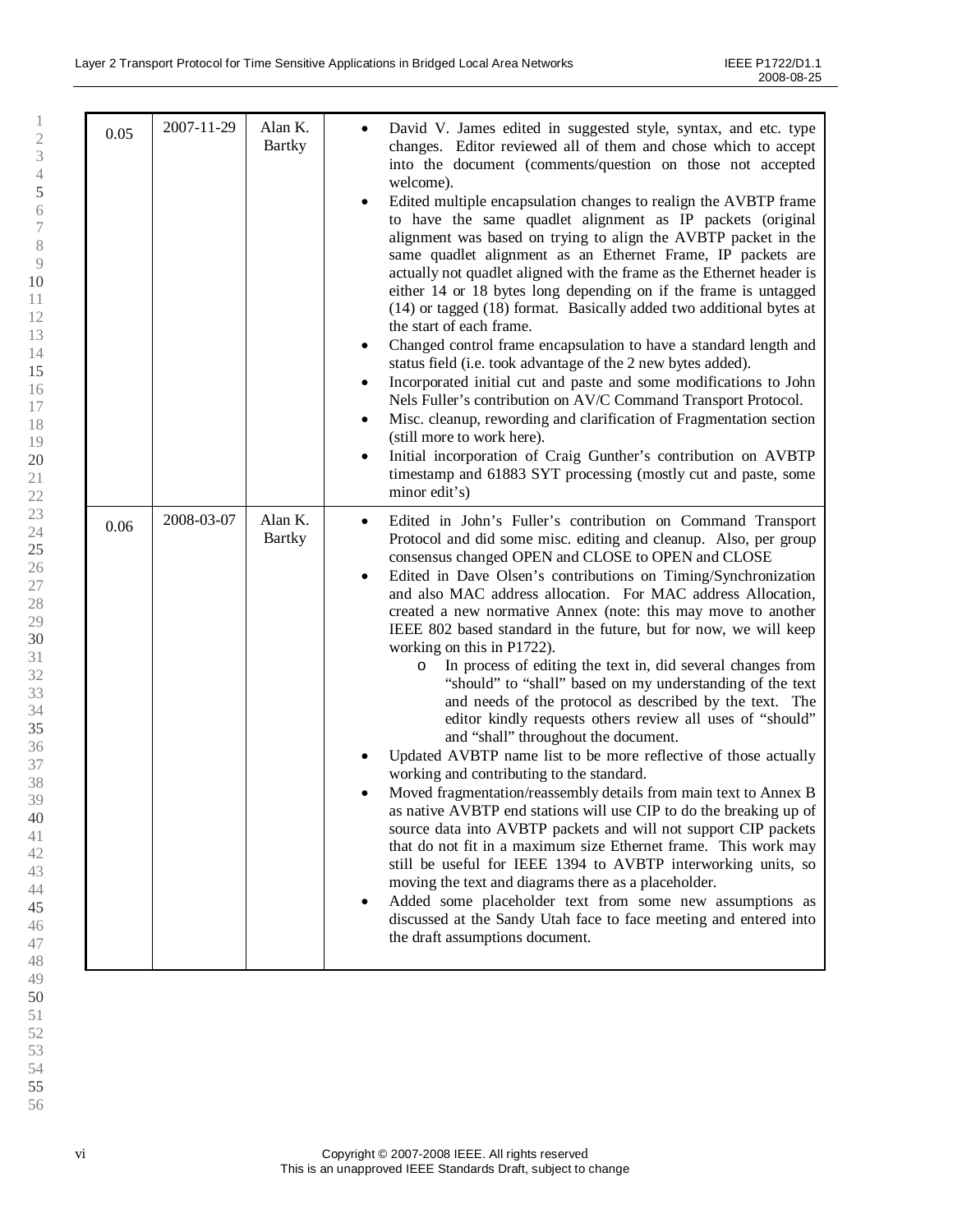| 0.7 | 2008-04-07 | Alan K.<br><b>Bartky</b> | Updated editor's contact information<br>$\bullet$<br>Updated Web page and email address info to official IEEE 1722<br>web site<br>Significantly updated Annex C based on discussions in IEEE 1722<br>$\bullet$<br>and 802.1 AVB meetings.<br>Changed from "Multicast MAC address acquisition<br>$\circ$<br>protocol" to "MAC address acquisition protocol" to reflect<br>request to allow protocol to be expanded to also allow<br>allocation of Source MAC addresses and to allow for a<br>future DHCP like server for allocating MAC addresses.<br>Based on that added new proposed fields and<br>٠<br>protocol operations<br>Added new tables and parameters to make it easier to tune.<br>O<br>Per discussions from last face to face meeting and also on<br>teleconferences, Changed fields:<br>gm_info to gm_discontinuity<br>$\circ$<br>gm_generation to stream_reserved2<br>$\circ$                                                                                                                                                                                                                                                                                                                                 |
|-----|------------|--------------------------|-----------------------------------------------------------------------------------------------------------------------------------------------------------------------------------------------------------------------------------------------------------------------------------------------------------------------------------------------------------------------------------------------------------------------------------------------------------------------------------------------------------------------------------------------------------------------------------------------------------------------------------------------------------------------------------------------------------------------------------------------------------------------------------------------------------------------------------------------------------------------------------------------------------------------------------------------------------------------------------------------------------------------------------------------------------------------------------------------------------------------------------------------------------------------------------------------------------------------------|
| 0.8 | 2008-05-18 | Alan K.<br><b>Bartky</b> | Removed Cross timestamp and Fragmentation from Annex B based<br>$\bullet$<br>on agreement to have 1394 to Ethernet AVBTP gateways use the<br>source cycle time in the gateway_info field and require that 1394 to<br>AVBTP gateways break up and reassemble as necessary on data<br>block boundaries (i.e. Break up large CIP packets into multiple<br>smaller CIP packets that fit on Ethernet and then reassemble as<br>necessary when sending back on 1394 networks).<br>Changed diagrams and data definition to look more like IETF<br>$\bullet$<br>documents (bits 00-31, big endian format). Came up with a hybrid<br>format that hopefully should please those familiar with 1394<br>conventions and/or IETF conventions.<br>Changed format and some supporting text on MAAP protocol in<br>$\bullet$<br>Annex C to:<br>Use start and length instead of start and end<br>$\circ$<br>Added renewal time field<br>$\circ$<br>Started some work on 61883 based timing and synchronization<br>$\bullet$<br>sections by going through the 61883 series of documents and<br>putting in this document key sections that need to change to work in<br>an AVBTP environment based on design needs and discussions to<br>date. |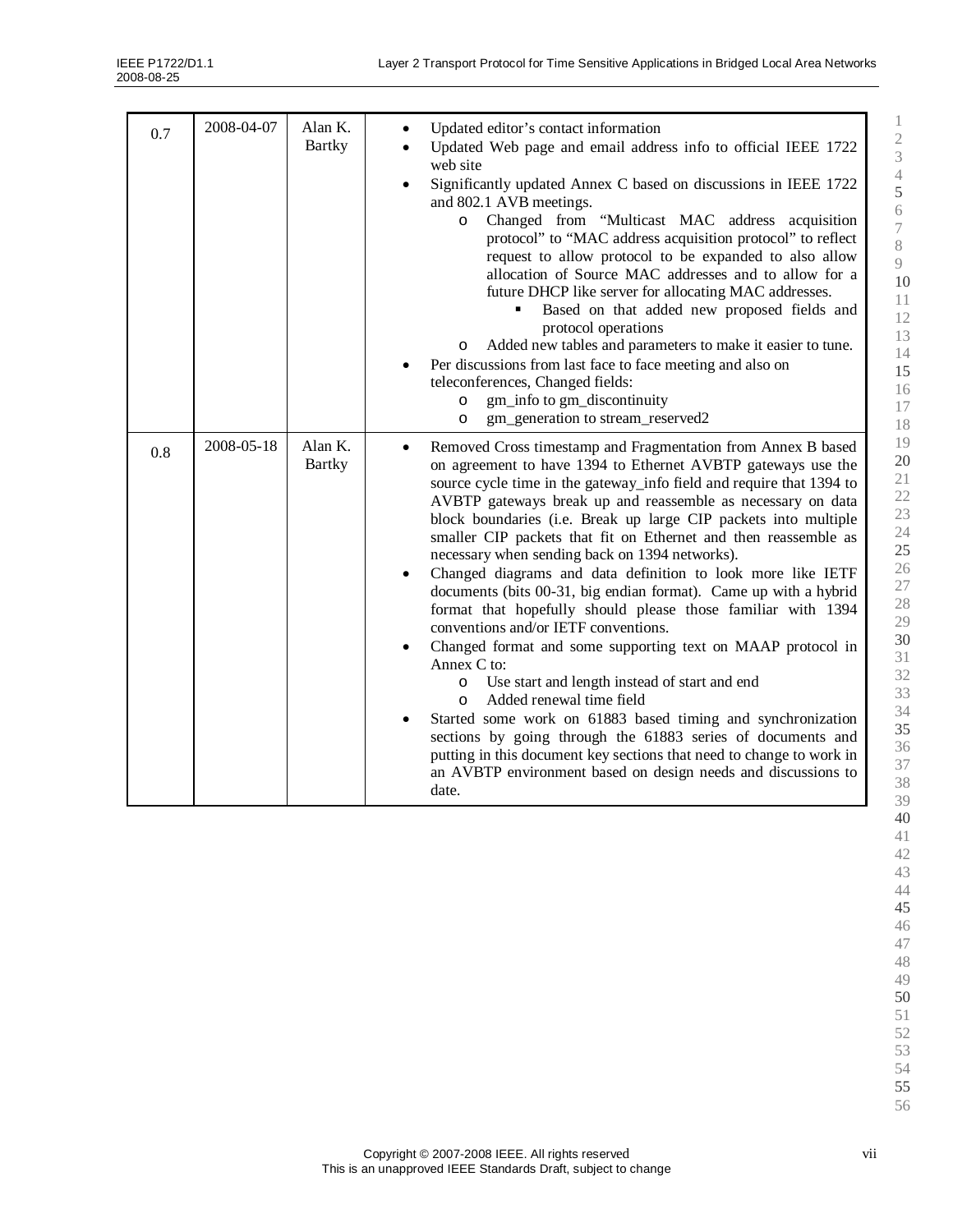| 0.9 | 2008-06-15 | Alan K.<br><b>Bartky</b> | Edited text based on editorial comments received from Kevin Gross<br>Misc. editing of some TBD and placeholder text into more<br>$\bullet$<br>descriptive text.<br>Removed John Fuller's Command Transport Protocol (CTP) as we<br>$\bullet$<br>now have consensus that for 61883 over AVBTP applications that<br>require AV/C, we will instead require the use of the new AV/C over<br>IP specification being developed by the 1394 Trade Association.<br>Added gateway_info_valid field based on recommendation from<br>$\bullet$<br>Matt Mora and agreed to at AVBTP teleconferences. Created initial<br>draft text to describe the field and also updated all stream data<br>packet diagrams accordingly.<br>Misc. cleanup/clarification of bits within bytes for various fields in<br>$\bullet$<br>AVBTP frames.<br>Added additional reference documents and referenced them within<br>the document as appropriate.<br>Added additional details (diagrams and text) for handling of CIP<br>packets with source packets (SPH==1) of 61883-4 and -7 (MPEG<br>over CIP). |
|-----|------------|--------------------------|----------------------------------------------------------------------------------------------------------------------------------------------------------------------------------------------------------------------------------------------------------------------------------------------------------------------------------------------------------------------------------------------------------------------------------------------------------------------------------------------------------------------------------------------------------------------------------------------------------------------------------------------------------------------------------------------------------------------------------------------------------------------------------------------------------------------------------------------------------------------------------------------------------------------------------------------------------------------------------------------------------------------------------------------------------------------------|
| 1.0 | 2008-08-10 | Alan K.<br><b>Bartky</b> | Created version for intended for initial ballot.<br>Removed sections not worked on<br>$\circ$<br>Removed miscellaneous editors notes<br>$\circ$<br>Removed service interface sections (consensus to remove<br>$\circ$<br>this was done at the last face to face meeting)<br>Added 802.11 encapsulation information from Ganesh<br>٠<br>Added late presentation time bit as discussed at the last face to face<br>meeting in Fremont, California.<br>Cleaned up some of the text relating to presentation time and<br>$\bullet$<br>synchronization, in particular to clean up text relating to 61883-4<br>and 61883-7 which uses the source packet header time instead of<br>the avbtp_timestamp field.                                                                                                                                                                                                                                                                                                                                                                     |
| 1.1 | 2008-08-25 | Alan K.<br><b>Bartky</b> | Edited in comments and suggestions from face to face meeting in<br>$\bullet$<br>Santa Clara California on August 21, 2008<br>Removed editor's notes in section 1<br>$\circ$<br>Removed contribution for 802.11 as it did not get<br>$\circ$<br>consensus to add and instead it was agreed to instead<br>specify requirements for wireless networks and let the<br>work proceed in groups such as 802.11v and 802.11aa to<br>get AVB working on AVBTP networks.<br>Moved media specific for 802.3 and 802.11 to annexes<br>$\circ$<br>(new Annexes D and E)<br>Fixed some typographical and grammatical errors<br>$\circ$<br>Added additional editor's notes based on comments taken<br>$\circ$<br>from the meeting.<br>Changed bit values of "one" and "zero" to "one(1)" and<br>$\circ$<br>" $zero(0)$ " for consistency throughout the document.<br>Added new version number field for all AVBTP frames<br>$\circ$<br>and fixed or added new text and diagrams accordgingly<br>Submitted for initial ballot                                                              |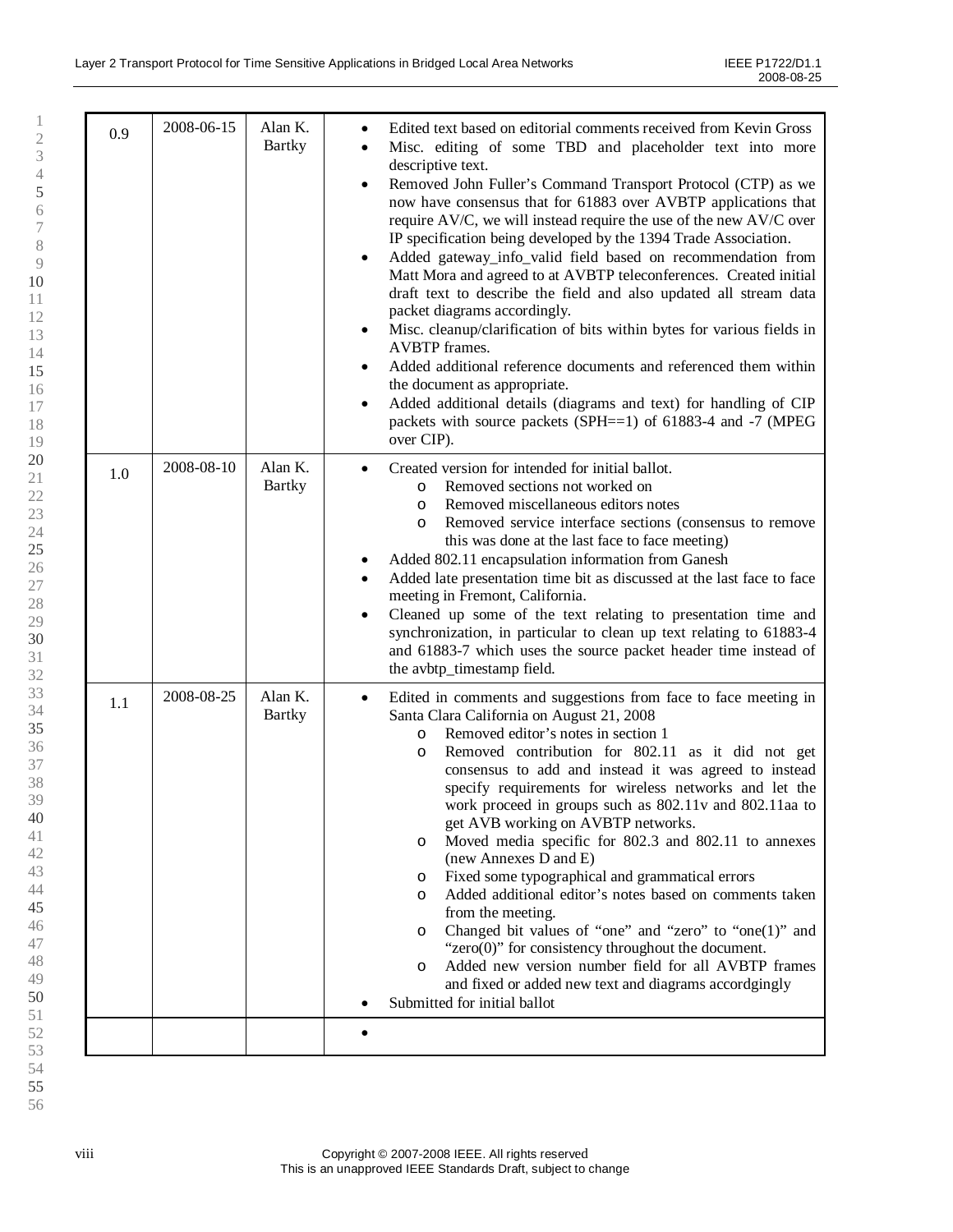# **Table of contents**

 $\,1\,$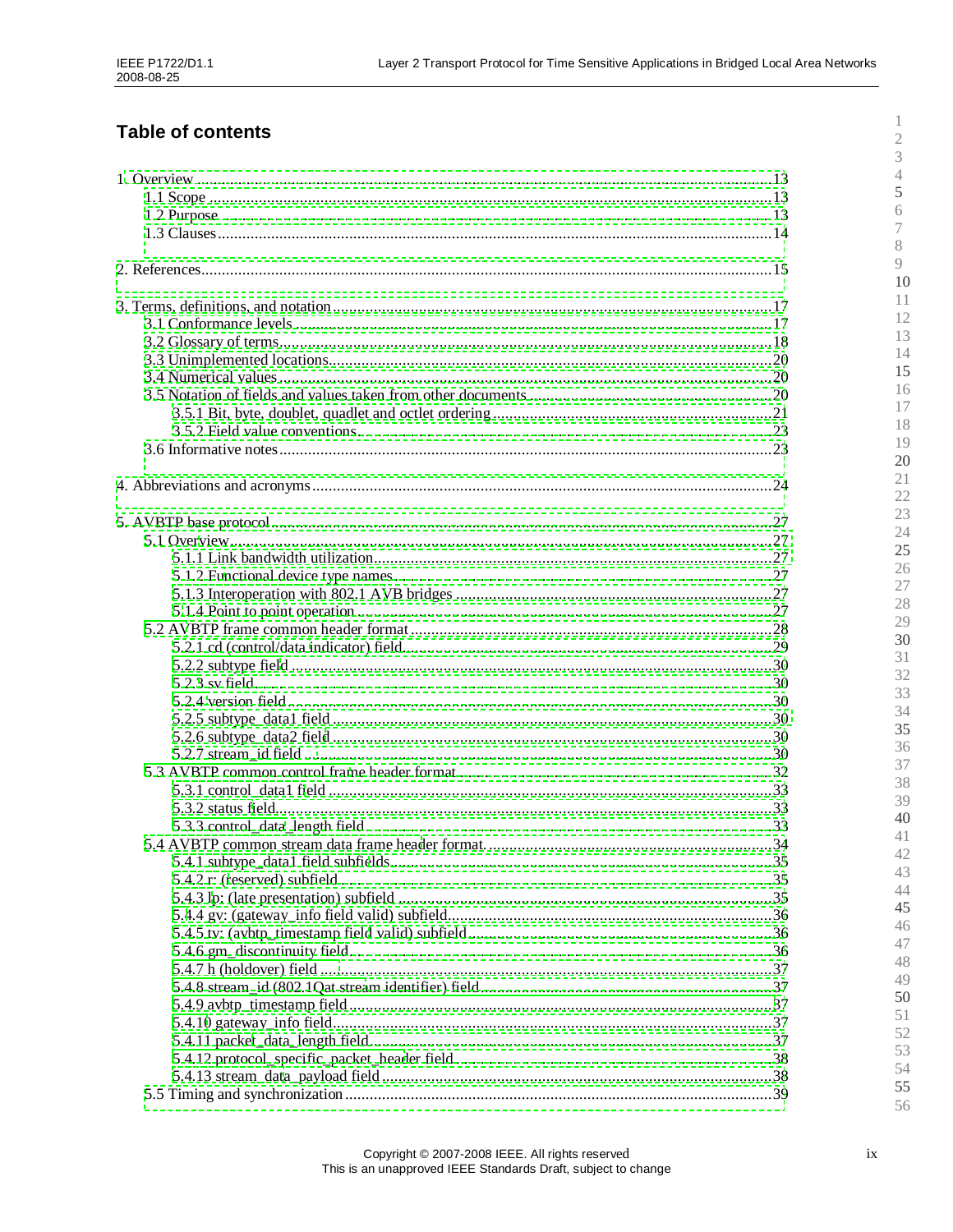| 6.4.12 SYT (synchronization timing) field (1394 cycle time based presentation time for SPH field equals 0) 49 |  |
|---------------------------------------------------------------------------------------------------------------|--|
| 6.4.13 avbtp_source_packet_header_timestamp field (802.1AS time based presentation time for SPH field         |  |
|                                                                                                               |  |
|                                                                                                               |  |
|                                                                                                               |  |
|                                                                                                               |  |
|                                                                                                               |  |
|                                                                                                               |  |
|                                                                                                               |  |
|                                                                                                               |  |
|                                                                                                               |  |
|                                                                                                               |  |
|                                                                                                               |  |
|                                                                                                               |  |
|                                                                                                               |  |
|                                                                                                               |  |
|                                                                                                               |  |
|                                                                                                               |  |
|                                                                                                               |  |
|                                                                                                               |  |
|                                                                                                               |  |
|                                                                                                               |  |
|                                                                                                               |  |
|                                                                                                               |  |
|                                                                                                               |  |
|                                                                                                               |  |
|                                                                                                               |  |
|                                                                                                               |  |
|                                                                                                               |  |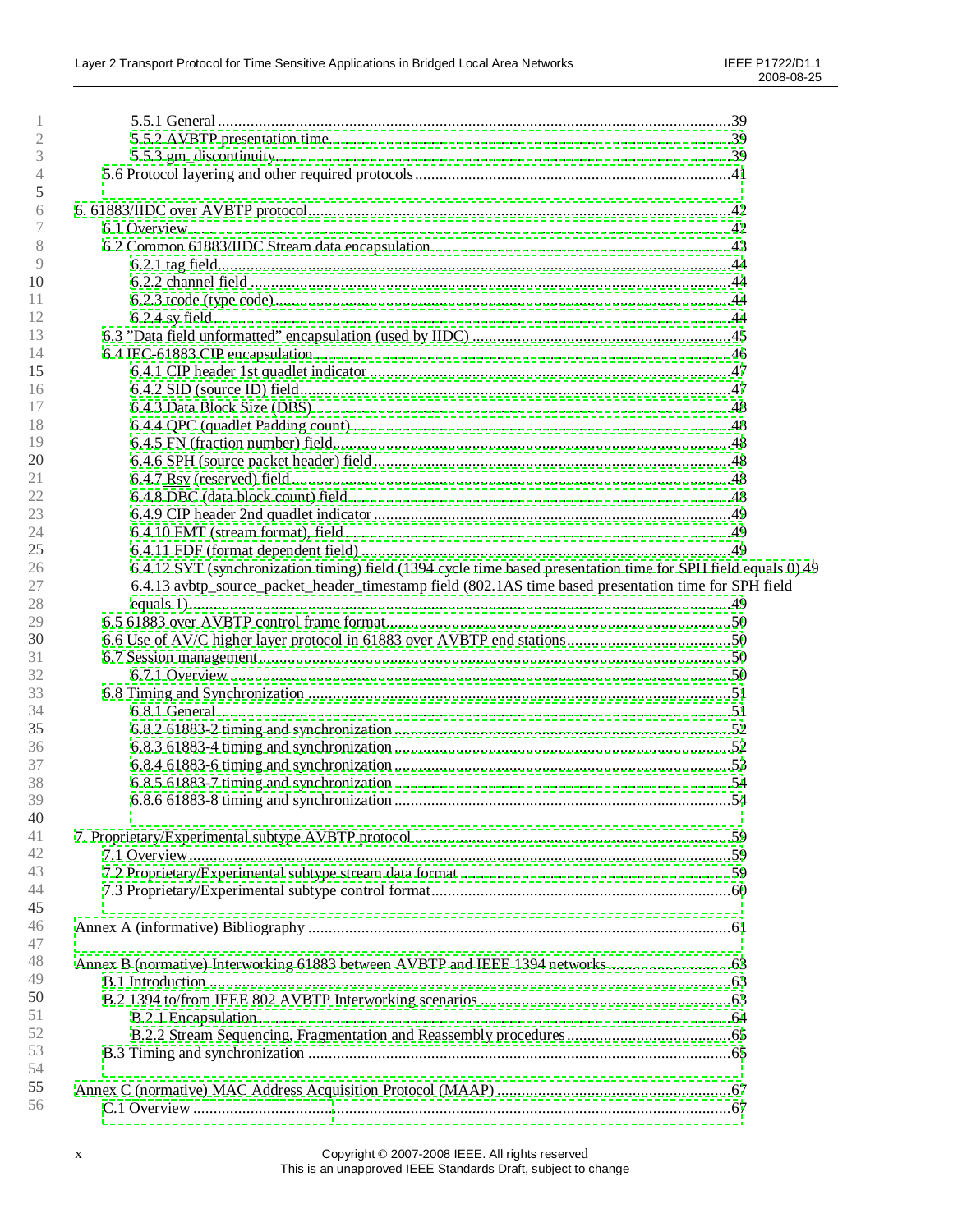|                                                                                                                 | 10  |
|-----------------------------------------------------------------------------------------------------------------|-----|
|                                                                                                                 |     |
|                                                                                                                 | 12  |
|                                                                                                                 | 13  |
|                                                                                                                 | 14  |
|                                                                                                                 | 15  |
|                                                                                                                 | 16  |
|                                                                                                                 | 17  |
|                                                                                                                 | 18  |
| Z.4 Need to define more details on format and function of AVBTP source Timestamp and relationship to use of the | 19  |
|                                                                                                                 | 20  |
|                                                                                                                 | 2.1 |
|                                                                                                                 | 22  |
|                                                                                                                 |     |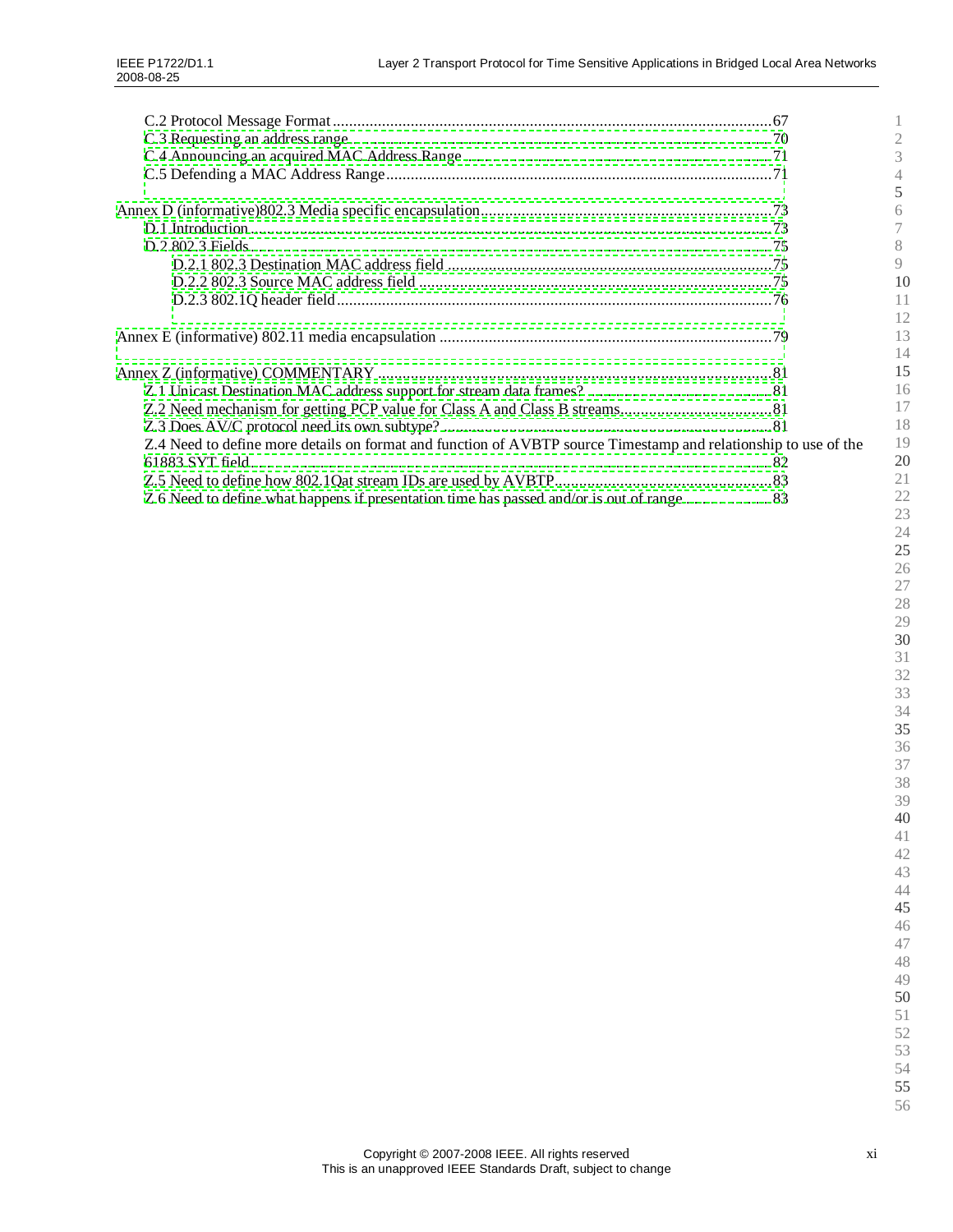# **List of figures**

| Figure D.1 - AVBTP control or stream data frame within an 802.3 frame with 802.1Q tag field74 |  |
|-----------------------------------------------------------------------------------------------|--|
|                                                                                               |  |
|                                                                                               |  |

# **List of tables**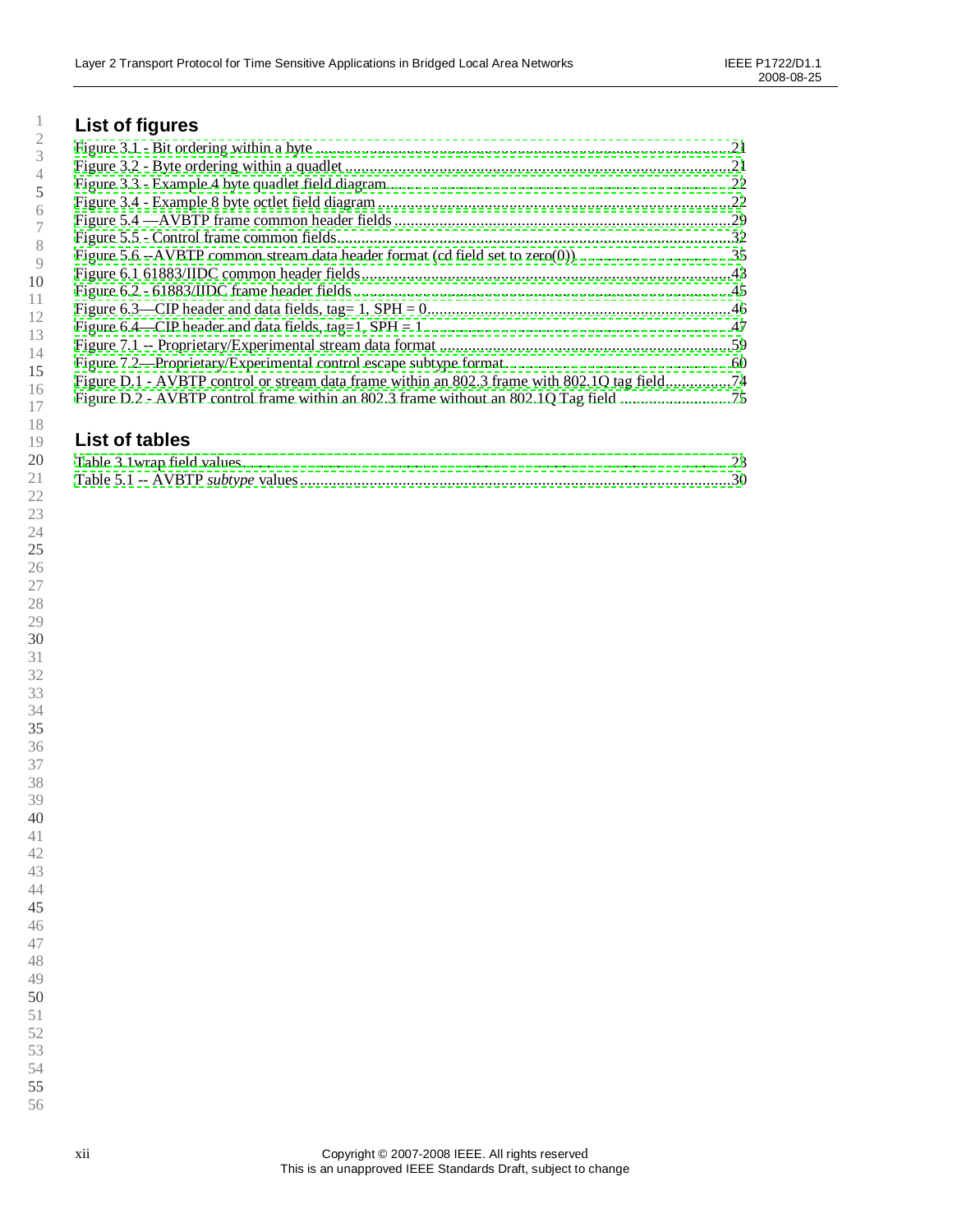# <span id="page-12-1"></span><span id="page-12-0"></span>**Draft Standard for Layer 2 Transport Protocol for Time Sensitive Applications in Bridged Local Area Networks**

## **1. Overview**

Increasingly, entertainment media is digitally transported. Streaming audio/video and interactive applications over bridged LANs need to have comparable real-time performance with legacy analog distribution. There is significant enduser and vendor interest in defining a simple yet common method for handling real-time audio/video suitable for consumer electronics, professional A/V applications, etc. Technologies such as IEEE 1394, Bluetooth and USB exist today but each has their own encapsulation, protocols, timing control, etc. such that building interworking functions is difficult. The use of a common audio/video transport over multiple IEEE 802 network types will realize operational and equipment cost benefits. By ensuring that all IEEE 802 wired and wireless devices share a common set of transport mechanisms for time-sensitive audio/video streams, we lessen the effort of producing interworking units between IEEE 802 and other digital networks.

#### **1.1 Scope**

This standard specifies the protocol, data encapsulations, connection management and presentation time procedures used to ensure interoperability between audio and video based end stations that use standard networking services provided by all IEEE 802 networks meeting QoS requirements for time-sensitive applications by leveraging concepts of IEC 61883-1 through IEC 61883-8.

#### **1.2 Purpose**

This standard will facilitate interoperability between stations that stream time-sensitive audio and/or video across LANs providing time synchronization and latency/bandwidth services by defining the packet format and stream setup, control, and teardown protocols.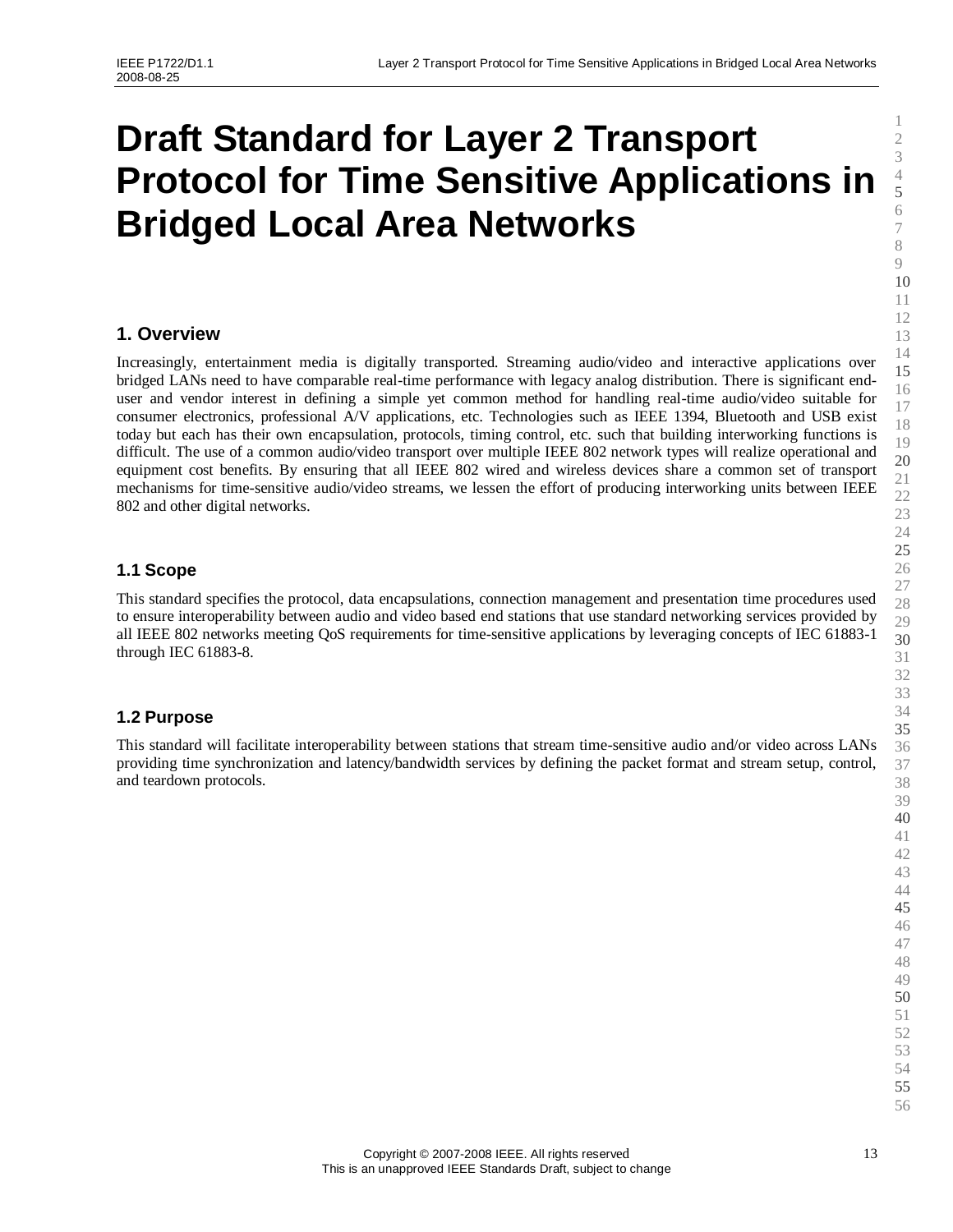#### <span id="page-13-0"></span>**1.3 Clauses**

Clauses in this document are as follows:

- Clause 1. Overview.
- Clause [2.](#page-14-0) [References](#page-14-0)
- Clause [3.](#page-16-0) [Terms, definitions, and notation](#page-16-0)
- Clause [4.](#page-23-0) [Abbreviations and acronyms](#page-23-0)
- Clause [5.](#page-26-0) [AVBTP base protocol](#page-26-0)
- Clause [6.](#page-41-0) [61883/IIDC over AVBTP protocol](#page-41-0)
- Clause[7.](#page-58-0) [Proprietary/Experimental subtype AVBTP protocol](#page-58-0)
- [Annex A.](#page-60-0) (informative) Bibliography.
- [Annex B](#page-62-0) (normative) Interworking 61883 between AVBTP and IEEE 1394 networks
- Annex C (normative) MAC address Acquisition protocol
- [Annex D](#page-72-0) [\(informative\)802.3 Media specific encapsulation](#page-72-0)
- [Annex E](#page-78-0) [\(informative\) 802.11 media encapsulation](#page-78-0)
- [Annex Z](#page-80-0) [\(informative\) COMMENTARY](#page-80-0)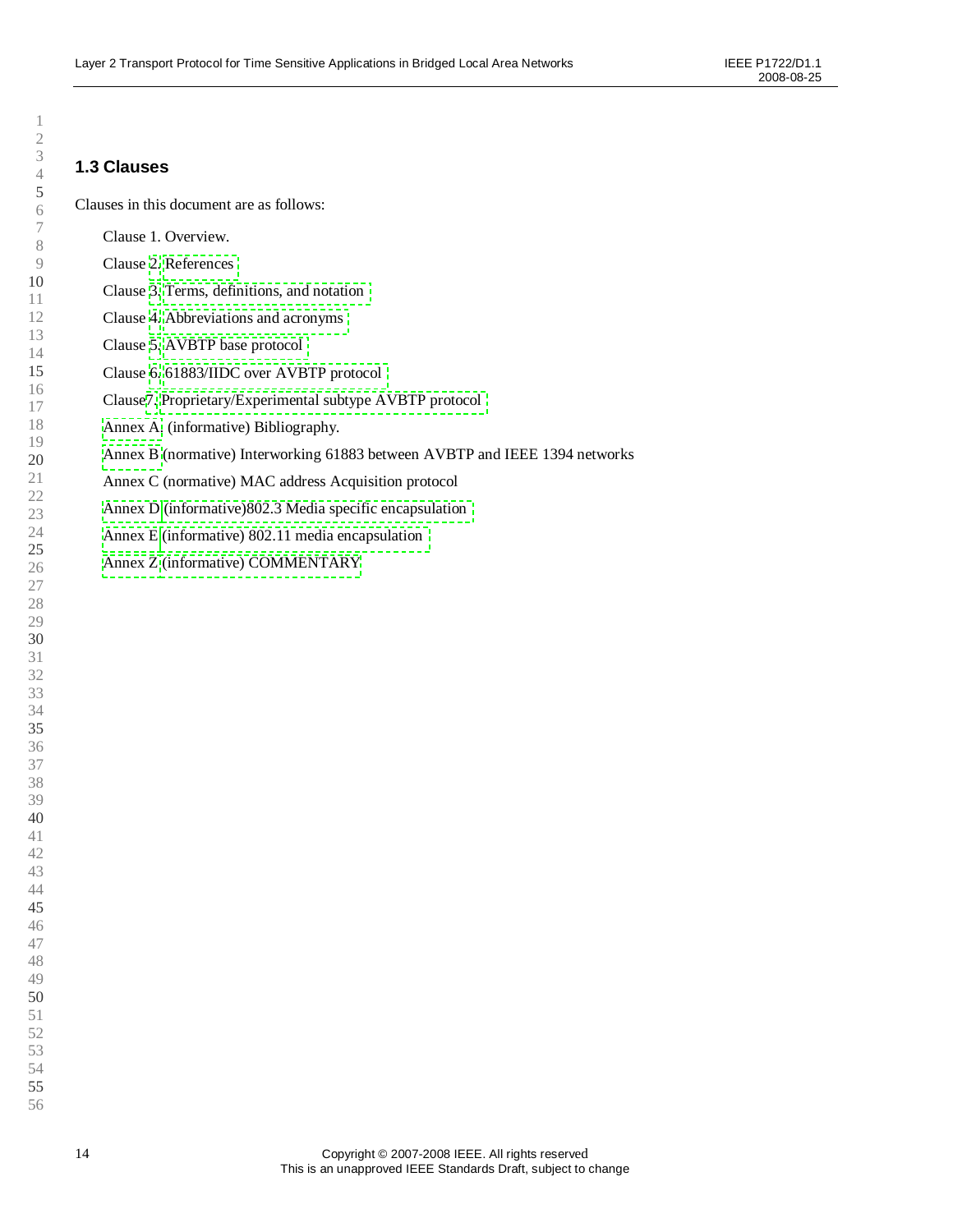## <span id="page-14-0"></span>**2. References**

The following standards contain provisions that, through reference in this document, constitute provisions of this standard. All the standards listed are normative references. Informative references are given in Annex A. At the time of publication, the editions indicated were valid. All standards are subject to revision, and parties to agreements based on this standard are encouraged to investigate the possibility of applying the most recent editions of the standards indicated below.

- [R[1](#page-14-1)] IEEE Std 802®, IEEE Standard for Local and Metropolitan Area Networks: Overview and Architecture <sup>1</sup>
- [R2] IEC 61784-2:2007, Digital data communications for measurement and control –Part 2: Additional profiles for ISO/IEC 8802-3 based communication networks in real-time applications[2](#page-14-2)
- [R3] IEEE 802.3-2005, IEEE Standards for Information technology –Telecommunications and information exchange between systems – Local and metropolitan area networks – Specific requirements – Part 3: Carrier sense multiple access with collision detection (CSMA/CD) access method and Physical Layer specifications
- [R4] IEEE Std 802.1Q-2005, IEEE Standard for Local and Metropolitan Area Networks---Virtual Bridged Local Area Networks;
- [R5] IEEE P802.1AS, IEEE standard for Local and Metropolitan Area Networks: Timing and Synchronization for Time-Sensitive Applications in Bridged Local Area Networks; **<<Editor's note, draft document, see: [http://www.ieee802.org/1/pages/802.1as.html>](http://www.ieee802.org/1/pages/802.1as.html)>**
- [R6] IEEE P802.1Qat, IEEE standard for Local and Metropolitan Area Networks: Virtual Bridged Local Area Networks - Amendment 9: Stream Reservation Protocol; **<<Editor's note: draft document, see: [http://www.ieee802.org/1/pages/802.1at.html>](http://www.ieee802.org/1/pages/802.1at.html)>**
- [R7] IEEE P802.1Qav, IEEE standard for Local and Metropolitan Area Networks: Virtual Bridged Local Area Networks - Amendment 11: Forwarding and Queuing for Time-Sensitive Streams; **<<Editor's note, draft document, see: [http://www.ieee802.org/1/pages/802.1av.html>](http://www.ieee802.org/1/pages/802.1av.html)>**
- [R8] IEEE 802.1ak, Virtual Bridged Local Area Networks, Amendment 07: Multiple Registration Protocol
- [R9] IEEE P802.1ak-2007/Cor 1 Draft Standard for Local and Metropolitan Area Networks Virtual Bridged Local Area Networks - Amendment 07: Multiple Registration Protocol- Corrigendum 1
- [R10] IEEE P802.1AB-REV Draft Standard for Local and Metropolitan Area Networks Station and Media Access Control Connectivity Discovery **<<Editor's note, draft document, see: [http://www.ieee802.org/1/pages/802.1AB-rev.html>](http://www.ieee802.org/1/pages/802.1AB-rev.html)>**
- [R11] IEC 61883-1 (2003-01) Consumer audio/video equipment Digital interface Part 1: General;

<span id="page-14-1"></span><sup>1</sup> IEEE publications are available from the Institute of Electrical and Electronics Engineers, 445 Hoes Lane, P.O. Box 1331, Piscataway, NJ 08855-1331, USA. New and revised IEEE standards and drafts are available for sale individually ( http://shop.ieee.org/ ), and are also available, via an online subscription ( http://standards.ieee.org/catalog/olis/index.html ). The Get IEEE 802™® program ( http://standards.ieee.org/getieee802/portfolio.html ) grants public access to view and download current individual electronic (PDF) IEEE Local and Metropolitan Area Network (IEEE 802®) standards at no charge twelve months after publication.

<span id="page-14-2"></span><sup>2</sup> IEC publications are available from IEC Sales Department, Case Postale 131, 3, rue de Varembé, CH-1211, benève 20, Switzerland/Suisse. IEC publications are also available in the United States from the Sales Department, American National Standards Institute, 11 West 42nd Street, 13th Floor, New York, NY 10036, USA . IEC publications are available for sale individually, and are also available via an online subscription ( http://webstore.iec.ch/ ).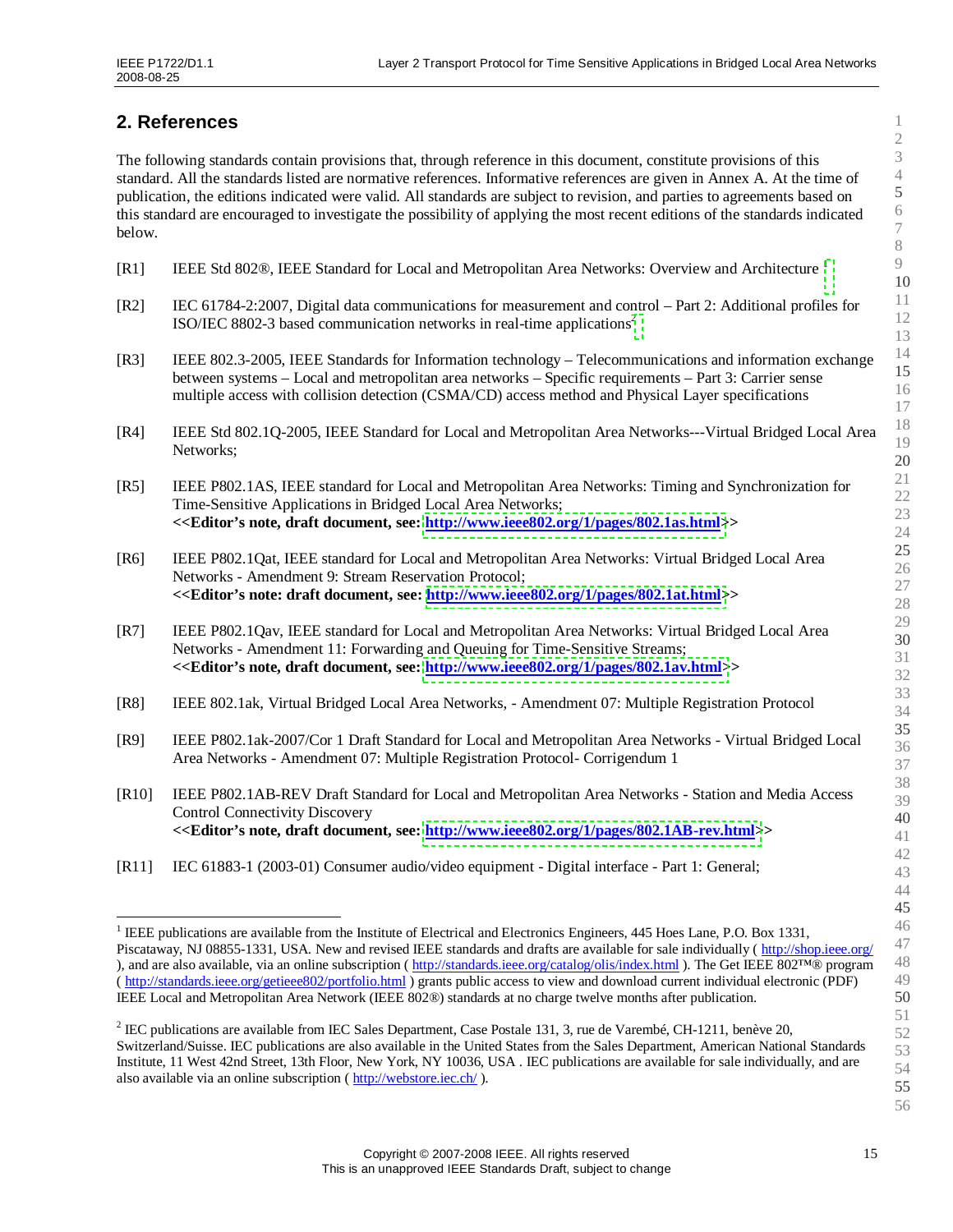<span id="page-15-1"></span>

| $[R12]$ | IEC 61883-2 (2004-08) Consumer audio/video equipment - Digital interface - Part 2: SD-DVCR data<br>transmission;                                                                                                                                                                                                                                                                                                                                           |
|---------|------------------------------------------------------------------------------------------------------------------------------------------------------------------------------------------------------------------------------------------------------------------------------------------------------------------------------------------------------------------------------------------------------------------------------------------------------------|
| $[R13]$ | IEC 61883-4 (2004-08) Consumer audio/video equipment - Digital interface - Part 4: MPEG2-TS data<br>transmission;                                                                                                                                                                                                                                                                                                                                          |
| $[R14]$ | IEC 61883-6 (2005-10) Consumer audio/video equipment - Digital interface - Part 6: Audio and music data<br>transmission protocol;                                                                                                                                                                                                                                                                                                                          |
| $[R15]$ | IEC 61883-7 (2003-01) Consumer audio/video equipment – Digital interface - Part 7: Transmission of ITU-R<br>BO.1294 System B                                                                                                                                                                                                                                                                                                                               |
| $[R16]$ | IEC 61883-8 (work in progress) Consumer audio/video equipment - Digital interface - Part 8: Transmission of<br>ITU-R Bt.601 style Digital Video Data<br><< Editor's note, not yet published by the IEC, for current version this is available from the 1394 Trade<br>Association>>                                                                                                                                                                         |
| $[R17]$ | 1394 Trade Association TA Document 2003017 IIDC 1394-based Digital Camera Specification Ver.1.31 <sup>3</sup>                                                                                                                                                                                                                                                                                                                                              |
| $[R18]$ | 1394 Trade Association TA Document 2004006 AV/C Digital Interface Command Set General Specification<br>Version 4.2                                                                                                                                                                                                                                                                                                                                         |
| $[R19]$ | 1394 Trade Association TA Document 2006021 Networking IEEE 1394 Clusters via UWB over Coaxial Cable<br>- Part 3: FCP and CMP over IPv4<br>< <editor's 1.0,="" 2008.="" 28,="" also="" av="" c="" current="" draft="" in="" ip<br="" is="" may="" note:="" over="" progress,="" the="" version="" work="">protocol is currently a section of a UWB 1394TA spec, but it may become a separate standalone<br/>specification in the future.&gt;&gt;</editor's> |
| $[R20]$ | IETF RFC 791 Internet Protocol (http://www.ietf.org/rfc/rfc0791.txt?number=0791)                                                                                                                                                                                                                                                                                                                                                                           |
| [R21]   | IETF RFC 768 User Datagram Protocol (http://www.ietf.org/rfc/rfc0768.txt?number=0768)                                                                                                                                                                                                                                                                                                                                                                      |
| $[R22]$ | IEEE 802.11-2007 IEEE Standard for Information technology— Telecommunications and information exchange<br>between systems— Local and metropolitan area networks— Specific requirements Part 11: Wireless LAN<br>Medium Access Control (MAC) and Physical Layer (PHY) Specifications                                                                                                                                                                        |
| [R23]   | IEEE 802.1BA IEEE Standard for Local and Metropolitan Area Networks - Audio Video Bridging (AVB)<br><b>Systems</b><br>< <editor's approved,="" but="" current="" draft="" not="" note:="" work="" yet="">&gt;</editor's>                                                                                                                                                                                                                                   |
|         | All the standards listed are normative references. Informative references are given in Annex A. At the time of publication,<br>the editions indicated were valid.                                                                                                                                                                                                                                                                                          |
|         | << Editor's note: For some reason, my PDF converter tool is not creating hyperlinks in the PDF file if the hyperlink is in a<br>footnote. For now, here are the links in an editor's note to make it easier for the reader to get to those web pages:>>                                                                                                                                                                                                    |

<span id="page-15-0"></span><sup>&</sup>lt;sup>3</sup> 1394 Trade Association (1394TA) Members can download the 1394TA specifications for free from the members' website. Please note, however, that the copy right for each specification belongs to the 1394TA. Membership information can be found at: http://www.1394ta.org/About/Join/. For non-members, please contact jsnider@1394ta.org for information on how to obtain a copy of the 1394TA specifications and Technical Bulletins . The mailing address for the association is at: 1394 Trade Association Office 1560 East Southlake Blvd., Suite 242, Southlake TX 76092 USA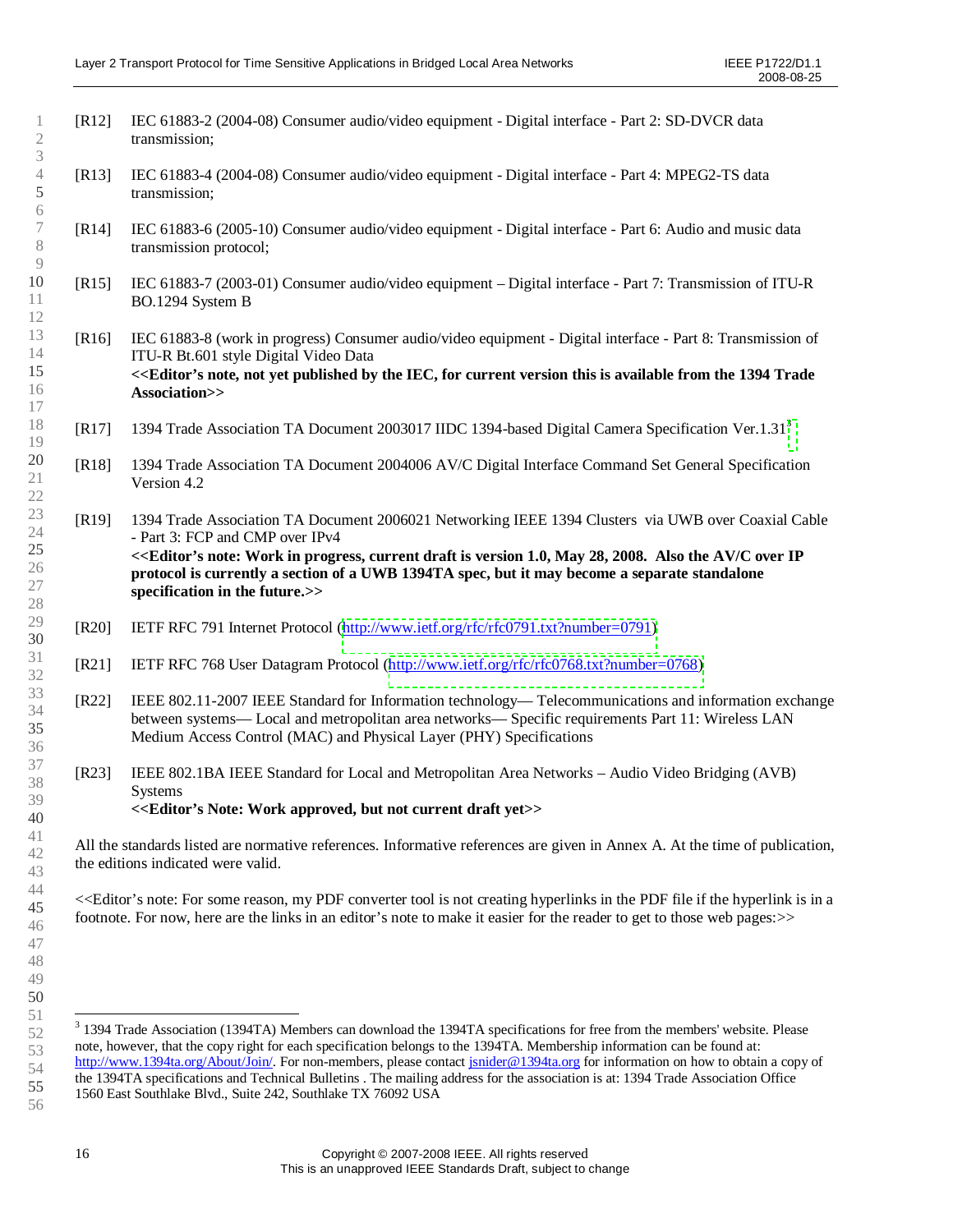<span id="page-16-1"></span><span id="page-16-0"></span>

| New and revised IEEE standards and drafts are available for sale individually (http://shop.ieee.org/), and are also<br>available, via an online subscription (http://standards.ieee.org/catalog/olis/index.html). The Get IEEE 802™® program<br>(http://standards.ieee.org/getieee802/portfolio.html) grants public access to view and download current individual<br>electronic (PDF) IEEE Local and Metropolitan Area Network (IEEE 802®) standards at no charge twelve months after<br>publication. | 1<br>$\mathbf{2}$<br>$\mathfrak{Z}$<br>$\overline{4}$<br>5<br>$\sqrt{6}$ |
|--------------------------------------------------------------------------------------------------------------------------------------------------------------------------------------------------------------------------------------------------------------------------------------------------------------------------------------------------------------------------------------------------------------------------------------------------------------------------------------------------------|--------------------------------------------------------------------------|
| IEC publications are available for sale individually, and are also available via an online subscription<br>(http://webstore.iec.ch/).                                                                                                                                                                                                                                                                                                                                                                  | $\boldsymbol{7}$<br>$\,$ $\,$<br>$\mathcal{G}$                           |
| 1394 Trade Association (1394TA) Members can download the 1394TA specifications for free from the members'<br>website. Please note, however, that the copy right for each specification belongs to the 1394TA. Membership information<br>can be found at: http://www.1394ta.org/About/Join/. For non-members, please contact jsnider@1394ta.org for<br>information on how to obtain a copy of the 1394TA specifications and Technical Bulletins.                                                        | 10<br>11<br>12<br>13                                                     |
| Internet Requests for Comments (RFCs) are available on the World Wide Web at the following URL:<br>http://www.ietf.org/rfc.html.                                                                                                                                                                                                                                                                                                                                                                       | 14<br>15<br>16<br>17                                                     |
| 3. Terms, definitions, and notation                                                                                                                                                                                                                                                                                                                                                                                                                                                                    | 18<br>19<br>20<br>21                                                     |
| 3.1 Conformance levels                                                                                                                                                                                                                                                                                                                                                                                                                                                                                 | 22<br>23                                                                 |
| Several keywords are used to differentiate between different levels of requirements and optionality, as follows:                                                                                                                                                                                                                                                                                                                                                                                       | 24<br>25<br>26<br>27<br>28<br>29<br>30<br>31<br>32                       |
|                                                                                                                                                                                                                                                                                                                                                                                                                                                                                                        | 33<br>34<br>35<br>36<br>37<br>38                                         |
|                                                                                                                                                                                                                                                                                                                                                                                                                                                                                                        | 39<br>40<br>41<br>42<br>43<br>44<br>45                                   |
|                                                                                                                                                                                                                                                                                                                                                                                                                                                                                                        | 46<br>47<br>48<br>49<br>50<br>51                                         |
|                                                                                                                                                                                                                                                                                                                                                                                                                                                                                                        | 52<br>53<br>54<br>55<br>56                                               |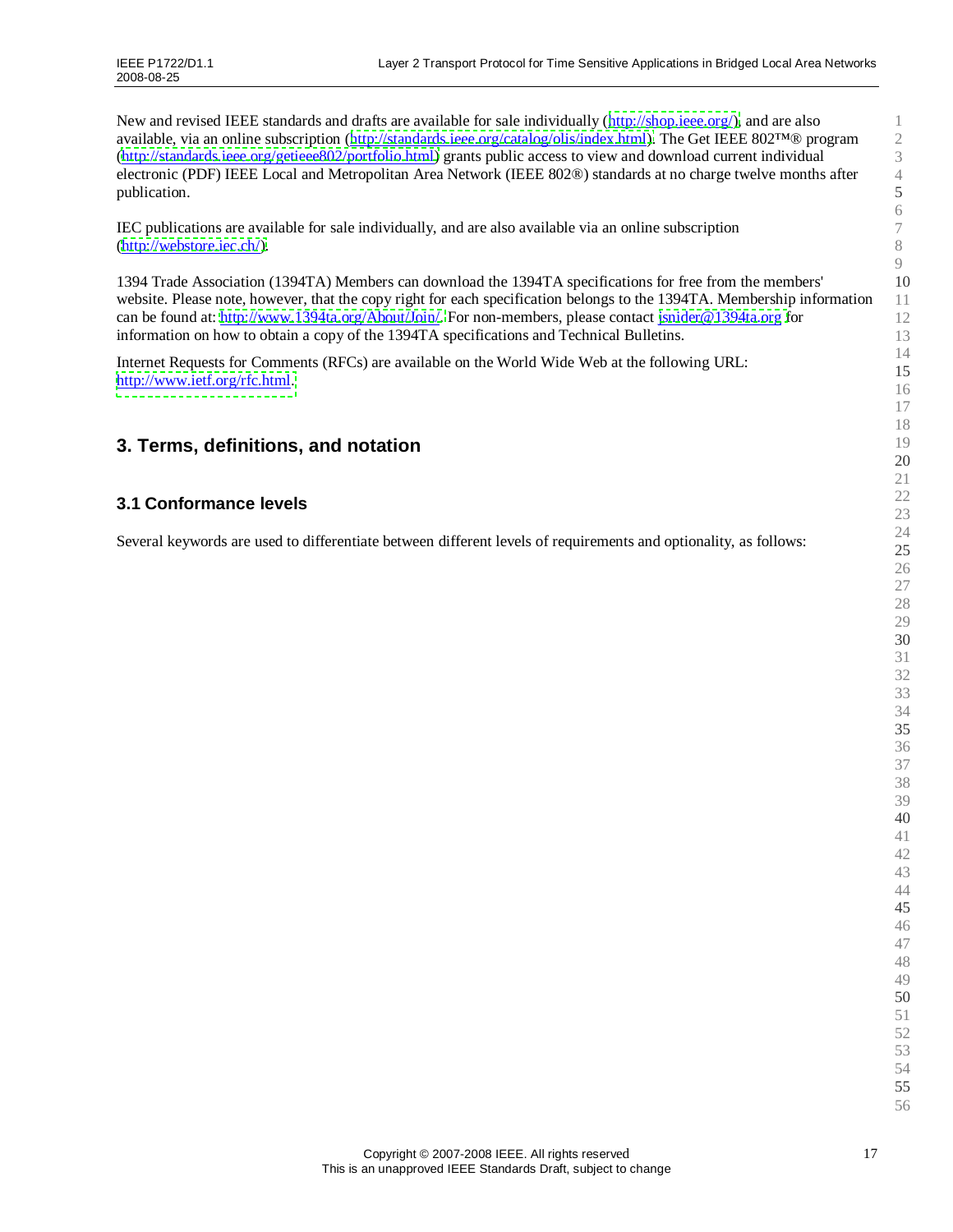<span id="page-17-0"></span>**3.1.1 expected:** Describe the behavior of the hardware or software in the design models assumed by this specification. Other hardware and software design models may also be implemented.

**3.1.2** may: Indicates a course of action permissible within the limits of the standard with no implied preference ("may" means "is permitted to").

**3.1.3 shall:** Indicates mandatory requirements strictly to be followed in order to conform to the standard and from which no deviation is permitted ("shall" means "is required to").

**3.1.4 should:** An indication that among several possibilities, one is recommended as particularly suitable, without mentioning or excluding others; or that a certain course of action is preferred but not necessarily required; or that (in the negative form) a certain course of action is deprecated but not prohibited ("should"means "is recommended to").

#### **3.2 Glossary of terms**

**<<Editor's note: In future revisions of this specification, any terms not used in this document will be removed.>>**

**3.2.1 1 AVBTP communication:** Information used in the operation of the AVBTP protocol, transmitted in an AVBTP message over an AVBTP communication path.

**3.2.2 Audio/Video Bridging Transport Protocol. (AVBTP):** The protocol defined by this standard. As an adjective, it indicates that the modified noun is specified in or interpreted in the context of this standard.

**3.2.3 AVBTP communication path:** A segment of a network enabling direct communication between two or more AVBTP end stations.

**3.2.4 AVBTP stream:** An AVBTP stream is between one talker and one or more listeners

**3.2.5 AVBTP port:** A logical access point of an AVBTP clock for AVBTP communications to the communications network.

**3.2.6 big endian:** A method of transmitting a multi-byte integer. Bytes are transmitted in order of decreasing significance, i.e. the most significant byte is transmitted first.

**3.2.7 byte:** Eight bits of data, used as a synonym for octet.

**3.2.8 controller:** A device that introduces and manages talkers and listeners, and manages groups of sessions.

**3.2.9 class A:** P802.1Qav stream data audio/video bridging (AVB) traffic class A. Class A is intended for very low latency and higher priority than Class B. Note: Class A's latency will not be guaranteed to run on all 802 media.

**3.2.10 class B:** P802.1Qav stream data audio/video bridging (AVB) traffic class B. Class B is intended for lower latency than best effort traffic, but not as low as Class A.

**3.2.11 default:** In this document the word default when applied to attribute values and options means the configuration of an AVBTP device as it is delivered from the manufacturer.

**3.2.12 doublet:** Two bytes of data.

**3.2.13 epoch:** The origin of a timescale.

**3.2.14 event:** An abstraction of the mechanism by which signals or conditions are generated and represented.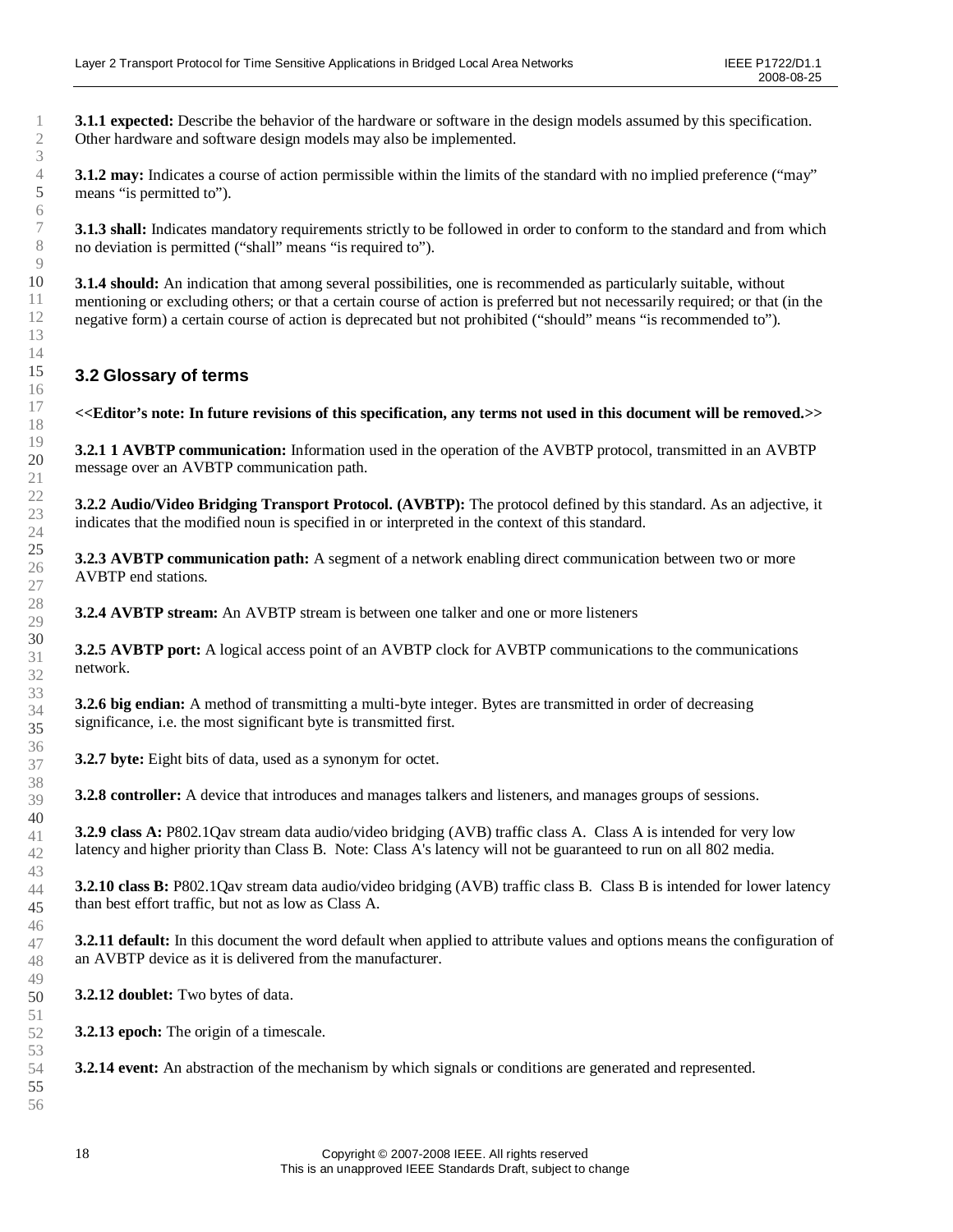**3.2.15 grandmaster selection time:** The maximum amount of time required by 802.1AS to elect and propagate new grand master address.

**3.2.16 holdover:** A clock previously synchronized/syntonized to another clock (normally a primary reference or a master clock) but now free-running based on its own internal oscillator, whose frequency is being adjusted using data acquired while it had been synchronized/syntonized to the other clock, is said to be in holdover or in the holdover mode, as long as it is within its accuracy requirements.

**3.2.17 holdover mode:** When the 802.1AS clock is currently known to be or possibly unstable due to a loss or change in the grandmaster clock status. When detected and reported, the listener and talker shall revert to an internal holdover timing mode, ignoring the 802.1AS clock until the 802.1AS clock has once again stabilized.

**3.2.18 ingress time:** Ingress time is when the sample is sent by the talker application to the AVBTP layer. For example, on an I2S interface this is an 802.1AS timestamp of the word clock transition for the received sample.

**3.2.19 link**: A network segment between two IEEE 802 ports.

**3.2.20 listener:** A listener is a receiver of a stream.

**3.2.21 maximum holdover time:** The maximum time allowed for Grandmaster Selection plus clock stabilization on a listener.

**<<Editor's note: Maximum holderover to be defined in more detail based on what 802.1AS comes up as a worse case for the 802.1AS network clock to be stable. Opinion at face to face is this should be somewhere around 1 second.>>**

**3.2.22 multicast communication:** A single AVBTP message sent from any AVBTP port and received and processed by all AVBTP ports on the same AVBTP communication path.

**3.2.23 node:** A device that can issue or receive AVBTP communications on a network**.**

**3.2.24 octet:** Eight bits of data, used as a synonym for byte.

**3.2.25 octlet:** Eight bytes of data.

**3.2.26 port number:** An index identifying a specific AVBTP port**.**

**3.2.27 presentation time:** Presentation time is the ingress time plus a delay constant

**3.2.28 quadlet:** Four bytes of data.

**3.2.29 synchronized clocks:** Two clocks are synchronized to a specified uncertainty if they have the same epoch and their measurements of the time of a single event at an arbitrary time differ by no more than that uncertainty. The timestamps generated by two synchronized clocks for the same event differ by no more than the specified uncertainty.

**3.2.30 syntonized clocks:** Two clocks are syntonized if they share the same definition of a second, which is the time as measured by each 802.1AS clock advances at the same rate. They may or may not share the same epoch.

**3.2.31 talker:** A talker is the source of a stream

**3.2.32 timeout:** A mechanism for terminating requested activity that, at least from the requester's perspective, does not complete within the time specified.

**3.2.33 timescale:** A linear measure of time from an epoch.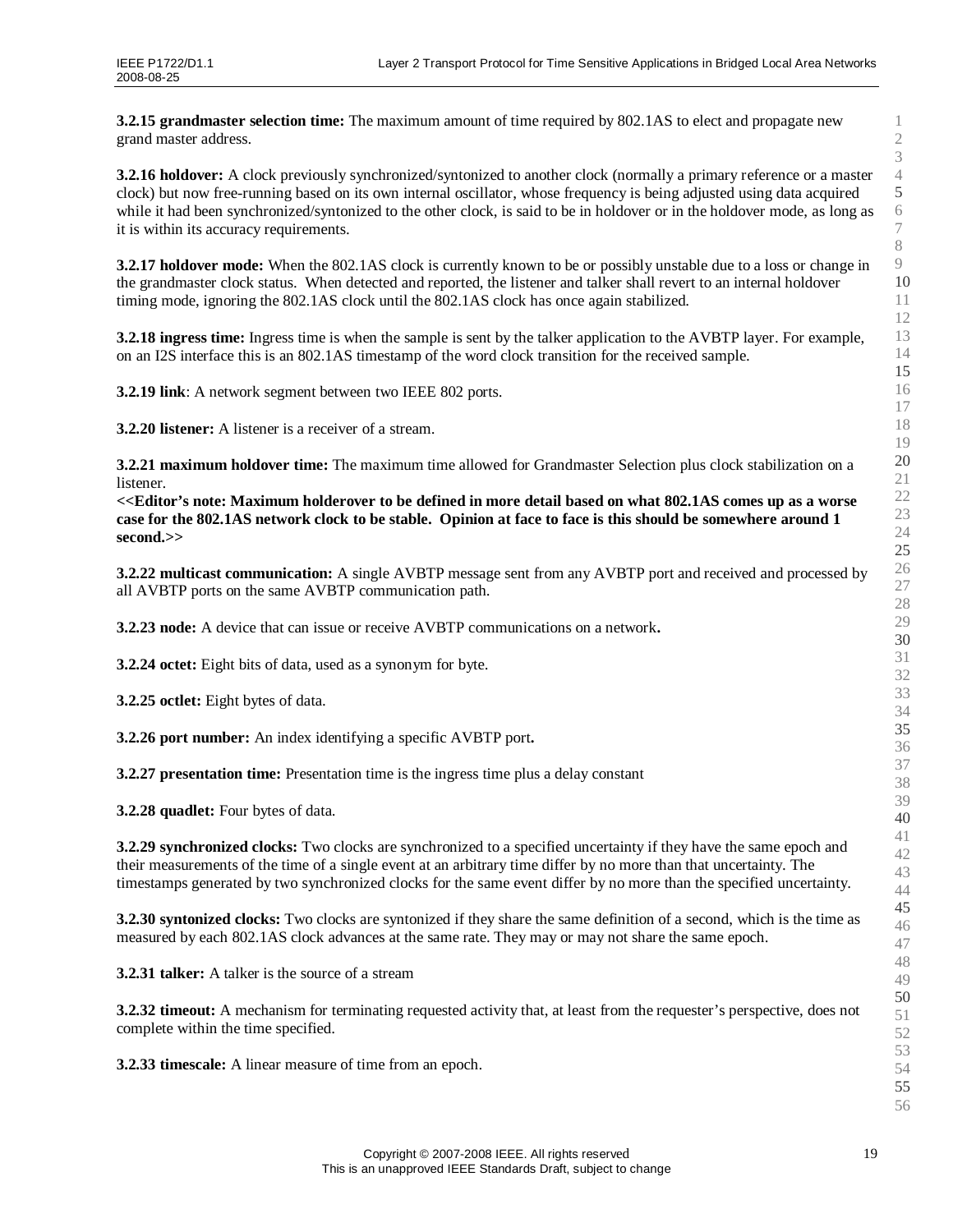## <span id="page-19-1"></span><span id="page-19-0"></span>**3.3 Unimplemented locations**

The capabilities of all reserved, ignored, and unused values are carefully defined, to minimize conflicts between current implementations and future definitions.

**3.3.1 reserved fields:** A set of bits within a data structure that is defined in this specification as reserved, and is not otherwise used. Implementations of this specification shall zero these fields. Future revisions of this specification, however, may define their usage.

**3.3.2 ignored location:** Selected locations or portions of locations are partially implemented and are defined to be ignored. An ignored value has an affiliated storage element, but the value in the storage elements has no side effect.

**3.3.3 reserved location**: Some locations or portions of locations are not implemented and are defined to be reserved. When a reserved value is written, a zero values shall be assumed; when read, the returned value shall be ignored.

**3.3.4 unused location:** Selected locations or portions of locations may be not implemented or partially implemented and are defined to be unused. For unused locations, the selection between reserved and ignored behaviors is implementation dependent.

#### **3.4 Numerical values**

Decimal, hexadecimal, and binary numbers are used within this document. For clarity, decimal numbers are generally used to represent counts, hexadecimal numbers are used to represent addresses, and binary numbers are used to describe bit patterns within binary fields.

Decimal numbers are represented in their usual 0, 1, 2, … format. Hexadecimal numbers are represented by a string of one or more hexadecimal (0-9,A-F) digits followed by the subscript 16. Binary numbers are represented by a string of one or more binary (0,1) digits in left to right order where the left most bit is the most significant bit and the right most bit is the least significant bit, followed by the subscript 2. Thus the decimal number "26" may also be represented as " $1A_{16}$ " or " $11010_2$ ".

These notational conventions have one exception: MAC addresses and OUI/EUI values are represented as strings of 8-bit hexadecimal numbers separated by hyphens and without a subscript, as for example "01-80-C2-00-00-15" or "AA-55-11".

#### **3.5 Notation of fields and values taken from other documents**

This document uses fields and values defined in other documents with multiple methods of defining such things as usage of upper and lower case, usage of underscore characters, italics, etc. As this document is intended to use these multiple protocols, its additional intent is also to make it easier for readers and implementers of those documents by not using different names and notation for those fields and values. So the following conventions are used for field names from other documents to match the convention from those documents.

- a) Fields from IEEE 802.1Q: Fields are in all uppercase, no underscores (examples: DA, SA, TPID, CFI, VID)
- b) Fields from IEEE 1394: Fields in lower case except for acronyms within the field name with optional underscores (examples: tcode, data\_length, source\_ID)
- c) Fields from IEC 61883: Fields always starting in uppercase, acronyms in uppercase, abbreviations with uppercase first followed by lowercase, no underscores (examples: DBC, DBS, Rsv).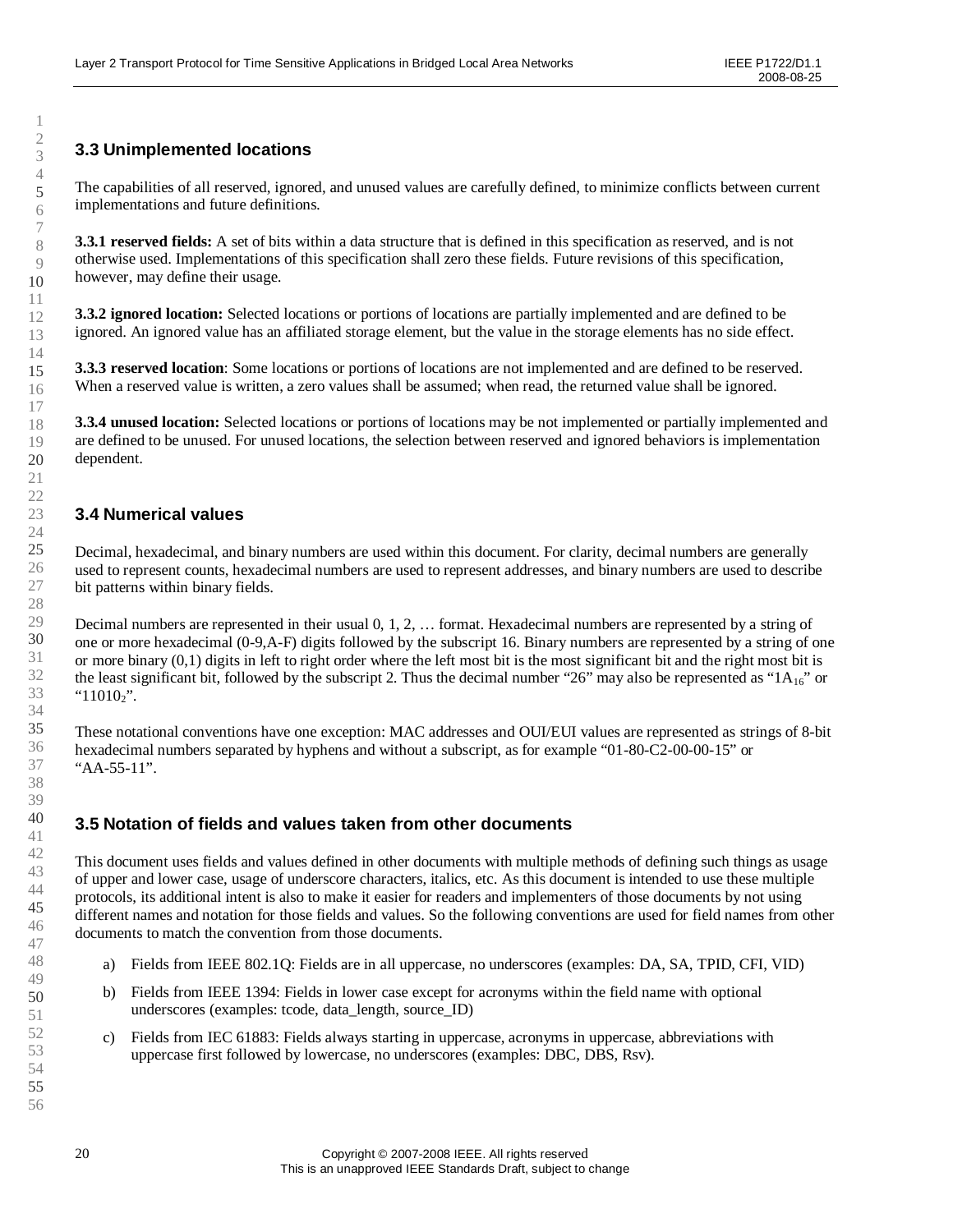#### <span id="page-20-2"></span><span id="page-20-1"></span>**3.5.1 Bit, byte, doublet, quadlet and octlet ordering**

<span id="page-20-0"></span>Similar to IETF RFC 0791 [\[R17\]](#page-15-1) Internet Protocol (IP), this protocol is agnostic to the underlying bit order used by layers below it. Therefore all frame and packet formats contained within are specified as a series of 8 bit bytes where the actual transmission, reception, storage and retrieval of bits within the bytes are machine and/or lower layer specific.

This document uses the same convention as IEEE 1394 for abbreviating the following terms:

- a) lsb: least significant bit (bit 7)
- b) msb: most significant bit (bit 0)
- c) LSB: least significant byte
- d) MSB: most significant byte

Like Internet Protocol, the actual ordering of multiple bytes to store larger numbers or arrays of data is specified in bigendian order where the first byte of a multi-byte number is the most significant byte and the last byte is the least significant byte.

The significance of the interior bits within a byte uniformly decreases in progression from msb to lsb where msb is labeled as bit 0 and lsb is bit 7 and is shown in this document in a left to right order as follows.





For the above figure, this would represent a decimal value of 1, a hexadecimal value of  $01_{16}$  and a binary value of  $00000001<sub>2</sub>$  with the only bit in the byte set to one of the least significant bit, bit 7.

This protocol specifies that all data to be transmitted and received for control and data frames shall always be using an integral number of 4 byte quadlets. A quadlet is a series of 4 bytes within a quadlet, the most significant byte is that which is transmitted first and the least significant byte is that which is transmitted last, as shown below.



**Figure 3.2 - Byte ordering within a quadlet**

For the above figure, this would represent a quadlet holding four byte array of 1, 2, 3, 4 decimal. Also the byte on the left is the first transmitted, with subsequent bytes being transmitted from left to right. This specification does not specify which bit within each byte is transmitted first as that is part of the lower layer LAN specification such as 802.3 or 802.11.

A quadlet may contain bit fields of any length between 1 and 32 bits transmitted or received as a series of bytes. When a field spans more than one byte, the point where it spans the byte is shown as a large tick mark as follows: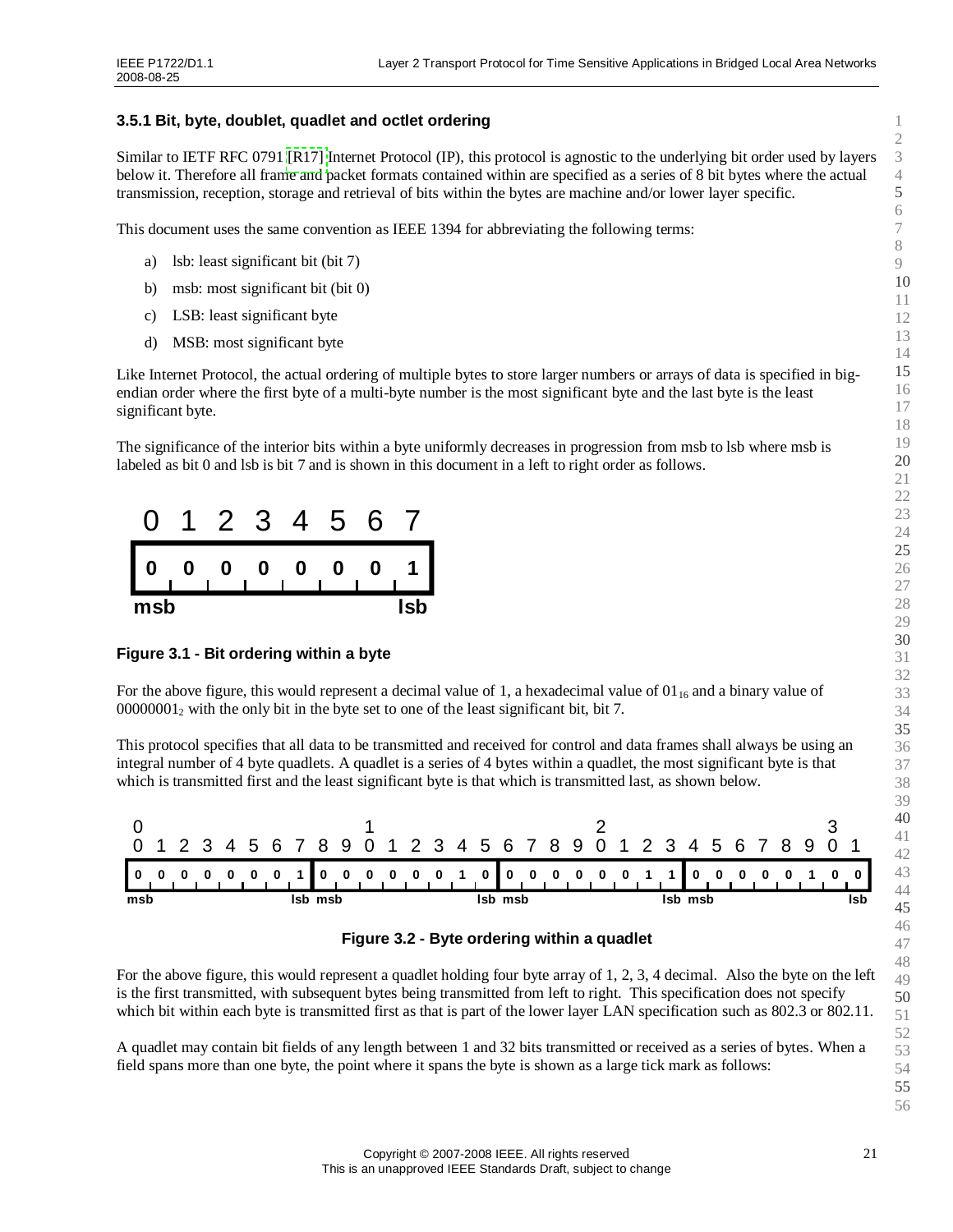

<span id="page-21-1"></span><span id="page-21-0"></span>

For 64 bit fields that need to be contained in more than one quadlet, they are still transmitted and received as a series of 8 bytes, but for this document are shown in diagrams as follows:



#### **Figure 3.4 - Example 8 byte octlet field diagram**

When block transfers take place that are not quadlet aligned or not an integral number of quadlets, no assumptions can be made about the ordering (significance within a quadlet) of bytes at the unaligned beginning or fractional quadlet end of such a block transfer, unless an application has knowledge (outside of the scope of this specification) of the ordering conventions of the other bus.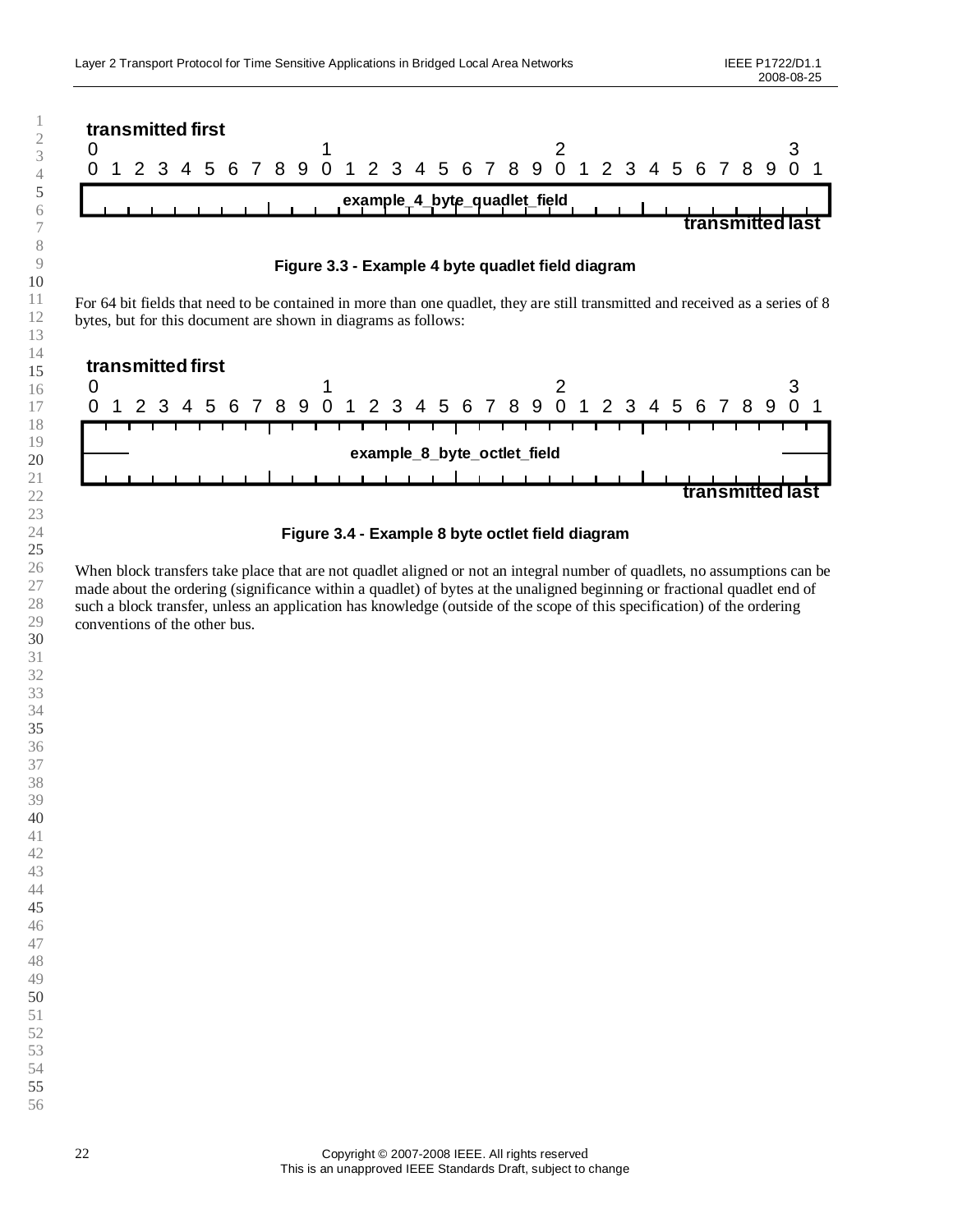#### <span id="page-22-1"></span><span id="page-22-0"></span>**3.5.2 Field value conventions**

This document describes values of fields. For clarity, names can be associated with each of these defined values, as illustrated in [Table](#page-22-3) 3.1. A symbolic name, consisting of upper case letters with underscore separators, allows other portions of this document to reference the value by its symbolic name, rather than a numerical value.

<span id="page-22-3"></span><span id="page-22-2"></span>

|  |  | Table 3.1wrap field values |
|--|--|----------------------------|
|  |  |                            |

| Value    | <b>Name</b> | <b>Description</b>                   |
|----------|-------------|--------------------------------------|
| $\theta$ | WRAP AVOID  | Frame is discarded at the wrap point |
|          | WRAP ALLOW  | Frame passes through wrap points.    |
| $2 - 3$  |             | Reserved                             |

Unless otherwise specified, reserved values are reserved for the purpose of allowing extended features to be defined in future revisions of this standard. Devices conforming to this version of this standard do not generate reserved values for fields, and process fields containing reserved values as though the field values were not supported. The intent is to ensure default behaviors for future-specified features.

A field value of TRUE shall always be interpreted as being equivalent to a numeric value of 1 (one), unless otherwise indicated. A field value of FALSE shall always be interpreted as being equivalent to a numeric value of 0 (zero), unless otherwise indicated.

#### **3.6 Informative notes**

Informative notes are used in this standard to provide guidance to implementers and also to supply useful background material. Such notes never contain normative information, and implementers are not required to adhere to any of their provisions. An example of such a note follows.

NOTE— This is an example of an informative note.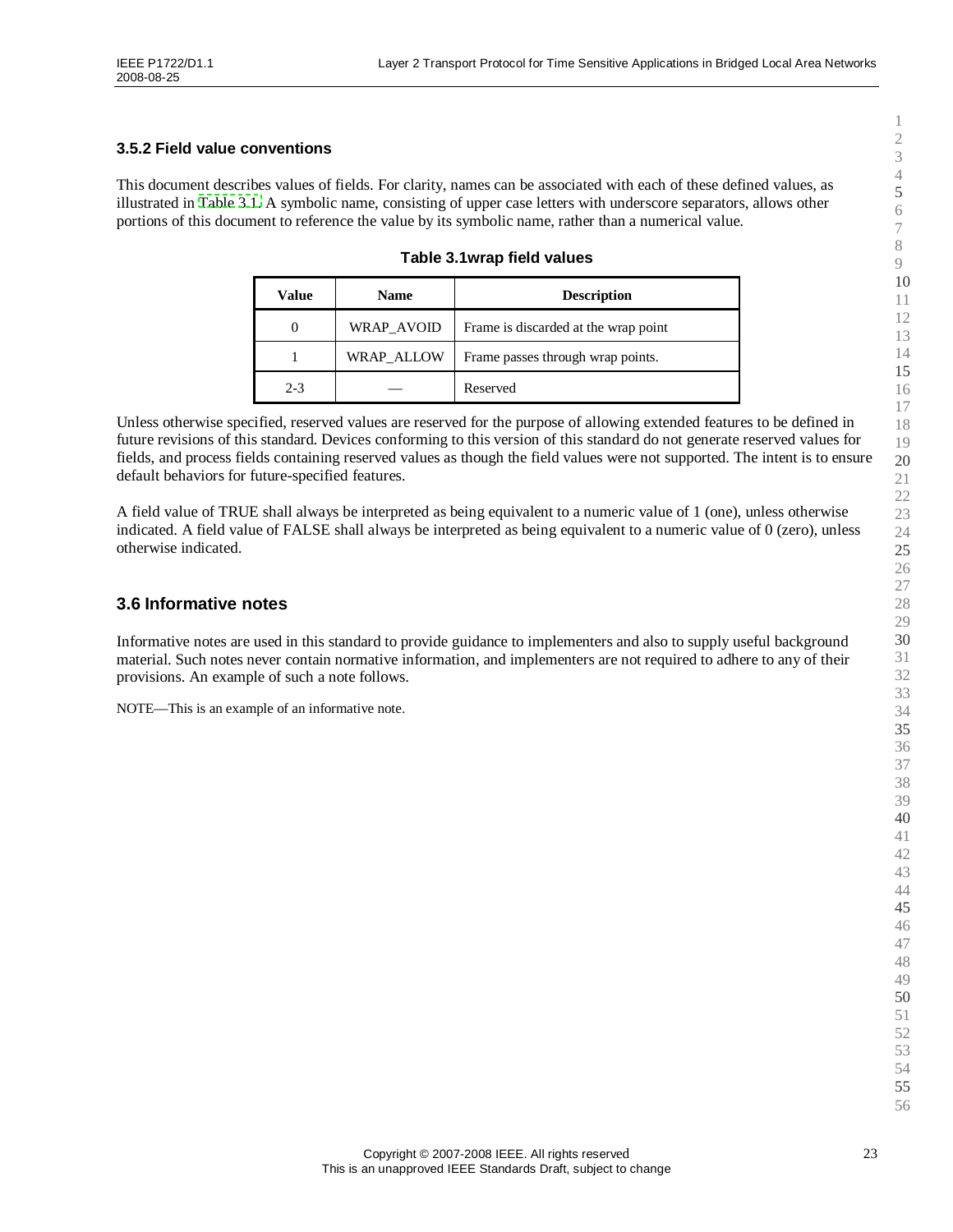## <span id="page-23-0"></span>**4. Abbreviations and acronyms**

**<<Editor's note: In future revisions of this specification, any abbreviations or acronyms not used in this document will be removed.>>**

This document contains the following abbreviations and acronyms:

| 1394TA           | IEEE 1394 Trade Association (www.1394ta.org)                           |
|------------------|------------------------------------------------------------------------|
| <b>IEEE</b>      | Institute of Electrical and Electronics Engineers, Inc. (www.ieee.org) |
| <b>ACK</b>       | acknowledge                                                            |
| <b>ANSI</b>      | American National Standards Institute (www.ansi.org)                   |
| AP               | (wireless LAN) access point                                            |
| AV               | audio/video                                                            |
| <b>AVB</b>       | audio/video bridging                                                   |
| <b>AVBTP</b>     | audio/video bridging transport protocol                                |
| AV/C             | audio video control protocol (from 1394 Trade Association)             |
| BC               | boundary clock                                                         |
| <b>BMC</b>       | best master clock                                                      |
| <b>BMCA</b>      | best master clock algorithm                                            |
| <b>BSS</b>       | basic service set                                                      |
| cd               | control/data                                                           |
| <b>CFI</b>       | canonical format indicator                                             |
| <b>CID</b>       | channel identifier                                                     |
| CIP              | common isochronous packet                                              |
| cntl             | control                                                                |
| CoS              | class of service                                                       |
| <b>CRC</b>       | cyclic redundancy check                                                |
| <b>CTP</b>       | command transport protocol                                             |
| D                | draft                                                                  |
| DA               | destination MAC address                                                |
| <b>DRM</b>       | digital rights management                                              |
| <b>DSS</b>       | distribution system service                                            |
| <b>DTCP</b>      | digital transmission content protection (www.dtcp.org)                 |
| <b>DTLA</b>      | Digital Transmission Licensing Administrator (www.dtcp.org)            |
| <b>DVCR</b>      | digital video-cassette recorder                                        |
| E <sub>2</sub> E | end to end                                                             |
| <b>EISS</b>      | enhanced internal sublayer service                                     |
| <b>ESS</b>       | extended service set                                                   |
| <b>EUI</b>       | IEEE Extended Unique Identifier                                        |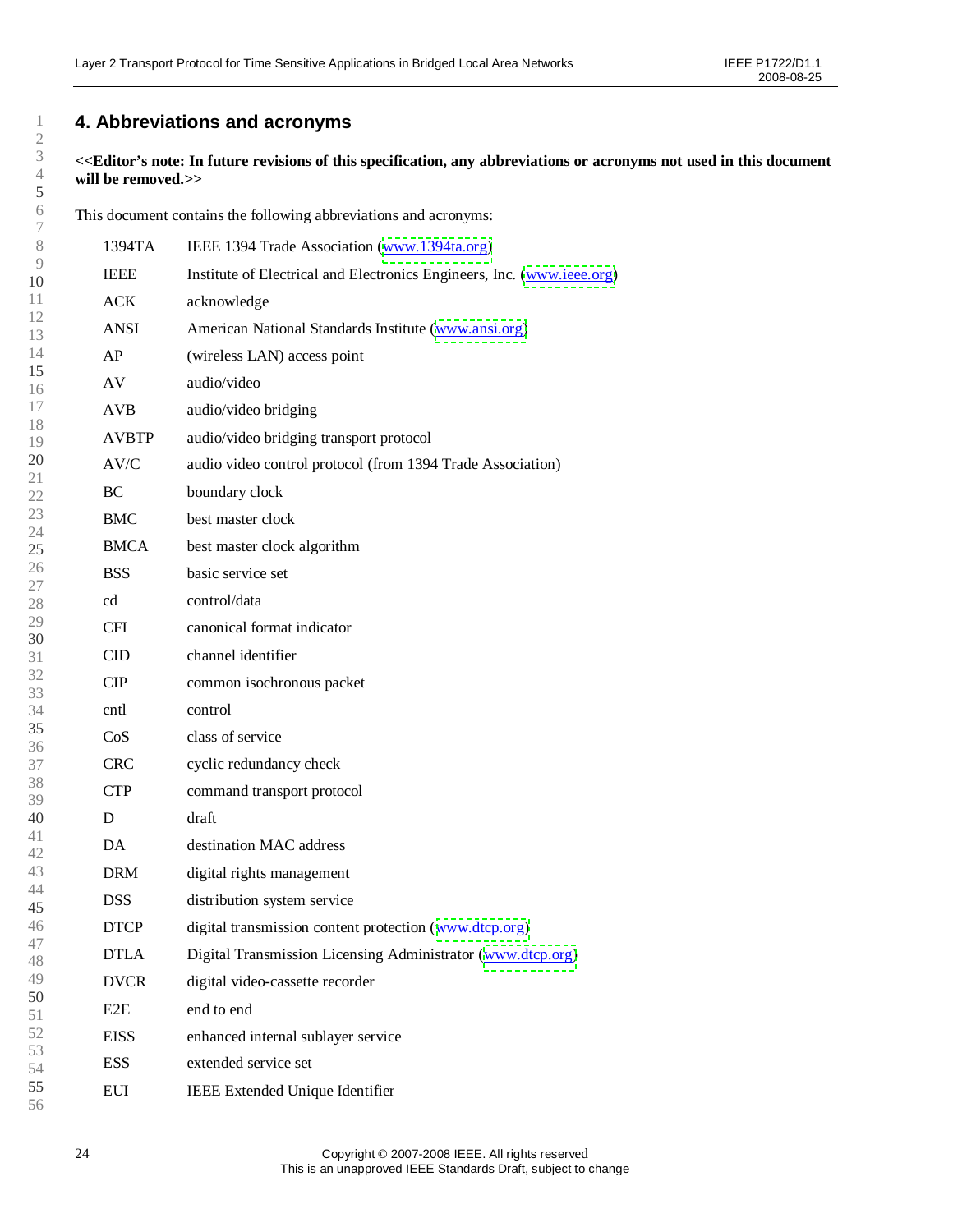| fc                         | fragmentation control                                            | 1<br>$\overline{c}$           |
|----------------------------|------------------------------------------------------------------|-------------------------------|
| <b>GASP</b>                | global asynchronous stream packet                                | $\ensuremath{\mathfrak{Z}}$   |
| GM                         | grandmaster                                                      | $\ensuremath{\mathnormal{4}}$ |
| <b>GMT</b>                 | Greenwich mean time                                              | $\sqrt{5}$<br>$\sqrt{6}$      |
| <b>GPS</b>                 | global positioning (satellite) system                            | $\boldsymbol{7}$              |
| HD                         | high definition                                                  | $8\,$<br>9                    |
| hdr                        | header                                                           | 10                            |
| <b>IEC</b>                 | International Electrotechnical Commission (www.iec.ch)           | 11<br>12                      |
| <b>IEEE</b>                | Institute of Electrical and Electronics Engineers (www.ieee.org) | 13                            |
| <b>IETF</b>                | Internet Engineering Task Force (www.ietf.org)                   | 14<br>15                      |
| $_{\rm IP}$                | Internet protocol                                                | 16                            |
| IS                         | integration service                                              | 17                            |
| <b>ISO</b>                 | International Organization for Standardization (www.iso.org)     | 18<br>19                      |
|                            |                                                                  | 20                            |
| <b>IWU</b>                 | interworking unit                                                | 21<br>22                      |
| kHz                        | kilohertz (thousand cycles per second)                           | 23                            |
| <b>LAN</b>                 | local area network                                               | 24                            |
| <b>LLC</b>                 | IEEE 802.2 logical link control                                  | 25<br>26                      |
| <b>LLDP</b>                | IEEE link layer discovery protocol                               | $27\,$                        |
| lsb                        | least significant bit                                            | 28<br>29                      |
| <b>LSB</b>                 | least significant byte                                           | 30                            |
| LMI                        | layer management interface                                       | 31                            |
| M                          | mandatory                                                        | 32<br>33                      |
| <b>MAAP</b>                | MAC address acquisition protocol                                 | 34                            |
| <b>MAC</b>                 | media access control                                             | 35<br>36                      |
| MACsec                     | media access control security                                    | 37                            |
| <b>MHz</b>                 | megahertz (million cycles per second)                            | 38<br>39                      |
| <b>MPEG</b>                | Moving Pictures Expert Group (http://www.chiariglione.org/mpeg/) | 40                            |
| MS                         | master to slave                                                  | 41<br>42                      |
| msb                        |                                                                  | 43                            |
|                            | most significant bit                                             | 44<br>45                      |
| <b>MSB</b>                 | most significant byte                                            | 46                            |
| <b>MTU</b>                 | maximum transmission unit size                                   | 47                            |
| N/A                        | not applicable                                                   | 48<br>49                      |
| <b>NTP</b><br>$\mathbf{O}$ | network time protocol (www.ietf.org/rfc/rfc1305.txt)<br>optional | 50<br>51                      |
| OC                         | ordinary clock                                                   | 52                            |
| OUI                        | IEEE organizationally unique identifier                          | 53<br>54                      |
| $\mathbf{P}$               | preliminary                                                      | 55                            |
|                            |                                                                  | 56                            |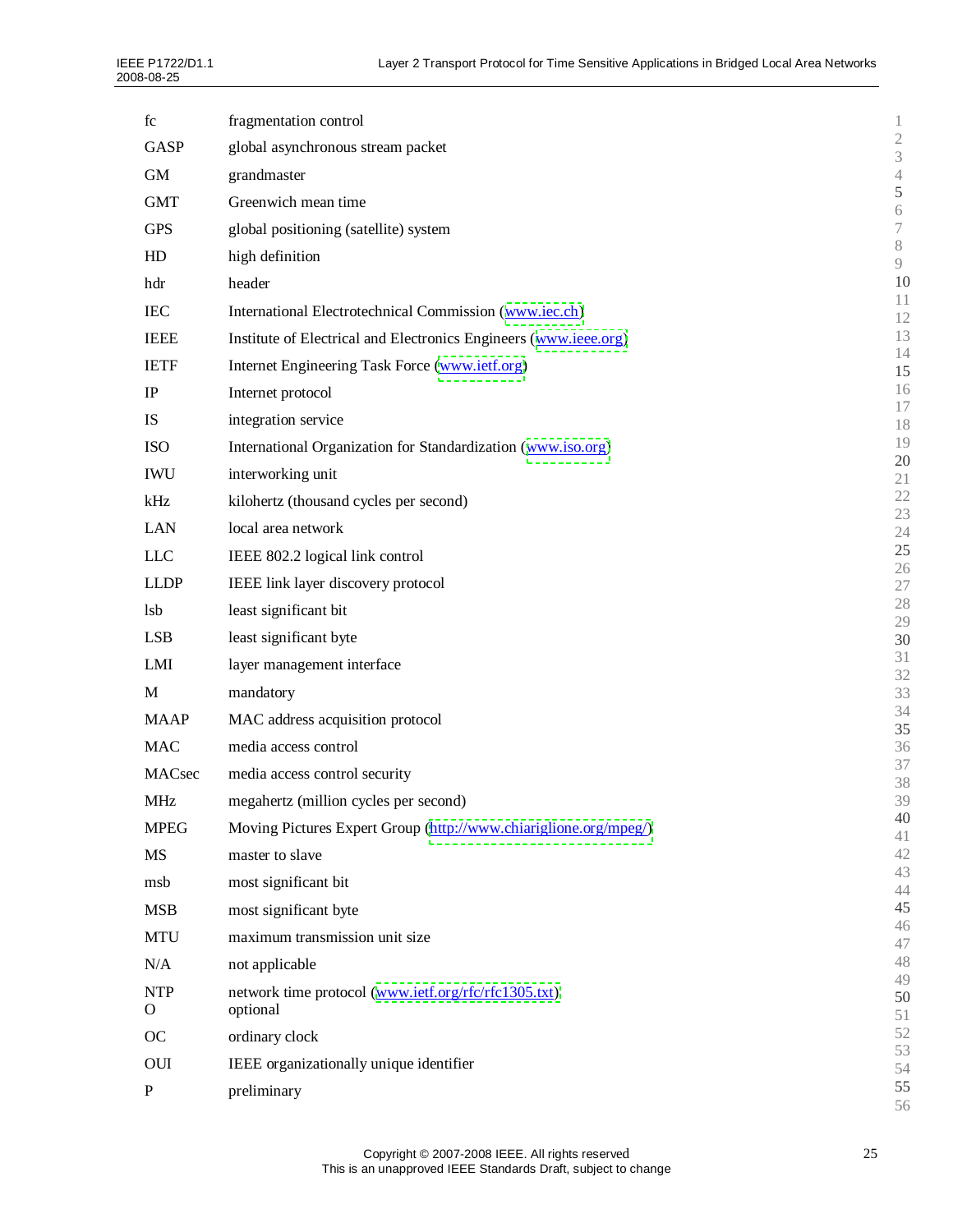| 1                       | P <sub>2</sub> P | peer to peer                                                              |
|-------------------------|------------------|---------------------------------------------------------------------------|
| $\sqrt{2}$<br>3         | PAR              | project authorization request                                             |
| $\sqrt{4}$              | PCP              | priority code point                                                       |
| 5<br>6                  | <b>PICS</b>      | protocol implementation conformance statement                             |
| 7                       | <b>PLL</b>       | phased lock loop                                                          |
| $8\,$<br>$\overline{Q}$ | PTP              | precision time protocol                                                   |
| 10                      | QoS              | quality of service                                                        |
| 11<br>12                | Rsv, res         | reserved                                                                  |
| 13                      | S Bridge         | IEEE 802.1AS bridge                                                       |
| 14<br>15                | <b>SD</b>        | standard definition                                                       |
| 16                      | SI               | international system of units                                             |
| 17<br>18                | <b>SID</b>       | source identifier                                                         |
| 19                      | SM               | slave to master                                                           |
| 20<br>21                | src              | source                                                                    |
| 22<br>23                | <b>SRP</b>       | stream reservation protocol                                               |
| 24                      | <b>STA</b>       | (wireless LAN) station                                                    |
| 25<br>26                | TAI              | temps atomique international (international atomic time)                  |
| 27                      | TBD              | to be done (or determined)                                                |
| $28\,$<br>29            | TC               | transparent clock                                                         |
| 30                      | TG               | task group                                                                |
| 31<br>32                | <b>TLV</b>       | type, length, value                                                       |
| 33                      | <b>TPID</b>      | tagged protocol identifier $(81-0016$ as defined in standard IEEE 802.1Q) |
| 34<br>35                | <b>TS</b>        | timestamp                                                                 |
| 36                      | tv               | timestamp valid                                                           |
| 37<br>38                | <b>UTC</b>       | coordinated universal time                                                |
| 39                      | <b>VID</b>       | VLAN identifier                                                           |
| 40<br>41                | <b>VLAN</b>      | Virtual Local Area Network                                                |
| 42                      | WG               | working group                                                             |
| 43<br>44                | <b>WLAN</b>      | wireless local area network                                               |
| 45                      | X                | prohibited                                                                |
| 46<br>47                | <b>XTS</b>       | cross timestamp                                                           |
| 48                      |                  |                                                                           |
| 49<br>50                |                  |                                                                           |

- 
-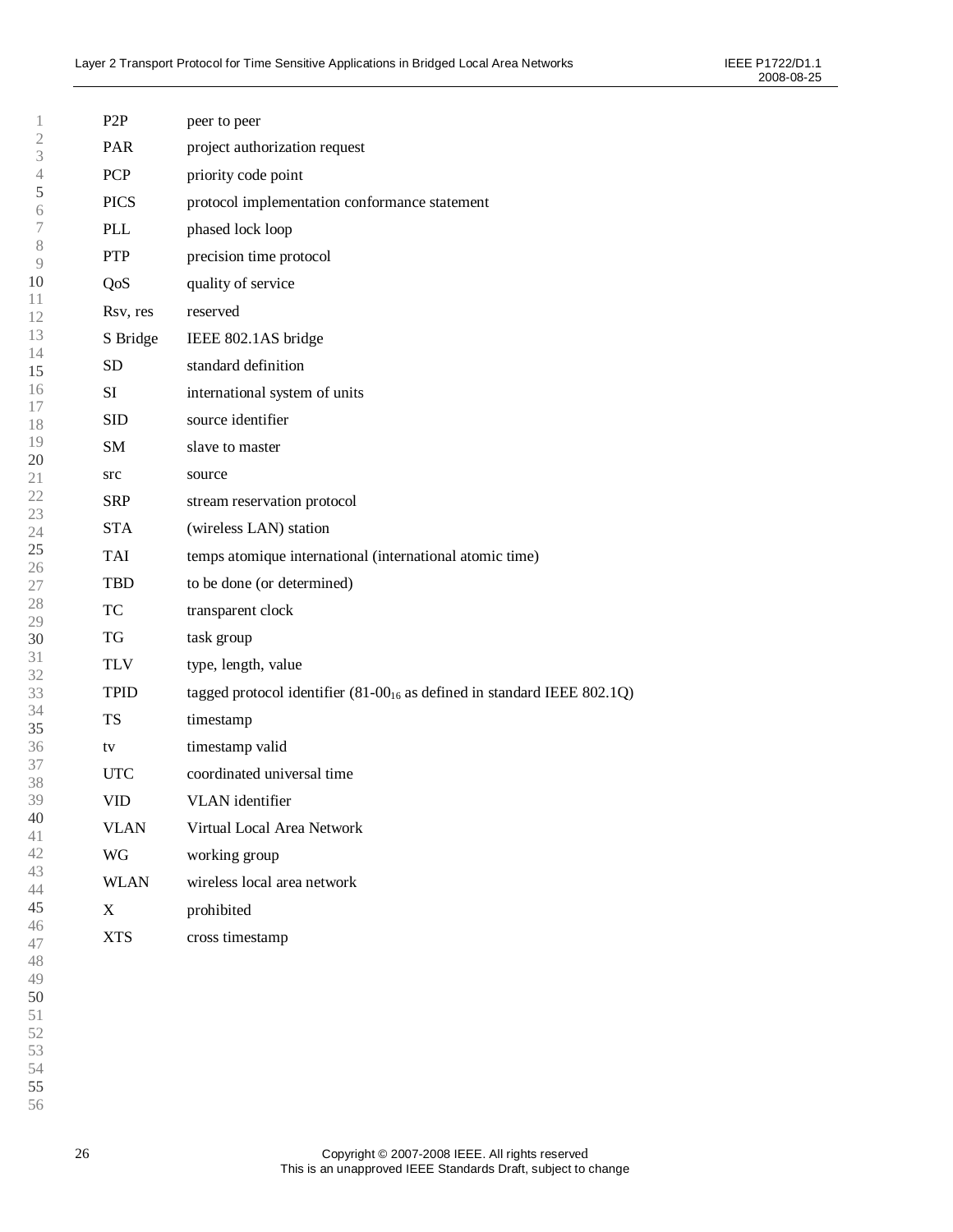## <span id="page-26-0"></span>**5. AVBTP base protocol**

<span id="page-26-2"></span><span id="page-26-1"></span>**<<Editor's note: This section will define the "base protocol"such that 61883 type protocol, encapsulation, etc. will be an optional protocol to "run over AVBTP"and so that we can add additional new protocols in the future. This section is intended for formats, functions, etc. that are "common">>**

#### **5.1 Overview**

This section contains some of the basic assumptions and operation requirements of the AVBTP protocol**.**

#### **5.1.1 Link bandwidth utilization**

AVB class A together with AVB class B traffic cannot use more than 75% of a link's bandwidth. The remaining 25% (or more) shall be reserved for non-AVB flows.

**<<Editor's note: face to face comments: add text to say that 802.1BA will define the bandwidth restrictions. Still could keep some info on percentage for information.**

**Editor's comment, need to be careful about referring to 802.1BA as it is likely to come out after this specification. We may still need to say AVBTP will not violate a maximum or possibly if 802.1Qav specify a maximum>>**

#### **5.1.2 Functional device type names**

AVBTP will have Talkers, Listeners and Controllers

- A Talker is the source of a stream
- A Listener is a receiver of a stream
- A Controller is a device that introduces and manages talkers and listeners, and manages groups of sessions.

Any physical device can be any combination of these

An AVBTP stream is between one talker and one or more listeners

#### **5.1.3 Interoperation with 802.1 AVB bridges**

AVBTP will interoperate with AVB 802.1 bridges.

#### **<<Editor's note: face to face comment: Possibly add reference to 802.1BA>>**

If a stream traverses a bridge that is not AVB 802.1 capable, then that stream's bandwidth cannot be guaranteed, so interoperation with non AVB capable bridges is beyond the scope of this standard.

#### **5.1.4 Point to point operation**

AVBTP end stations shall be able to run in a point to point fashion when the underlying media allows it.

Example: Two end stations that support 802.3 full duplex Ethernet at speeds above 100 MBPS shall be able to communicate using a point to point (no 802.1 AVB bridges) connection.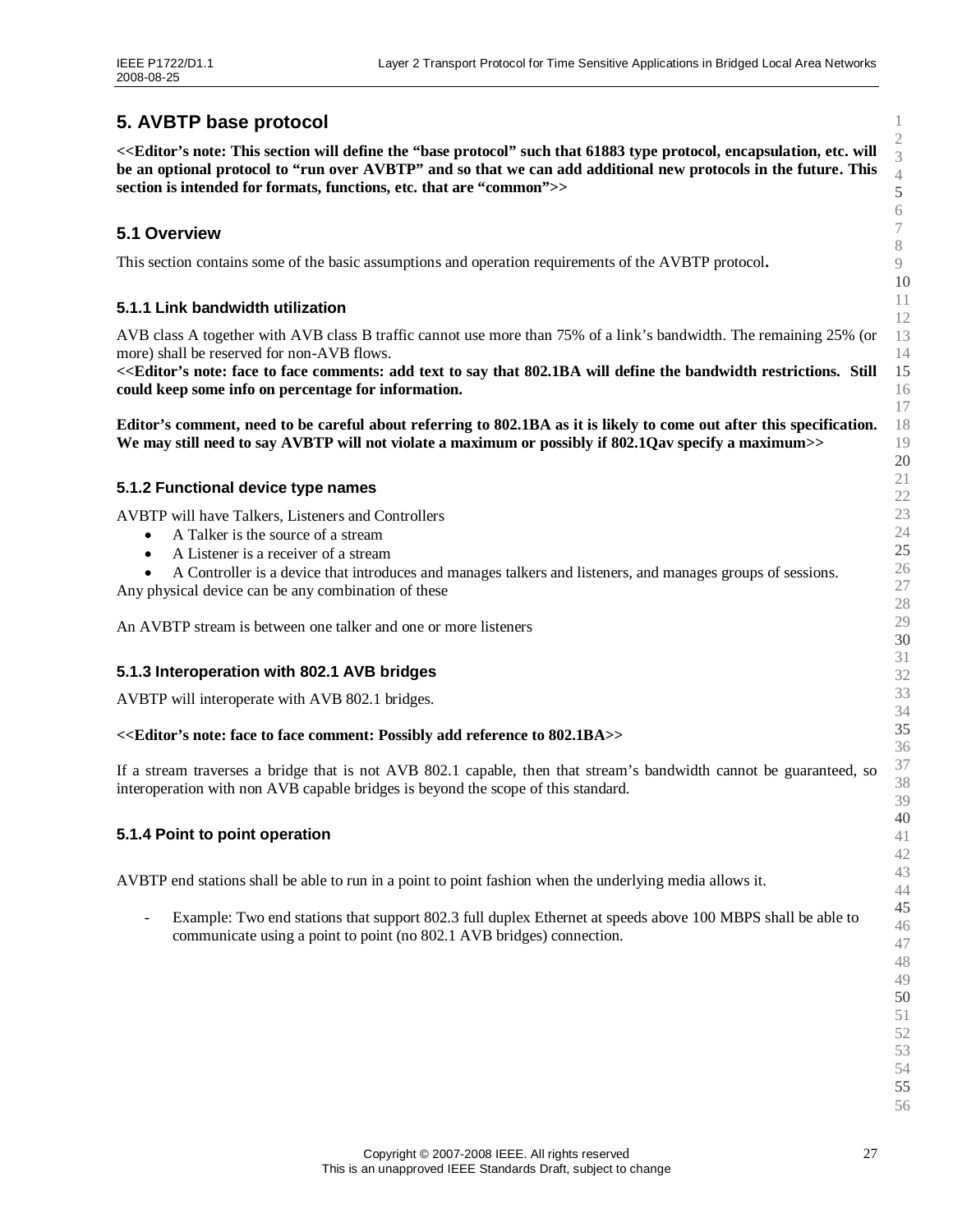<span id="page-27-0"></span>**<< Editor's note: At this point in previous versions of the document, it contained text for 802.3 and 802.11 encapsulation and misc. other rules. Per agreement at the last face to face meeting, this text has been moved to the annex section and instead, it was requested that in clause 5 we only list common 802 AVB requirements to AVB networks such as:**

**- Stream data frames packets shall always have an 802.1Q tag field (including both 802.3 and 802.11)**

**-Control frames may be 802.1Q tagged on transmit and all AVBTP end stations shall support receiving AVBTP control frames with and without Q tags**

**etc.**

**Some of this text is in the text that was moved to the Annex section and may be moved and/or modified as appropriate to Clause 5 in future versions of this specification. For now, please see Annex D and Annex E for details on 802.1Q, 802.3 and 802.11>>**

#### **5.2 AVBTP frame common header format**

This section documents the fields contained in the first 12 bytes of header that are common to all AVBTP stream data and control frames. These 12 bytes consist of the following fields:

- a) First byte:
	- **cd** (control/data) field (cd) indicator: most significant 1 bit (bit 0)
	- **subtype** field: remaining 7 bits
- b) Second byte:
	- **sv** (Stream ID valid) indicator: most significant 1 bit (bit 0)
	- **version:** AVBTP version, second through fourth most significant bits (bits 1-3)
	- **subtype data1** field: remaining 4 bits
- c) Third and fourth byte:
	- subtype data2 field: 16 bits
- d) Remaining eight bytes:
	- **stream\_id** field: 64 bits

The following figure shows these fields with offset zero(00) shown as the first byte of the AVBTP frame which is the first byte after the Ethertype field specifying AVBTP in the 802.3 or 802.11 frame:

 

- 
- 
-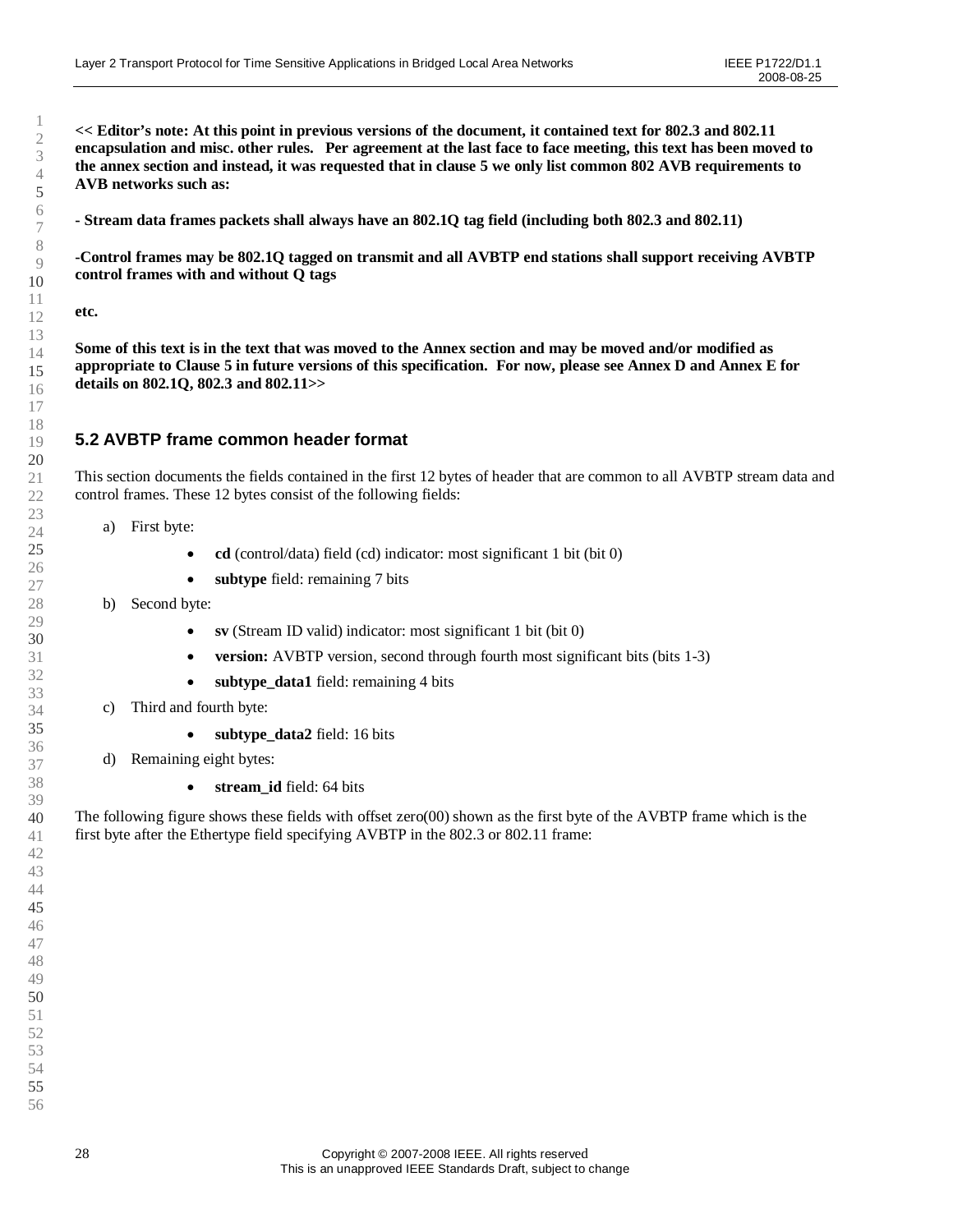<span id="page-28-1"></span>

<span id="page-28-0"></span>

#### **5.2.1 cd (control/data indicator) field**

The **cd** bit indicates whether this AVBTP frame is a control or stream data frame

If the **cd** bit is zero(0), then this frame is an AVBTP stream data frame. See [5.4 below](#page-33-0) for additional encapsulation and protocol rules when this bit is set to zero(0). Only AVBTP talkers can set this field to zero(0) as only talkers can send AVBTP stream data frames. If this field is set to zero(0), then for 802.3 frames, the talker shall ensure the frame is sent with an 802.1Q VLAN tag header present with the appropriate values for the TPID, PCP, CFI and VID fields.

If this field is set to one(1), then this frame is an AVBTP control frame. See [5.3 below](#page-31-0) for additional encapsulation and protocol rules when this bit is set to one(1). Any AVBTP station that sends control frames may set this bit to one(1).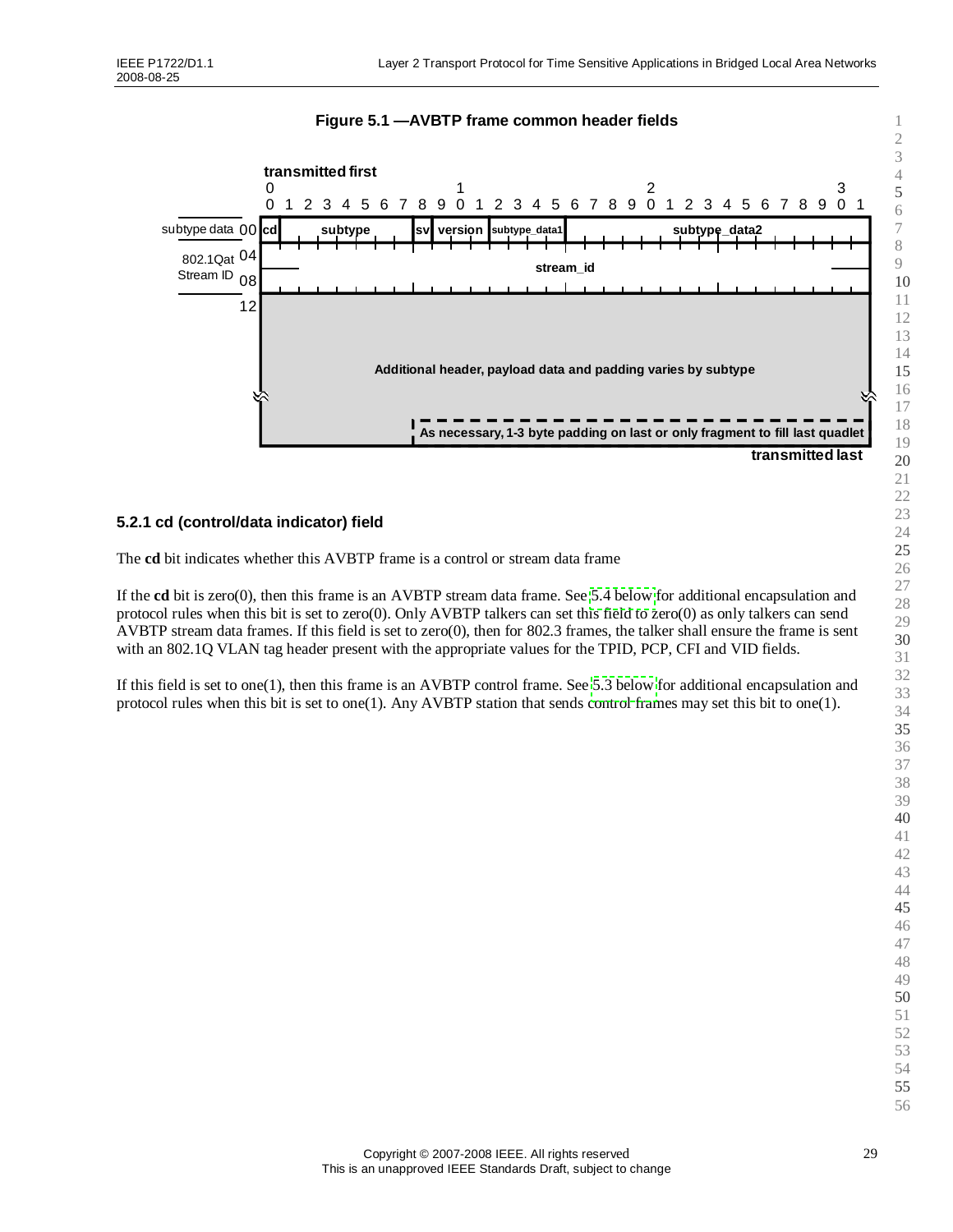### <span id="page-29-0"></span>**5.2.2 subtype field**

The 7-bit **subtype** field is used to identify the protocol running over AVBTP. Each protocol defines its use of AVBTP encapsulation within the rules established for common header formats for control and data frames.

Currently defined subtype values are listed in [Table](#page-29-2) 5.1 [below:](#page-29-2)

| Hexadecimal FUNCTION |                     | Meaning                             |
|----------------------|---------------------|-------------------------------------|
| Value                |                     |                                     |
| $00_{16}$            | 61883 IIDC SUBTYPE  | 61883/IIDC over AVBTP protocol      |
| $01_{16} - 7E_{16}$  |                     | Reserved for future protocols       |
| $7F_{16}$            | PROPRIETARY SUBTYPE | Proprietary/Experimental over AVBTP |

<span id="page-29-2"></span><span id="page-29-1"></span>

| Table 5.1 -- AVBTP subtype values |  |
|-----------------------------------|--|
|-----------------------------------|--|

Subsequent parsing of AVBTP frames shall be based on a combination of the values contained within the **subtype** and **cd** fields.

#### **5.2.3 sv field**

The **sv** field is used to indicate whether the 64 bit **stream id** field contains a valid IEEE 802.1Qat stream ID or not.

The bit is set to one(1) if the stream ID is a valid stream ID

The bit is set to zero(0) if the stream ID is not valid.

For more details on valid combinations of the **stream id** and **sv** fields see 5[.2.7 below.](#page-29-3)

#### **5.2.4 version field**

The **version** field is used to indicate what version of AVBTP this AVBTP frame is formatted for

This field is set to  $zero(000<sub>2</sub>)$  if the AVBTP frame is as specified by this version of the 1722 specification.

Values of one  $(001<sub>2</sub>)$  through seven $(111<sub>2</sub>)$  are reserved for future versions of the AVBTP protocol.

#### **5.2.5 subtype\_data1 field**

The **subtype\_data1** field consists of the remaining 4 bits of the byte containing the **sv** and **version** fields and is used to carry protocol specific data based on the **subtype** and **cd** field values.

#### **5.2.6 subtype\_data2 field**

The **subtype data2** field consists of the two bytes (16 bits) following the **subtype data1** field and is used to carry protocol specific data based on the **subtype** and **cd** field values.

#### <span id="page-29-3"></span>**5.2.7 stream\_id field**

If the **sv** field is set to one(1), then the **stream\_id** field shall contain the 64 bit IEEE 802.1Qat stream ID associated with the frame.. This field shall be used for stream identification. The field shall be present in all AVBTP frames.

All AVBTP stream data frames shall contain a valid 64 bit IEEE 802.1Qat Stream ID in the **stream\_id** field and shall set the **sv** (Stream ID Valid) bit to one(1).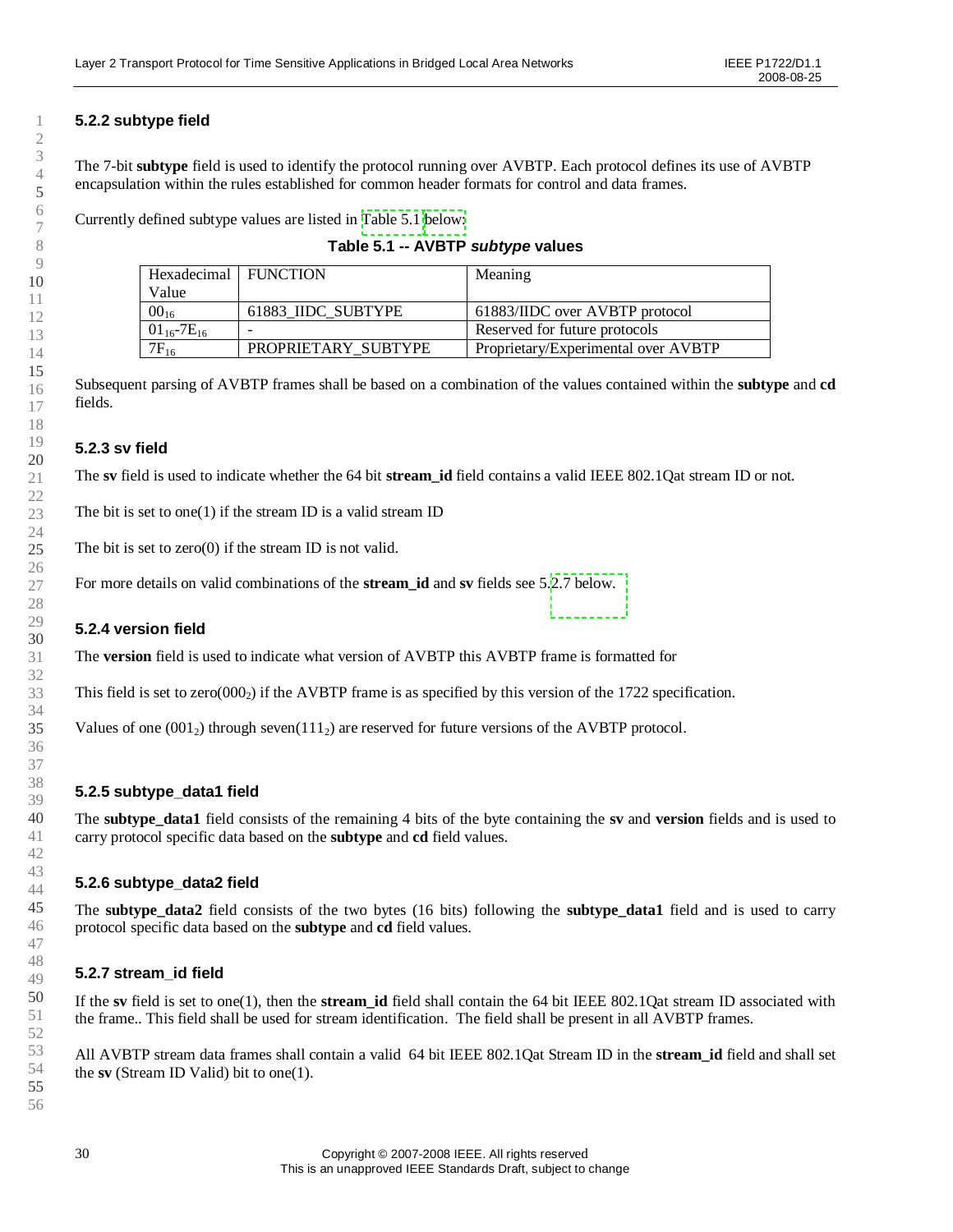AVBTP control frames relating to an individual stream shall contain a valid 64 bit IEEE 802.1Qat stream ID with the with the **sv** bit set to one(1).

AVBTP control frames not related to an individual stream should set the **stream\_id** field to the NULL\_STREAM\_ID Value and shall set the **sv** bit to zero(0).

Note –Setting of the **stream\_id** field to a consistent NULL\_STREAM\_ID is recommend instead of required as the NULL\_STREAM\_ID is intended for consistency and to avoid confusion for users such as those debugging AVBTP frame traces (i.e. so they don't see old data, or valid stream IDs, etc.). AVBTP end stations when receiving AVBTP frames with the **sv** bit set to one(1) shall ignore the entire contents of the **stream\_id** field regardless of its value.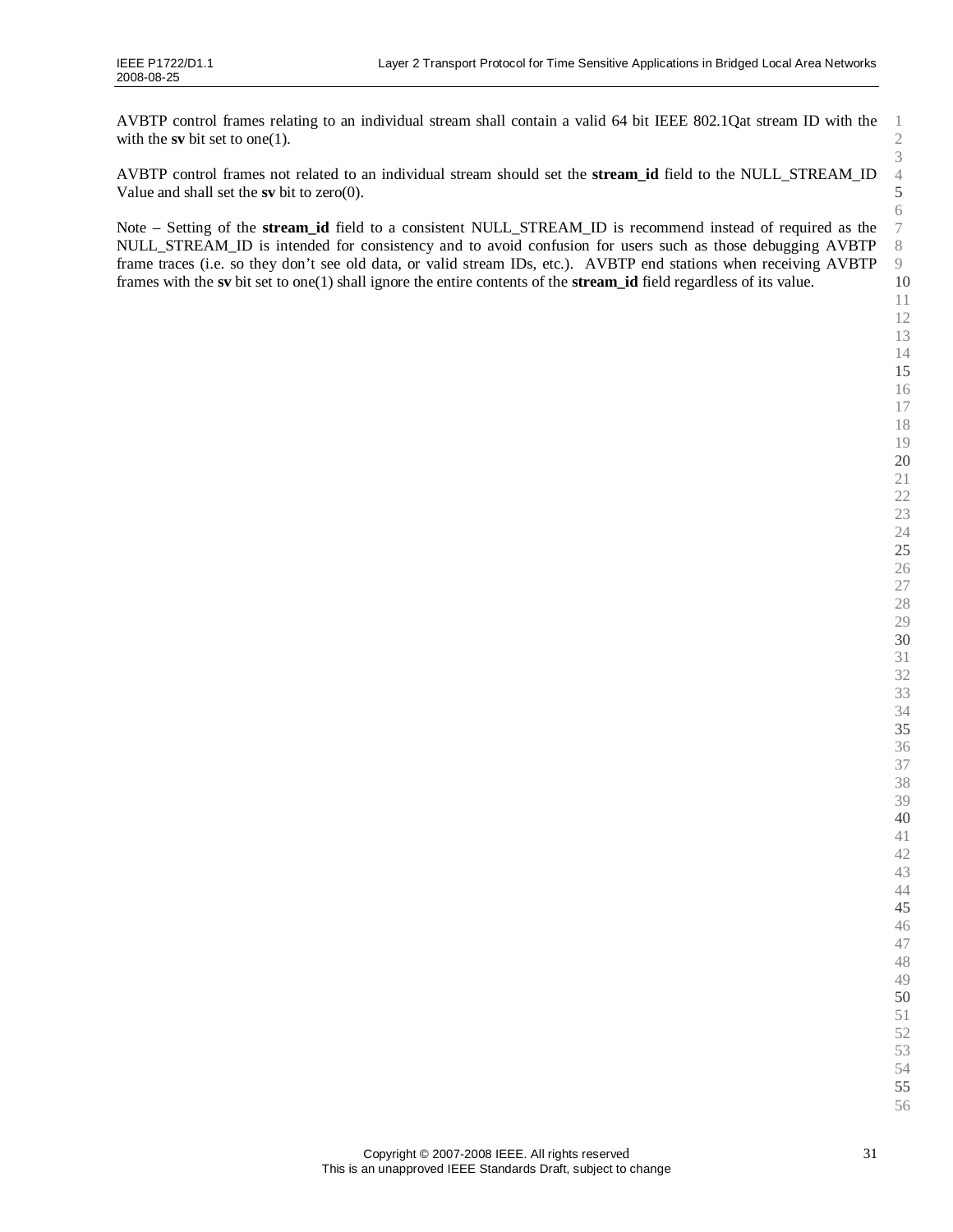### <span id="page-31-0"></span>**5.3 AVBTP common control frame header format**

This section documents the fields contained in the first 12 bytes of header when the **cd** bit is set to one(1) indicating that this AVBTP frame is an AVBTP control frame. These 12 bytes consist of the following fields:

a) First byte:

- <span id="page-31-1"></span> **cd** (control/data indicator) field as documented in [5.2.1 above:](#page-28-0) for AVBTP control frames, this field is set to one(1)
- **subtype** field: remaining 7 bits (bits 1-7)

#### b) Second byte:

- **sv** (Stream ID valid) indicator: most significant 1 bit (bit 0) of the second byte(see 5.[2.3 above\)](#page-29-0)
- **version**, second through fourth most significant 3 bits (bits 1-3) of the second byte(see [5.2.4 above\)](#page-29-0)
- **control\_data1** field: remaining 4 bits (bits 4-7) of the second byte
- c) Third and fourth byte:
	- **status** field: most significant 5 bits of the third byte
	- **control frame length** field: 11 bits total consisting of the least significant 3 bits of the third byte and all 8 bits of the fourth byte.
- d) Remaining eight bytes:
	- **stream\_id** field: 64 bits

The following figure shows these fields with offset zero(00) shown as the first byte of the AVBTP control frame which is the first byte after the Ethertype field in an 802.3 or 802.11 frame:

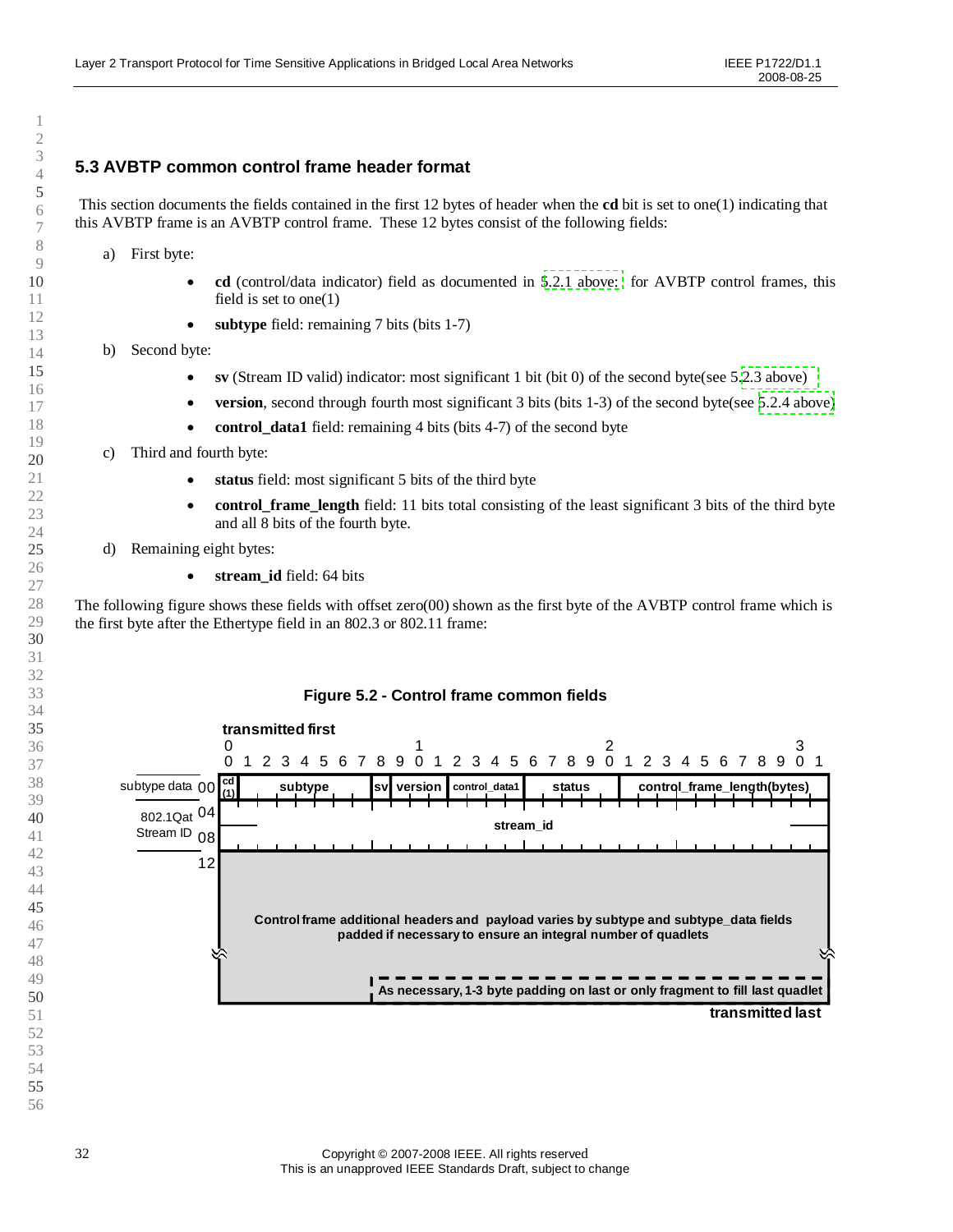#### **5.3.1 control\_data1 field**

<span id="page-32-0"></span>The 4 bit **control\_data1** is available for use by the given control protocol as specified by the **subtype** field. This field may be used by the control protocol as it sees fit, but is recommended for use for data such as command codes, events, etc. If not used by the given control frame, then this field shall be set to zero(0).

#### **5.3.2 status field**

The 5 bit **status** field is available for use by the given control protocol as specified by the **subtype** field. This field may be used by the control protocol as it sees fit, but is recommended for use for data such as status values, flags, etc. If not used by the given control frame, then this field shall be set to zero (0).

#### **5.3.3 control\_data\_length field**

The 11 bit **control\_data\_length** field is used to contain the unsigned control frame payload length in bytes of all valid data bytes contained in the quadlets following the **stream\_id** field in the AVBTP control frame header.

1 to 3 pad bytes shall be added at the end of the control frame payload area as necessary to ensure that an integral number of quadlets are in the AVBTP control frame.

The maximum value for this field shall be 1488 decimal (372 quadlets) to allow all control frames to fit in a single 802.3 maximum size Ethernet frame.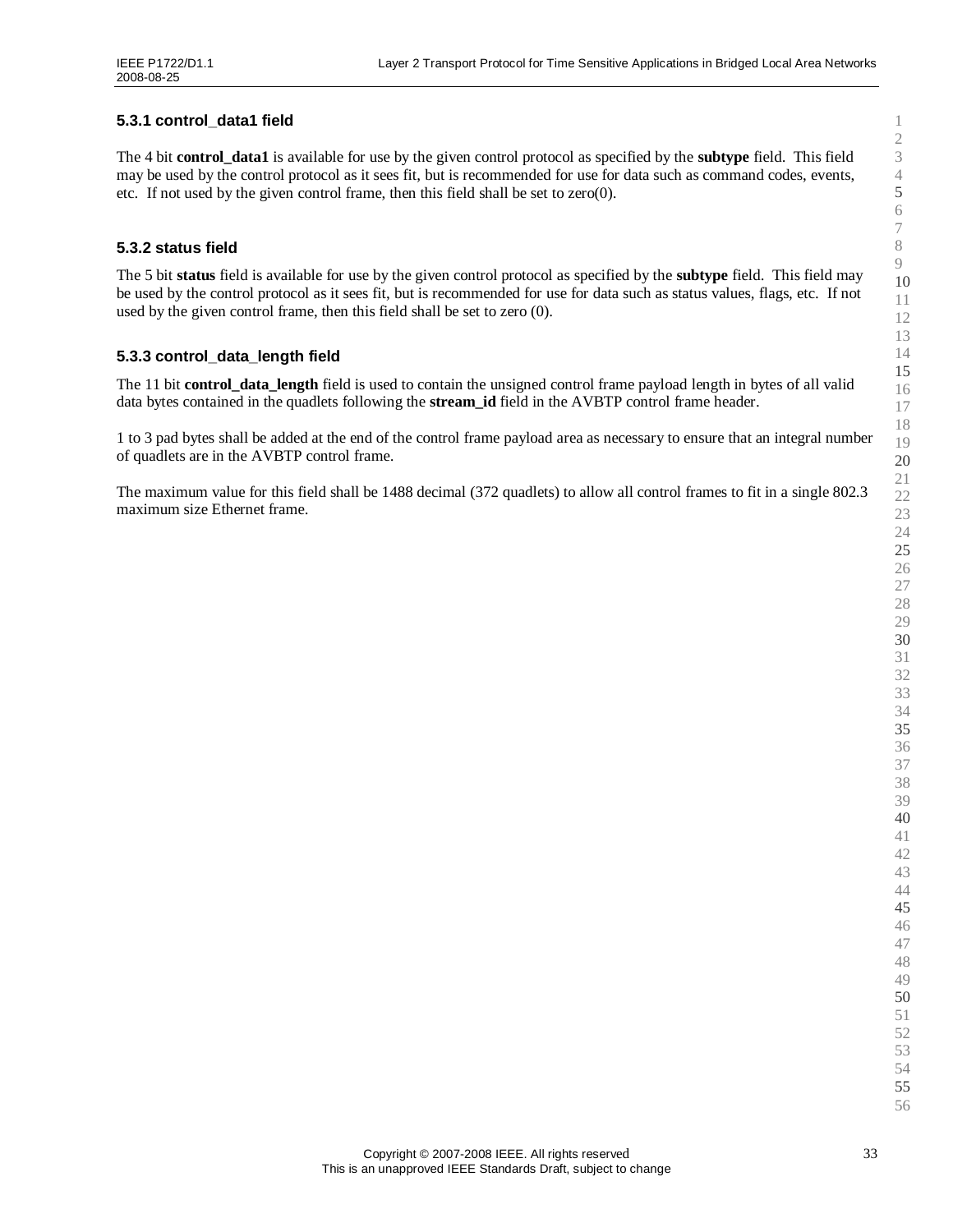## <span id="page-33-0"></span>**5.4 AVBTP common stream data frame header format.**

AVBTP stream data is designed to standardize common use fields for source timestamping and for packet length. These fields are standardized for all AVBTP frames where the **cd** field is set to zero(0).

The AVBTP common stream data header format consists of the following fields after the subtype and in the following byte order:

- a) **subtype data1** field: 8 bit byte with the following subfields defined when **cd** field equals zero(0):
	- **sv** (**stream\_id** field valid) most significant 1 bit (bit 0) of this byte(see 5[.2.3 above\)](#page-29-0)
	- **version**, second through fourth most significant 3 bits (bits 1-3) of this byte(see 5.[2.4 above\)](#page-29-0)
	- **r** (reserved), fourth least significant 1 bit (bit 4) of this byte
	- **lp** (late presentation field), third least significant 1 bit (bit 5) of this byte
	- **gv** (**gateway\_info** field valid), second least significant 1 bit (bit 6) of this byte
	- **tv** (**avbtp** timestamp field valid): least significant 1 bit (bit 7)of this byte
- b) **subtype\_data2** field: 16 bits with the following subfield defined when cd field equals zero(0):
	- **sd\_reserved2**: 8 bits
	- **gm\_info** field: 8 bit byte with the following subfields
	- i) **gm\_discontinuity**: most significant 7 bits (bits 0 through 6) of this byte
	- ii) **h**: holdover: least significant 1 bit (bit 7) of this byte
- c) **stream\_id** field: 64 bits
- d) **avbtp\_timestamp**: 32 bits
- e) **gateway\_info**: 32 bits
- f) **packet\_data\_length**: 16 bits
- g) **protocol\_specific\_packet\_header**: 16 bits
- h) **stream\_payload\_data**: 0 to n quadlets (where n does not exceed maximum frame size allowed by the layer 2 LAN)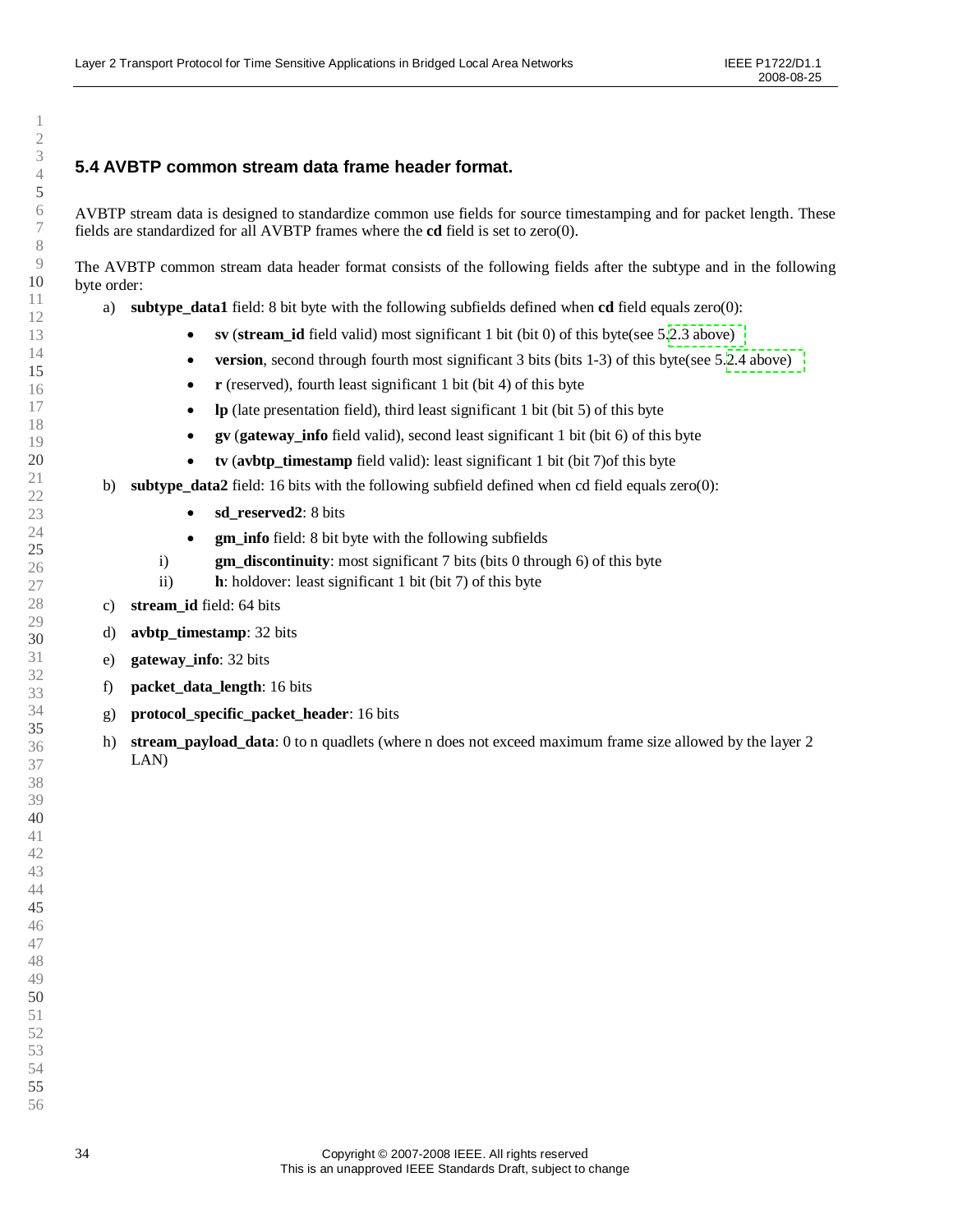<span id="page-34-1"></span>

<span id="page-34-0"></span>

#### **5.4.1 subtype\_data1 field subfields**

The **subtype\_data1** field for AVBTP stream data (when the **cd** field is set to zero(0)) has the following subfields defined.

- Most significant bit (bit 0) for **sv** (**stream id** field valid) (see 5[.2.3 above\)](#page-29-0)
- Second through fourth most significant bits (bits 1-3) for **version**(see 5[.2.4 above\)](#page-29-0)
- Fourth least significant bit (bit 4) for **r**(reserved) bit
- Third least significant bit (bit 5) for **lp**(late presentation field) bit
- Second least significant bit (bit 6) for **gv**(**gateway\_info** field valid) bit
- Least significant bit (bit 7) for **tv** (**avbtp\_timestamp** field valid ) bit

#### **5.4.2 r: (reserved) subfield**

The reserved bit field (**r**) is a one bit field reserved for future use in stream data frame headers as a single bit field.

Set this field to zero(0) on transmit and ignored on receive.

#### **5.4.3 lp: (late presentation) subfield**

The late presentation field (**lp**) field is a one bit field used to by the talker to indicate to listeners that they may process received AVBTP stream data frames that arrive after the presentation time indicated in the frame has already passed.

This field allows talkers to indicate that it is acceptable or not from the talker application's perspective for listeners to process data that has arrived after the presentation time represented by the frame has already passed.

An example application is where a talker is sending audio data with an important announcement that all speakers should play audio data, even if for some reason there is more network delay than anticipated.

A talker shall set this field to zero(0) for stream data that is important to play always in the correct timeframe and thus requesting the listener(s) to not to deliver the stream data to the application if the data arrives late.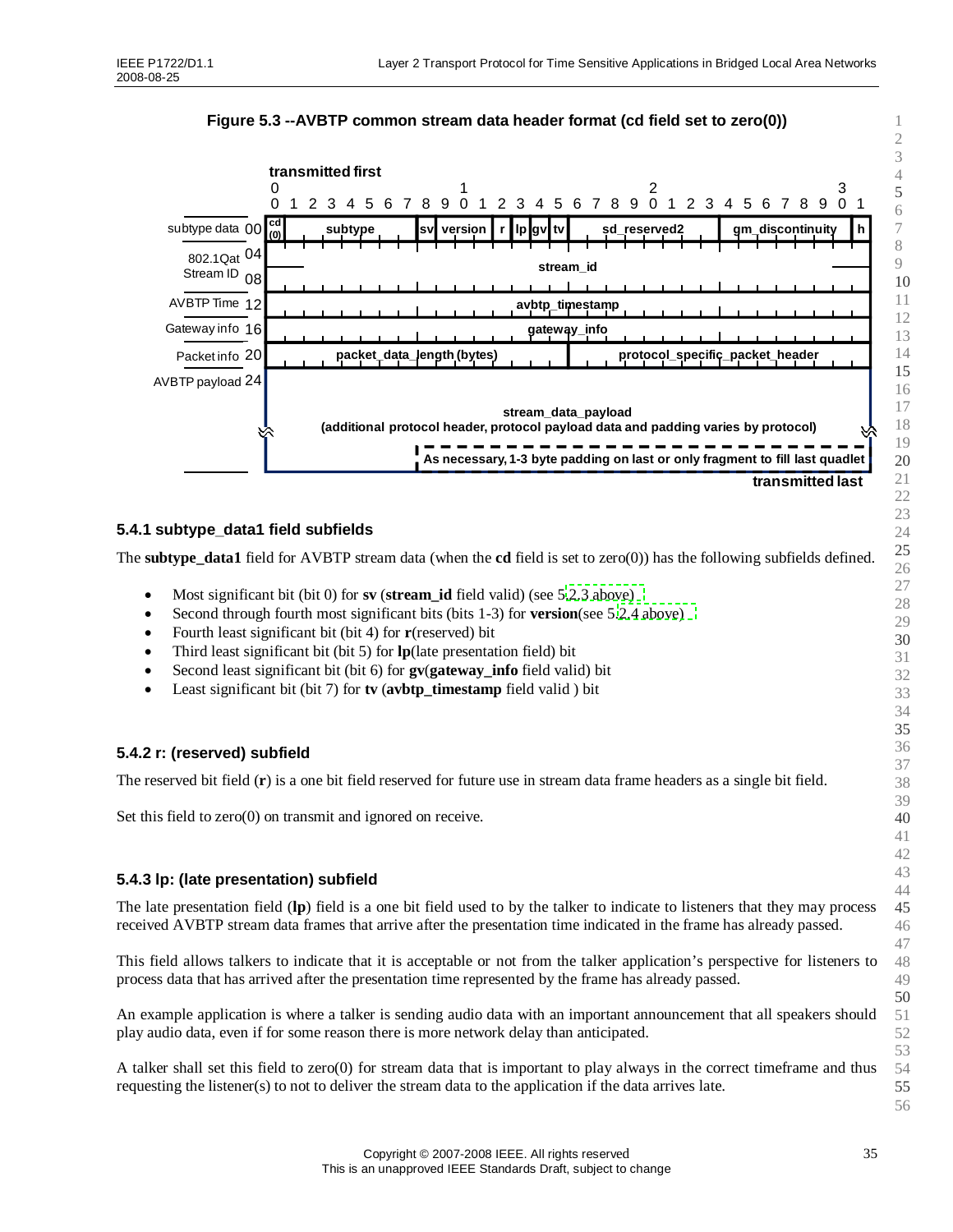<span id="page-35-0"></span>A talker shall set this field to one(1) for stream data that it is not important to play always in the correct timeframe and thus requesting the listener(s) to deliver the stream data to the application even if the data arrives late.

#### **5.4.4 gv: (gateway\_info field valid) subfield**

The **gateway\_info** field valid (**gv**) field is a one bit field used to indicate the validity of the **gateway\_info** field.

This field and the **gateway\_info** field are intended for use for AVBTP gateway to gateway communication.

AVBTP end stations that do not have an AVBTP gateway function shall set this field to zero(0) on transmit and ignore this field on receive.

AVBTP end stations that have an AVBTP gateway function when acting as a talker shall:

- Set this field to zero(0) on transmit if other gateways on the LAN segment are to ignore the **gateway info** field on reception of the stream data frame.
- Set this field to one(1) on transmit if other gateways on the LAN segment are to process the **gateway\_info** field on reception of the stream data frame.

For an example of how the **gv** and **gateway\_info** fields are processed, see [Annex B below.](#page-62-0)

#### **5.4.5 tv: (avbtp\_timestamp field valid) subfield**

The source timestamp valid (**tv**) field is a one bit field used to indicate the validity of the **avbtp\_timestamp** field time value.

If the timestamp valid bit is set to zero $(0)$  by the AVBTP talker, then this field shall indicate that the **avbtp** timestamp field contains no data and therefore shall be ignored by an AVBTP listener.

If the timestamp valid bit is set to one(1) by the AVBTP talker, then this field shall indicate that the **avbtp** timestamp field is valid.

For how the **avbtp\_timestamp** field is interpreted and processed see 5[.4.9.](#page-36-2)

#### **5.4.6 gm\_discontinuity field**

The **gm\_discontinuity** field indicates a known or possible discontinuity in 802.1AS time. The **gm\_discontinuity** field is stream specific. On stream creation the **gm\_discontinuity** field may be set to any value. During the life of a stream the **gm\_discontinuity** shall be incremented by 1 whenever a signaled or possible discontinuity is indicated from 802.1AS. These indications include, but are not limited to:

- a) Discontinuity in absolute time
- b) Discontinuity in frequency
- c) Loss of Grandmaster clock
- d) Election of new Grandmaster clock

**<<Editor's note: Need some text here (or in timing and synchronization section) talking how this is different (and possibly more useful from a stream context) than the data from 802.1AS**

**This is guaranteed unique for the life of a stream and is not affected by changes in numbers reported by different grandmasters.>>**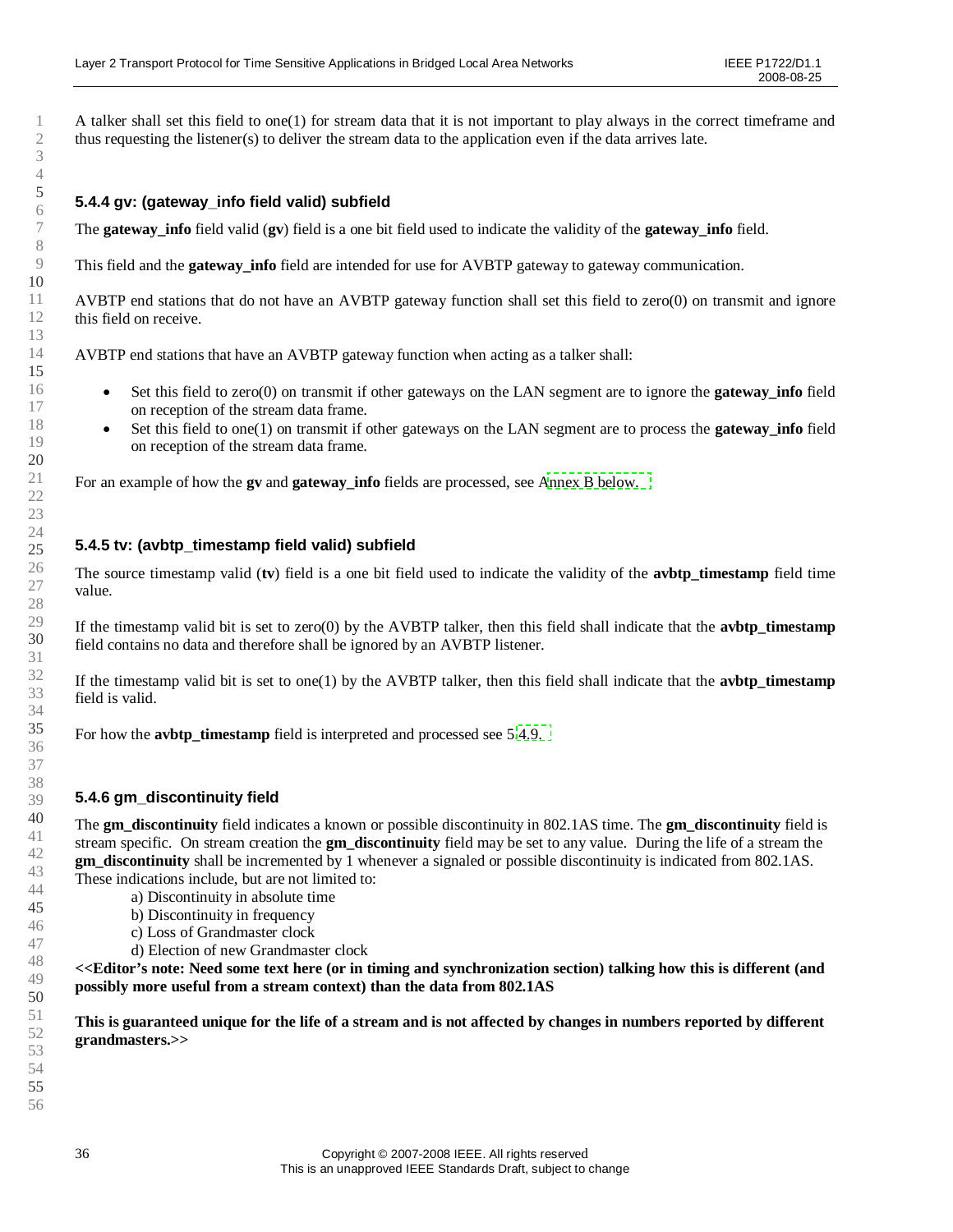#### **5.4.7 h (holdover) field**

<span id="page-36-0"></span>The 1 bit **h** field shall be set by the talker anytime the AVBTP timestamp field in this stream is based off of some local clock instead of the 802.1AS based clock (i.e. in holdover clock based on the 802.1AS time from the previously known good grandmaster time). This is used by talkers to indicate that the timestamps may not globally synchronized with network time and can be used by listeners to use this in conjunction with their knowledge of the status of the 802.1AS clock to keep the listener media clock in synchronization with the talker.

#### **5.4.8 stream\_id (802.1Qat stream identifier) field**

The stream ID field is the same field as specified in [5.2.7 above.](#page-29-0) For AVBTP stream data frames, it shall always contain a valid 802.1Qat stream ID.

#### **5.4.9 avbtp\_timestamp field**

The 32 bit **avbtp\_timestamp** field shall express presentation time related to the 802.1AS Global Clock if the timestamp valid bit is set to one(1). The **avbtp timestamp** represents the low order 32 bits of 802.1AS time in nanoseconds. The **avbtp** timestamp rolls over approximately every 4 seconds.

If the source timestamp valid bit is zero(0), then the content of the avbtp timestamp field is undefined and should be ignored.

#### **5.4.10 gateway\_info field**

The 32 bit **gateway info** field is used by gateway and interworking units to allow conversion and transport of audio/video data and control between AVBTP networks and other audio/video networks. This field and the **gv** field are intended for AVBTP gateway to gateway communication. One use is described in Annex B of this document.

Native AVBTP end stations not participating in AVBTP gateway functions shall set this field to zero on transmit and ignore this field on receive.

#### **5.4.11 packet\_data\_length field**

The 16 bit **packet** data length field is to indicate the unsigned count of stream frame payload length in bytes of all valid data bytes contained in the quadlets following the **protocol** specific packet header field in the AVBTP stream data frame header.

1 to 3 pad bytes shall be added at the end of the stream data frame payload area as necessary to ensure that an integral number of quadlets is in the AVBTP frame.

The maximum value for this field shall be 1476 decimal to allow all AVBTP stream data frames to fit within a maximum size 802.3 Ethernet frame..

Note –This field is sized at a full 16 bits to allow for easier frame size handling for AVBTP gateway functions for other networks such as 1394 which allows larger frame sizes than is allowed on 802.3 networks and also matches the position and function relative to other fields of the IEEE 1394 equivalent field for isochronous frames. As mentioned above, no frame on an AVBTP networks may be larger than a single maximum frame as specified by the IEEE 802.3 LAN standard.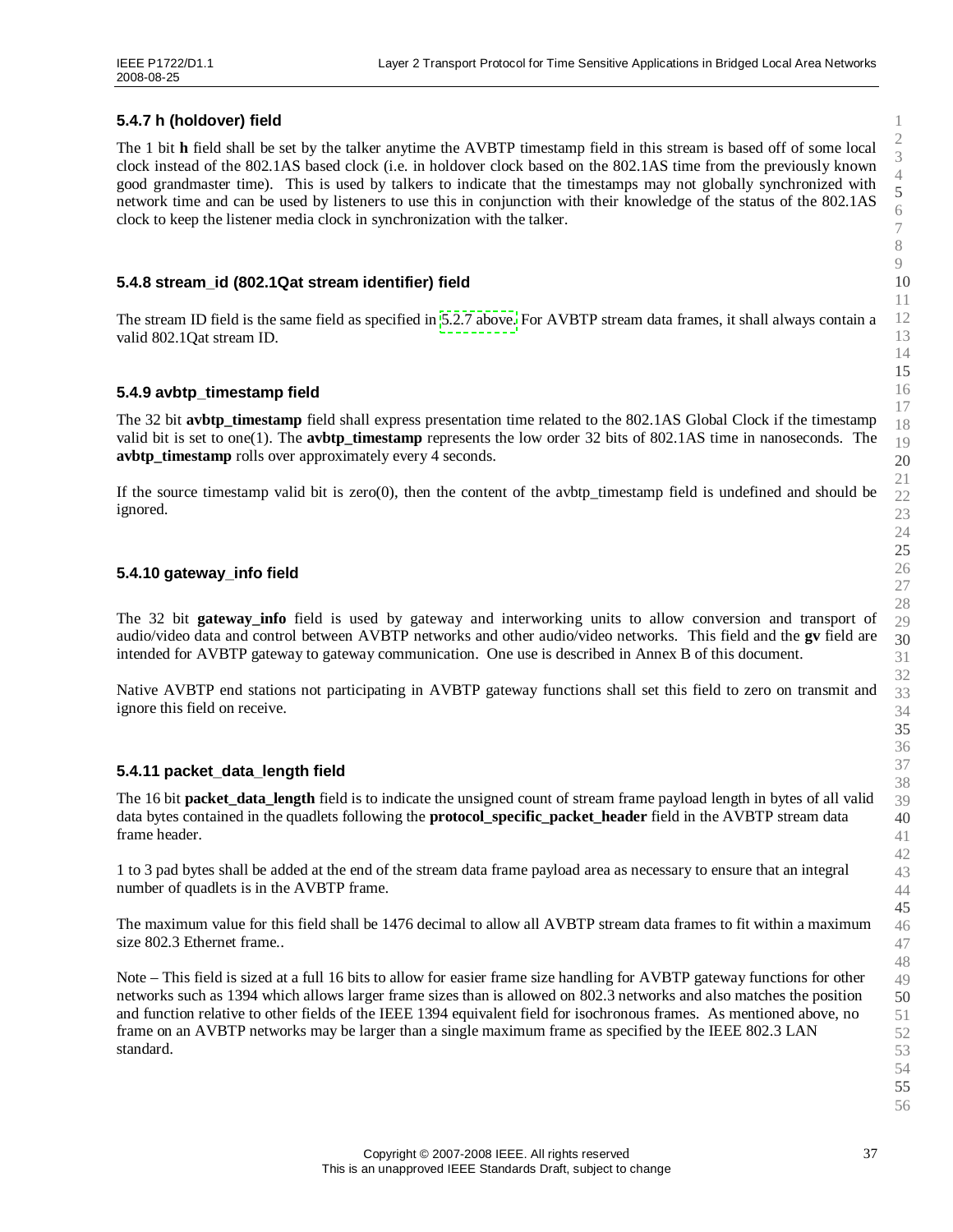#### 

  The 16 bit **protocol** specific packet header field is to carry 16 bits of protocol specific data as specified by the protocol subtype.

For an example of how this field is used by the 61883 over AVBTP subtype see [6.2 below](#page-42-0)

#### **5.4.13 stream\_data\_payload field**

The **stream data** payload field consists of 0 to n quadlets of additional protocol specific data with the valid data length is indicated by the **packet\_data\_length** field.

1 to 3 pad bytes shall be added at the end of the stream data frame payload area as necessary to ensure that the AVBTP frame always consists of an integral number of quadlets.

The maximum byte length for this field shall be 1476 decimal (369 quadlets) to allow for all AVBTP stream data frames to fit within a maximum size 802.3 Ethernet frame.

For an example of how this field is used by the 61883 over AVBTP subtype using CIP encapsulation see [6.4 below.](#page-45-0)

**<<Editor's note: May need to add text recommend smoothing of AVBTP into similar size packets to make minimum packet size per interval better. This may be a good place to add text and/or we could have a separate section talking about packets per observation interval and how to best handle transmitting "evenly".>>**

**<< Editor's question: Will this defined in 802.1Qav??>>**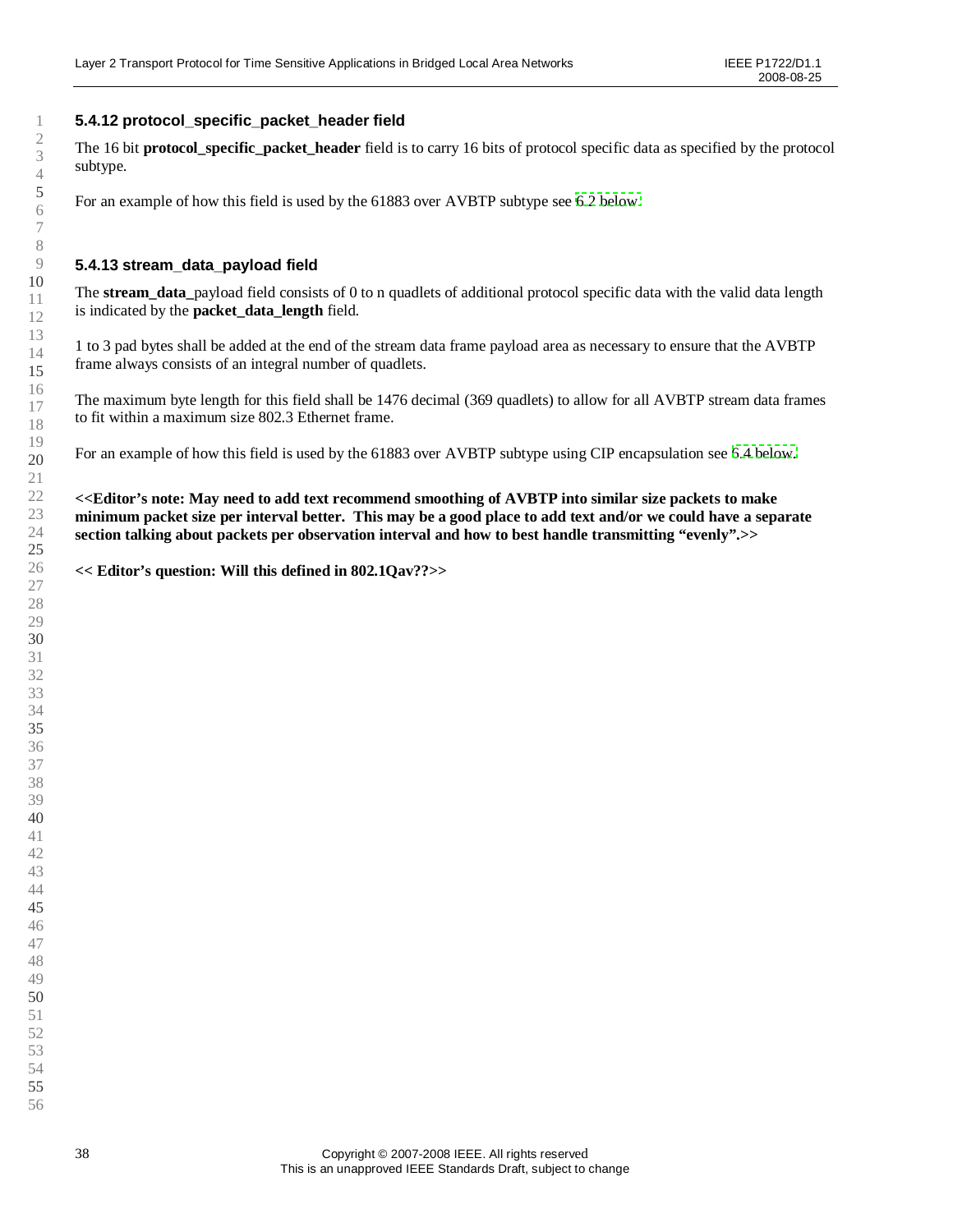# **5.5 Timing and synchronization**

#### **5.5.1 General**

AVBTP defines a presentation time to achieve timing synchronization between talker and listener(s). The presentation time represents in nanoseconds the IEEE 802.1AS wall clock time when the data contained in the packet is to be presented to the AVBTP client at the listener(s).

AVBTP presentation time is used as a reference to synchronize any necessary media clocks and to determine when the first sample of a stream is presented to the client. Because media clocks vary with audio/video types the exact usage of the AVBTP presentation time is media format dependent.

#### **5.5.2 AVBTP presentation time**

The AVBTP presentation time is contained in the **avbtp** timestamp field of AVBTP stream data frames. The AVBTP presentation time may not be valid in every AVBTP packet. If an AVBTP packet contains a valid timestamp then the **tv** (Timestamp Valid) bit shall be set to one(1).

The AVBTP presentation time represents the timestamp of the when the media sample was presented to AVBTP at the talker plus a delay constant to compensate for network latency. Unless otherwise negotiated between the talker and the listener the delay constant used to calculate the AVBTP presentation time is 2,000,000 nanoseconds (2 milliseconds).

The AVBTP presentation time as received by the listener(s) in **avbtp\_timestamp** field should be utilized to synchronize the media clock of the listener to the talker. Since the AVBTP presentation time is directly related to the IEEE 802.1AS global time it may also be used to synchronize multiple talkers and listeners.

#### **5.5.3 gm\_discontinuity**

Although the 802.1AS wall clock time is intended to be stable, it is possible for there to be discontinuities in the 802.1AS wall clock time. These could be due to events such as to changes the identity of the 802.1AS Grandmaster clock or changes in the timing source of the Grandmaster clock.

To aid in compensating for discontinuities in the 802.1AS time, all AVBTP stream data frames contain a **gm\_discontinuity** field. The **gm\_discontinuity** field is initialized to the random value on stream creation. The **gm\_discontinuity** field of every subsequent AVBTP stream data frame shall contain the same value until a discontinuity is indicated by 802.1AS. When the actual or possible discontinuity occurs, the talker then increments the **gm\_discontinuity** field by 1, after which all subsequent packets shall contain the new gm\_discontinuity field. This process then repeats for every subsequent indication of an actual or possible discontinuity as indicated by IEEE 802.1AS.

When a talker detects a discontinuity, either from an 802.1AS indication or simple observation, it is required to increment the **gm\_discontinuity** field by 1. This indicates to the listener(s) of the stream that the AVBTP presentation times contained in the **avbtp timestamp** field may for a limited period of time not correspond to the 802.1AS wall clock and the listener should enter holdover mode.

When a listener detects that the **gm\_discontinuity** field has changed or detects a discontinuity, either from an 802.1AS indication or simple observation, it should stop attempting to correlate AVBTP presentation time to 802.1AS wall clock time for one Maximum Holdover time. It is possible that the **gm\_discontinuity** field could be incremented multiple times during one 802.1AS Grandmaster selection cycle. The listener should enter holdover mode, and begin timing the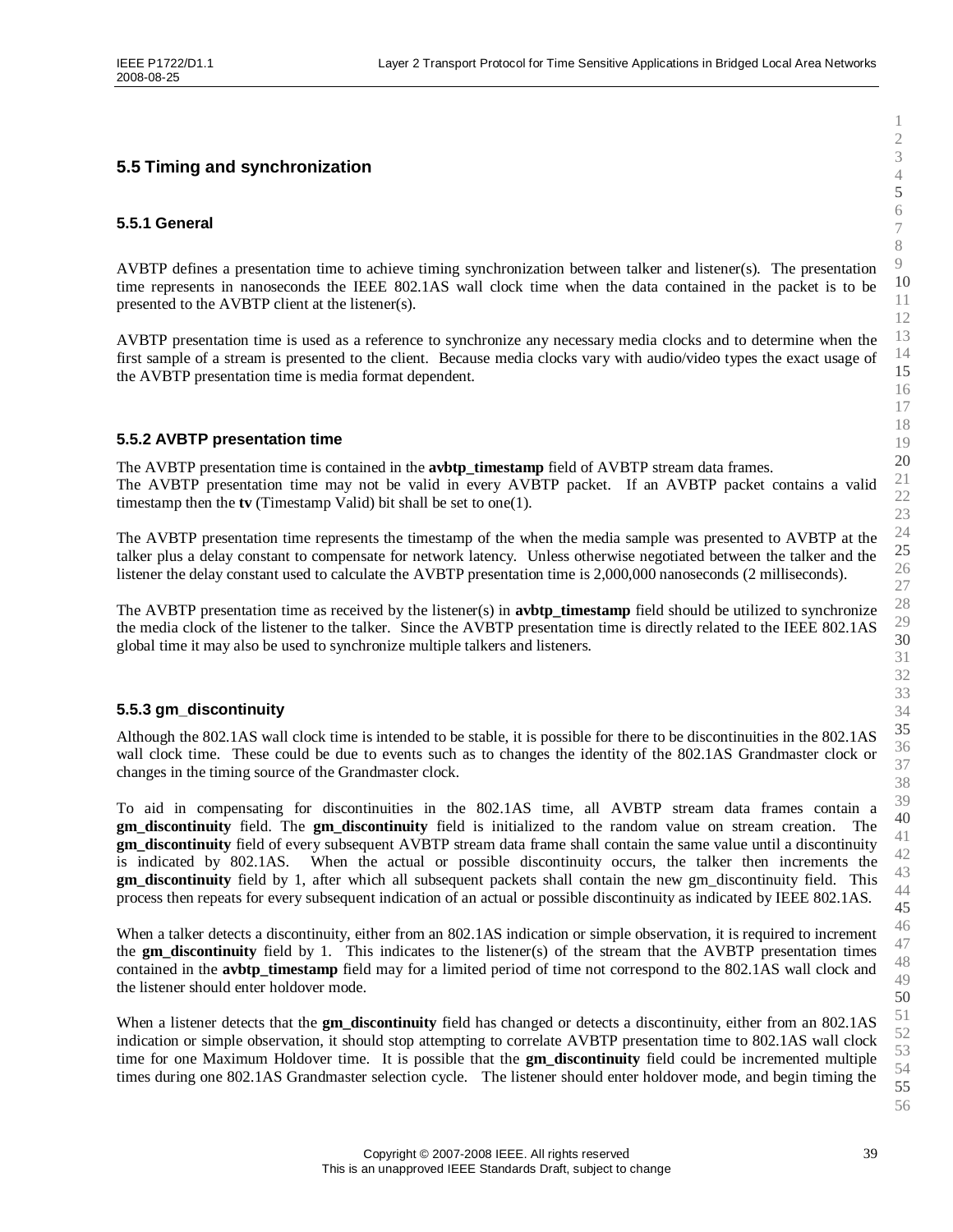| $\mathbf{1}$<br>$\mathfrak{2}$<br>3 | maximum holdover time, on the first indication of a discontinuity. If other indications of discontinuity are detected<br>before maximum holdover time has expired, these indications shall be ignored until maximum holdover time has expired.      |  |  |  |  |
|-------------------------------------|-----------------------------------------------------------------------------------------------------------------------------------------------------------------------------------------------------------------------------------------------------|--|--|--|--|
| $\overline{4}$<br>$\sqrt{5}$        | The listener should exit holdover mode after either maximum holdover time has expired or if the listener is able through<br>observation to determine that the 802.1AS time and presentation time in the stream data are consistent with each other. |  |  |  |  |
| 7<br>$8\,$                          | 6<br>The value of the <b>gm_discontinuity</b> field is only meaningful to a single talker and its associated listener(s).                                                                                                                           |  |  |  |  |
| $\boldsymbol{9}$<br>10              | < <editor's comment:<="" face="" note:="" td="" to=""></editor's>                                                                                                                                                                                   |  |  |  |  |
| 11<br>12                            | Need to define maximum holdover time                                                                                                                                                                                                                |  |  |  |  |
| 13<br>14<br>15                      | Tentative definition: Time required for stability within the network and also for to achieve stability of the use of<br>the 802.1AS clock in the end station.                                                                                       |  |  |  |  |
| 16<br>17                            | We need to be able to get from 802.1AS the maximum convergence time amount or formula so the first part can be<br>deterministic.                                                                                                                    |  |  |  |  |
| 18<br>19                            | Time for the end station to get stable outside of the time for 802.1AS is application dependent.                                                                                                                                                    |  |  |  |  |
| 20<br>21                            | >>                                                                                                                                                                                                                                                  |  |  |  |  |
| $22\,$                              |                                                                                                                                                                                                                                                     |  |  |  |  |
| 23                                  |                                                                                                                                                                                                                                                     |  |  |  |  |
| 24                                  |                                                                                                                                                                                                                                                     |  |  |  |  |
| 25<br>$26\,$                        |                                                                                                                                                                                                                                                     |  |  |  |  |
| 27                                  |                                                                                                                                                                                                                                                     |  |  |  |  |
| 28                                  |                                                                                                                                                                                                                                                     |  |  |  |  |
| 29                                  |                                                                                                                                                                                                                                                     |  |  |  |  |
| 30                                  |                                                                                                                                                                                                                                                     |  |  |  |  |
| 31                                  |                                                                                                                                                                                                                                                     |  |  |  |  |
| 32                                  |                                                                                                                                                                                                                                                     |  |  |  |  |
| 33                                  |                                                                                                                                                                                                                                                     |  |  |  |  |
| 34                                  |                                                                                                                                                                                                                                                     |  |  |  |  |
| 35                                  |                                                                                                                                                                                                                                                     |  |  |  |  |
| 36                                  |                                                                                                                                                                                                                                                     |  |  |  |  |
| 37                                  |                                                                                                                                                                                                                                                     |  |  |  |  |
| 38                                  |                                                                                                                                                                                                                                                     |  |  |  |  |
| 39                                  |                                                                                                                                                                                                                                                     |  |  |  |  |
| 40                                  |                                                                                                                                                                                                                                                     |  |  |  |  |
| 41                                  |                                                                                                                                                                                                                                                     |  |  |  |  |
| 42<br>43                            |                                                                                                                                                                                                                                                     |  |  |  |  |
| 44                                  |                                                                                                                                                                                                                                                     |  |  |  |  |
| 45                                  |                                                                                                                                                                                                                                                     |  |  |  |  |
| 46                                  |                                                                                                                                                                                                                                                     |  |  |  |  |
| 47                                  |                                                                                                                                                                                                                                                     |  |  |  |  |
| 48                                  |                                                                                                                                                                                                                                                     |  |  |  |  |
| 49                                  |                                                                                                                                                                                                                                                     |  |  |  |  |
| 50                                  |                                                                                                                                                                                                                                                     |  |  |  |  |
| 51                                  |                                                                                                                                                                                                                                                     |  |  |  |  |
| 52                                  |                                                                                                                                                                                                                                                     |  |  |  |  |
| 53                                  |                                                                                                                                                                                                                                                     |  |  |  |  |
| 54                                  |                                                                                                                                                                                                                                                     |  |  |  |  |
| 55                                  |                                                                                                                                                                                                                                                     |  |  |  |  |
| 56                                  |                                                                                                                                                                                                                                                     |  |  |  |  |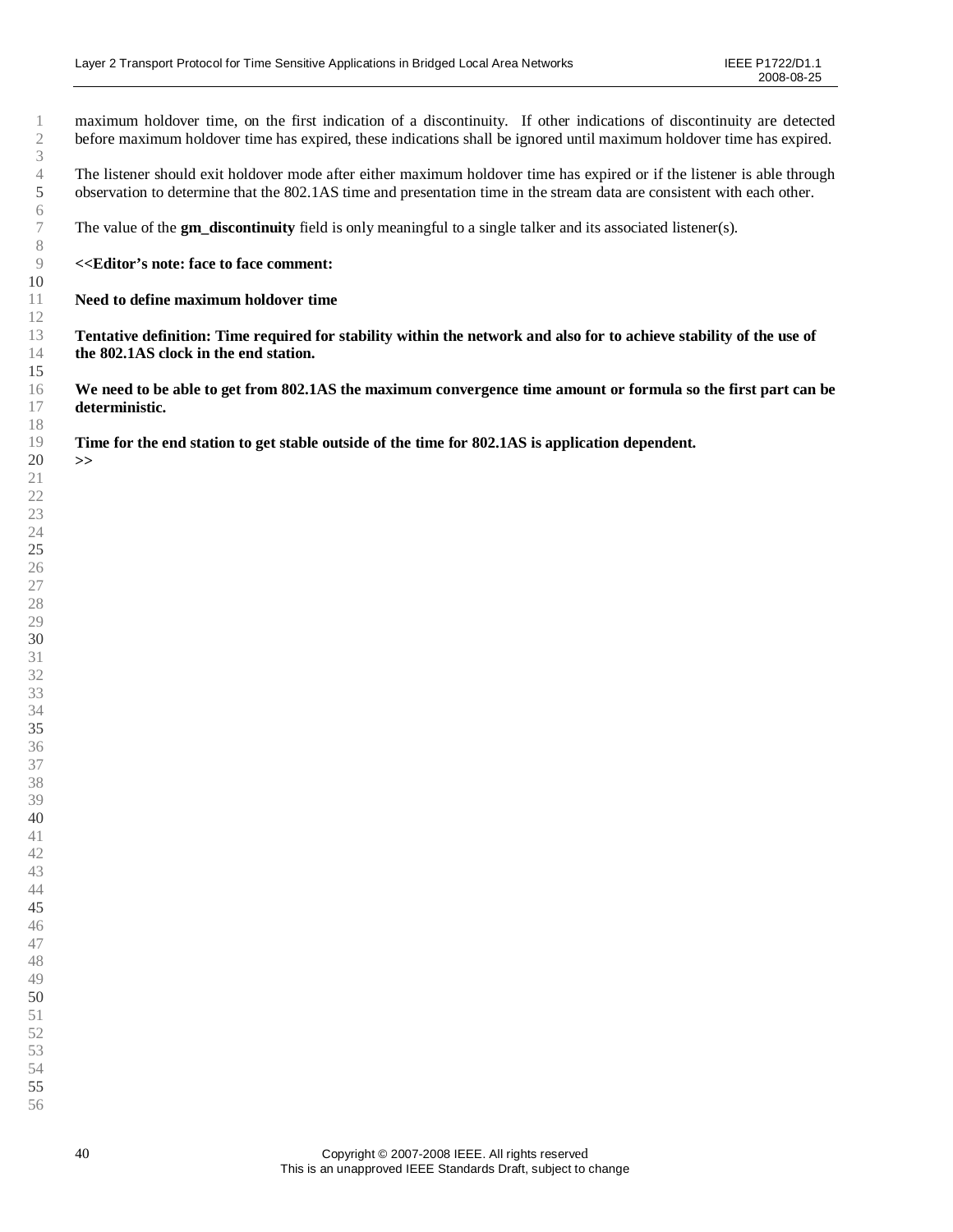# **5.6 Protocol layering and other required protocols**

This section documents other required protocols and standards required not specified in this transport level specification.

All AVBTP end stations shall support IEEE 802.1BA Audio Video Bridging (AVB) Systems [\[R23\]](#page-15-0) which includes mandatory support of all the following protocols

- All AVBTP end stations shall support IEEE 802.1AS Precision Timing Protocol(PTP[\)\[R5\].](#page-14-0)
- All AVBTP end stations shall support IEEE 802.1ak Multiple Registration Protocol (MRP) and Multiple MAC Address Registration Protocol (MMRP) [\[R8\]](#page-14-0) as amended by IEEE 802.1ak Corrigendum 1 [\[R9\].](#page-14-0) Support for Multiple VLAN Registration Protocol (MVRP) is optional.
- All AVBTP end stations shall support IEEE 802.1Qat Stream Reservation Protocol (SRP) [\[R6\].](#page-14-0)
- All AVBTP end stations shall support IEEE 802.1Qav [\[R7\]](#page-14-0)

**<<Editor's note: face to face comment: Face to Face comments:**

**What we want to say is that once 802.1BA is out, you need to support 802.1BA.**

**There is an issue with going to sponsor ballot that they won't let you point to an unpublished spec.**

**This note may need to stay in up to the final ballot of this specification>>**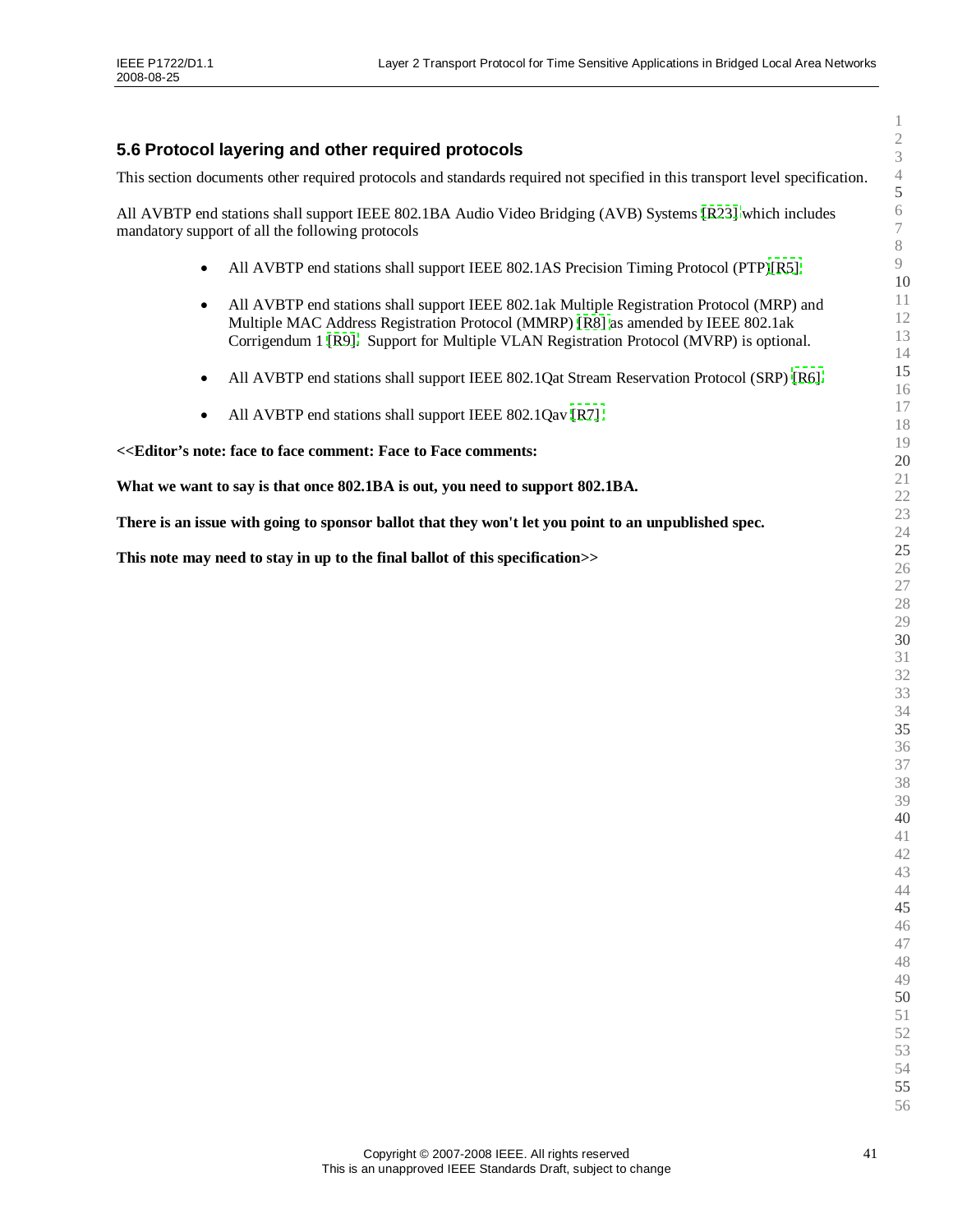# <span id="page-41-0"></span>**6. 61883/IIDC over AVBTP protocol**

## **6.1 Overview**

**<< Editor's note: text below for Overview for now just excerpts from our assumptions document. I have not changed everything to language "proper"for a standard. >>**

**<<AVBTP meeting note: To help simplify the work we are looking into making IIDC out of scope. Will post this to the reflector and solicit for comments. Editor will stop work on IIDC until he hears back from the team.>>**

AVBTP adapts the following 1394/61883 type protocols to run in an IEEE 802 environment.

- 61883-2: SD-DVCR data transmission
- 61883-4: MPEG2-TS data transmission
- 61883-6: Audio and music data transmission protocol
- 61883-7: Transmission of ITU-R BO.1294 System B
- 61883-8: Transmission of ITU-R BT.601 style Digital Video Data
- IIDC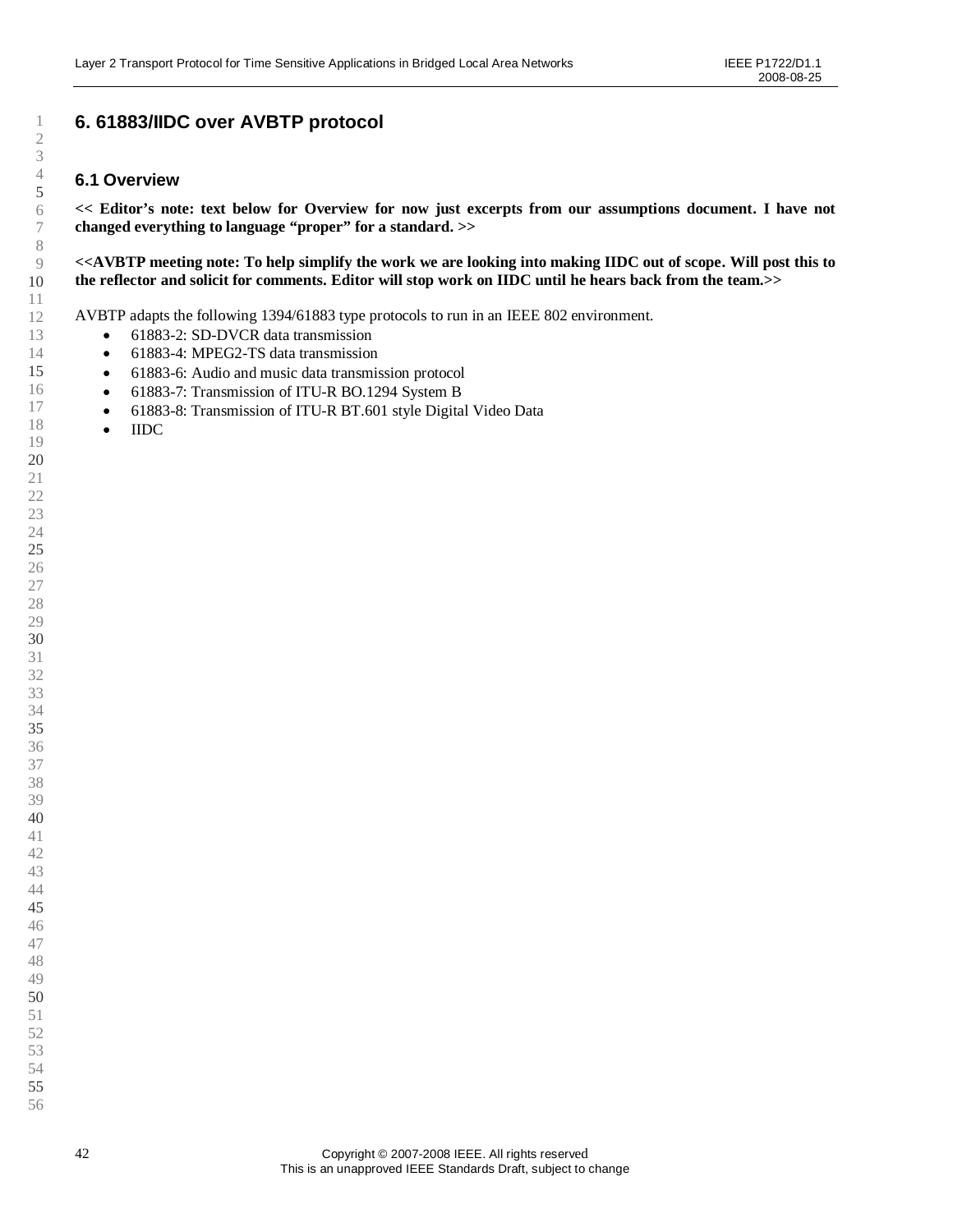#### <span id="page-42-0"></span>**6.2 Common 61883/IIDC Stream data encapsulation**

The 61883/IIDC stream data encapsulation is used for carrying IEC 61883 and IIDC stream data traffic over AVBTP networks.

This encapsulation uses a **cd** field of zero(0) and a **subtype** field of zero(0).

This encapsulation also uses the **protocol\_specific\_packet\_header** to contain 4 fields that are common for both IIDC and IEC-61883 frames. These fields are modeled after IEEE 1394 and consist of the following:

- a) First byte:
	- **tag** field: most significant 2 bits of this byte
	- **channel** field: least significant 6 bits of this byte
- b) Second byte:
	- **tcode** field: most significant 4 bits of this byte
	- **sy** field: least significant 4 bits of this byte

These fields are shown in the figure below:

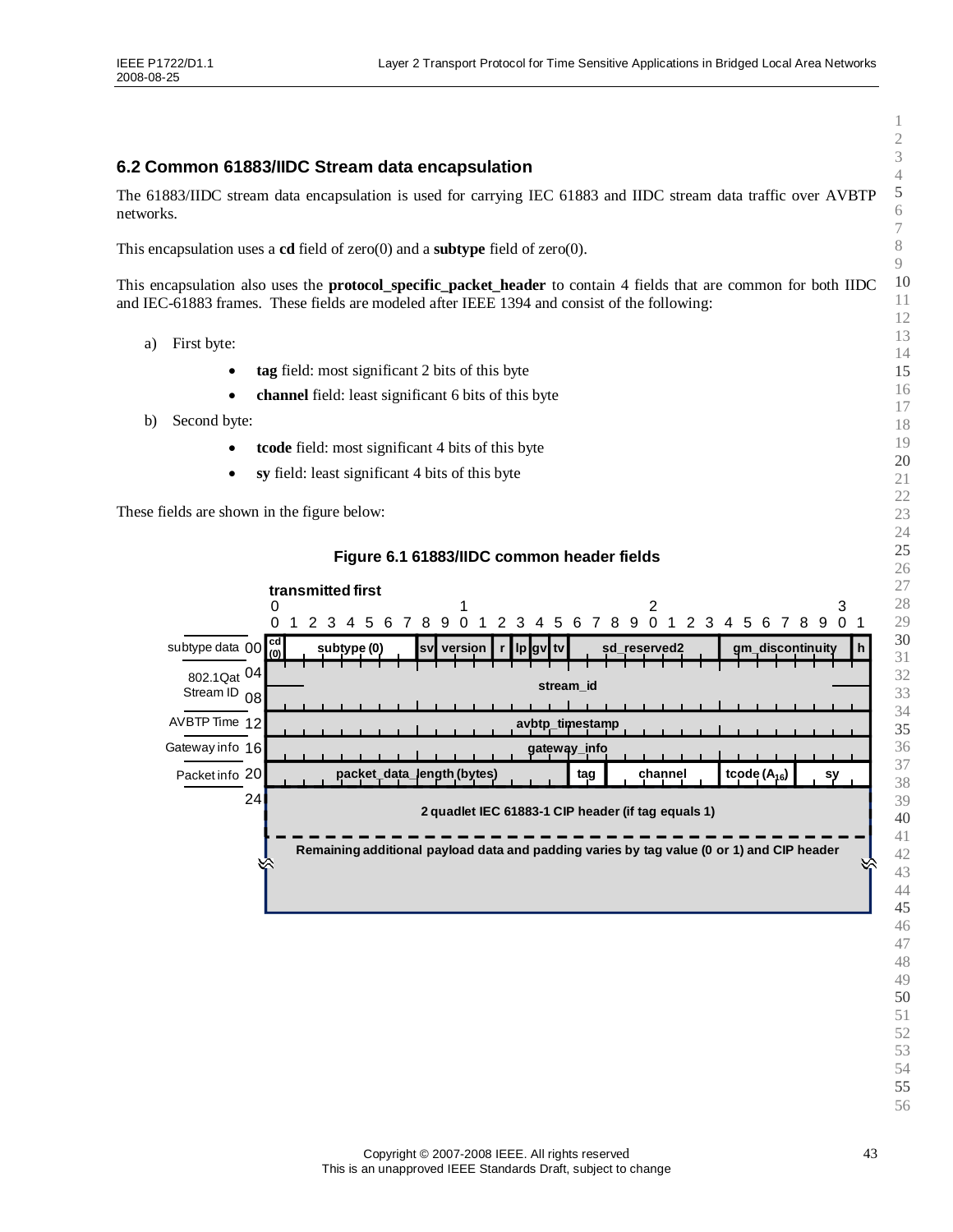#### **6.2.1 tag field**

 

> The 2-bit **tag** field follows the same meaning format and rules as specified by IEEE 1394. Of the four possible combinations for this field, the following values are supported or not supported as specified below.

Supported by AVBTP:

- 002: "data field unformatted" (used by Instrumentation & Industrial Digital Camera (IIDC) 1394 trade association specification)
- $01<sub>2</sub>$ : CIP header is present

Not supported by AVBTP:

- 102: Reserved by IEEE 1394.1 clock adjustment
- 112: Global asynchronous stream packet (GASP) format (Used in 1394 for Serial Bus to Serial Bus bridges)

#### **6.2.2 channel field**

The 6-bit channel field follows the same meaning format and rules as specified by IEEE 1394. Of the four possible combinations for this field, the following values are supported as specified below.

- 0-30 & 32-63: originating channel ID from 1394 network via 1394/61883 to 1722/61883 gateway (as specified in [Annex B below\)](#page-62-0).
- 31: originating source is on AVB network (native AVB)

#### **6.2.3 tcode (type code)**

The 4-bit **tcode** field follows the same meaning format and rules as specified by IEEE 1394. For AVBTP, the only value supported shall be a fixed value of  $1010<sub>2</sub>$  binary ( $A<sub>16</sub>$  hexadecimal, same as 1394 isochronous packet format) with the following rules for talkers and receivers.

- AVBTP talkers shall always set this field to  $A_{16}$  hexadecimal on transmit
- AVBTP receivers shall always ignore this field on receive

#### **6.2.4 sy field**

Use of the 4-bit **sy** field is application specific and therefore beyond the scope of this standard. Known industry standards that currently use this field are:

- IIDC [\[R16\]](#page-15-0) (used for video start of frame indicator)
- Digital Transmission Content Protection (DTCP)([www.dtcp.com\)](http://www.dtcp.com/) [B3] [B4]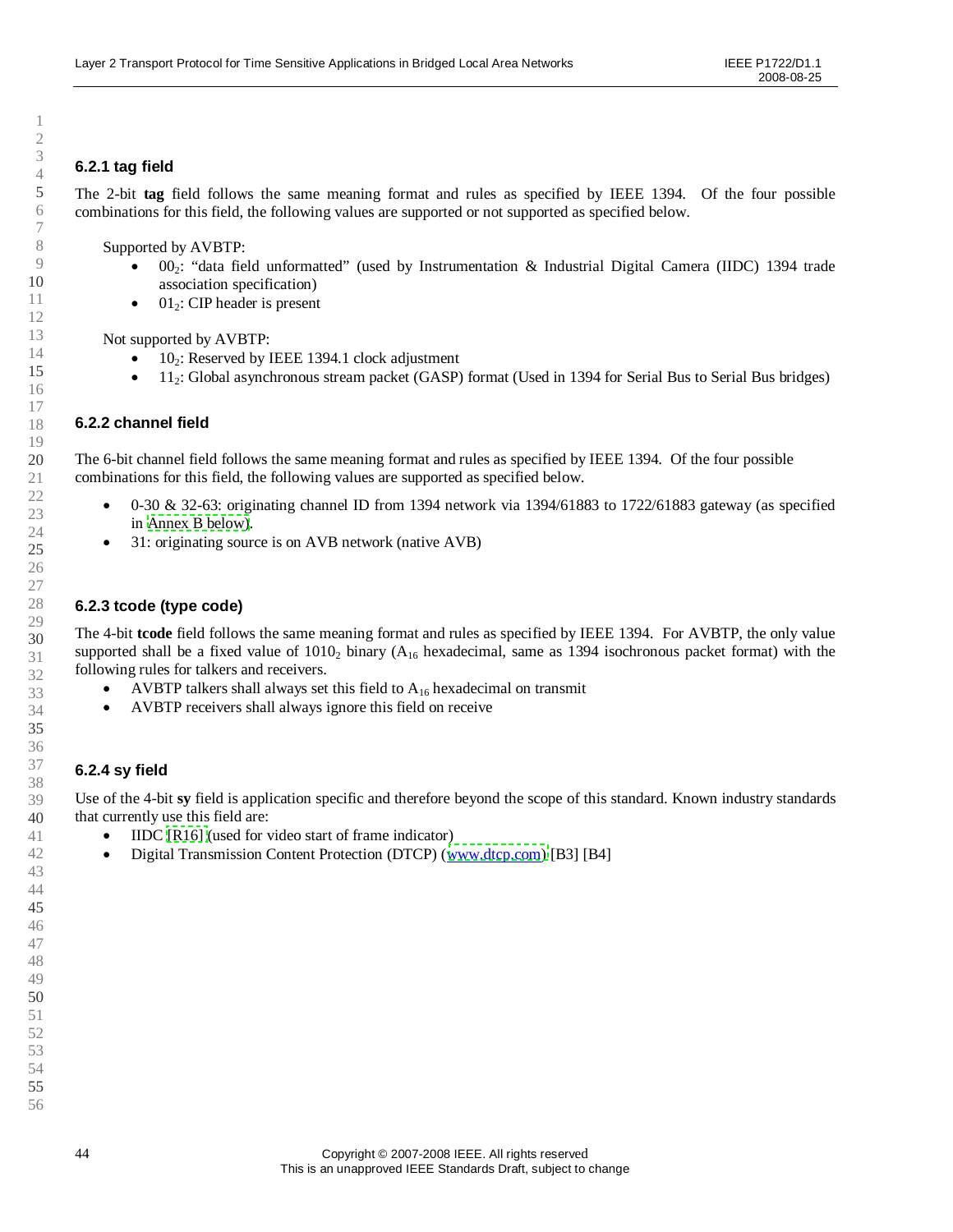# **6.3 "Data field unformatted"encapsulation (used by IIDC)**

**<< Editor's note: This section and sub sections describe the variant where the tag field is set to 01<sup>2</sup> binary indicating that a CIP header follows. For tag value of 00<sup>2</sup> binary, the remaining data is format specific to IIDC (or other uses of "unformatted"??).>>**

**<< Editor's note, this section is still cut and paste from my PowerPoint based contribution and will be re-worked to put in an appropriate standards language and format in a future version of this specification>>**

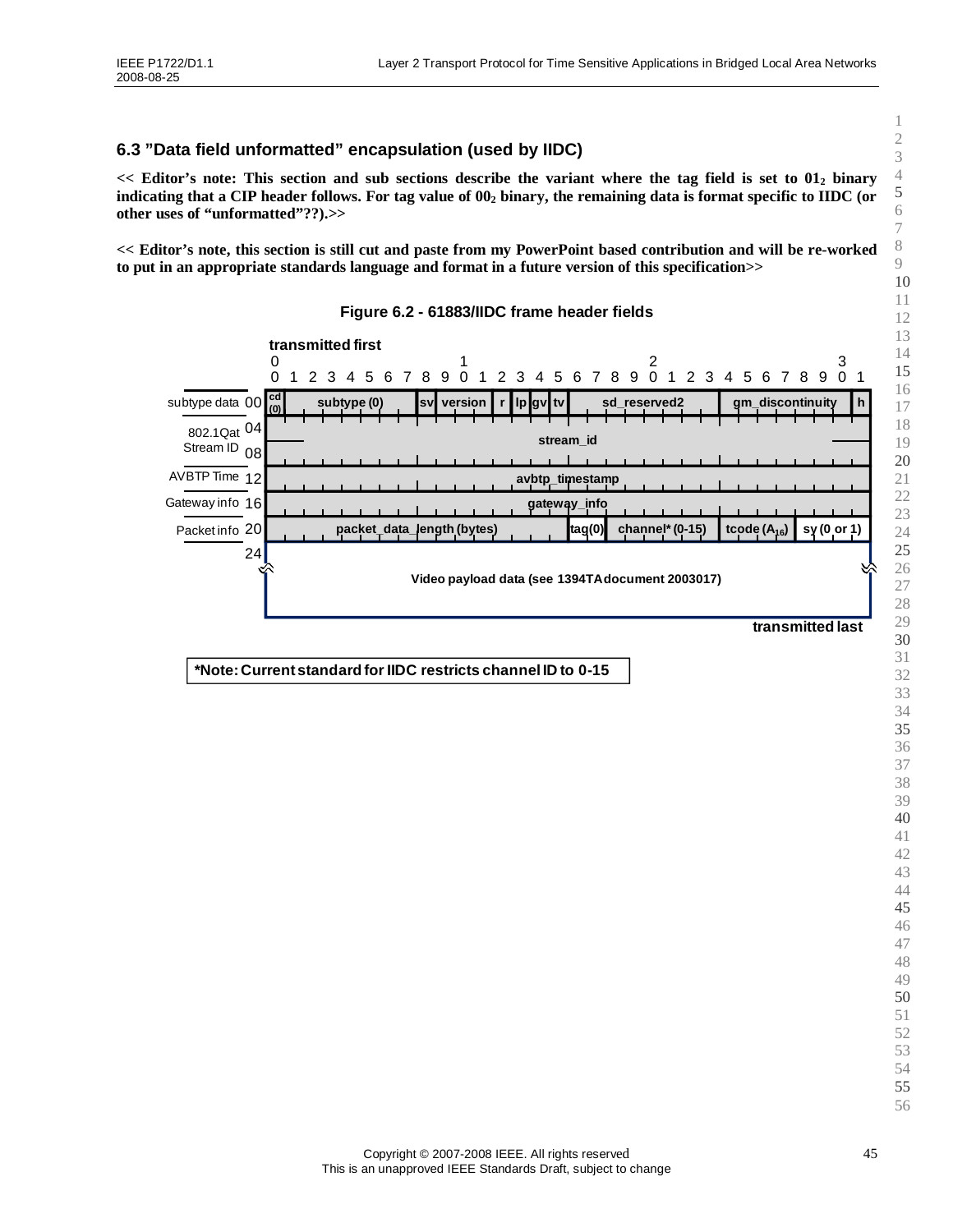#### <span id="page-45-0"></span>**6.4 IEC-61883 CIP encapsulation**

**<<Editor's note: Text TBD. Need to say something that the subsections of this section only apply if the tag field is equal to 01<sup>2</sup> binary. Also need general intro text>>**



#### **Figure 6.3–CIP header and data fields, tag= 1, SPH = 0**

**transmitted last**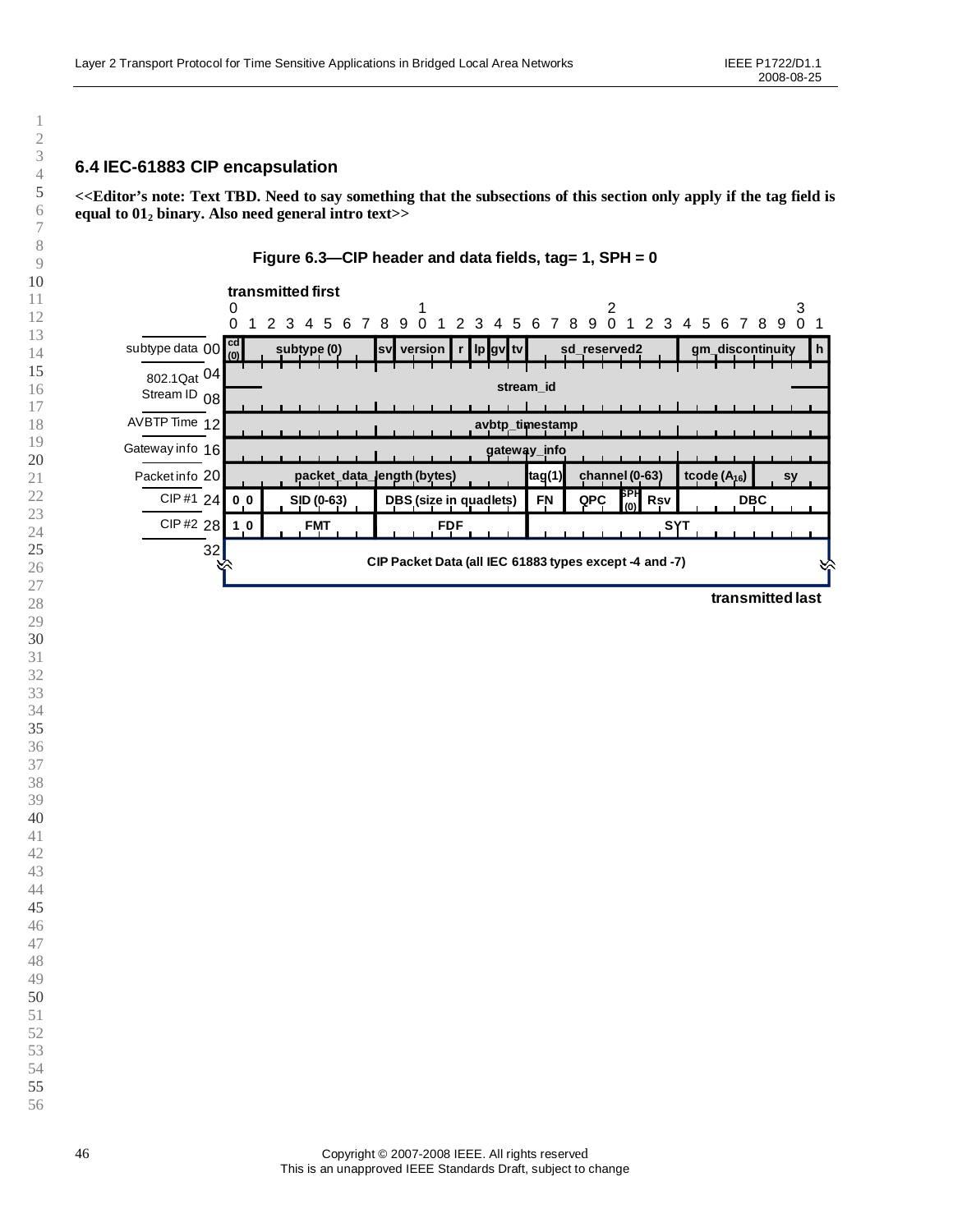

#### **6.4.1 CIP header 1st quadlet indicator**

The 2 bit CIP header 1<sup>st</sup> quadlet indicator field has the same definition as defined in IEC 61883-1. AVBTP shall only support a fixed value of  $00<sub>2</sub>$  set by talkers and ignored by listeners.

#### **6.4.2 SID (source ID) field**

The 6 bit **SID** field has the same definition as defined in IEC 61883-1. For AVBTP, it shall use the following values.

- a) 0-62: originating Source ID from IEEE 1394 network (frame originated from a 1394/61883 to 1722/61883 interworking unit).
- b) 63: originating source is on AVB network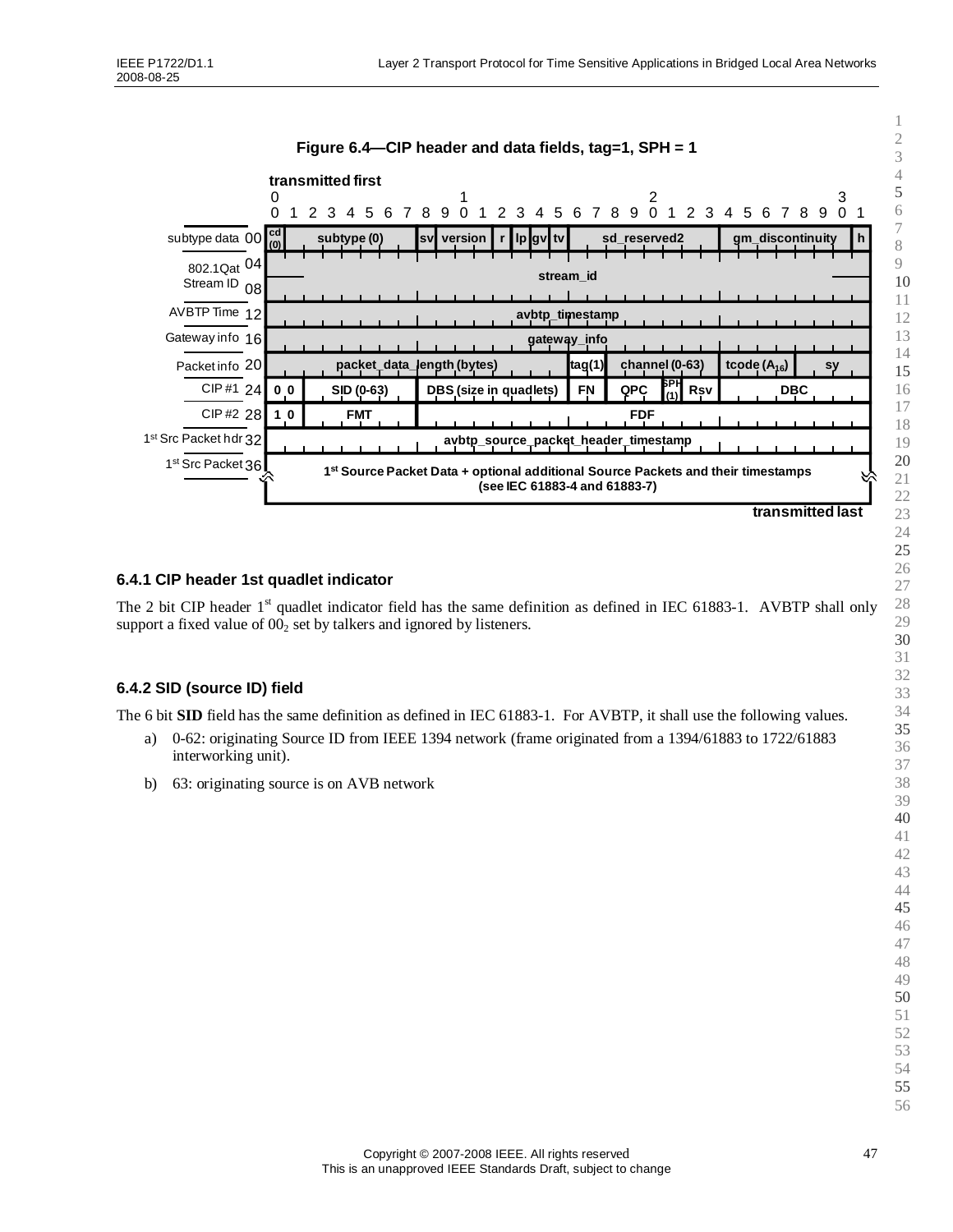#### **6.4.3 Data Block Size (DBS)**

The 8-bit DBS field has the same definition as currently in 61883-1, size of Data Blocks in Quadlets

- $\bullet$  0: 256 quadlets
- $\bullet$  1-255: 1-255 quadlets

#### **6.4.4 QPC (quadlet Padding count)**

The 3-bit **QPC** field has the same definition as currently defined in 61883-1. For all types of 61883 as defined today, this field is always zero.

#### **6.4.5 FN (fraction number) field**

The 2-bit **FN** field has the same definition as currently defined in 61883-1. This is currently only used in 61883-4 and 61883-7 (where also the SPH field is always set to one(1)).

#### **6.4.6 SPH (source packet header) field**

The **SPH** bit has the same definition as currently defined in 61883-1.

If set to one(1):

• Then application packet contains 61883-4 or 61883-7 (or future) source packets with source packet headers.

If set to  $zero(0)$ 

Then application packet does not contain source packets (contains integer number of Data Blocks)

#### **6.4.7 Rsv (reserved) field**

The 2-bit has the same definition as currently defined in IEC 61883-1. It is reserved (currently not used by 1394/61883), set to zero(0) on transmit, ignore on receive.

#### **6.4.8 DBC (data block count) field**

The 8 bit DBC field has the same definition as currently defined in IEC 61883-1. It contains the sequence number of the 1st data block in the packet.

For AVBTP, The DBC field shall not be set to a value that would cause the AVBTP frame length to exceed a maximum payload size 802.3 of 1500 bytes per frame. This limits the total size of an AVBTP frame header plus payload of no more than 375 quadlets (1500 bytes). All frames of this format shall contain an integral number of data blocks as defined in IEC 61883-1.

**<<Editor's Note: face to face comments:**

Need a qualification on the first sentence that "it is the same except..."

**Editor to look into actual text of 61883-1 and edit the above text appropriately.**

**We are defining a new maximum that is not an integral length of 1K, 2K, etc. as the current 61883-1 does for 1394 network speeds>>**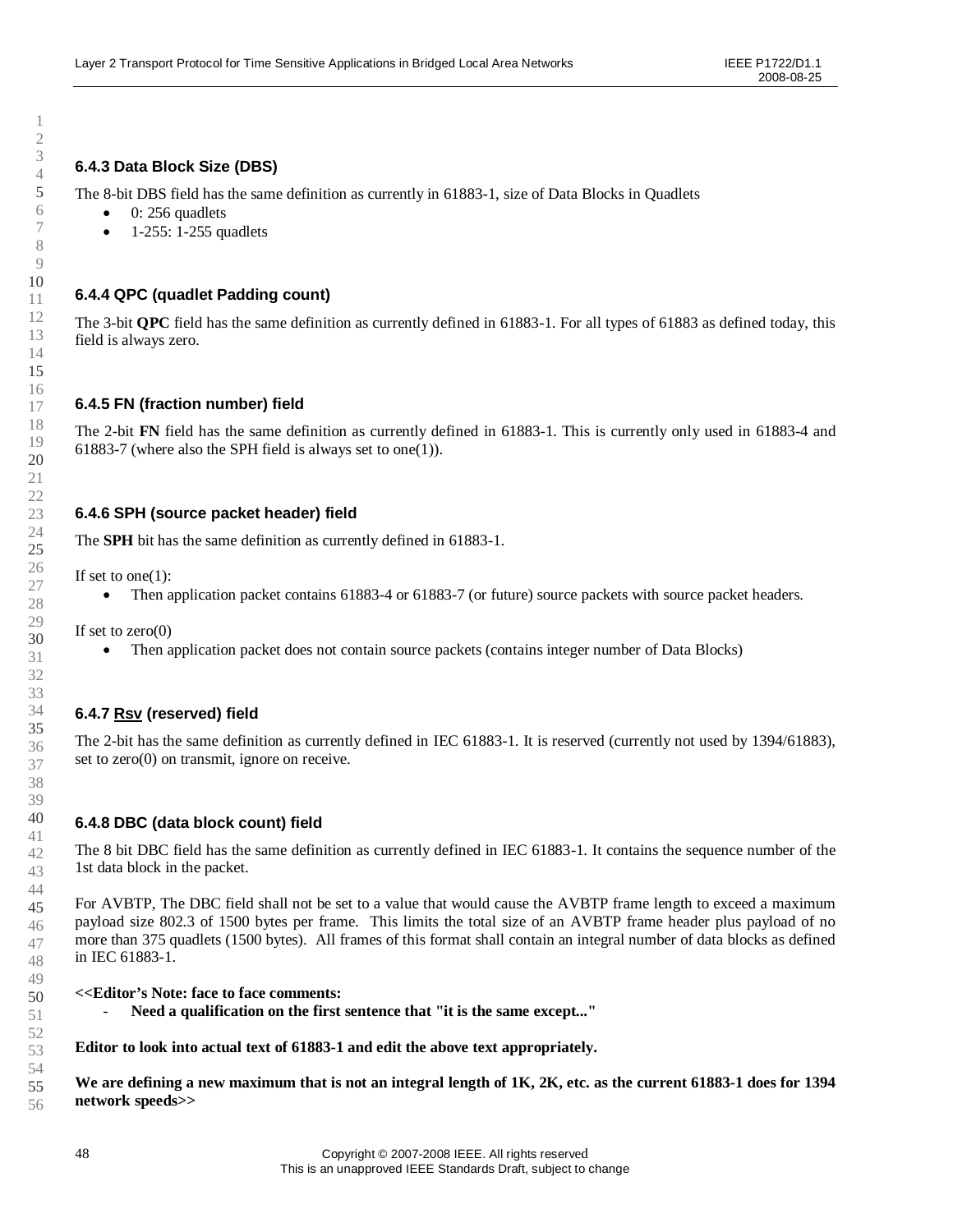#### **6.4.9 CIP header 2nd quadlet indicator**

The 2 bit CIP header 2<sup>nd</sup> quadlet indicator field has the same definition as defined in IEC 61883-1. For AVBTP it shall be fixed at  $10<sub>2</sub>$  binary

#### **6.4.10 FMT (stream format), field**

The 6 bit **FMT** field has the same definition as currently defined in IEC 61883-1.

#### **6.4.11 FDF (format dependent field)**

The **FDF** field has the same definition as defined in IEC 61883-1. If the **SPH** field is set to 0, then this field is 8 bits in length. If the **SPH** field is set to 1, then this field is 24 bits in length.

#### **6.4.12 SYT (synchronization timing) field (1394 cycle time based presentation time for SPH field equals 0)**

The 24 bit **SYT** field is only present if the **SPH** field is set to a value of zero(0). This IEC 61883-1 defined field is present but not used by AVBTP end stations, it is only used by 1394/61883 to 1722/61883 interworking units (see [Annex B](#page-62-0) [below\)](#page-62-0). AVBTP talker end stations shall set this field if present to  $\text{FFFFF}_{16}$  (the IEC 61883 no data timestamp value) on transmit and AVBTP listener end stations shall ignore this field on receive.

#### **6.4.13 avbtp\_source\_packet\_header\_timestamp field (802.1AS time based presentation time for SPH field equals 1)**

If the SPH field is set to a value of one(1), then the AVBTP stream data frame contains one or more CIP source packets. Each CIP source packet contains a 32 bit timestamp as the first quadlet of the source packet followed by an integral number of quadlets as defined by the standard that defines the source packet format.

Currently defined supported formats that are supported by AVBTP are IEC 61883-4 and 61883-7.

IEC 61883-4 and 61883-7 as written define the source packet header quadlet to contain the presentation time of the packet based on IEEE 1394 cycle time.

AVBTP uses the same formats as defined in IEC 61883-4 and 61883-7, but it uses an IEEE 802.1AS based presentation time in the same format as defined for the **avbtp\_timestamp** field which consist of presentation time as expressed as the least significant 32 bits of 802.1AS time for the source packet header quadlet of each and every TS packet. For these AVBTP frames the talker shall set the **tv** (Timestamp Valid) bit to zero(0) for all frames (i.e. the Source packet header is used instead of the **avbtp\_timestamp** field for these frames).

**<<Editor's note: Editor to add diagram on timestamp fields and how it is used.>>**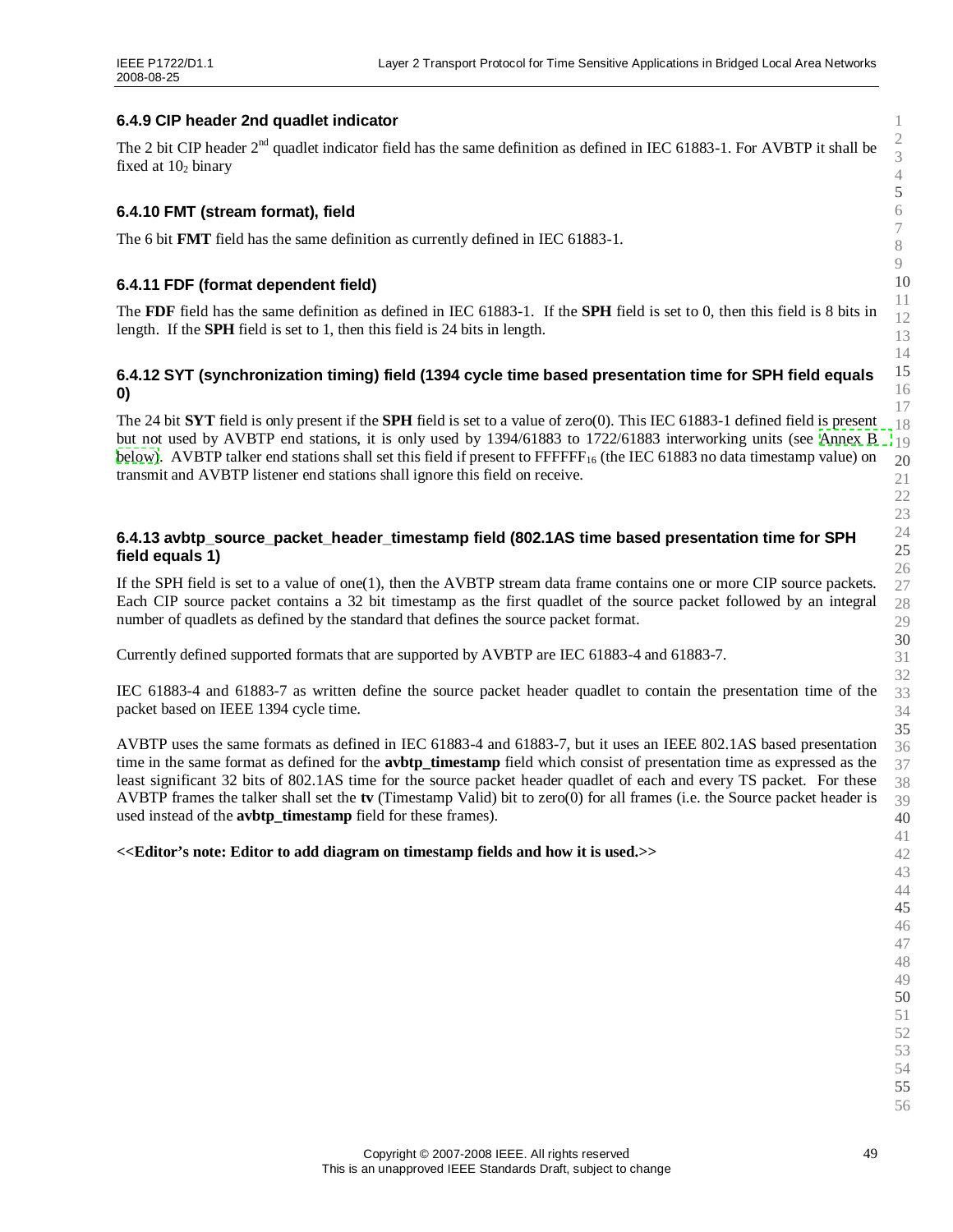# **6.5 61883 over AVBTP control frame format**

Use of AVBTP frames with a subtype of zero(0) and a **cd** bit of one(1) is reserved for possible future versions of this specification.

#### **6.6 Use of AV/C higher layer protocol in 61883 over AVBTP end stations**

For 61883 applications that require the use of AV/C protoco[l\[R18\]](#page-15-0) on AVBTP networks, those applications shall use the AV/C over UDP/IP as specified by the 1394 Trade Association.[[R19\]](#page-15-0)

# **6.7 Session management**

This section defines the minimum set of protocols that shall be used for session management of AVBTP streams. Additional protocols may be used by AVBTP devices (such as Zeroconf) but how such protocols are used is outside of the scope of this specification.

#### **6.7.1 Overview**

The 61883 over AVBTP session management protocols and procedures:

- Shall use SRP  $(802.1Qat)[R6]$  $(802.1Qat)[R6]$
- AV/C based applications shall use AV/C over UDP/IP as specified in [1394 Trade Association TA Document](#page-15-0) [2006021 Networking IEEE 1394 Clusters via UWB over Coaxial Cable](#page-15-0) - Part 3: FCP and CMP over IPv4 **[<<Editor's note: Work in progress, current draft is](#page-15-0) version 1.0, May 28, 2008. Also the AV/C over IP protocol [is currently a section of a UWB 1394TA spec, but it may become a separate](#page-15-0) standalone [specification in the future.>>](#page-15-0)**[\[R19\].](#page-15-0)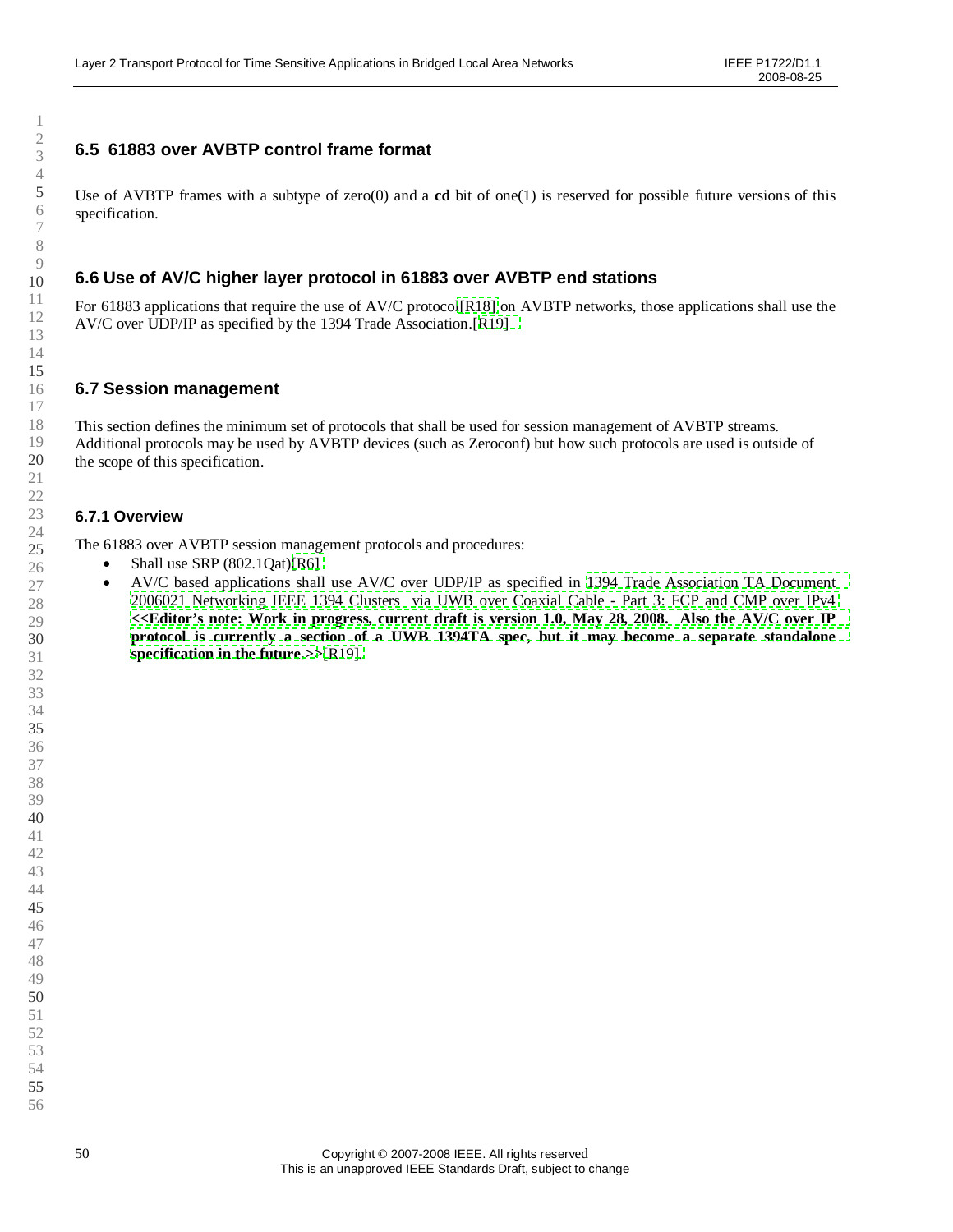# **6.8 Timing and Synchronization**

#### **6.8.1 General**

Timing and synchronization for IEC 61883 over AVBTP is generally accomplished in the same manner as specified in 61883-1 through 61883-8 over IEEE 1394 for processing of presentation time. The main difference between running 61883 protocols over AVBTP versus IEEE 1394 is the use of 802.1AS based time expressed in 32 bits of nanoseconds versus the use of 1394 time expressed in seconds, cycles and 24.576 MHz cycle offset values.

Usage of the timing and synchronization information included in the CIP header or Source Packet Header is generally consistent with the definition in the 61883 series of standards where the main differences are:

- The **SYT** field or Source Packet Header that are currently defined in the 61883 series of standards as formatted in seconds, cycle and cycle offset is replaced by the **avbtp\_timestam**p field or Source Packet Header expressed in 802.1AS based nanoseconds..
- For protocols of 61883-4 and 61883-7 where the SPH field is set to one(1), then the 32 bit source packet header field for each source packet contains the associated presentation time of the source packet expressed in IEEE 802.1AS based nanoseconds instead of IEEE 1394 based seconds, cycle and cycle offsets.
- In the IEC 61883 series of specification the term "receiver"is used, whereas in this specification the term "listener"is used.
- In the IEC 61883 series of specification the term "transmitter"is used, whereas in this specification the term "talker" is used.
- IEEE 1394 on networks faster than 100 megabits per second allows CIP packets larger than can fit in a standard single IEEE 802.3 Ethernet frame. This standard does not, if an application needs to send more than data than can fit in a single Ethernet frame, it shall generate multiple correctly formatted CIP packets each one that can fit in an 802.3 Ethernet frame.

**<<Editor's note: Face to face comment: The above text was questioned as to if it should be in Annex B or clarified. The point of this text was more to guide a reader in the differences between a 1394 end station and an AVBTP based end station. For this case, I believe this is legitimate text in that for 1394/61883, an end station is allowed to send large CIP frames whereas, AVBTP is always restricted by the face it can never send a CIP frame larger than one that can fit in 1500 bytes of Ethernet payload (including factoring in the AVBTP frame header). Additional comments welcome>>**

- Some of the IEC 61883 series of specification sometimes have options that differentiate "professional", "consumer-use" or "cost-sensitive" equipment. This standard does not, and if a device supports a given format, it shall support all mandatory requirements for that format specified in this document.
	- o Example: This specification documents the avbtp\_timestamp function. All AVBTP talkers and listeners must support the field and the processing thereof. As a contrast, the SYT field from 1394 in 61883 allows different processing base on the class of equipment.
- Not all formats and their associated protocol technologies, parameters, methods, etc. specified in the 61883 series of specification are supported by this specification (example 61883-6 allows for packed formatted audio data, this specification does not).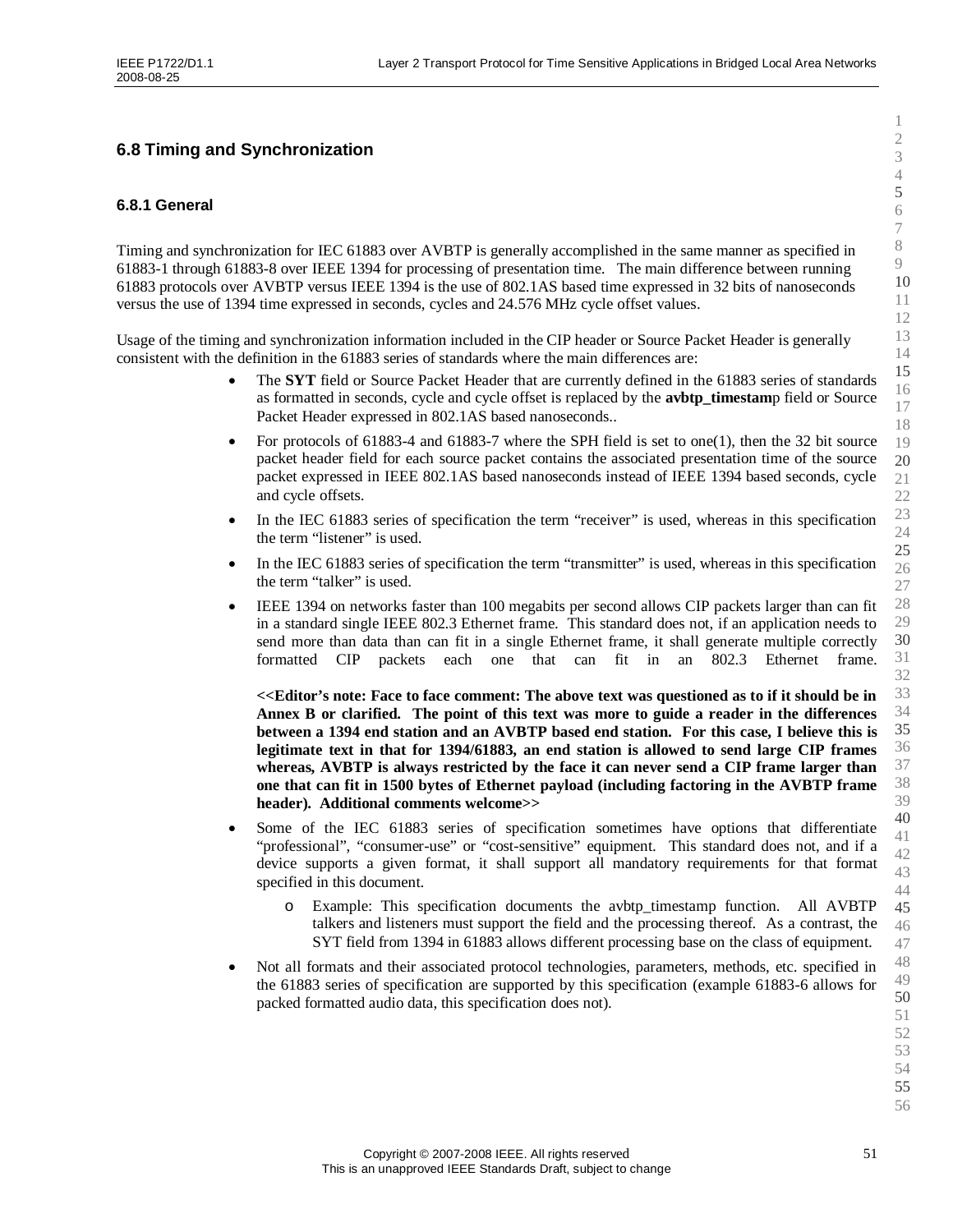#### 

#### **6.8.2 61883-2 timing and synchronization**

61883-2 formatted frames shall follow the same timing and synchronization rules as defined in IEC 61883-2 section 6, but using IEEE 802.1AS time in the **avbtp\_timestamp** frame field instead of IEEE 1394 based cycle time in the **SYT** field. AVBTP talkers shall set the CIP header **SYT** field to all ones for all transmitted CIP packets and AVBTP listeners shall ignore the **SYT** field.

The talker shall transmit a valid time stamp value in the AVBTP timestamp field once every video frame period. The time stamp shall be transmitted in an AVBTP frame that meets the following conditions:

packet arrival time  $L \leq$  time stamp value

time stamp value – transmission\_delay\_limit  $\leq$ packet\_arrival\_time\_F

where:

packet arrival time F is the IEEE 802.1AS time when the first bit of the packet which has the time stamp has arrived at the listener;

packet\_arrival\_time\_L is the IEEE 802.1AS time when the last bit of the packet which has the time stamp has arrived at the listener;

transmission\_delay\_limit = default value of 2,000,000 nanoseconds (2 milliseconds).

In case of *Hx* (*H* = 1,2,4) transmission, *KH* data blocks are transmitted in a video frame period *M* using *K* isochronous packets. Isochronous packet n contains *H* data blocks of n*H*, n*H*+1, ... and (n+1)*H*–1.

The isochronous packet n of a video frame period M shall be transmitted on the following conditions  $(n = 0, ..., K-1)$ :

- packet\_arrival\_time\_ $L \le$  nominal timing for isochronous packet n

nominal timing for isochronous packet n – transmission\_delay\_limit  $\leq$  packet\_arrival\_time\_F

where

packet arrival time F is the cycle time when the first bit of the isochronous packet n has arrived at the receiver;

packet arrival time L is the cycle time when the last bit of the isochronous packet n has arrived at the receiver;

*K* is the number of isochronous packets without empty packets in a video frame period.  $K = 250$  (525-60 system) *K* = 300 (625-50 system)

Nominal timing for isochronous packet  $n = T_M + (T_M + 1 - T_M) \times n/K$ 

 $T_M$  is the time stamp for video frame period M transmitted in the AVBTP timestamp field.

#### **6.8.3 61883-4 timing and synchronization**

The timing and synchronization of 61883-4 over AVBTP uses the same method as used in 61883-4 over IEEE 1394 networks in that the source packet header quadlet always contains a valid timestamp. In 61883-4 over AVBTP, this quadlet contains nanosecond 802.1AS based time instead of IEEE 1394 seconds, cycle and cycle offset time.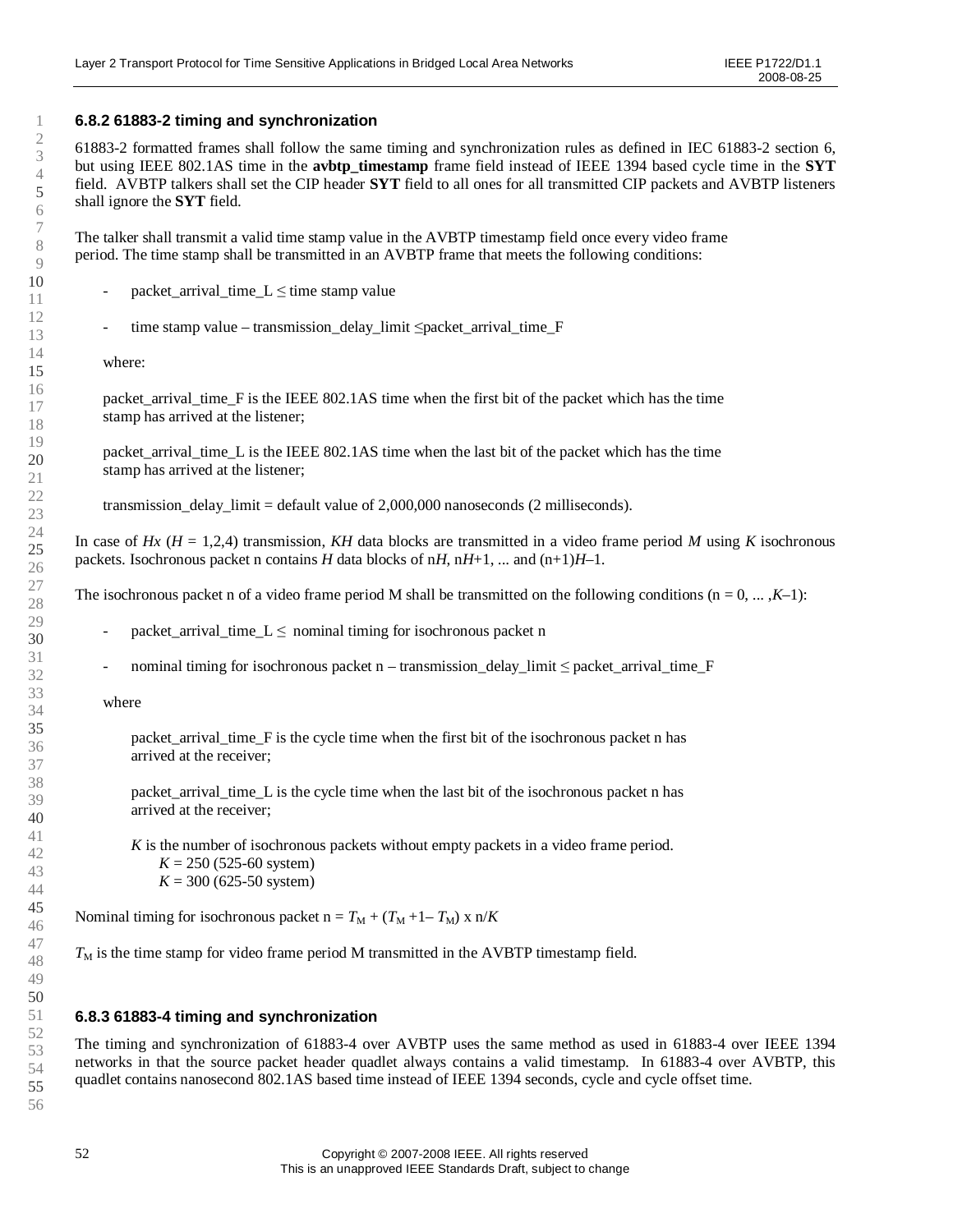For 61883-4 formatted frames over AVBTP, section 4.3 of 61883-4 is replaced with the following:

The time stamp in the source packet header is used by listeners for reconstructing a correct timing of the TSPs at their output. The time stamp indicates the intended delivery time of the first bit/byte of the TSP from the listener output to the transport stream target decoder. The time stamp represents the 32 least significant bits of the IEEE 802.1AS at the talker at the moment the first bit/byte of the TSP arrives from the application, plus some offset. The offset is equal to the overall delay of the TSP between the moment of arriving (of the first bit) and the moment the TSP (first bit) is delivered by the receiver to the application. The default value of this offset is equal to 2,000,000 nanoseconds (2 milliseconds).

#### **6.8.4 61883-6 timing and synchronization**

Replace Section 7.2 of 61883-6 with:

In the case where a CIP packet contains multiple data blocks, it is necessary to specify which data block of the CIP corresponds to the IEEE 802.1AS based AVBTP time stamp.

The talker prepares the time stamp for the data block which meets this condition:

 $mod(data block count, SYT_NTERVAL) = 0 (1)$ 

**<<Editor's note:**

**Face to face question: What are (1) here and (2) below?**

**These came out of 61883-6 and are footnotes.**

**Editor to look at 61883-6 again and see if this is appropriate and fix it for this spec. Possibly remove footnotes and put text inline, etc.**

**>>**

where

- data block count is the running count of transmitted data blocks;
- SYT\_INTERVAL denotes the number of data blocks between two successive valid AVBTP timestamps which includes one of the data blocks with a valid AVBTP timestamp. For example, if there are three data blocks between two valid AVBTP timestamps, then the SYT\_INTERVAL would be 4.

The listener can derive the index value from the DBC field of a CIP with a valid AVBTP timestamp using the following formula:

index = mod((SYT\_INTERVAL – mod(DBC, SYT\_INTERVAL)), SYT\_INTERVAL) (2)

where

- index is the sequence number; SYT\_INTERVAL denotes the number of data blocks between two successive valid AVBTP timestamps, which includes one of the data blocks with a valid AVBTP timestamp;
- DBC is the data block count field of a CIP.

The listener is responsible for estimating the timing of data blocks between valid time stamps.

The method of timing estimation is implementation-dependent.

Replace Section 7.3 of 61883-6 with: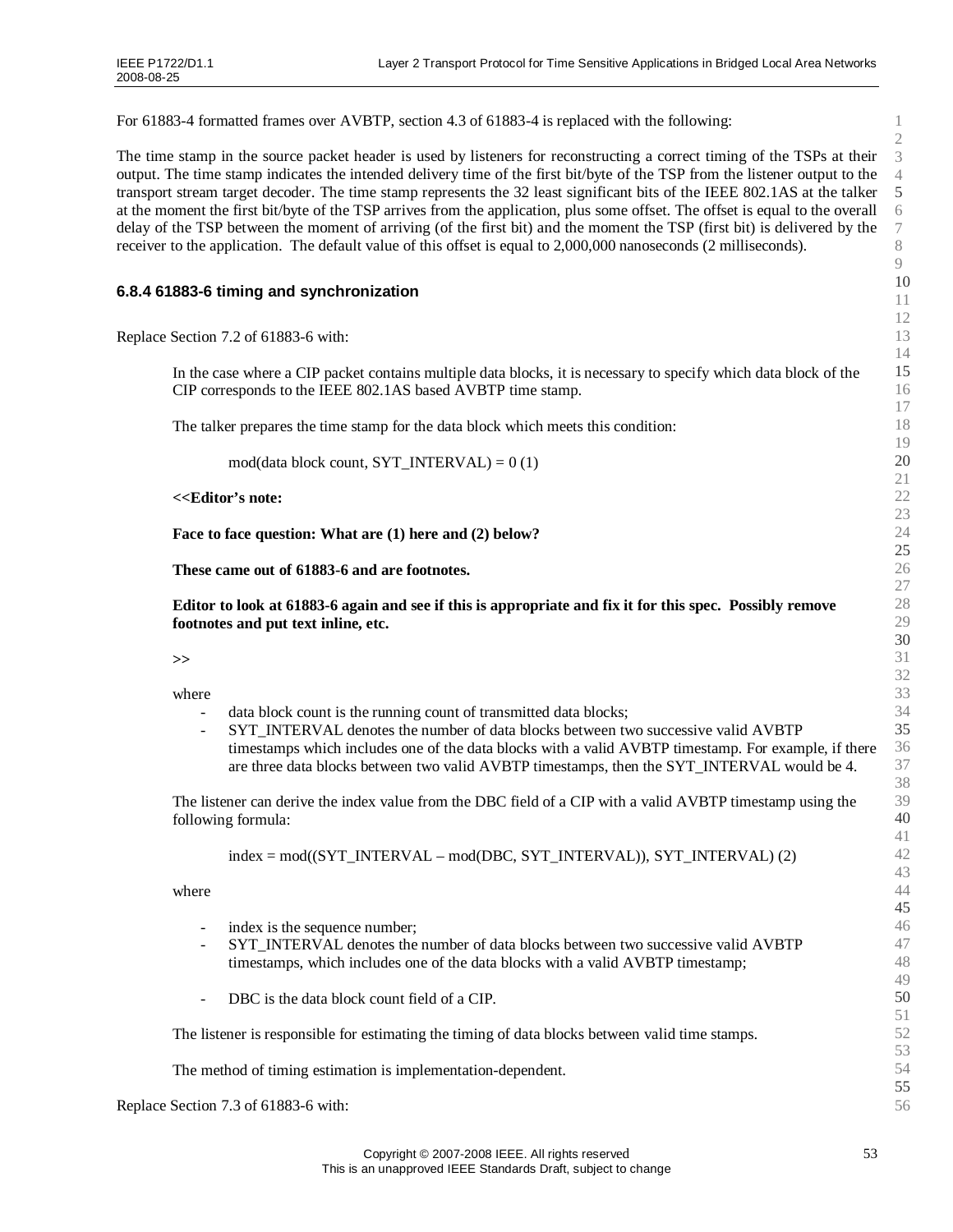A data block contains all data arriving at the talker within an audio sample period. The data block contains all the data which make up an "event".

The talker shall specify the presentation time of the event at the receiver. A receiver for shall have the capability of presenting events at the time specified by the transmitter.

If a function block receives a CIP, processes it and subsequently re-transmits it, the AVBTP timestamp of the outgoing CIP shall be the sum of the incoming AVBTP timestamp and the processing delay.

The transmitter shall add TRANSFER\_DELAY to the quantized timing of an event to construct the AVBTP timestamp. The TRANSER\_DELAY value is initialized with the DEFAULT\_TRANSFER\_DELAY value. Note that for all talkers, the TRANSFER\_DELAY may be changed to achieve a shorter TRANSFER\_DELAY value to allow for a shorter time if the end to end delay in the AVB network can allow it.

The DEFAULT\_TRANSFER\_DELAY value is 2,000,000 nanoseconds (2 milliseconds)

#### **6.8.5 61883-7 timing and synchronization**

Replace IEC 61883-7 section 5.1.3 with:

The source packet header field is a one quadlet field (4 bytes) that represent an 802.1AS based time stamp.

The time stamp is used by 61883-7 capable AVBTP listeners for reconstructing a correct timing of the transport stream packets at their output. The time stamp indicates the intended delivery time of the first bit/byte of the transport stream packets from the receiver output to the T-STD (Transport Stream Target Decoder). The time stamp represents the least significant 32 bit binary time of the IEEE 802.1AS based clock at the moment the first bit/byte of the transport stream packet arrives from the application, plus an offset which is equal to the overall delay of the transport stream packet between the moment of arriving (of the first bit) and the moment the transport stream packet (first bit) is delivered by the receiver to the application.

The default value of this offset shall be 2,000,000 nanoseconds (2 milliseconds).

#### **6.8.6 61883-8 timing and synchronization**

**<<Editor's note: This text was prepared for discussion at the IEEE P1722 face to face meeting in San Jose on August 21, 2008 and was added for version 1.1 of this specification>>**

Replace IEC 61883-8 section 5.1 Isochronous Packet Header by IEEE 1722 AVBTP stream data frame format for IEC **<<Editor's note: INSERT SECTION REFERENCE FOR THAT FORMAT>>**

For IEC 61883-8 section 5.2 CIP Header

Change:

–The SYT field is encoded as defined in IEC 61883-1.

To

- The SYT field is set to all ones on transmit and ignored on receive. The function of the SYT field is replaced by the AVBTP timestamp field.

For IEC 61883-4 section 5.4.1 Source Packet format: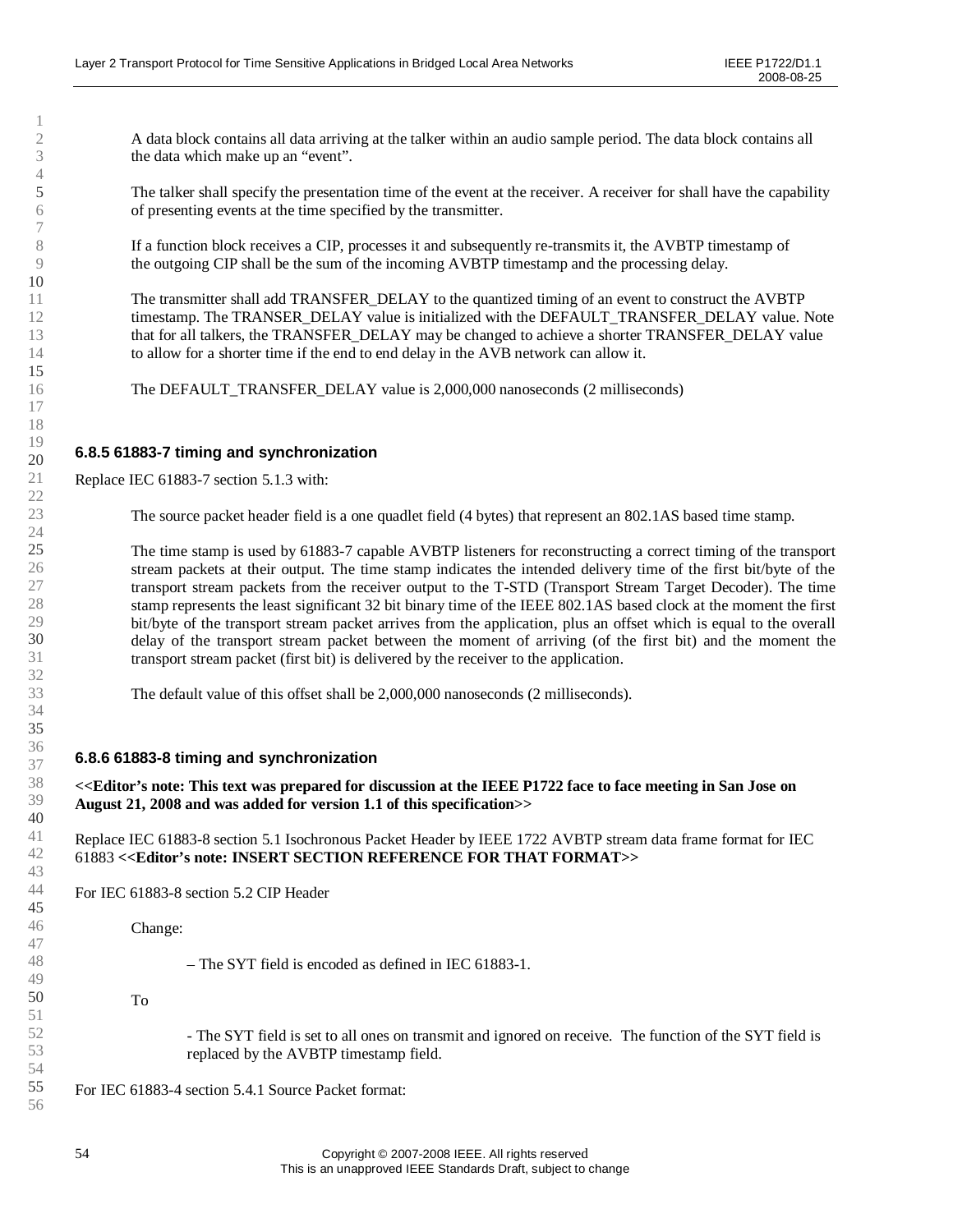#### 1 2 3 4 5 6 7 8 9 10 11 12 13 14 15 16 17 18 19 20 21 22 23 24 25 26 27 28 29 30 31 32 33 34 35 36 37 38 39 40 41 42 43 44 45 46 47 48 49 50 51 52 53 54 55 Change: For a stream that conforms to this specification each IEEE-1394 isochronous packet consists of the CIP header followed by zero or more source packets. To: For a stream that conforms to this specification each AVBTP frame consists of an AVBTP frame header, followed by the CIP header followed by zero or more source packets. For IEC 61883-8 section 5.4.2.5 Compression Mode 016 Video Data Packetization Change: An IEEE-1394 isochronous channel that is used to transmit data according to this specification shall only transmit a single stream of video per 1394 isochronous channel. To: An AVBTP Stream (identified by a unique 64 bit stream ID) that is used to transmit data according to this specification shall only transmit a single stream of video per that stream. For IEC section 5.4.4 Type 216 Source Packet –Audio Source Packet Change: The specification of the transportation of audio data within the same 1394 stream as video data is a likely update to this specification. Until such time as this has been specified it is recommended that audio data be transmitted as a separate 1394 stream as described by IEC 61883-6, [<<ADD 1722 REFERENCE # HERE>>]. Source packet type 216 has been reserved for this purpose. A suggested method for synchronizing the video and audio on two separate 1394 channels is given in Annex B. The actual method of audio/video synchronization is implementation dependent. To: The specification of the transportation of audio data within the same AVBTP stream as video data is a likely update to this specification. Until such time as this has been specified it is recommended that audio data be transmitted as a separate AVBTP stream as described by IEC 61883-6, [<<ADD 1722 REFERENCE # HERE>>]. Source packet type 216 has been reserved for this purpose. A suggested method for synchronizing the video and audio across two separate AVBTP streams channels is given in Annex B of IEC 61883-8. The actual method of audio/video synchronization is implementation dependent. For IEC 61883-8, Replace section 5.5.1.1 Overview of transmission with When a non-empty packet is ready to be transmitted, the transmitter shall transmit it as soon as possible within the bounds of the stream transmission as defined by IEEE 802.1Qav. The behavior of packet transmission depends on the definition of the condition in which "a non-empty packet is ready to be transmitted."There are two situations in which this condition is defined: 1. A non-empty packet being ready for transmission is defined to be true if one or more Video Data source packets have arrived within the transmission bounds as defined by IEEE 802.1Qav. This transmission method is called Non-Blocking Transmission, and is described in section 5.5.1.2. of IEC 61883-8.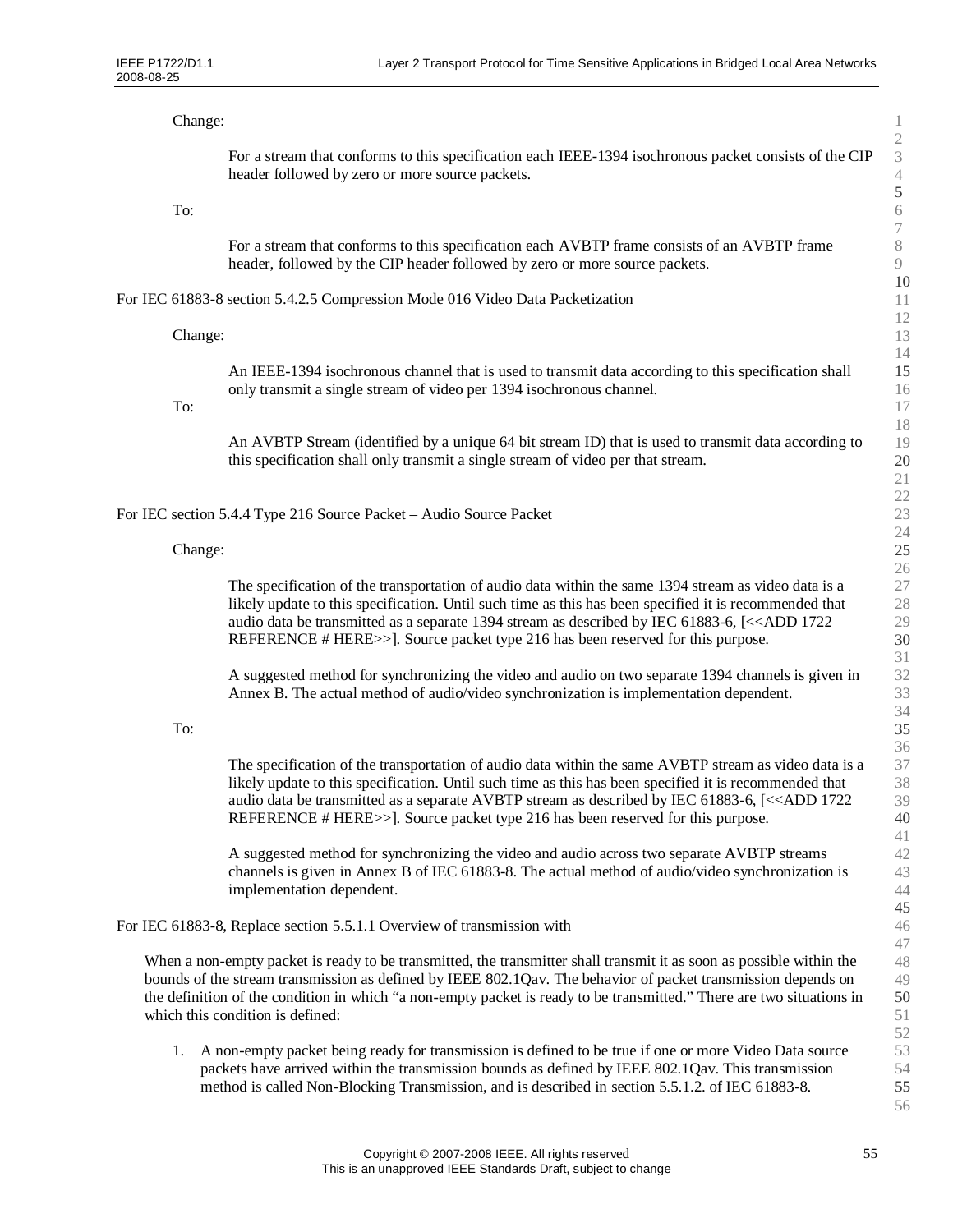2. The condition of "a non-empty packet is ready to be transmitted"can also be defined as true when a fixed number of data blocks have arrived. This transmission method is called Blocking Transmission, and is described in section 5.5.1.3. of IEC 61883-8.

Since a there is no source packet header (SPH) there is only one time stamp and this is in the **avbtp\_timestamp** field of the ABTP frame header. If a CIP contains multiple Video Data source packets, it is necessary to specify which source packet corresponds to the time stamp. Since the stream contains a SIM Source Packet at the frequency of once per frame a mechanism is required to ensure that the AVBTP time stamp is generated at a regular interval of Video Data Source Packets. The VDSPC (Video Data Source Packet Count) field in Video Data Source Packet is used for this purpose. The transmitter prepares the time stamp for the Video Data Source Packet, which meets this condition:

 $mod(VDSPC, SYT INTERVAL) = 0$ 

where:

VDSPC is the running count of transmitted video data source packets;

SYT\_INTERVAL denotes the number of video data source packets between two successive valid SYT timestamps, which includes one of the video data source packets with a valid SYT. For example, if there are three video data source packets between two valid AVBTP timestamps, then the SYT\_INTERVAL would be 4. The SYT\_INTERVAL is dependent upon the video mode and color space used. The values of SYT\_INTERVAL are given in Table 1 of 61883-8.

The receiver knows the video data source packet for which the SYT timestamp is valid since it is the source packet whose VDSPC solve the following equation:

 $mod(VDSPC, SYT INTERVAL) = 0$ 

The receiver is responsible for estimating the timing of data blocks between valid time stamps. The method of timing estimation is implementation-dependent.

The SYT timestamp specifies the presentation time of the video data source packet at the receiver. A receiver shall have the capability of presenting events at the time specified by the transmitter.

The default TRANSFER\_DELAY value is 2,500,000 nanoseconds (2.5 milliseconds), which accommodates the IEEE 802.1BA required maximum latency time of 2 milliseconds for a 7 hop 100 MBPS Ethernet AVB network, worst case packetization delay and provides scope for encryption/decryption that may be required. The derivation of the TRANSFER DELAY value is given in Annex G of IEC 61883-8 and where for this specification, the IEEE 1394 transmission worst case transmission delay is replaced with 2 milliseconds of delay for a 7 hop 100 MBPS Ethernet AVB network.

The transmitter quantizes the timing of the "synchronization clock", for instance the rising edge of the video clock, by referring to its own 802.1AS based time. It transmits the sum of this time and TRANSFER\_DELAY in the **avbtp\_timestamp** field of the AVBTP header. If the timing information is not required for a CIP the AVBTP timestamp valid (**tv**) field shall be set to zero(0).

1 2 3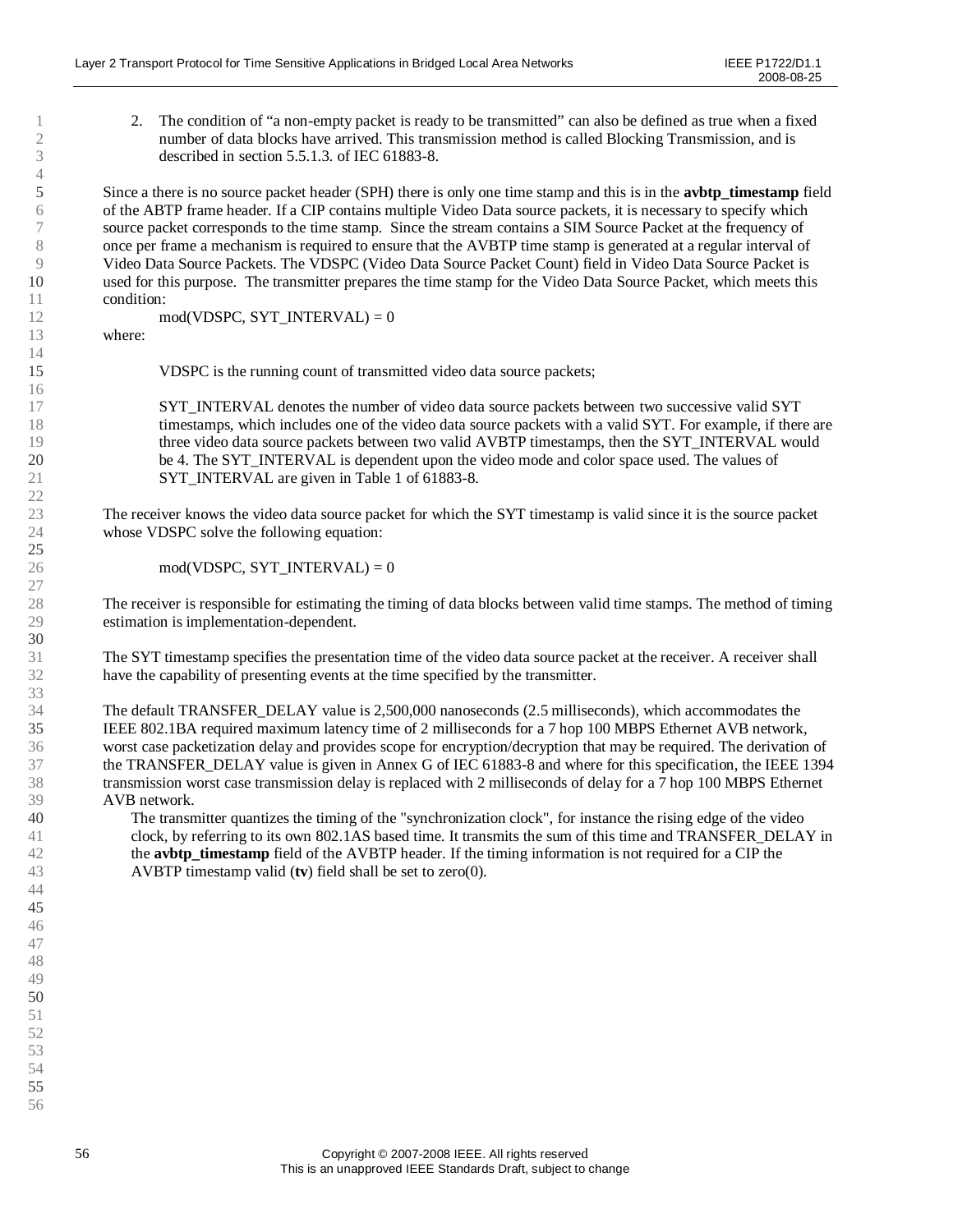For IEC 61883-8, Replace 5.5.1.2 Non-Blocking transmission method with:

The transmitter shall construct one or more AVBTP stream data frames in every 802.1Qav measurement cycle. Each frame shall comply with the format as specified in <<INSERT SECTION REFERENCE WITHIN AVBTP SPEC>>. When more than one source packet is transmitted that results in multiple AVBTP frame (each with its own CIP header), the transmitter shall divide those source packets as evenly as possible across the multiple AVBTP frames.

For IEC 61883-8, Replace 5.5.1.3 Blocking transmission method with:

The blocking method may be used by a transmitter when it is dealing with fixed counts of source packets per its own transmission interval where it then transmits them to the AVB network using the queuing mechanisms as specified in 802.1Qav for per stream shaping.

In the case where there is no data to transmit for a given 802.1Qav transmission cycle, the transmitter may either not transmit any frame at all or it may transmit an AVBTP stream data frame containing just a CIP header or a special nonempty packet which has the ND (NO DATA) flag set to 12 in its FDF field and has the same size of dummy data as a nonempty packet.

For blocking, the duration of the successive Video Data source packets in a CIP shall be added to the TRANSFER\_DELAY.

If a CIP contains N Video Data source packets, then:

$$
ACTUAL\_TRANSFER\_DELAY >= TRANSFER\_DELAY + (N * VDSP\_DURATION)
$$

where

TRANSFER\_DELAY is as defined in <<ADD AVBTP REFERENCE SECTION HERE>>

VDSP\_DURATION is the duration of a Video Data source packet, it is dependent upon video mode and color space. The VDSP\_DURATION for each video mode is given in Annex C of 61883-8. The total delay for MAX\_VDSP video source packets is also given in Annex C of IEC 61883-8.

It is recommended that the receiver have sufficient extra buffer to compensate for any delay in receiving data due to blocking transmission's characteristics. The actual value of extra delay required, and hence additional buffer size required, depends upon the video modes and color spaces supported by the receiving node.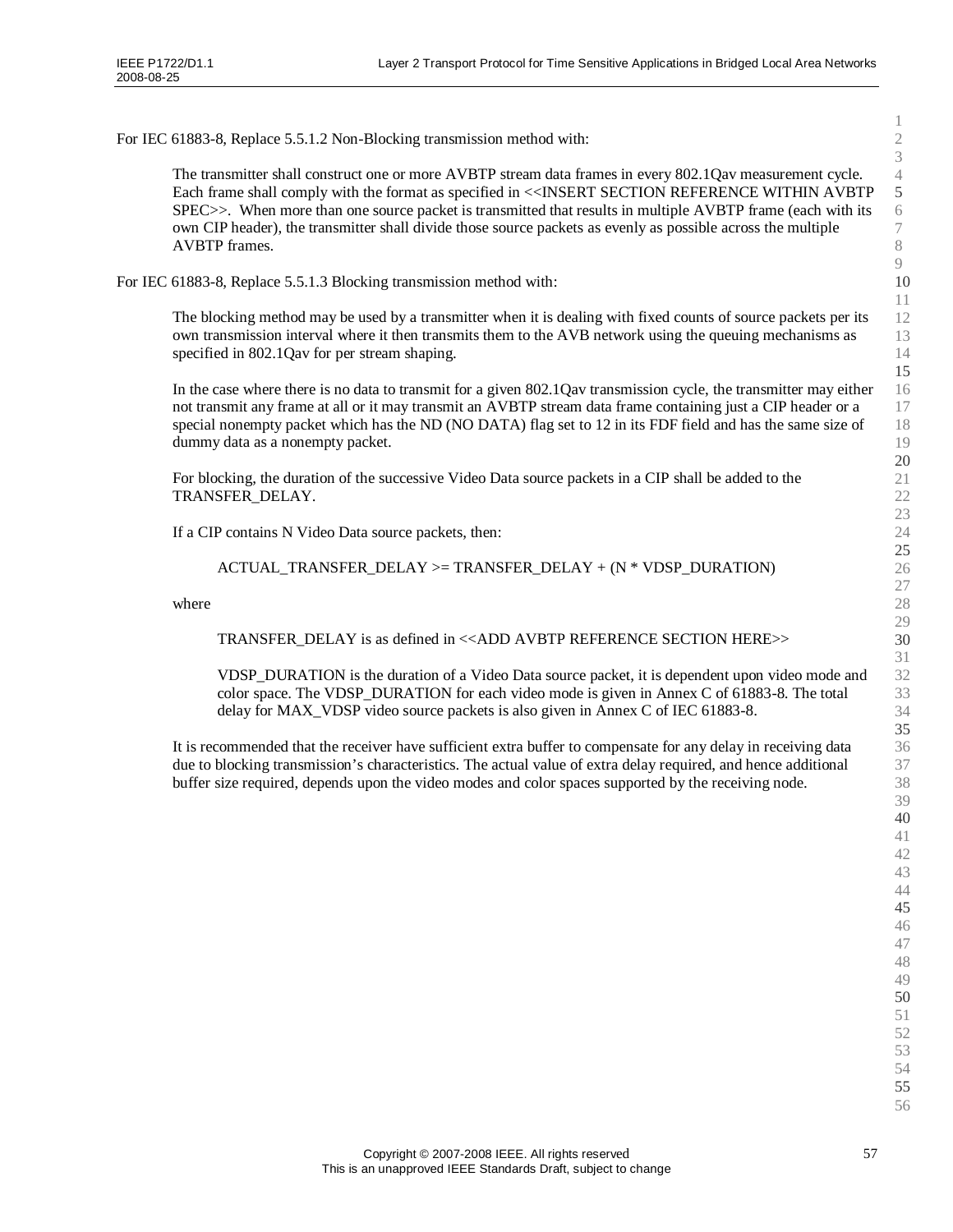For 61883-8, Replace ANNEX B: with:

#### **Logical association of audio and video streams**

For applications that are running AV/C, there is sufficient capability in the AV/C specifications, [<<ADD AVBTP SPEC REFERENCE # HERE>>], to identify IEC 61883 over AVBTP streams that are associated.

#### **Time synchronization of audio and video streams**

Time synchronization may be achieved using the following principles:

A device that supports this specification and also sources 61883-6 audio streams should ensure that both streams are synchronized with respect to presentation timestamp, i.e. audio and video data that arrived coincidently at the transmitter should be presented at the receiver coincidently.

If the TRANSFER\_DELAY for these streams a can only support the default transfer delay, with TRANSFER\_DELAY for 61883-8 streams being greater than that given by IEC 61883-6, [B6]. For this case, the source should delay the IEC 61883-6 data prior to entering the AVBTP system by a time equal to:

(default TRANSFER\_DELAY for 601 Over AVBTB) –(default TRANSFER\_DELAY for IEC 61883-6)

This buffering should be done in the audio clock domain. It must be noted that the IEC 61883-6 specification provides the capability to vary the 61883-6 TRANSFER\_DELAY, a transmitter that allows this functionality will have to vary this additional delay accordingly. It is permissible to adjust the IEC 61883-6 TRANSFER\_DELAY to a value greater than that supported by the 61883-8 application, in this situation the video data would be delayed in the video clock domain by the difference in the TRANSFER\_DELAY values.

The delay in the system after the presentation time may be different between the audio and video path. The receiver should ensure that this delay is the same, and if this is not possible then the audio delay should be greater than the video delay to avoid lip-sync issues but by no more than about 10ms.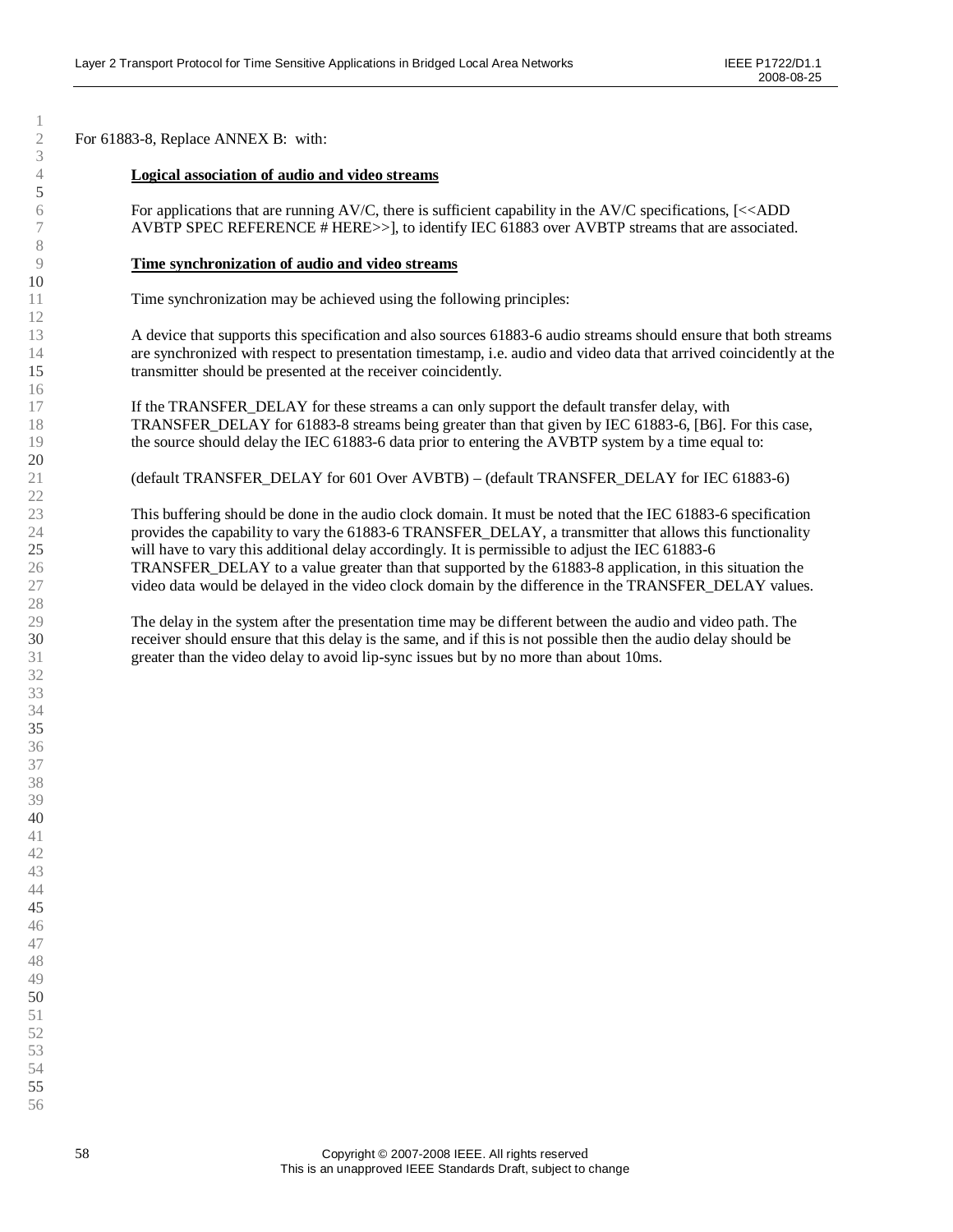# **7. Proprietary/Experimental subtype AVBTP protocol**

<<Editor's note: introductory text TBD.>>

#### **7.1 Overview**

**<<Editor's note: overview text TBD>>**

#### **7.2 Proprietary/Experimental subtype stream data format**

**<<Editor's note: section text TBD>>**





**transmitted last**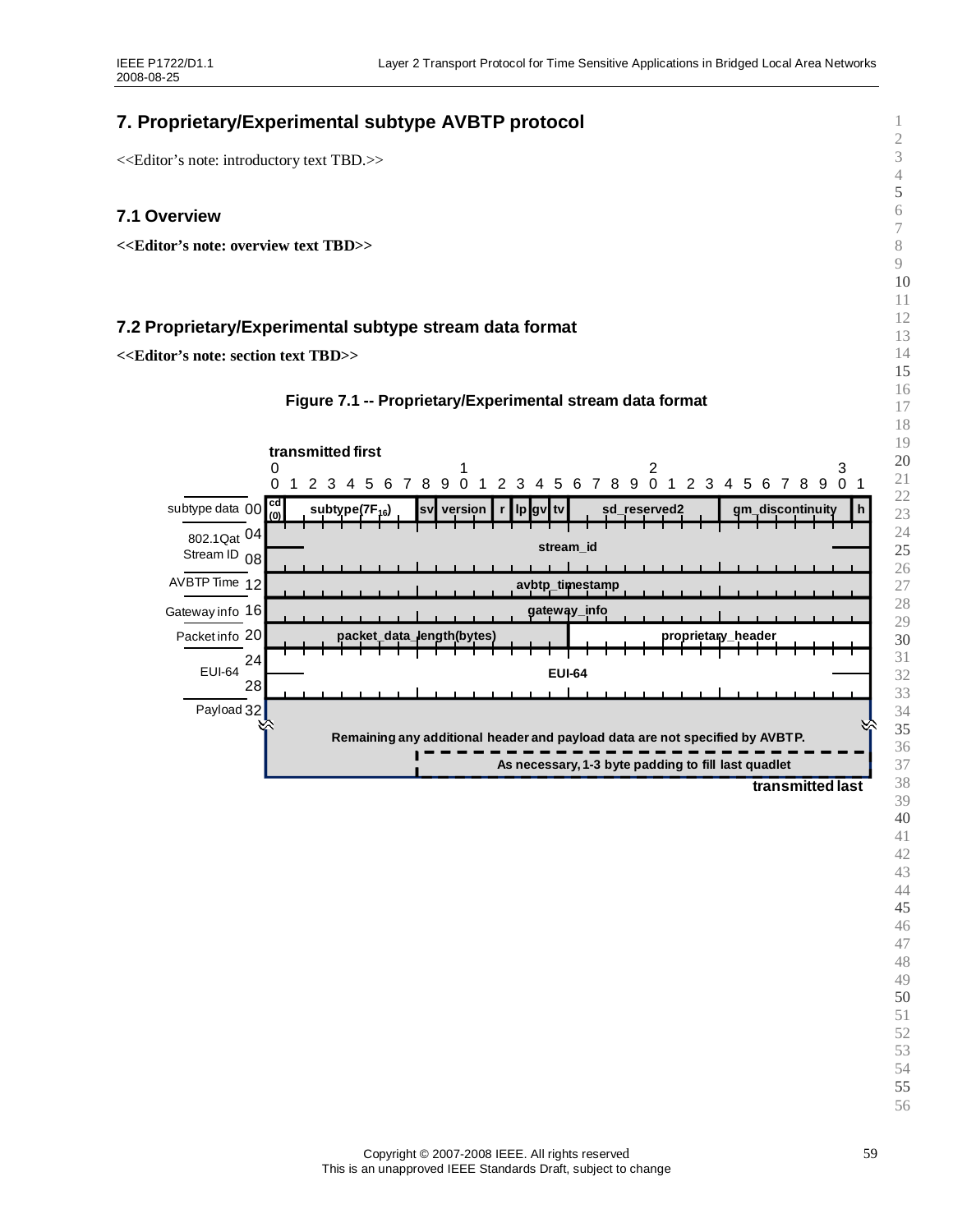## **7.3 Proprietary/Experimental subtype control format**

For subtype  $7F_{16}$  AVBTP control frames the subtype\_data1 field is called the escape\_type field and has the following values:

- a) A value of zero (0) in the subtype\_data field is required for use by proprietary/experimental as this field
- b) Values of 1 through 255 are reserved for future use by this standard.

#### **Figure 7.2— Proprietary/Experimental control escape subtype format**



If the subtype is  $7F_{16}$  and the subtype\_data field is 0, then following the subtype\_data field shall be a unique EUI-64 field that identifies the proprietary/experimental protocol.

All data after the EUI-64 is available for use by the proprietary/experimental protocol and is beyond the scope of this specification.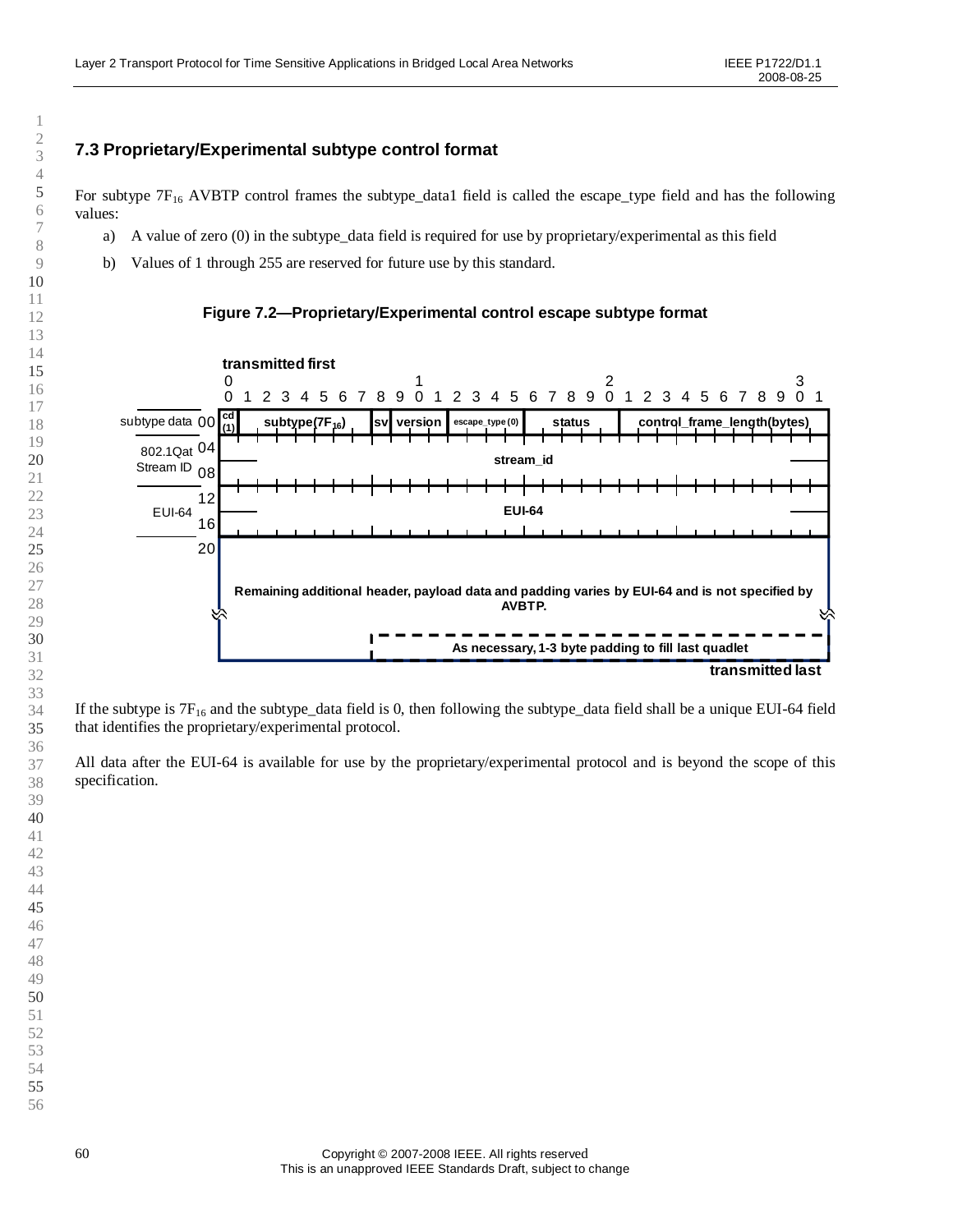# **Annexes**

# **Annex A (informative) Bibliography**

| [B1] IEEE 100, The Authoritative Dictionary of IEEE Standards Terms, Seventh Edition.                                                                                                                   |
|---------------------------------------------------------------------------------------------------------------------------------------------------------------------------------------------------------|
| [B2] IEEE EUI-64, IEEE EUI-48, and IEEE MAC-48 assigned numbers may be obtained from the IEEE<br>Registration Authority, http://standards.ieee.org/regauth/. Tutorials on these assigned numbers may be |
| found on this web site.                                                                                                                                                                                 |

[B3] [Digital Transmission Content Protection Specification Volume 1 \(Informational Version\)](http://www.dtcp.com/data/info 20071001 DTCP V1 1p51.pdf)

[B4] DTCP Volume 1 [Supplement D DTCP use of IEEE1394 Similar Transports \(Informational Version\)](http://www.dtcp.com/data/info 20070615 DTCP V1SD  1p1.pdf)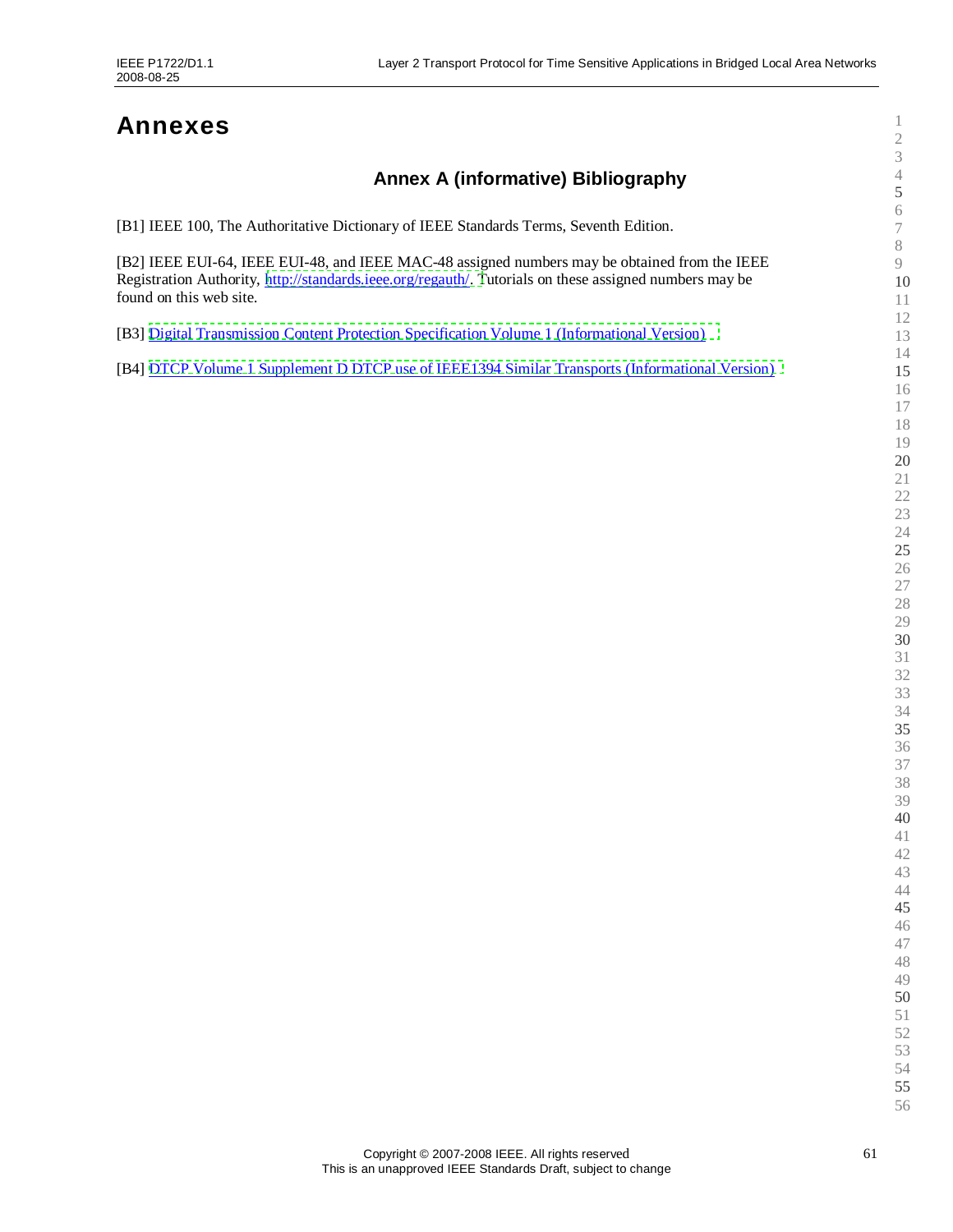#### THIS PAGE LEFT INTENTIONALLY BLANK

<<Editor's note: This is because the template automatically forces Annexes to start on an odd numbered page>>

- 
- 
- 
- 
- 
- 
-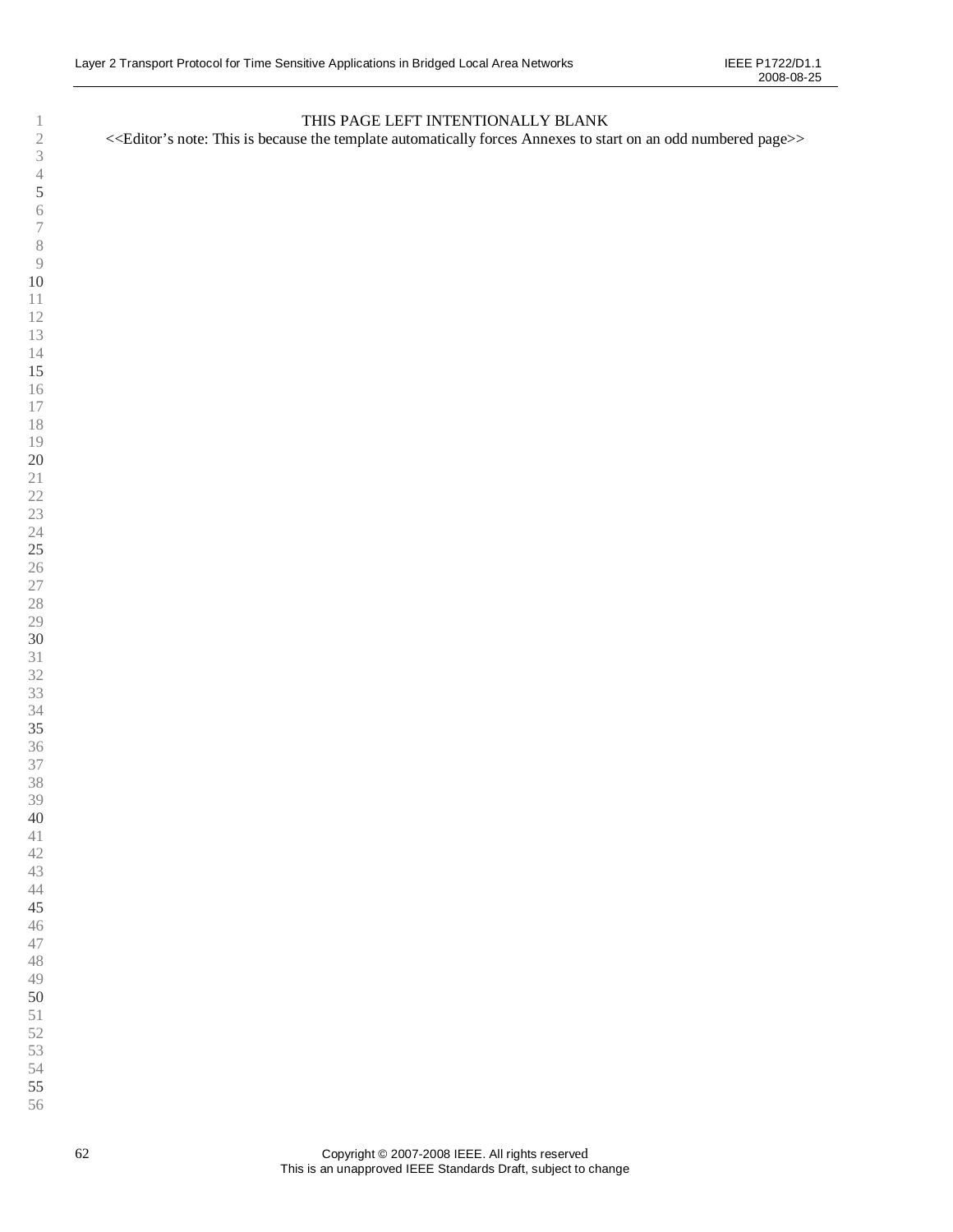# <span id="page-62-0"></span>**Annex B (normative) Interworking 61883 between AVBTP and IEEE 1394 networks**

#### **B.1 Introduction**

This annex defines the methods and protocols for operation of interworking units (IWUs) used to interconnect 61883 compliant devices between IEEE 1394 and IEEE 802.3 or IEEE 802.11 AVBTP networks

### **B.2 1394 to/from IEEE 802 AVBTP Interworking scenarios**

There are three scenarios defined for interworking by this annex. They are called scenarios A, B and C.

Scenario A is the case where you have a stream originated by a 1394 device using and AVB network to connect with listeners on another 1394 bridged network:

```
1394 Talker -> 1394 Net- IWU1 -> AVB Net -> IWU2 -> 1394 Net -> 1394 Listener(s)
```
Scenario B adds AVBTP listeners to Scenario A so that listeners on both IEEE 802 networks and IEEE 1394 networks can communicate as follows**:**

```
1394 Talker -> 1394 Net1- IWU1 -> AVB Net -> IWU2 -> 1394 Net2 -> 1394 Listener(s)
                          |
                          V
                   AVBTP Listener(s)
```
Scenario C is where the talker is on an AVB network and needs to interoperate with both AVBTP and 1394 based listeners:

```
AVBTP Talker -> AVB Net -> IWU2 -> 1394 net2 -> 1394 Listener(s)
        |
        V
AVBTP Listener(s)
```
The goal of this protocol is to ensure that all of the above scenarios work such that simpler applications of bridging 61883/1394 capable devices over an AVB network using scenario A and also more complex applications of full connectivity of 61883 capable talkers and listeners can communicate via gateways regardless of the underlying network topology.

To support these cases, AVBTP Interworking Units shall handle:

- Conversion and adaptation of timing and synchronization between those required by 1394/61883 and 1722/61883.
- Proper queuing and scheduling of CIP packets on each of the networks based on the requirements of those networks.
- Fragmentation and reassembly of CIP packets between the two networks.
	- o This is especially important as 802.3 networks support a maximum of 1500 byte payload frames whereas on high speed 1394 networks, the isochronous packets may be much larger than can be support on the Ethernet LAN.

**<<Editor's note: possibly insert a diagram here showing CIP "fragmentation">>**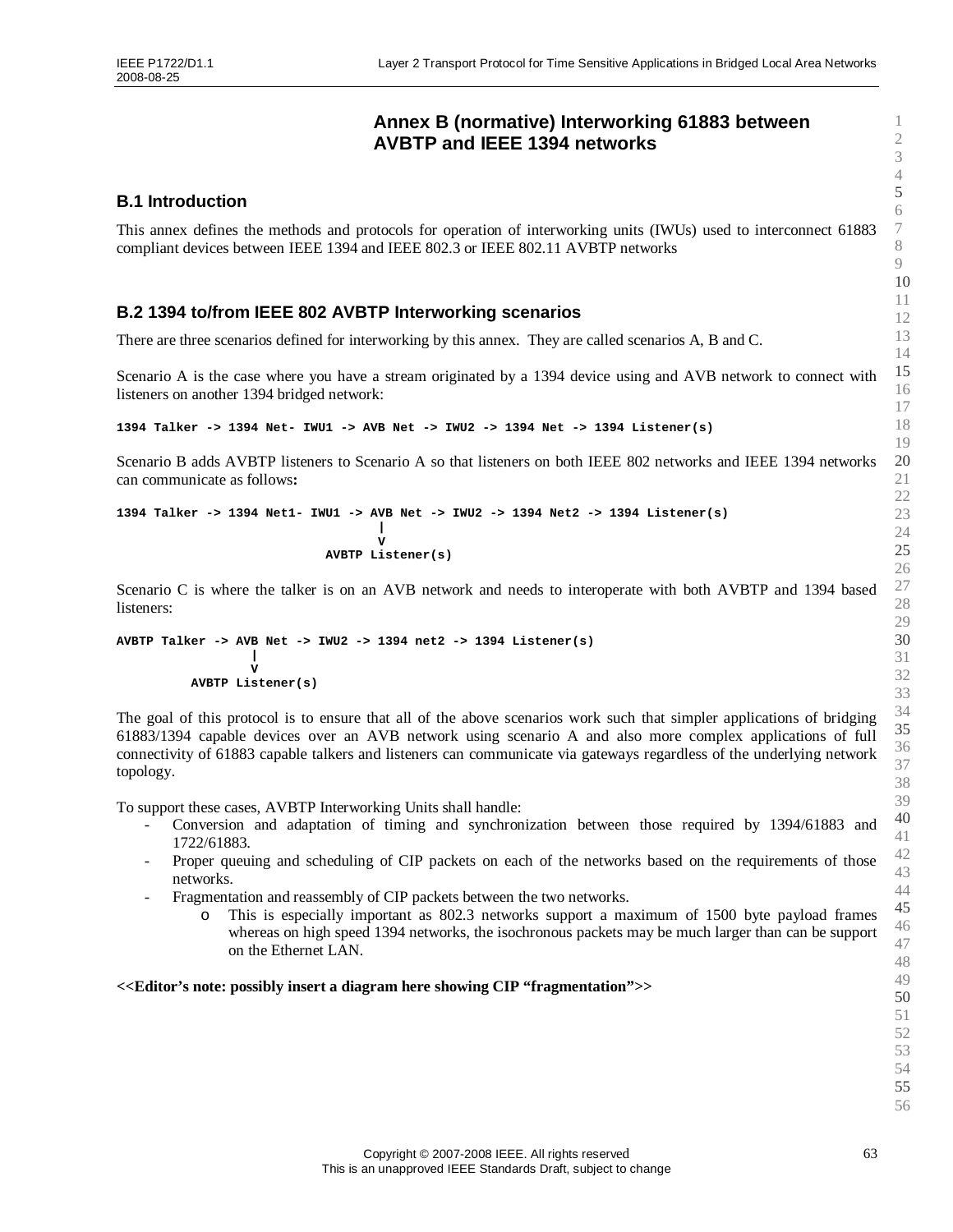### **B.2.1 Encapsulation**

IEEE 1394 to AVBTP interworking units shall use the same format of the AVBTP IIDC/61883 as specified in clause [6](#page-41-0) [above.](#page-41-0)

IIDC/61883 stream data frames shall use the **gateway\_info** field as specified in [5.4.10 above.](#page-36-0) This section defines how that field is formatted for IEEE 1394 to AVBTP interworking units.

For IEEE 1394 to AVBTP interworking units the gateway\_info is formatted into the following fields:

- a) **source\_seconds**: most significant 7 bits of the quadlet
- b) **source** cycle: 13 bits with a value range of 0-7999 decimal indicating the source 1394 bus cycle of the frame
- c) **source\_cycle\_offset**: 12 bits with a value range of 0-3071 indicating the source 1394 bus cycle offset of the frame



**transmitted last**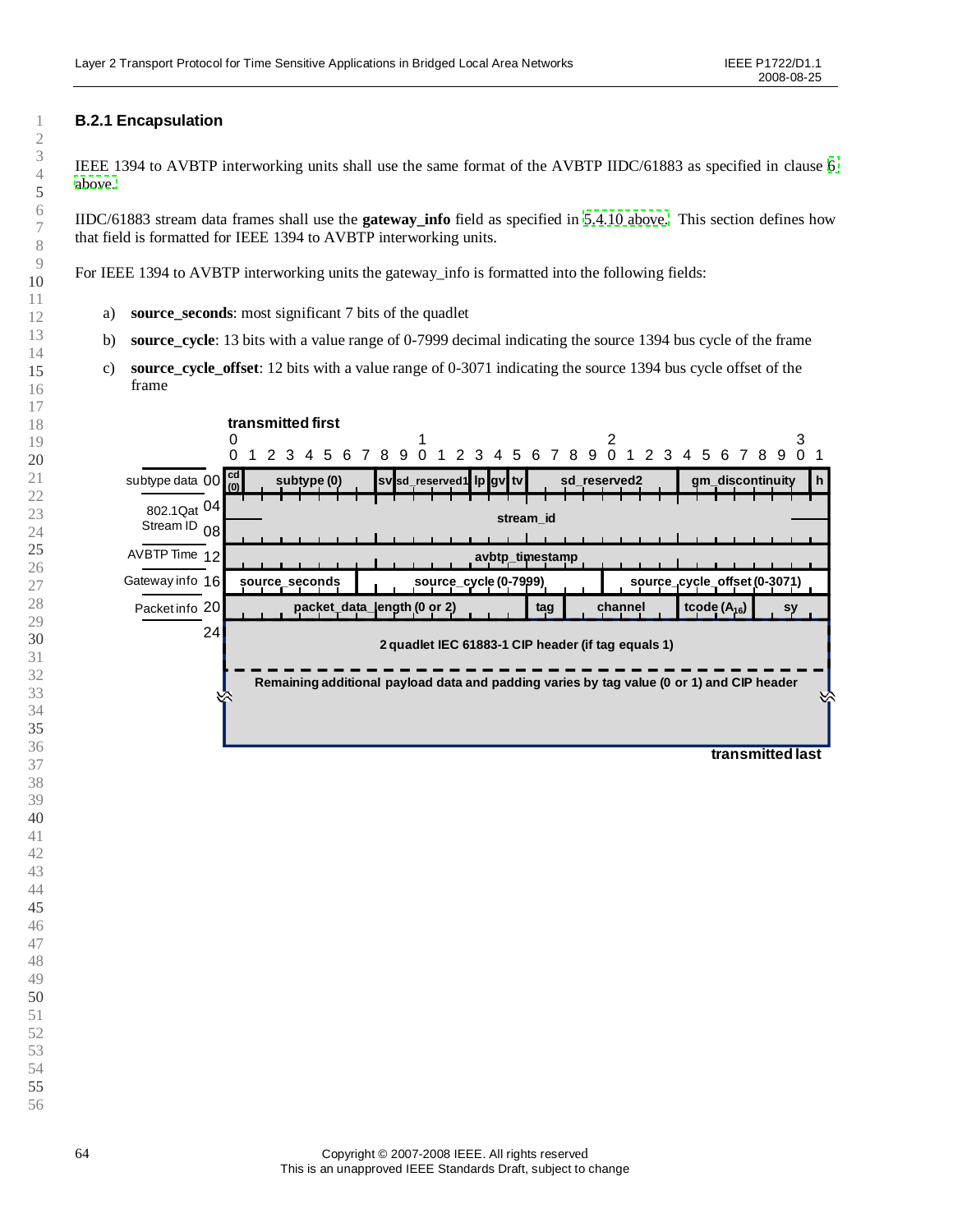#### **B.2.2 Stream Sequencing, Fragmentation and Reassembly procedures**

CIP packets on a 1394 network may be larger than can be accommodated on the AVBTP network which has a maximum AVBTP frame size (header plus payload) of 375 quadlets (1500 bytes).

If a 1394 to Ethernet AVBTP gateway receives a CIP packet that will not fit on the AVBTP network, then the gateway shall break up the large CIP packet into multiple smaller CIP packets prior to sending on the AVBTP network.

If an Ethernet AVBTP to IEEE 1394 gateway receives multiple packets for a given cycle and that 1394 network can support large CIP packets, the 1394 gateway shall reassemble the smaller AVBTP based CIP packets into larger IEEE 1394 based CIP packets as necessary.

#### **B.3 Timing and synchronization**

**<<Editor's note: TBD. This section is intended to list any specific requirements of gateways to map timing and synchronization field (e.g. mapping of SYT fields to and from AVBTP timestamps). Below are some notes that still appear useful from previous work we've done>>**

1394 to 1722 conversion:

- a) Convert SYT field to AVBTP presentation time
- b) Leave SYT field intact –AVB ignores it

c) Exchange cross-timestamp packets with other 1394/AVB Gateways

- d) Could strip the 32-bit SPH to save a quadlet
	- Not really worth while
	- Would introduce jitter on 1394-to-AVB-to-1394
	- AVB Listener ignores SYT field

1722 to 1394 conversion:

- a) If SID=63 (AVB Talker)
	- Convert AVB Presentation Time to SYT field
	- Possible problems with 2ms SYT field on Part 2, 3, 5  $\&$  6
- b) Exchange cross-timestamp packets with other 1394/AVB Gateways
- c) Possibly recreate SPH if 1394-to-AVB gateway stripped it when putting 1394 packet onto the AVB network
	- If  $\text{SID} \leq 63$
	- And SPH = 1 (MPEG traffic, IEC 61883-4 and 61883-7)
- d) Larger range of AVB Presentation Time Offsets could require buffering in gateway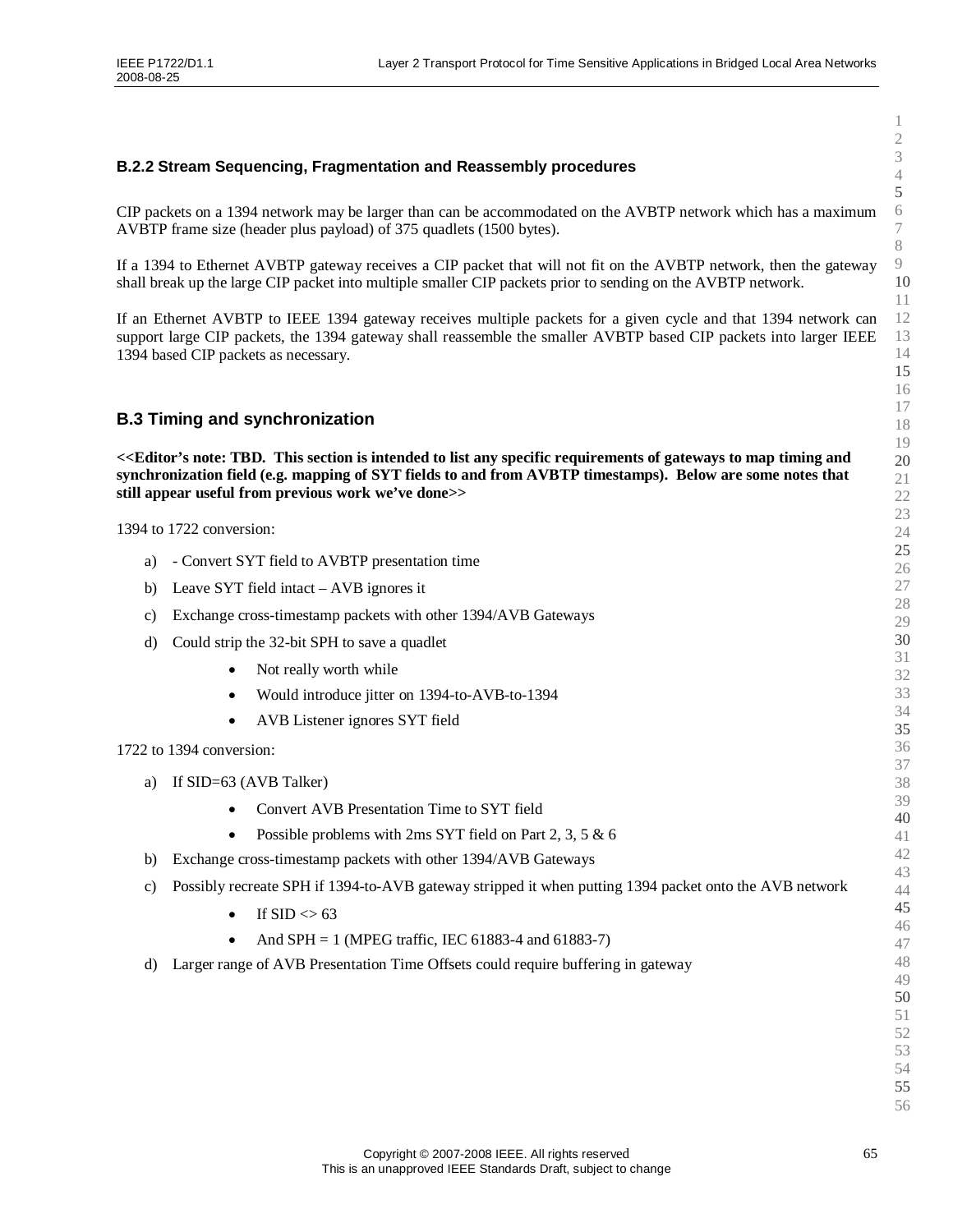#### THIS PAGE LEFT INTENTIONALLY BLANK **<<Editor's note: This is to force Annexes to start on an odd numbered page>>**

- 
- 
- 
-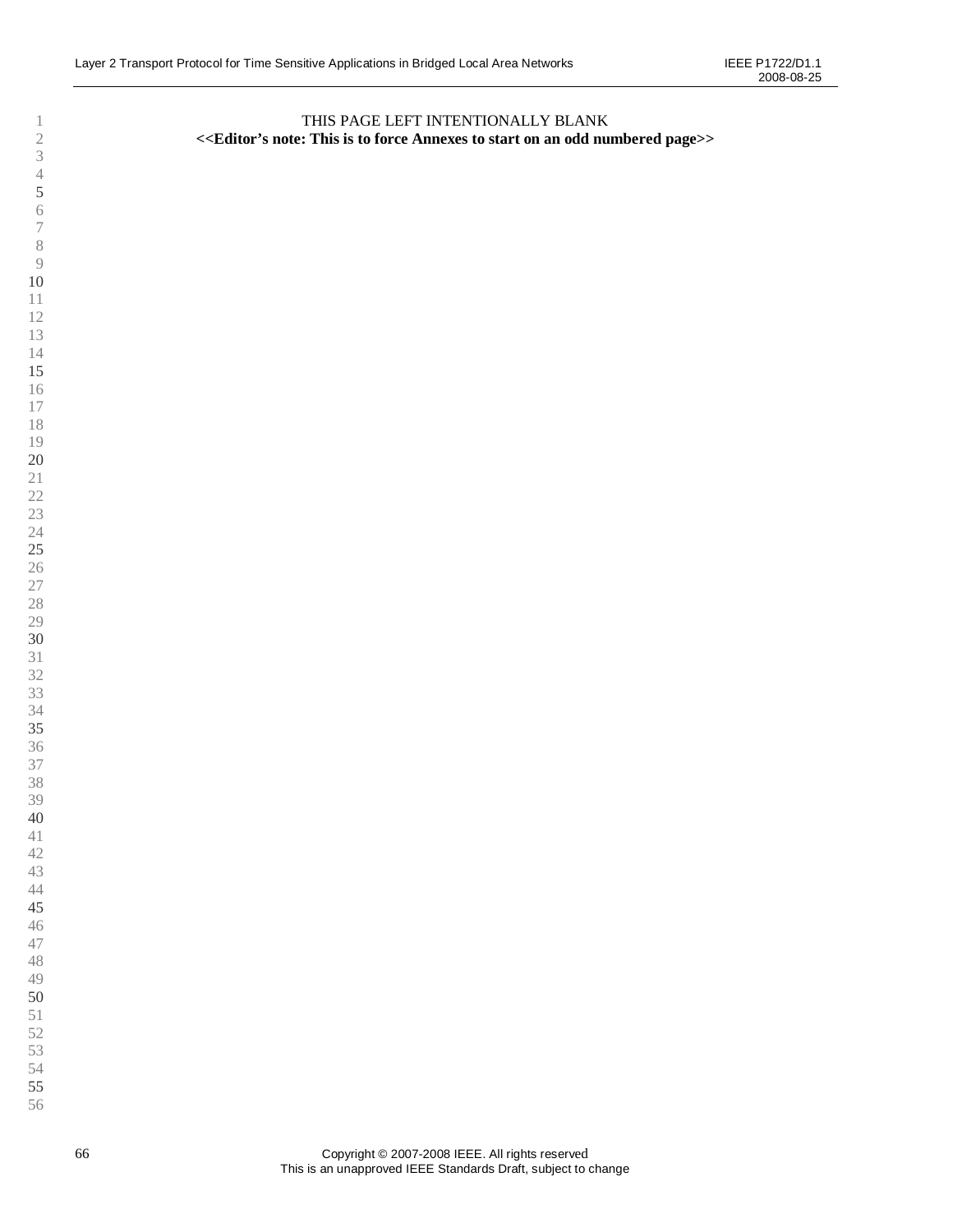# **Annex C (normative) MAC Address Acquisition Protocol (MAAP)**

#### **C.1 Overview**

Multicast MAC addresses will be required by AVBTP for the transmission of media stream from one talker to multiple listeners. As AVBTP runs directly on a layer 2 transport, there is no existing protocol to dynamically allocate multicast MAC addresses for AVBTP.

A reserved block of Multicast MAC addresses has been reserved for the use of AVBTP these are from xx-xx-xx-xx-xx-xx through yy-yy-yy-yy-yy-yy. **<<Editor's note, this range will be filled in once we have the range allocated to us from the IEEE>>**

The MAC address Acquisition Protocol (MAAP) specifies a mechanism to dynamically allocate Multicast and Unicast MAC addresses in a specified address range. The base protocol uses a request, announce, defend and release mechanism and also has been designed to allow for future enhancements of supporting a MAC address assignment server via the assign and un-assign mechanisms.

In the case of AVBTP using MAAP, any application that uses addresses from the AVBTP multicast address range shall make use of the AVBTP Multicast Acquisition Protocol to request and defend those addresses.

To obtain a set of addresses, an application randomly selects a multicast address from the desired range and multicasts probe packets containing the desired address range. The application then listens for a defend response or assign command. A defend response indicates that the address is in use. If no responses are received the multicast address is then assigned for use by the application. If any response is received indicating the address is already in use, then the MAAP layer randomly selects a new address range and begins sending probe packets containing the new address range. The process is repeated until an address range is successfully obtained at which point the MAAP layer informs the application of the resulting address range.

Once the MAAP layer has obtained an address it is required to remember and defend the address until it is until it is released by the application. Defending an address consists of listening for probes to use the address and responding to the probes signifying that the address is already in use.

MAC addresses can be allocated individually or as a consecutive range. A MAAP entity that is already acquired any address in a probed range shall respond to the probes to defend its address.

#### **C.2 Protocol Message Format**

All MAAP frames can be transmitted with or without an 802.1Q tag in the frame. It is recommended that MAAP frames be transmitted using 802.1Q tagging. If the frame is tagged, then it shall be transmitted using 802.1Q field with a fixed Priority value of 6 and a VLAN ID of zero(0). For 802.3 and example is shown in the figure below.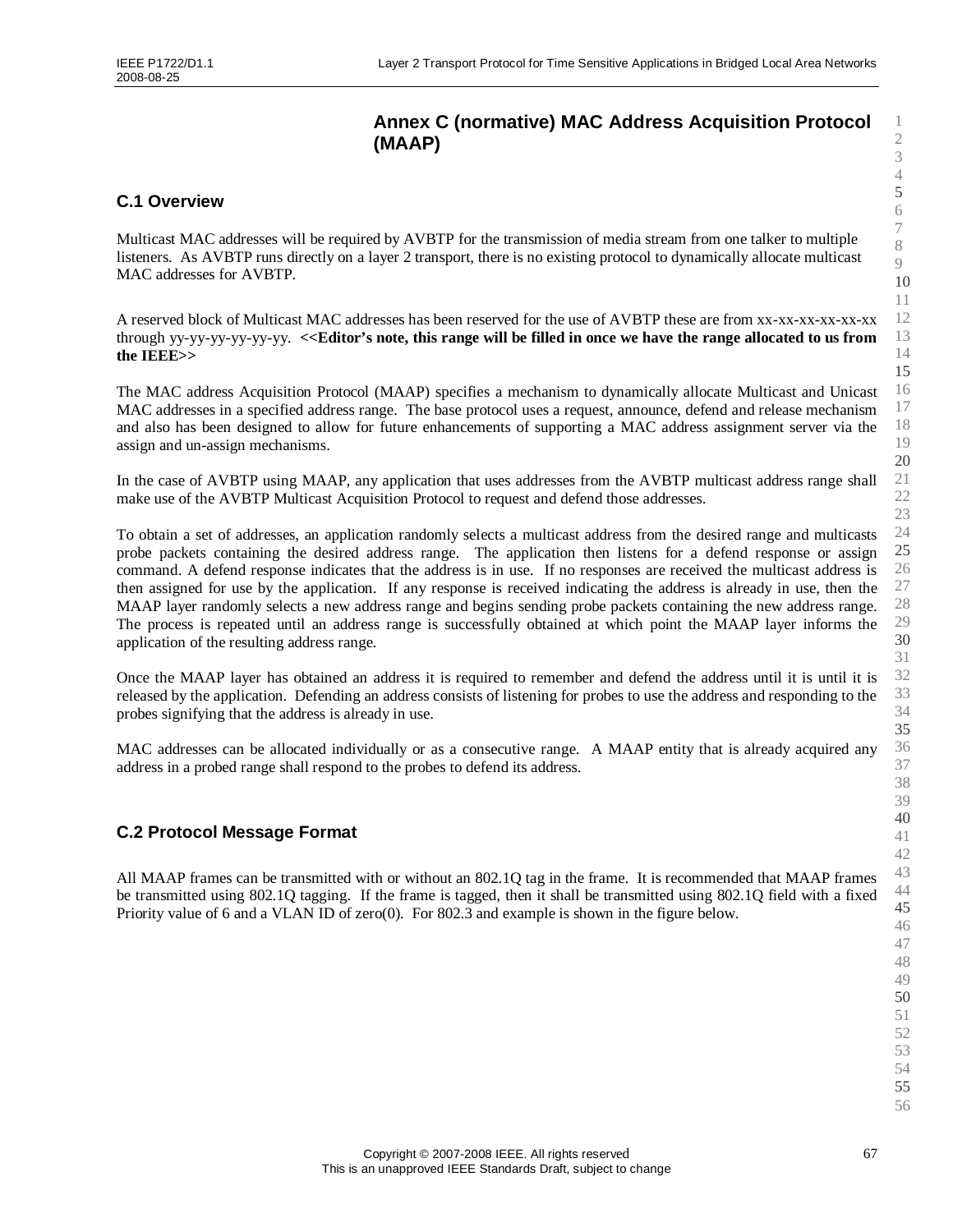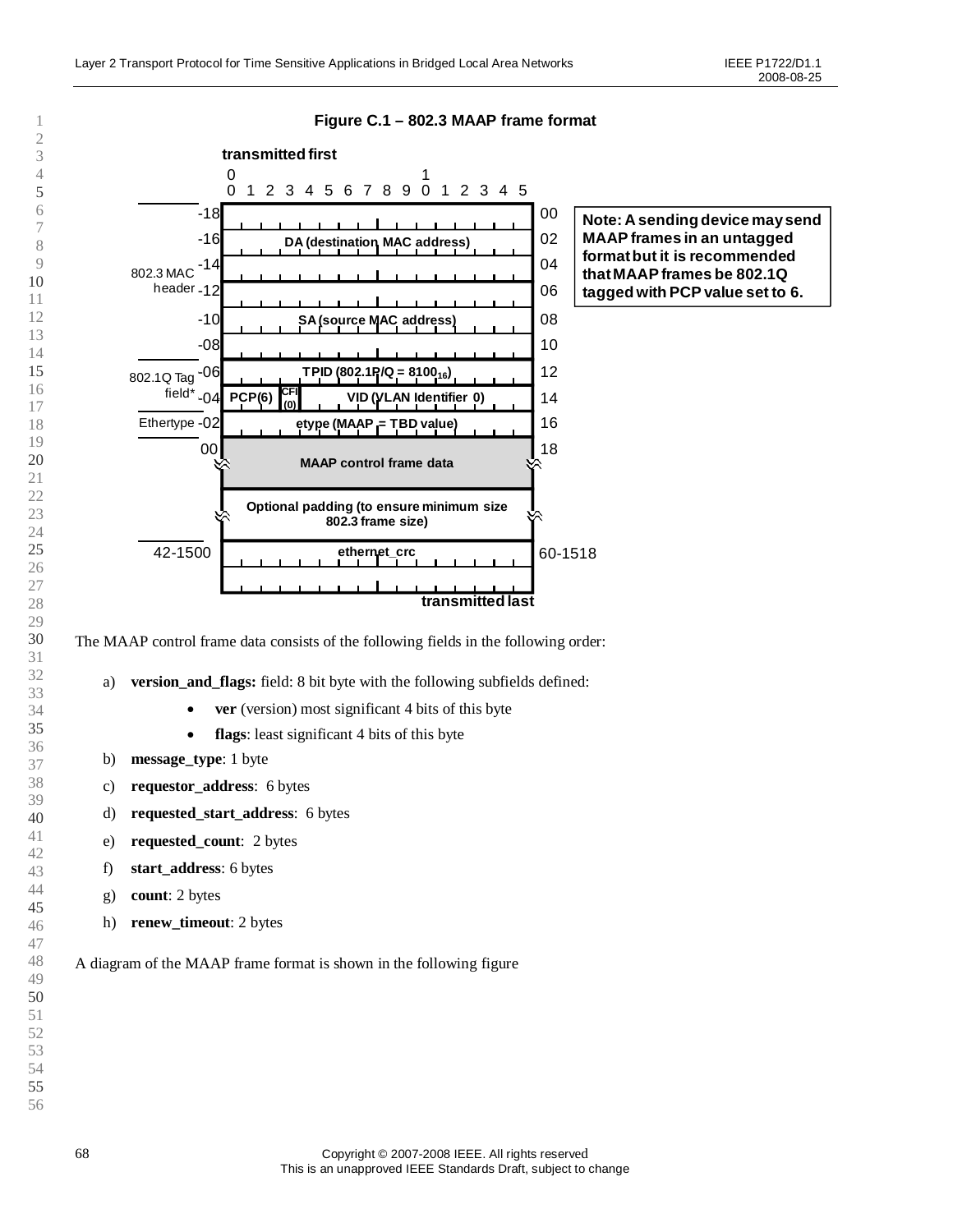

#### **Figure C.2 –802.3 MAAP frame format**

| Value         | <b>FUNCTION</b>      | Meaning                                 | 30<br>31 |
|---------------|----------------------|-----------------------------------------|----------|
| (decimal)     |                      |                                         | 32       |
|               | --                   | Reserved                                | 33       |
|               | <b>MAAP PROBE</b>    | Probe MAC address(es) frame             | 34       |
| $\mathcal{D}$ | MAAP DEFEND          | Defend address(es) response frame       | 35       |
|               | <b>MAAP ANNOUNCE</b> | Announce MAC address(es) acquired frame | 36       |
|               | <b>MAAP RELEASE</b>  | Release MAC acquired address(es)        | 37       |
|               | <b>MAAP ASSIGN</b>   | Assign MAC address(es) command          | 38       |
|               | <b>MAAP UNASSIGN</b> | Unassign MAC address(es) command        | 39       |

All MAAP frames are sent with a multicast destination MAC address set to the reserved MAAP protocol Multicast address of zz-zz-zz-zz-zz-zz. **<<Editor's note, this reserved Multicast address shall be set in a future revision of this document per IEEE rules and procedures. Current suggestion is that it is in the same OUI and address range of the Multicast Registration Protocol (MRP)>>**

 The Source MAC Address shall be set to the MAC address of the sender. If the MAAP frame is 802.1Q tagged then: The first Ethertype field shall be set to the  $802.1Q$  Ethertype of  $81-00<sub>16</sub>$ . The Priority Control Point (PCP) field shall be set to 6. The Canonical Format Indicator shall be set to zero(0). The VLAN Identifier shall be set to zero(0).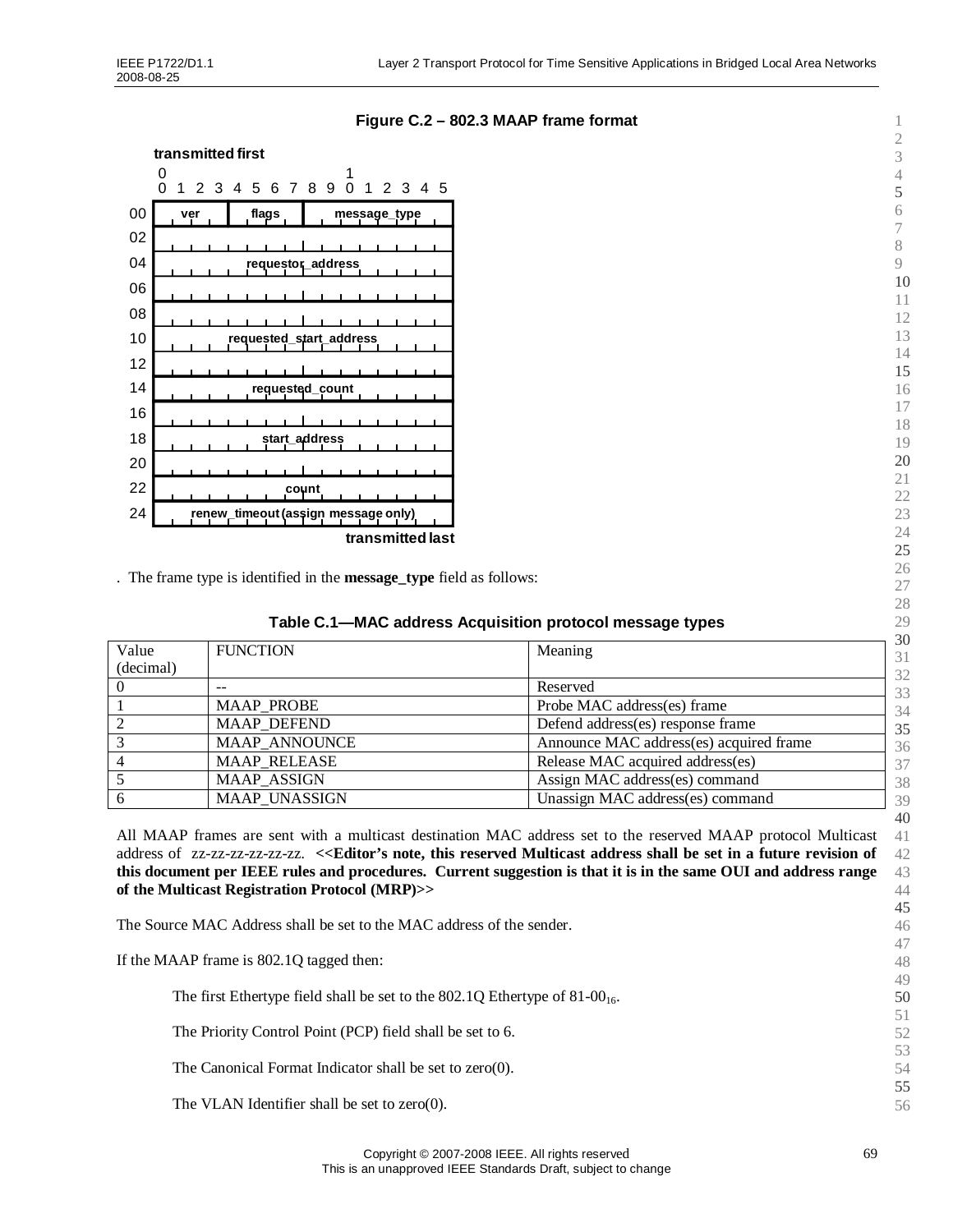The main Ethertype field shall be the MAAP reserved Ethertype of nn-nn<sub>16</sub>. $\lt$ **Editor's note: This Ethertype will be allocated in a future version of this specification per normal IEEE procedures>>**

In a Probe message, the **requested\_start\_address** and **requested\_count** fields shall be set to the start MAC addresses of the requested range and the total number of MAC addresses requested.

The **requested\_start\_address** and **requested\_count** represent an inclusive request for all MAC addresses between a range of addresses.

In a Response message, the Start Address and count fields shall be set to values of the start and count value of the range of addresses that conflict with the requested range

#### **C.3 Requesting an address range**

An application allocates an address by requesting the MAAP entity to acquire a specified number of Multicast or Unicast addresses.

If the application has previously obtained an address range and has access to persistent storage, the application should have recorded the previous address range and should attempt to reuse the saved address range.

If no previous addresses were previously allocated then the MAAP entity randomly selects an address range based on the number of addresses requested by the application to acquire and a range of addresses specified by the application (for example, the AVBTP reserved multicast address range) . The MAAP entity selects a subset of that range based on the count of addresses requested and where the requested start address is selected using a pseudo-random number generator with a uniform distribution across the reserved range xx-xx-xx-xx-xx-xx through yy-yy-yy-yy-yy-yy.

The pseudo-random number generation algorithm shall be chosen so that different hosts do not generate the same sequence of numbers for subsequent Probe frames. The pseudo-random number generator should be seeded using the least significant bytes of IEEE 802 MAC address of the requestor.

Once the address is selected the MAAP entity will start the address acquisition process. It starts by:

- Setting the maap\_probe\_counter to MAAP\_PROBE\_RETRANSMITS.
	- Formatting a new probe frame with:
		- **requestor\_start\_address** field set to the Unicast MAC address associated with the MAAP entity
			- **requested\_start\_address** field set to the start of the address range requested
		- **requested\_count** field set to the number of contiguous MAC addresses requested
		- **start\_address** field set to  $00:00:00:00:00:00$
		- count field set to zero
	- Sending the frame to the network
- Decrementing the maap\_probe\_counter by 1
- Starting the maap probe timer setting it to a random value selected uniformly in the range between MAAP\_PROBE\_INTERVAL\_BASE to MAAP\_PROBE\_INTERVAL\_BASE plus
	- MAAP\_PROBE\_INTERVAL\_VARIATION milliseconds,

If a defend response or announce indication frame is received that contains a conflicting address range as reported in the start\_address and count of that frame, then the MAAP entity shall randomly select a new set of addresses, and set the maap\_probe\_counter to MAAP\_PROBE\_RETRANSMITS..

If an assign message is received where the **requestor\_address**, **requested\_start\_address** and **requested\_count** match the sent probe message, then the MAAP entity will start the announce process and inform the application of the assigned MAC address range from the start address and count fields of the incoming message.

56 If a maap probe timer expires, then the MAAP entity will decrement the maap probe counter.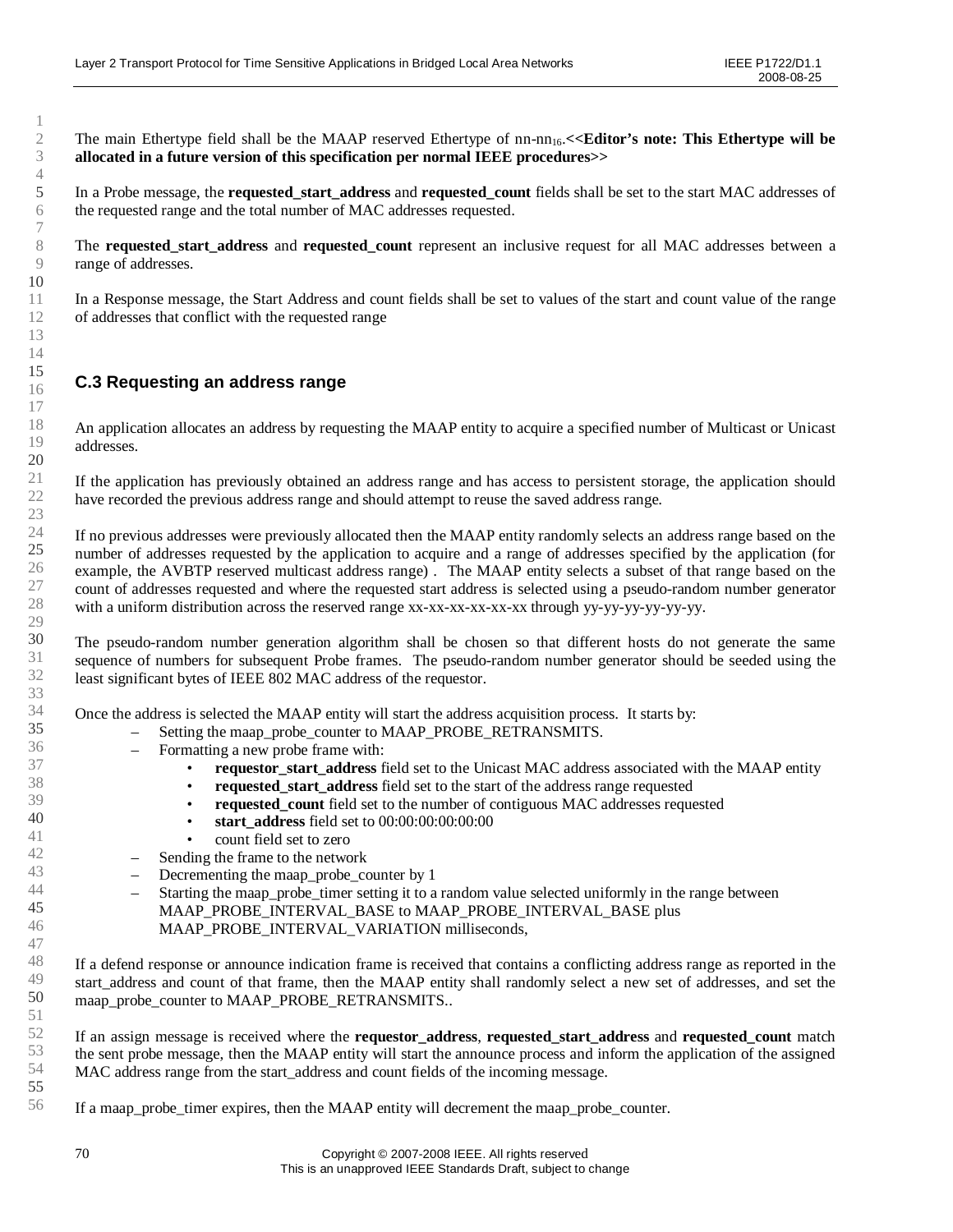- If the maap\_probe\_counter is equal to zero, then the MAAP entity will inform the application that the Address range has been acquired and the MAAP entity will start the announce process.
- If the maap\_probe\_counter is greater than zero, then the MAAP entity will retransmit the current address range, decrement the maap\_probe\_counter by one and restart the maap\_probe\_timer to a new random value selected from uniformly in the range between MAAP\_PROBE\_INTERVAL\_BASE to MAAP\_PROBE\_INTERVAL\_BASE plus MAAP\_PROBE\_INTERVAL\_VARIATION milliseconds,

# **C.4 Announcing an acquired MAC Address Range**

Once an address range is acquired, the local MAAP entity shall announce to the network by sending announce messages to the network. It does this by:

- Setting the maap\_announce\_counter to MAAP\_ANNOUNCE\_RETRANSMITS.
- Formatting a new announce frame with:
	- **requestor\_start\_address** field set to Unicast MAC address associated with the MAAP entity
		- **requested start address** field set to the start of the address range acquired
	- **requested\_count** field set to the number of addresses acquired
	- **start\_address** field set to the start of the address range acquired
	- count field set to the number of addresses acquired
- Sending the frame to the network
- Decrementing the maap\_announce\_counter by 1
- Starting the maap probe timer setting it to a random value selected uniformly in the range between MAAP\_ANNOUNCE\_INTERVAL\_BASE to MAAP\_ANNOUNCE\_INTERVAL\_BASE plus MAAP\_ANNOUNCE\_INTERVAL\_VARIATION milliseconds,

**<<Editor's note: need more text here about how announces repeat until count is zero, etc. and have similar text or refer to C.5 on defending and address during the announcement phase. >>**

# **C.5 Defending a MAC Address Range**

Once the MAAP entity has acquired a set of addresses it shall also defend those addresses.

If the MAAP entity receives a Probe that conflicts with any of its acquired addresses if shall send a Defend response frame back to the source of the Probe. The Response frame shall contain copies of the **requestor\_address**, **requested start address** and **requested count** from the received Probe frame. It also then reports start and count of the conflicting address range in the **start address** and **count** fields of the defend response frame. In the case that the application has obtained multiple MAC address ranges that conflict with the request, then any one of the address ranges that conflict shall be sent in the response. If another Request frame is received that conflicts with the address range not sent in the response, then a response frame shall be sent back to the source containing this address range.

The MAAP entity may send multiple Response packets to a received Probe if the application has multiple address ranges that conflict with the address range specified in the probe.

If the MAAP entity receives an Announce message that conflicts with any of its assigned MAC addresses, then another MAAP entity has a conflicting address range that it has acquired (possibly due to message loss, merging networks, etc.). In that case the receiving may send one and only one Defend message for that address range. If a subsequent announce message is sent from that remote MAAP entity, then the other side will not yield, so for that case, the local MAAP entity shall relinquish that MAC address range and shall send a release indication frame back to the source of the Probe informing the application of the address range being relinquished.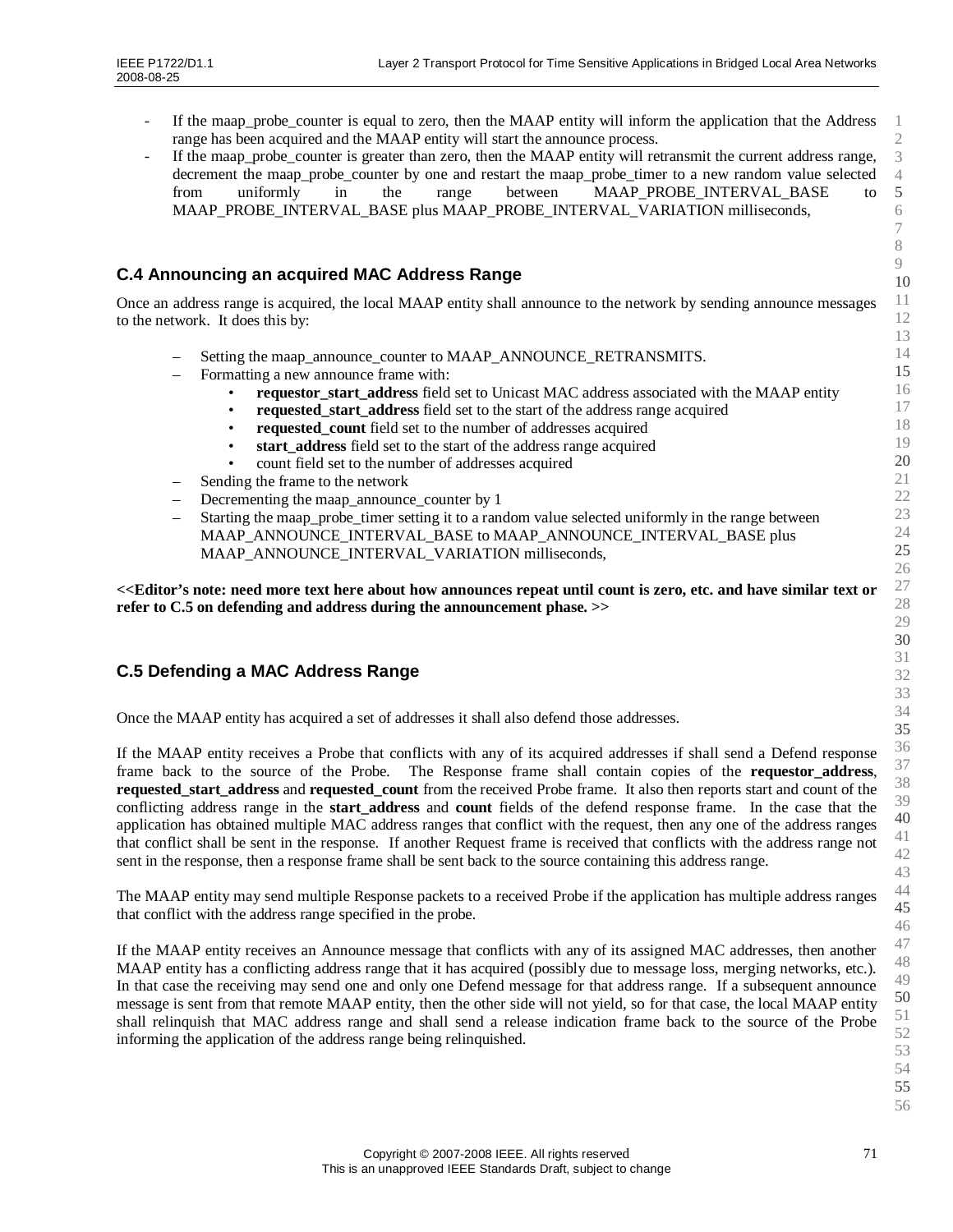#### THIS PAGE LEFT INTENTIONALLY BLANK **<<Editor's note: This is to force Annexes to start on an odd numbered page>>**

- 
- 
-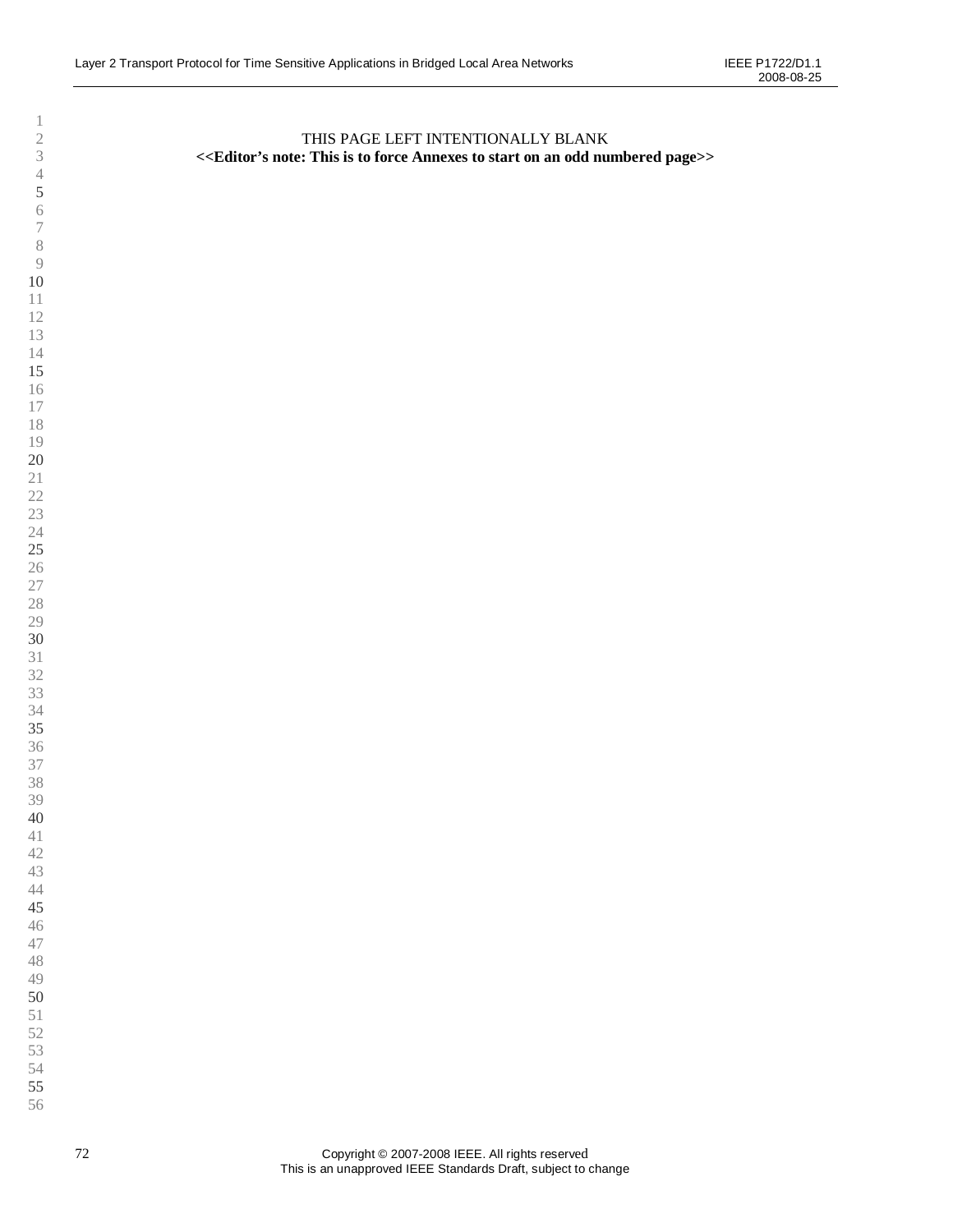# **Annex D (informative)802.3 Media specific encapsulation**

## **D.1 Introduction**

**<<Editor's note: This text all used to be in clause 5 of this specification and a fair amount of the text and diagrams were deemed by review at the face to face to be more informative than normative due to the fact that much of the information was more how to fill in the right data for all of the parts of both 802.3 and 802.1Q rather than being a specification.**

**The current plan is to take focus on 802.1Q specific requirements common to 802.3 and 802.11 and put that into section 5 with short and necessary only clauses such as VID handling, specifying class A or class B using PCP, etc.**

**The remaining text and diagrams was deemed useful to keep in the spec to inform new readers not familiar with 802.1Q (audio engineers, 1394 engineers, etc.) to bring them up to speed and show them how the entire frames are formatted without having to chase through a lot of the 802.1 and 802.3 specifications).**

**Future versions of this specification will move out sections that are need to be normative back to clause 5, in the meantime, this section still contains some normative text with requirements (i.e. "shall") which will be corrected in a future version of this specification such that this section will be fully "informative"in the future>>**

This section documents the specific generic encapsulation requirements when running AVBTP over IEEE 802.3 LANs. This covers the following fields:

- a) Destination MAC address: 48 bits
- b) Source MAC address: 48 bits
- c) 802.1Q protocol header: 4 bytes consisting of:
	- Tagged Protocol Identifier (TPID): 16 bits
	- Canonical Format Identifier (CFI): 1 bit
	- Priority Code Point (PCP): 3 bits
	- Virtual Local Area Network (VLAN) Identifier: 12 bits
- d) AVBTP Ethertype: 16 bits

For 802.1Q operation (VLAN tagged frames) the Ethertype field immediate following the source MAC address is known as the Tagged Protocol Identifier (TPID) field and is set to  $8100<sub>16</sub>$ . For this case the AVBTP Ethertype is at an offset 4 bytes past the start of this field.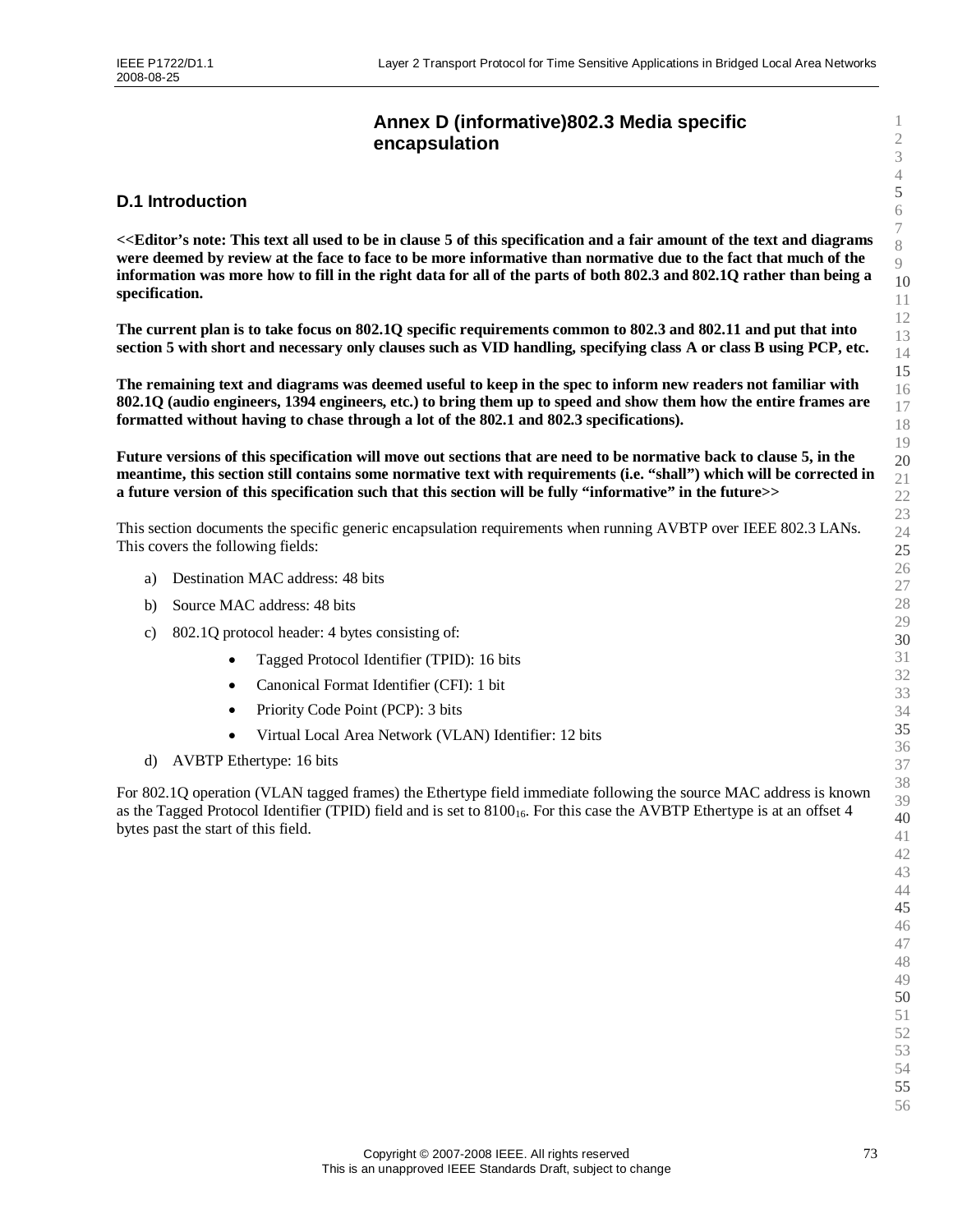[Figure](#page-73-0) D.3 shows an AVBTP frame encapsulated within an 802.3 frame with an 802.1Q header (also known as an 802.1Q VLAN Tag field). For 802.3 frames, this format is required for all AVBTP stream data frames and optional for AVBTP control frames.



<span id="page-73-0"></span>**Figure D.3 - AVBTP control or stream data frame within an 802.3 frame with 802.1Q tag field**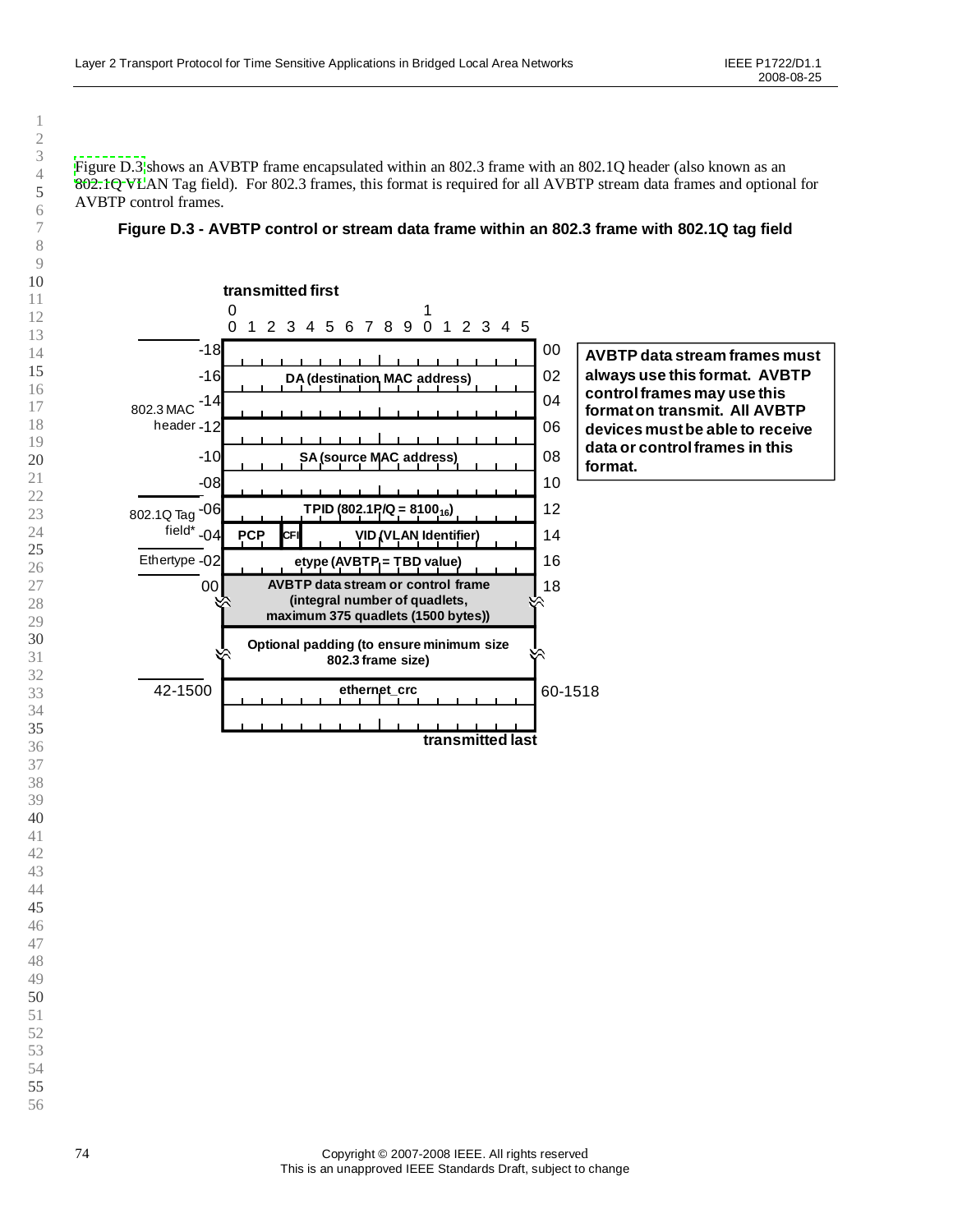[Figure](#page-74-0) D.4 shows an AVBTP frame encapsulated within an 802.3 frame without an 802.1Q header. This format is optional for AVBTP control frames. This format is not allowed for AVBTP stream data frames as all stream data frames shall be priority encoded for class A or class B traffic thus making the VLAN tag header mandatory.



<span id="page-74-0"></span>**Figure D.4 - AVBTP control frame within an 802.3 frame without an 802.1Q Tag field**

## **D.2 802.3 Fields**

#### **D.2.1 802.3 Destination MAC address field**

For AVBTP stream data frames, MAC Destination Addresses shall be unique for the Layer 2 network and may either be unicast or multicast addresses. IEEE 802.1Qat Stream Reservation Protocol (SRP) shall be used to manage the destination MAC address and AVBTP stream ID of all stream data frames. Optionally, MAC Address Acquisition Protocol (MAAP) may be used in conjunction with 802.1Qat in order to guarantee that the MAC address does not conflict with another MAC address already in use by another AVBTP end station.

For AVBTP stream control frames, MAC Destination Address may be unicast, multicast or broadcast depending on the specification of the usage of each AVBTP control frame.

#### **D.2.2 802.3 Source MAC address field**

For AVBTP stream data frames, MAC Source Addresses shall indicate the senders MAC address of the stream data or control traffic. Per IEEE 802.3 rules, this address shall always be a unicast MAC address.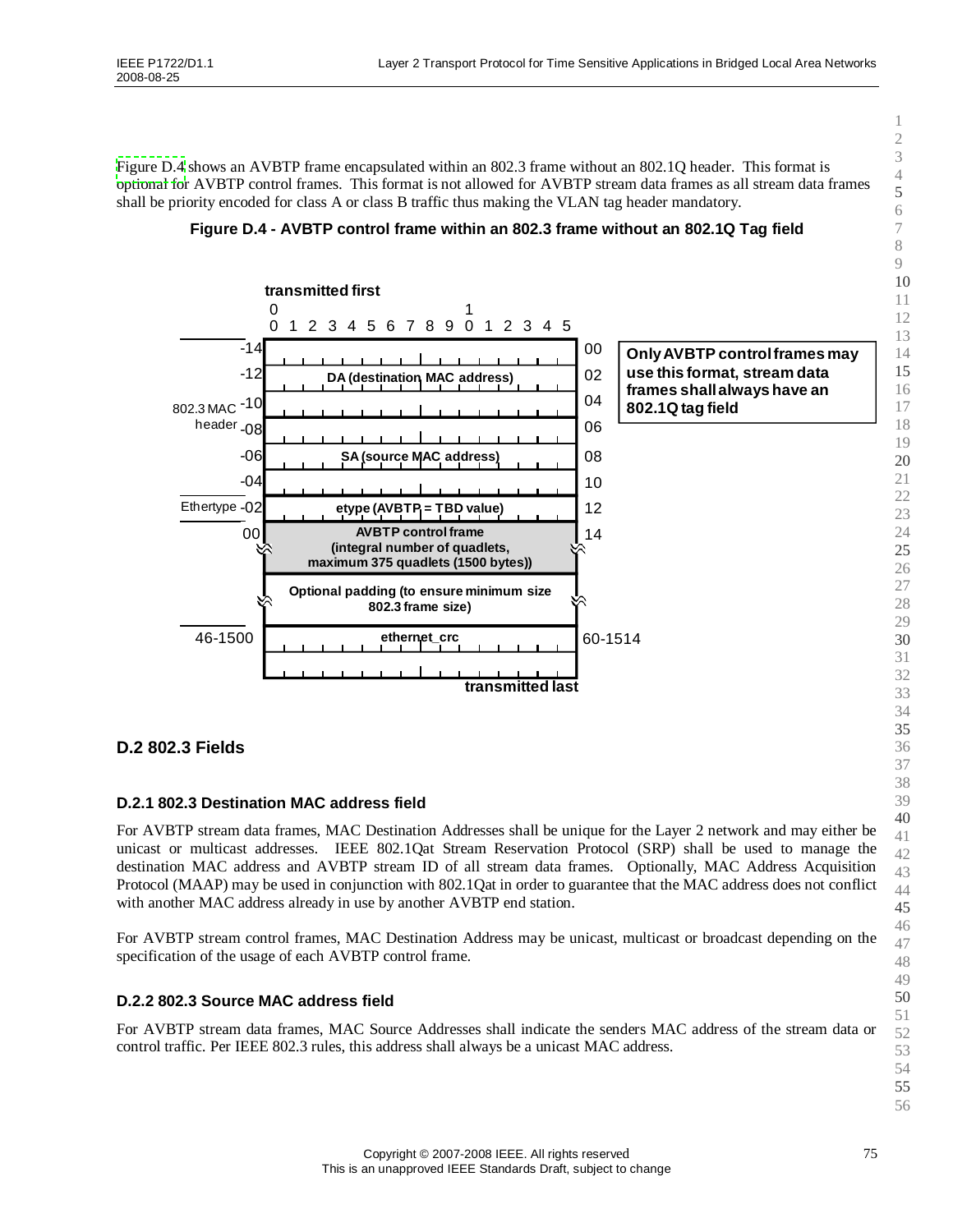## **D.2.3 802.1Q header field**

Depending on the subtype of the AVBTP frame, the 802.1Q header may or not be required based on the following rules:

- a) All talkers shall send AVBTP stream data frames with an 802.1Q header present. This is due to the fact that the PCP field is required to indicate whether the stream is a Class A or Class B stream.
- b) Talkers and controllers may send stream control frames with an 802.1Q header.
- c) All AVBTP compliant devices (talkers, listeners and controllers) shall be able to receive and process AVBTP stream data and control frames with an 802.1Q header present.

Additional rules for handling of 802.1Q headers may be listed in subsequent sections for current or future protocols that use AVBTP in current or future versions of this standard, but they shall not violate the above general rules, nor shall they violate any rules as established in standard IEEE 802.1Q.

The following rules shall apply for fields in the 802.1Q header if it is present:

## **D.2.3.1 802.1Q tagged protocol identifier (TPID) field**

All frames with an 802.1Q header field shall set the TPID field to a value of  $8100<sub>16</sub>$  hexadecimal as required by IEEE 802.1Q.

#### **D.2.3.2 VLAN identifier (VID) field**

The VLAN identifier field is used to indicate the 802.1Q VLAN that an AVBTP frame is to be processed on.

All AVBTP stations shall be able to support a VID field value of zero to send or receive AVBTP frames.

AVBTP stations are recommended to support other VLAN identifiers, but it is not required.

AVBTP stations not supporting VLANs shall still be able to process a received AVBTP frame with 802.1Q header.

If VLAN identification and knowledge is supported by an AVBTP station, it shall discard any received AVBTP frames with a VLAN ID for which it is not a member of the specified VLAN.

#### **D.2.3.3 Canonical Format Indicator (CFI) field**

As of the time of the writing of this spec, IEEE 802.3 requires this bit to be zero(0).

## **D.2.3.4 Priority Code Point (PCP) field**

For all stream data frames, AVBTP talkers shall set the PCP value to the 802.1Qav specified default or management specified values for either stream class A traffic or stream class B traffic.

NOTE – 802.1 bridges may change the value of the PCP field as it traverses the network.

AVBTP control traffic shall use the value as specified by the associated protocol specific value (e.g. 61883 over AVBTP), but never shall use a value of assigned for class A or class B traffic**.**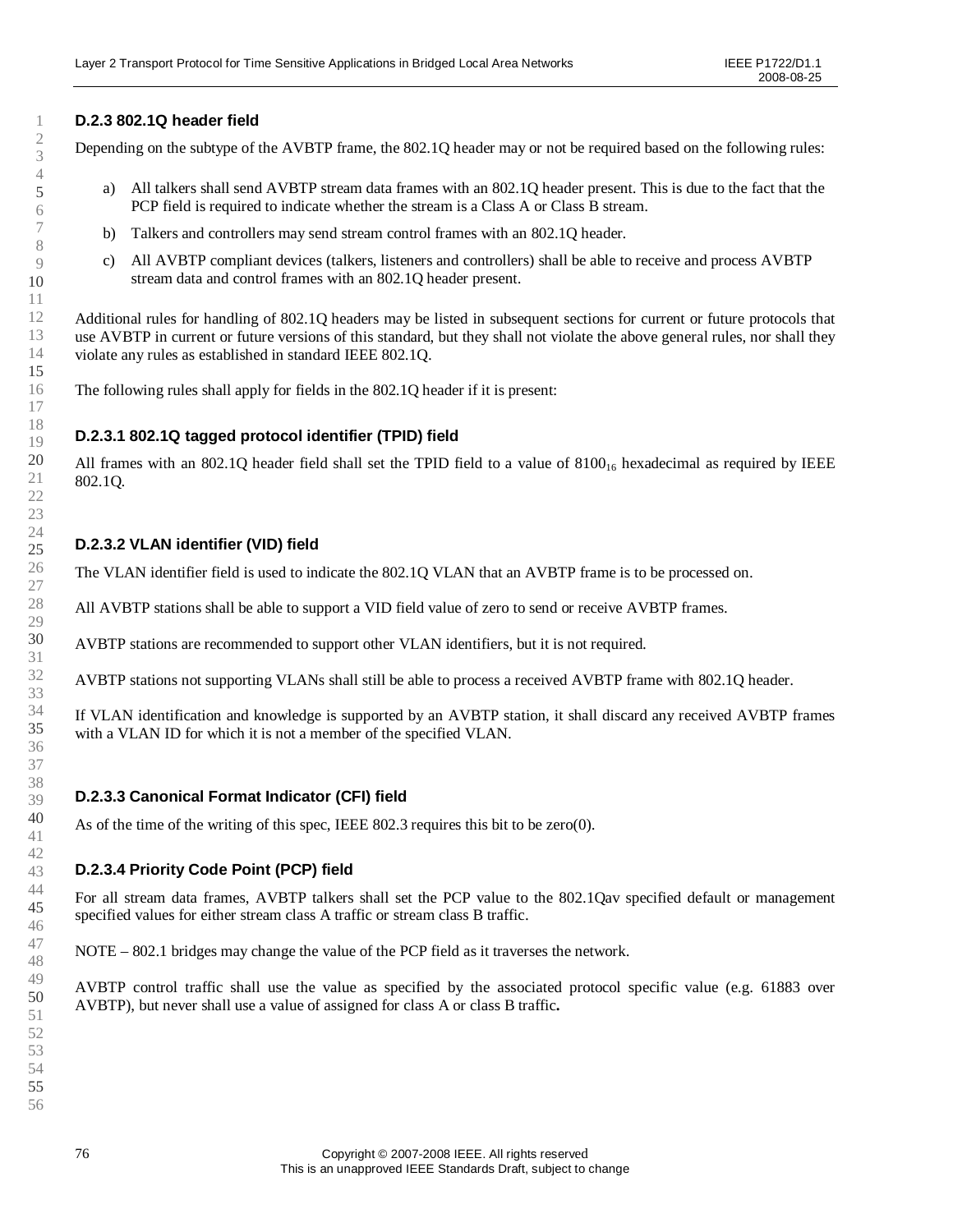#### **D.2.3.5 AVBTP Ethertype, 16 bits:**

All AVBTP frames shall use an Ethertype value of  $XXXX_{16}$ .

**<< Editor's note:. That value will be put in this document per IEEE Ethertype assignment procedures, and not before then.>>**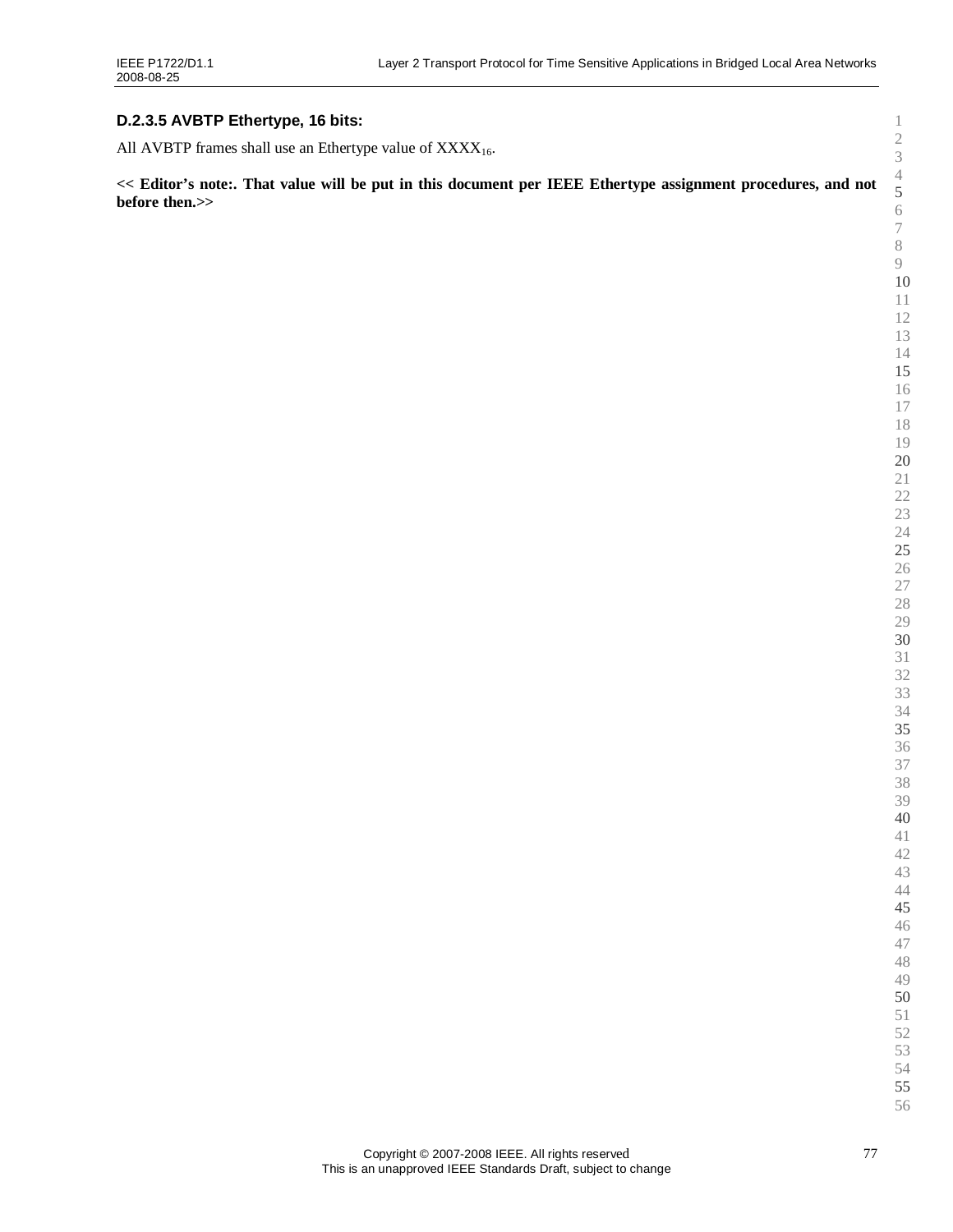## THIS PAGE LEFT INTENTIONALLY BLANK **<<Editor's note: This is to force Annexes to start on an odd numbered page>>**

 Copyright © 2007-2008 IEEE. All rights reserved This is an unapproved IEEE Standards Draft, subject to change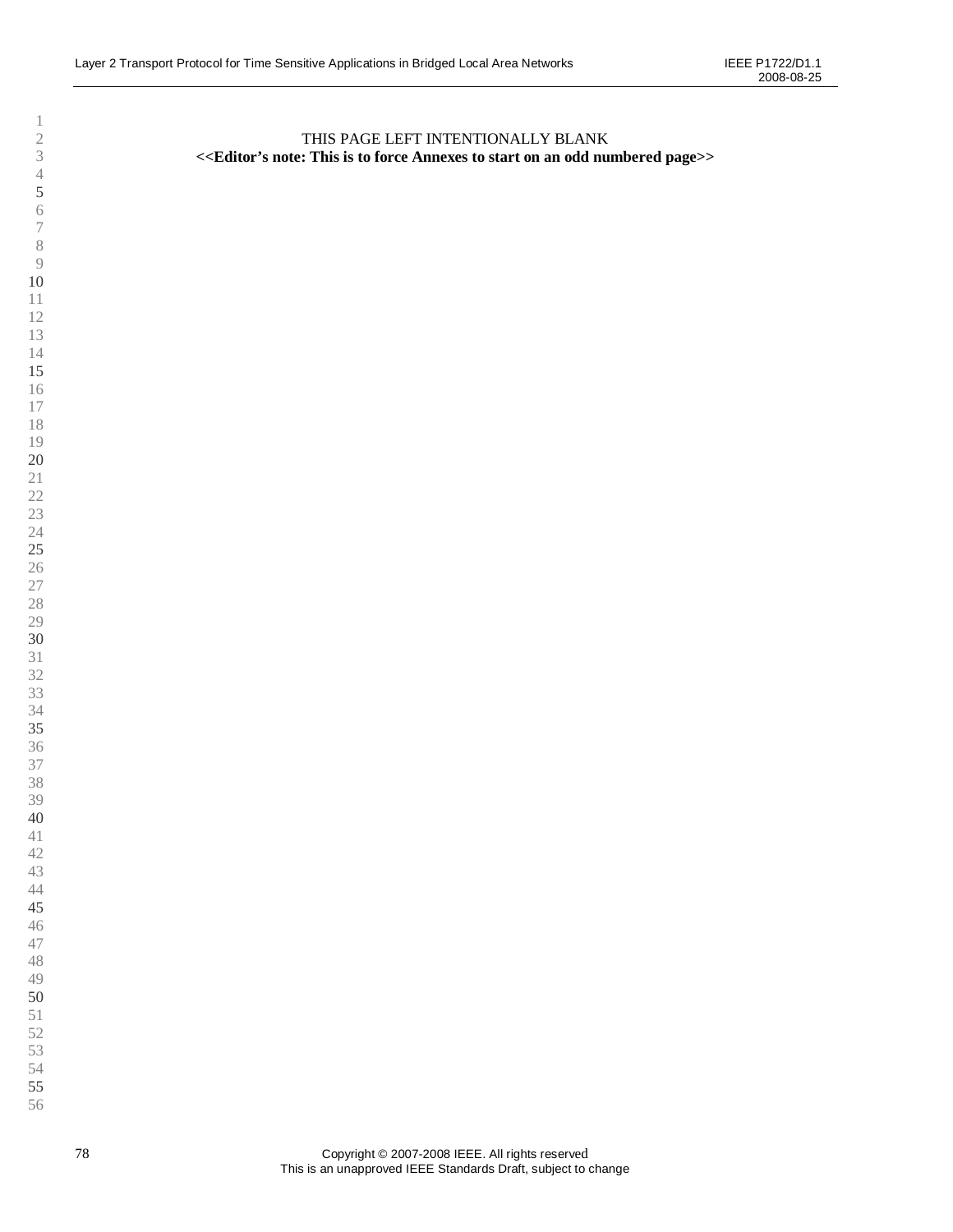# **Annex E (informative) 802.11 media encapsulation**

This section documents generic requirements when running AVBTP over IEEE 802.11 Wireless Local Area Networks. At the time of writing of this document, the adaptation of AVB protocols from 802.3 wired to 802.11 wireless technologies with work being in done in draft work such as 802.11v and 802.11aa.

As this document is expected to complete prior to those works in progress, this annex specifies the minimum set of requirements required by AVBTP to help guide those efforts to help ensure that when these standards are complete, they will be usable for AVBTP.

**<<Editor's note: From face to face meeting: consensus is to remove this entire section and in a future version of this specification come up with an informative annex that talks about the AVBTP requirements for wireless networks focusing on things such as:**

- **- Requirements for 802.1Q tagged frame support**
- **- others TBD**

**i.e. when traversing a wireless network the frame going out looks like the one that came in (i.e. no lost information)>>**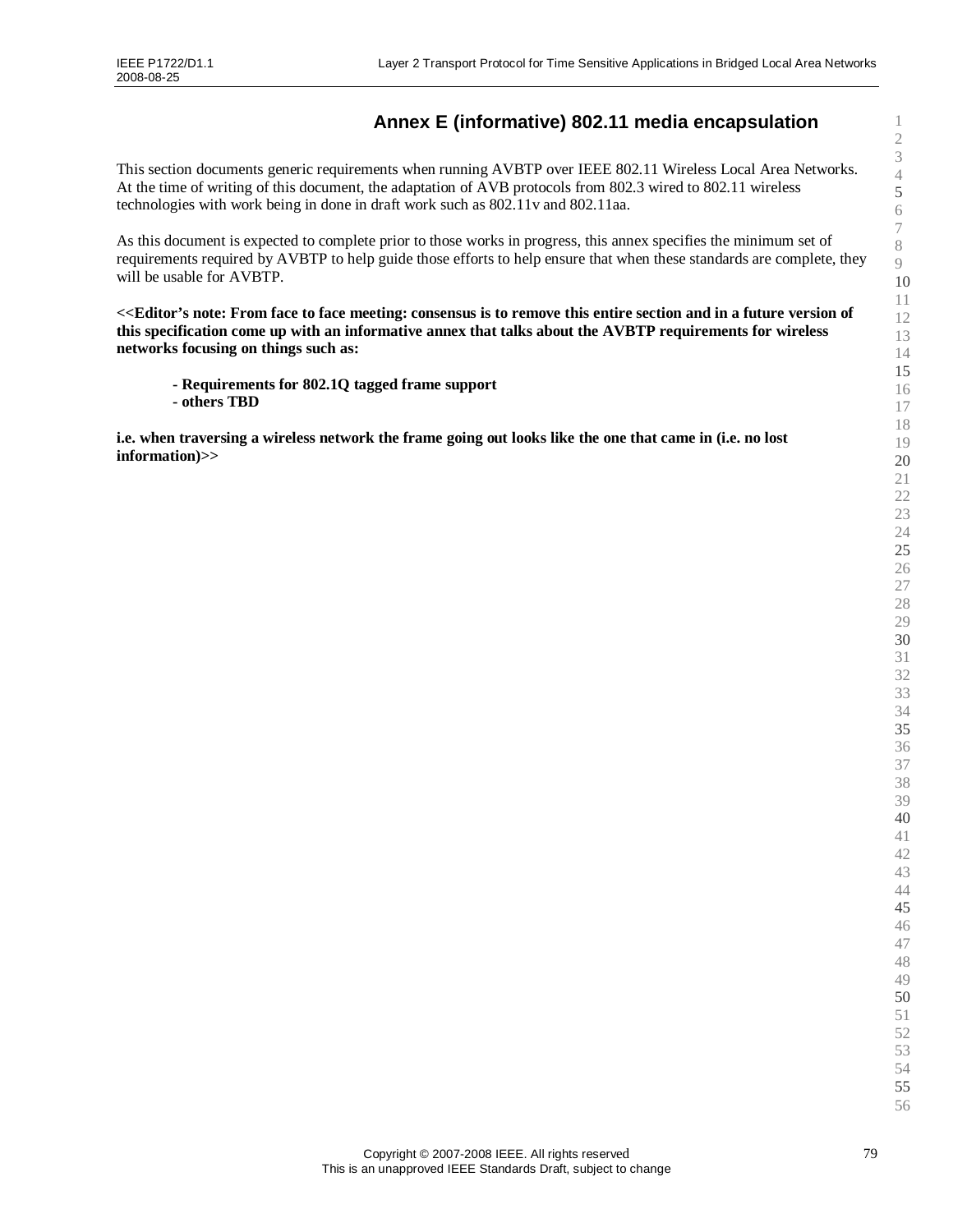#### THIS PAGE LEFT INTENTIONALLY BLANK **<<Editor's note: This is to force Annexes to start on an odd numbered page>>**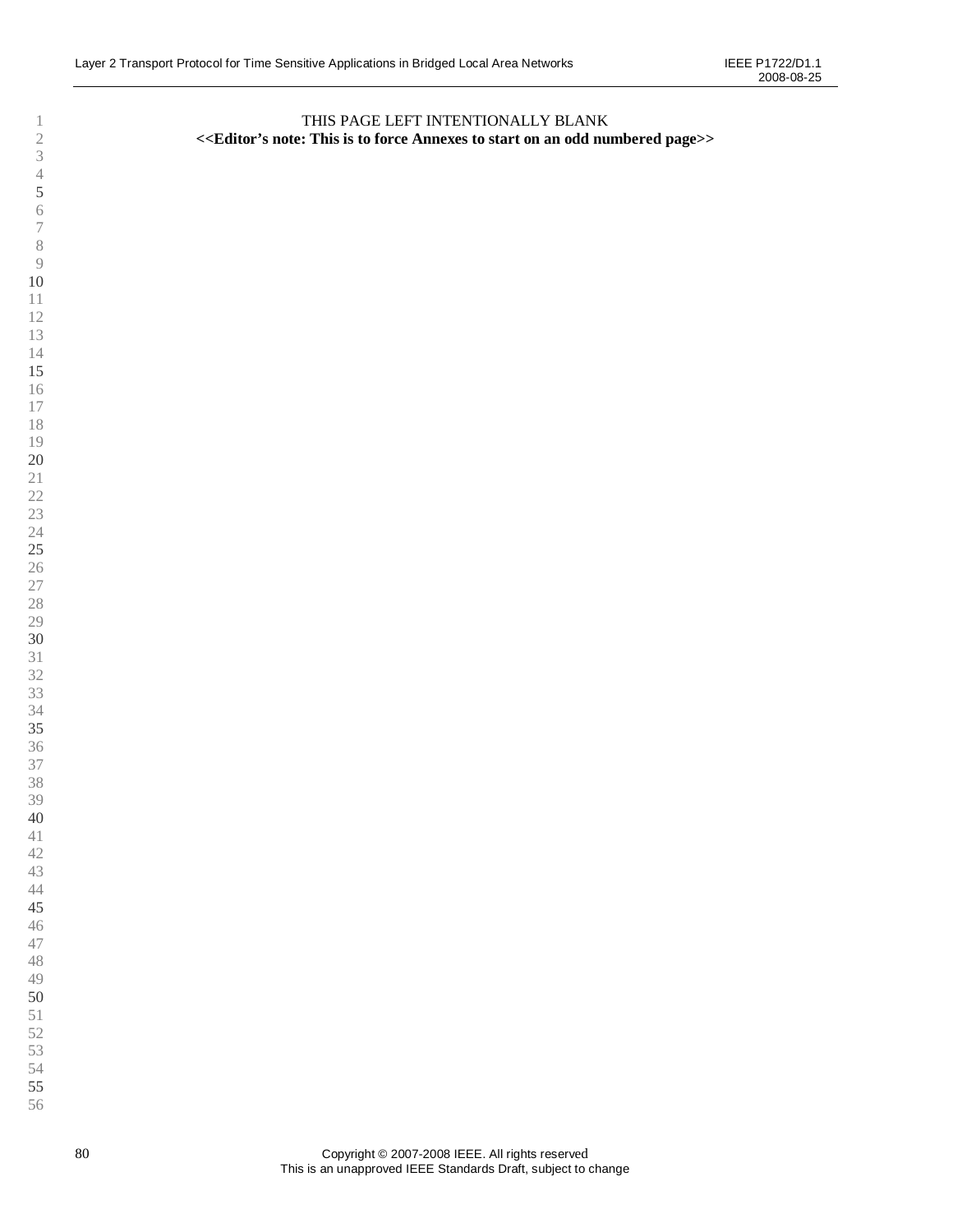# **Annex Z(informative) COMMENTARY**

This is a temporary Annex intended to record issues/resolutions thereof as the project proceeds. It will be removed prior to Sponsor ballot, and should be ignored for the purposes of TG/WG ballot.

**<<Editor's note: Need to work Z.1 and Z.5. 802.1Qat does not allocate or release stream IDs. Editor to draft and insert/correct text in a future version of this specification>>.**

# **Z.1 Unicast Destination MAC address support for stream data frames?**

Will we allow unicast MAC addresses now that we have a stream ID field? Previous versions said that we would use only multicast MAC addresses for stream data frames and that the multicast MAC address would serve as the Stream identifier. Now that we have a 64 bit stream ID in each frame, do we now also allow unicast MAC addresses?

**<<Editor's note: Consensus appears to be that AVBTP will not specify this and instead will "point to"802.1Qat for all management and specification of Stream IDs and their associated MAC addresses. As of today, 802.1Qat does support both Unicast and Multicast MAC destination addresses.>>**

# **Z.2 Need mechanism for getting PCP value for Class A and Class B streams**

Group opinion from 2007-09-23 Santa Clara meeting: We should hopefully have some mechanism to make this more plug and play to have some mechanism to automatically have AVB bridges inform AVBTP end stations on what the current value of Priority Code Point (PCP) is to be used for class A and class B streaming traffic if it is changed from the default.

**<< Editor's update 2008-06-19: This is an 802 issue. It is a know issue, but will be worked by that working group not by the 1722 group.>>**

# **Z.3 Does AV/C protocol need its own subtype?**

Would it be more appropriate to make AV/C the standard control for 61883 and use cd of 1 and subtype of 0? Can or should AV/C be used for anything besides 61883/IIDC encapsulation??

**<< Editor's note: Closed. AV/C will no longer be carried over the proposed CTP protocol which has been deleted from this standard. Instead, applications needing AV/C shall use AV/C over UDP/IP and will require that AVBTP end stations that run AV/C protocol also require to have a UDP/IP stack and use the protocol being developed by the 1394 Trade Association>>**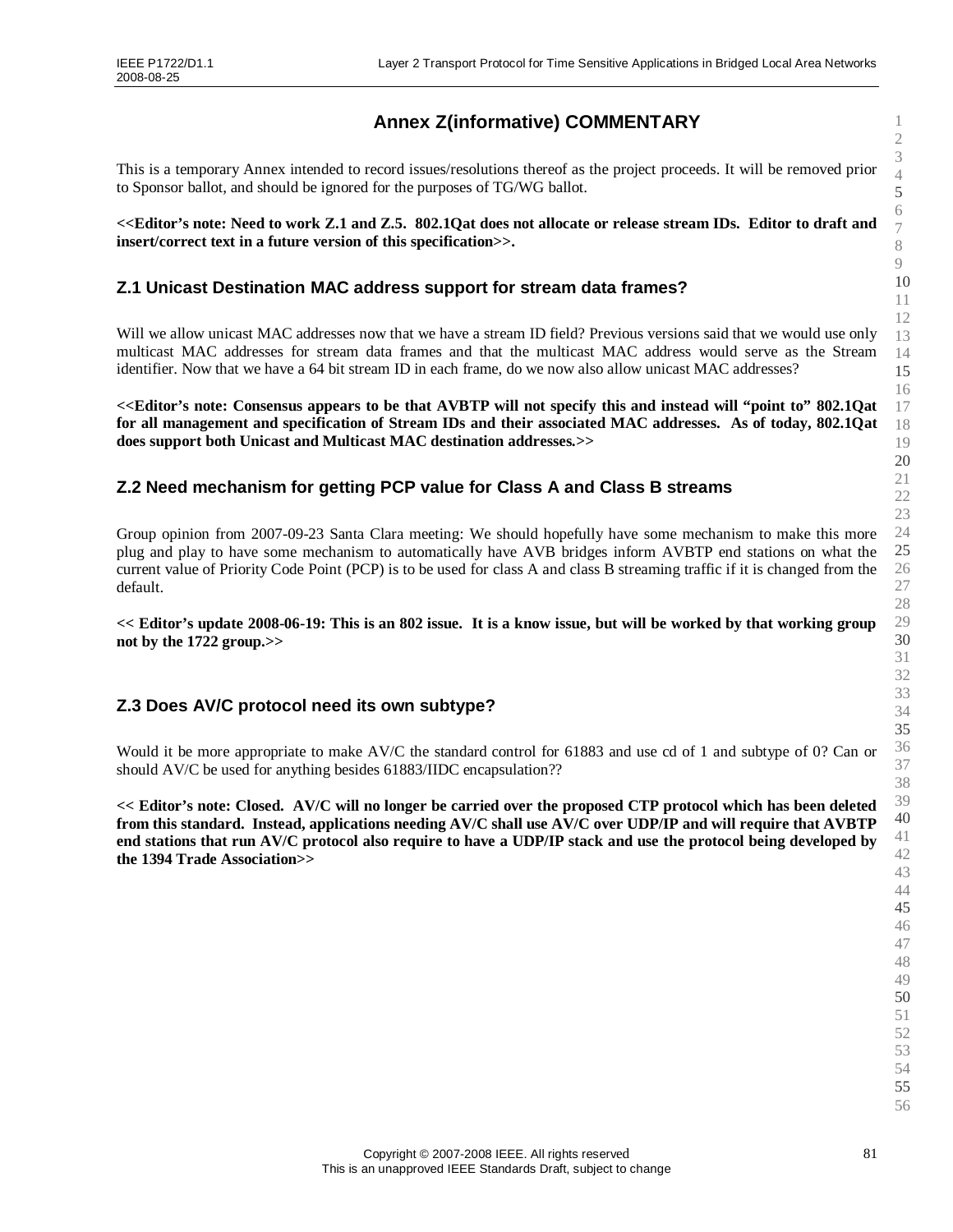# **Z.4 Need to define more details on format and function of AVBTP source Timestamp and relationship to use of the 61883 SYT field**

- Current consensus high level definition is "Nominal launch time (launch to the network)".
- For fragments, needs to be the same value for each fragment. 61883 type packets will want to be launched in 125us intervals (8 kHz clock)
- AVBTP will also need to deal with time changes in 802.1AS.
- Alternate proposal is that it is not tied to an 8kHz clock and is instead tied to the media clock and can be used as presentation time.
- Format of field is TBD (based on decision from 802.1AS)
- Full resolution target at  $\sim$ 1 second.
- Discussions to date have been where this timestamp indicates the "desired transmit time" for egress frames (i.e. when the frame is scheduled to be passed to 802.1Qav shaping for subsequent egress transmission).
- Further discussions will hopefully clarify the use of this field as we get further in our work on Timing and Synchronization details.

**<<Editor's note: We have made good progress on this based on the work done by Craig Gunther (see current draft sections for changes in timing and synchronization for common, 61883 and Annex B. Current consensus (to my understanding) is:**

- we will not use the CIP header SYT field for the AVBTP end stations, we will use the AVBTP timestamp field. Only 1394 to 1722 gateways will need to deal with time translations/management.
- we will keep the avbtp\_timestamp field at 32 bits
- we will use nanoseconds since epoch giving a resolution of around 4 seconds.
- avbtp\_timestamp will be used for presentation time similar to the way that presentation time is used in IEC 61883.
- we will default to 2 milliseconds to add to sample data ingress time to create presentation time to put into the frame.
- for 61883 type traffic with SPH=0 we will use the SYT\_INTERVAL mechanism (DBC used to calculate which sample frame the timestamp is related to), but use the avbtp\_timestamp field instead of the SYT field.

>>

**<<Editor's update 2006-06-15: We have now agreed that when it comes to 61883-4 and 61883-7 support (MPEG Transport Stream (TS) packets support, we will follow the same convention as is supported in 1394 networks. This convention is that all Transport Stream packets have a one quadlet (four byte) source packet header with a valid timestamp. In the case of 1394, this was based on seconds, cycle and cycle offset. For 61883-4 and 61883-7 over AVBTP, we will use the same source packet header quadlet, but use 802.1AS based presentation time (32 bits of nanoseconds) instead of 1394 based cycle time.>>**

- 44 45 46 47
- 48
- 49 50

- 53
- 54
- 55
- 56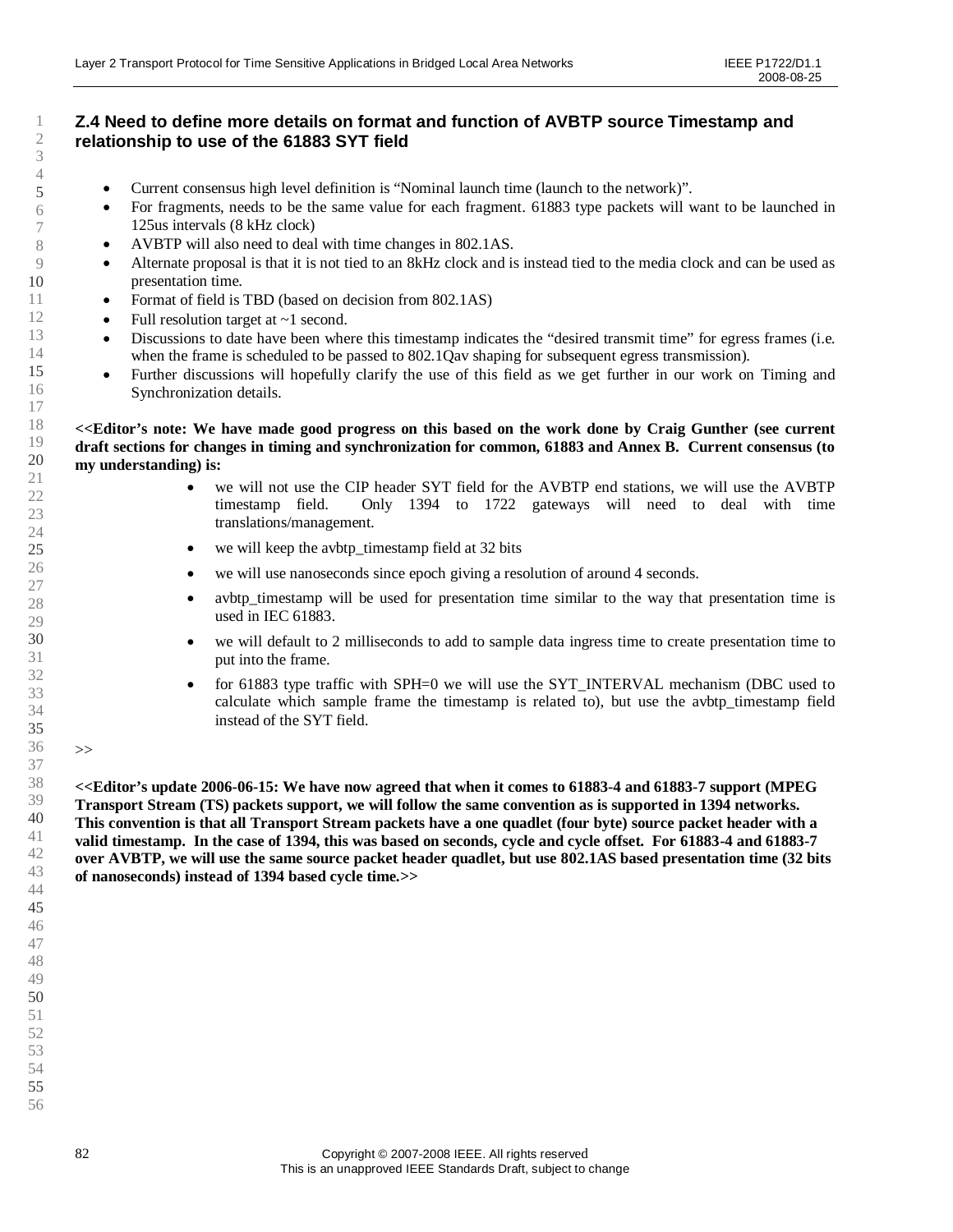## **Z.5 Need to define how 802.1Qat stream IDs are used by AVBTP**

- Need to define relationship of stream IDs with source and destination MAC addresses.
- Need to have a standard Stream ID value that indicates that stream ID contains no data (perhaps all zeros or all ones?) so we can have control frames that either relate to a single stream or to a protocol options for a protocol (subtype). I would assume all zeros would be better as all ones in addresses are usually used for Broadcast.
- Need to define how stream ID management ties into AVBTP session management.

**<<Editor's update 2008-06-15: We have added the stream valid bit in all AVBTP frames, so the "no data"issue above is no longer an issue. As far as destination MAC addresses goes, the assumption is that AVBTP end stations** will get all they need from 802.1Qat as far as correlating between MAC addresses and stream IDs with the<br>addition that AVBTP has now also defined in Anney C a mechanism to use a Zeroconfilite mechanism to request **addition that AVBTP has now also defined in Annex C a mechanism to use a Zeroconf like mechanism to request**

| addition that AVBTP has now also defined in Annex C a mechanism to use a Zeroconf like mechanism to request                                                                                                                   | 11       |
|-------------------------------------------------------------------------------------------------------------------------------------------------------------------------------------------------------------------------------|----------|
| one or more unique MAC addresses using a query and defend mechanism.>>                                                                                                                                                        | 12       |
|                                                                                                                                                                                                                               | 13       |
|                                                                                                                                                                                                                               | 14       |
| Z.6 Need to define what happens if presentation time has passed and/or is out of range.                                                                                                                                       | 15       |
|                                                                                                                                                                                                                               | 16       |
| << Editor's note: cut and paste from Craig Gunther's contribution >>                                                                                                                                                          | 17       |
| What about playing samples if presentation time has already passed?<br>1.                                                                                                                                                     | 18       |
| What if it only happens once?                                                                                                                                                                                                 | 19       |
| What if it consistently happens?                                                                                                                                                                                              | 20       |
| Consumer only?<br>$\bullet$                                                                                                                                                                                                   | 21       |
| Visual indication if samples are discarded?                                                                                                                                                                                   | 22       |
| What about presentation time that is so far in the future that the node can't buffer it?<br>2.                                                                                                                                | 23       |
|                                                                                                                                                                                                                               | 24<br>25 |
| < <editor's 2008-06-15:="" a="" at="" been="" discuss="" discussed="" for="" has="" not="" probably="" should="" the<br="" this="" update="" we="" while.="">Fremont face to face meeting on June 19, 2008&gt;&gt;</editor's> | 26       |
|                                                                                                                                                                                                                               | $27\,$   |
| < <notes a="" and="" application="" cases:<="" fremont="" from="" good="" is="" meeting:="" support.="" th="" this="" to="" try="" use=""><th>28</th></notes>                                                                 | 28       |
| Talker specified to make sure listener processes late frames                                                                                                                                                                  | 29       |
| Could have a bit in the frame to specify "play anyway" (example                                                                                                                                                               | 30       |
| emergency announcement)                                                                                                                                                                                                       | 31       |
| <b>Listener</b> specified                                                                                                                                                                                                     | 32       |
| <b>Examples:</b>                                                                                                                                                                                                              | 33       |
| Feature on a speaker to play anyway (example debug)                                                                                                                                                                           | 34       |
|                                                                                                                                                                                                                               | 35       |
|                                                                                                                                                                                                                               | 36       |
|                                                                                                                                                                                                                               | 37       |
| < <meeting notes:<="" th=""><th>38</th></meeting>                                                                                                                                                                             | 38       |
|                                                                                                                                                                                                                               | 39       |
| Try adding subtype to diagram for 802.3                                                                                                                                                                                       | 40       |
|                                                                                                                                                                                                                               | 41       |
| Look into changing 802.3 field specification (less text, point more)                                                                                                                                                          | 42<br>43 |
|                                                                                                                                                                                                                               | 44       |
| Update protocol specification to point to 802.1BA                                                                                                                                                                             | 45       |
|                                                                                                                                                                                                                               | 46       |
| Check with Andy Yanowitz of Apple on 61883-4 -7 timestamps and any opinion on updating 61883.                                                                                                                                 | 47       |
|                                                                                                                                                                                                                               | 48       |
| Formalize Annex Z to include open, closed, etc. status remove editor's notes                                                                                                                                                  | 49       |
|                                                                                                                                                                                                                               | 50       |
| Add Presentation time Always Play (AP) bit                                                                                                                                                                                    | 51       |
|                                                                                                                                                                                                                               | 52       |
| If early or on time, play on specified time                                                                                                                                                                                   | 53       |
|                                                                                                                                                                                                                               | 54       |
| If late and bit set, then it is OK to process data even if late                                                                                                                                                               | 55       |
|                                                                                                                                                                                                                               | 56       |